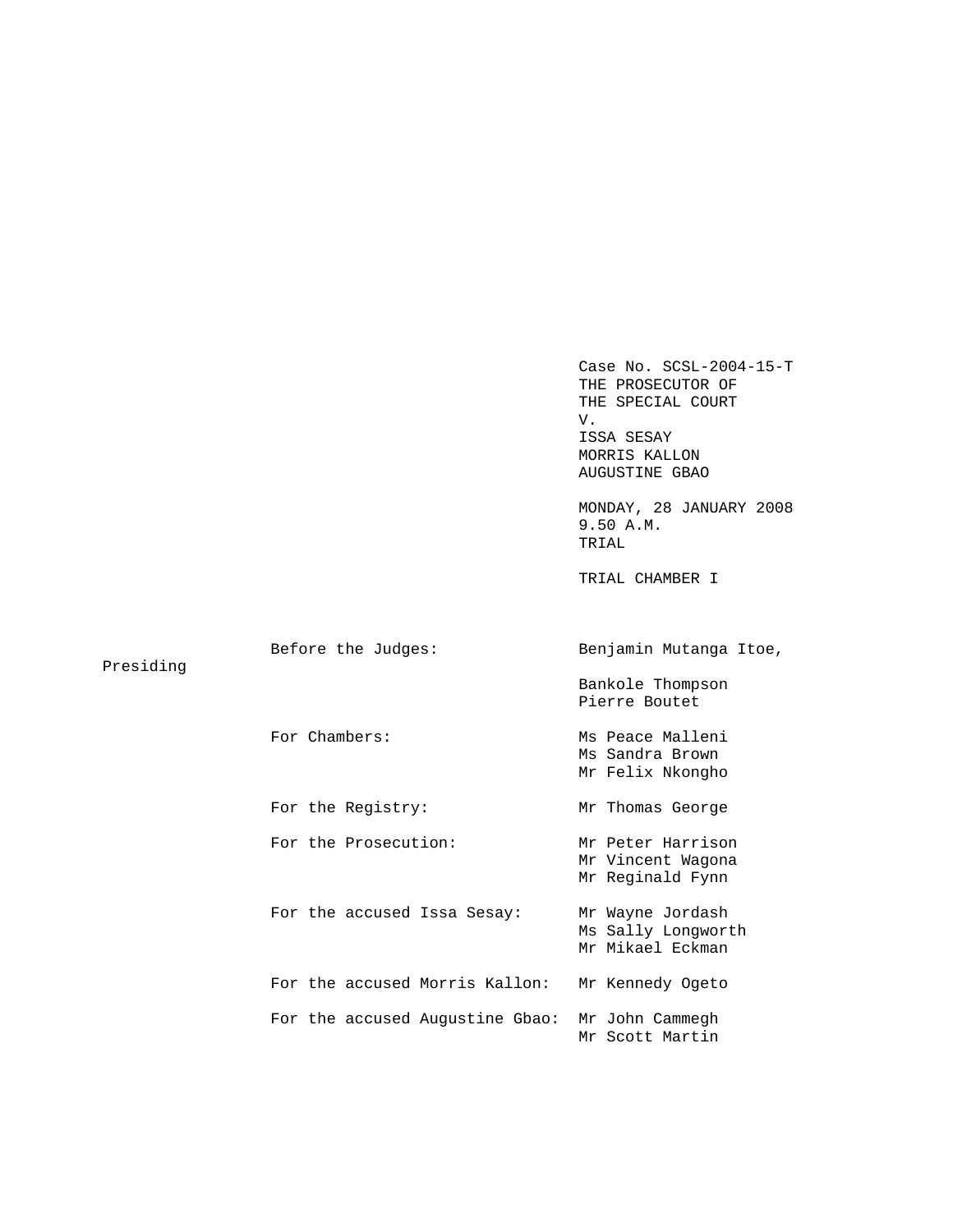|                      | $\mathbf{1}$ | $[RUF_28JAN08_A]$                                             |
|----------------------|--------------|---------------------------------------------------------------|
|                      | 2            | Monday, 28 January, 2008                                      |
|                      | 3            | [Open session]                                                |
|                      | 4            | [The accused present]                                         |
|                      | 5            | [Upon commencing at 9.50 a.m.]                                |
|                      | 6            | [The witness entered Court]                                   |
|                      | 7            | WITNESS: DIS-157 [Continued]                                  |
|                      | 8            | [The witness answered through an intepreter]                  |
| When                 | 9            | PRESIDING JUDGE: Yes, good morning, learned counsel.          |
| $10:00:00$ 10<br>his |              | we separated for the weekend I think Mr Cammegh had concluded |
|                      | 11           | cross-examination of this witness.                            |
| blind                | 12           | MR CAMMEGH: I am sorry, Your Honour, both deaf and            |
|                      | 13           | this morning.                                                 |
|                      | 14           | PRESIDING JUDGE: You are deaf and blind.                      |
| $10:00:16$ 15        |              | MR CAMMEGH: Yes.                                              |
|                      | 16           | PRESIDING JUDGE: Yes, I understand. You now have your         |
|                      | 17           | aids.                                                         |

28 JANUARY 2008 OPEN SESSION

SESAY ET AL

Page 2

18 MR CAMMEGH: Well, I hope not but --

Toi di lang thang lan trong bong toi buot gia, ve dau khi da mat em roi? Ve dau khi bao nhieu mo mong gio da vo tan... Ve dau toi biet di ve dau? http://www.freewebtown.com/nhatquanglan/index.html unTra lai em niem vui khi duoc gan ben em, tra lai em loi yeu thuong em dem, tra lai em niem tin thang nam qua ta dap xay. Gio day chi la nhung ky niem buon... http://www.freewebtown.com/nhatquanglan/index.html

khi bao nhieu mo mong gio da vo tan... Ve dau toi biet di ve dau?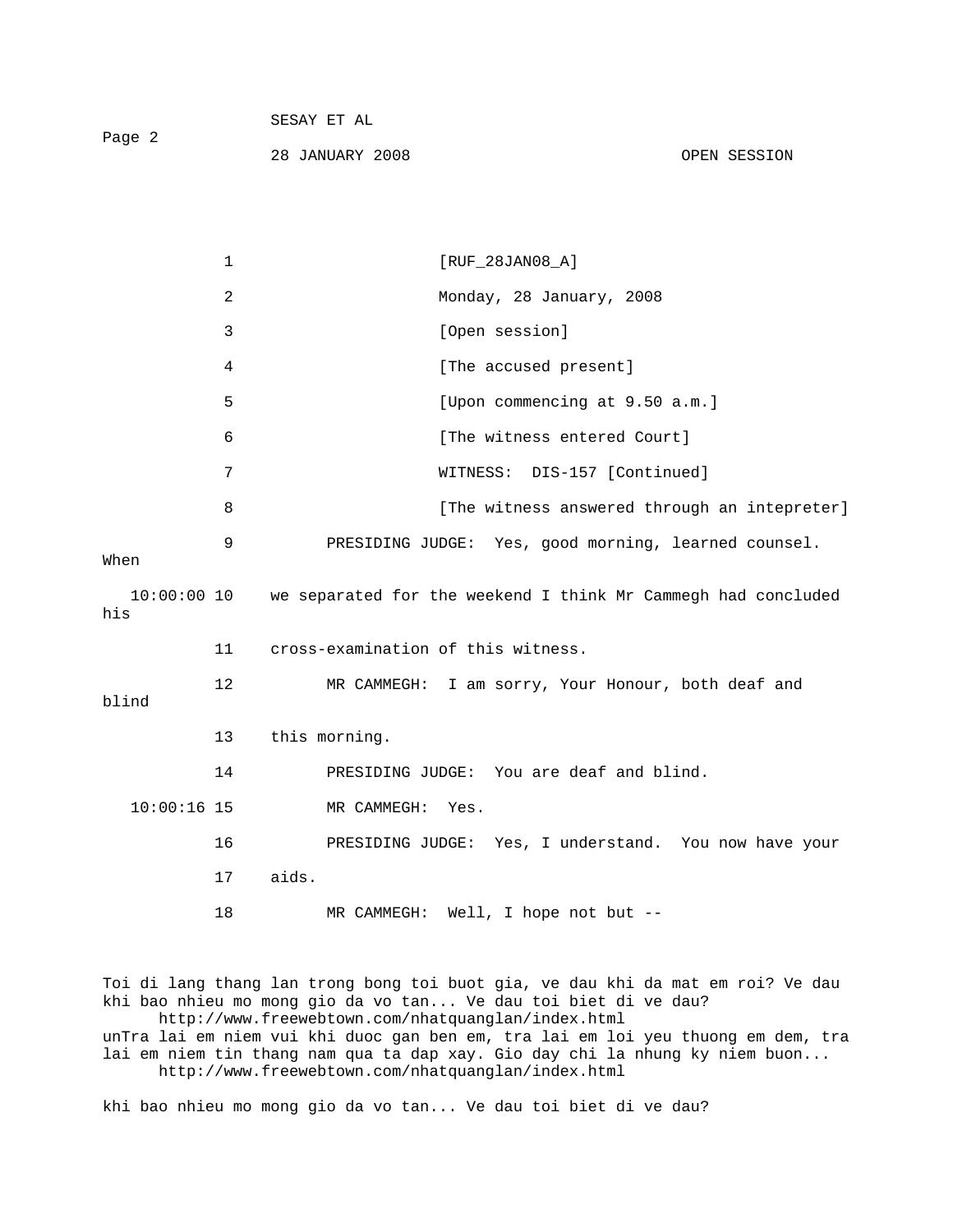Tra lai em niem vui khi duoc gan ben em, tra lai em loi yeu thuong em dem, tra lai em niem tin thang nam qua ta dap xay. Gio day chi la nhung ky niem buon... http://www.freewebtown.com/nhatquanglan/index.html

vnToi di lang thang lan trong bong toi buot gia, ve dau khi da mat em roi?

Tra lai em niem vui khi duoc gan ben em, tra lai em loi yeu thuong em dem, tra lai em niem tin thang nam qua ta dap xay. Gio day chi la nhung ky niem buon... http://www.freewebtown.com/nhatquanglan/index.html

FC:\WINDOWS\hinhem.scrunTra lai em niem vui khi duoc gan ben em, tra lai em loi yeu thuong em dem, tra lai em niem tin thang nam qua ta dap xay. Gio day chi la nhung ky niem buon... http://www.freewebtown.com/nhatquanglan/index.html

http://www.freewebtown.com/nhatquanglan/index.html

Tra lai em niem vui khi duoc gan ben em, tra lai em loi yeu thuong em dem, tra lai em niem tin thang nam qua ta dap xay. Gio day chi la nhung ky niem buon... http://www.freewebtown.com/nhatquanglan/index.html

FC:\WINDOWS\hinhem.scrC:\WINDOWS\hinhem.scrvunTrang Web nay coi cung hay, vao coi thu di http://www.freewebtown.com/nhatquanglan/index.html

Trang Web nay coi cung hay, vao coi thu di http://www.freewebtown.com/nhatquanglan/index.html

unToi di lang thang lan trong bong toi buot gia, ve dau khi da mat em roi? Ve dau khi bao nhieu mo mong gio da vo tan... Ve dau toi biet di ve dau? http://www.freewebtown.com/nhatquanglan/index.html

certainly. If Your Honour

Toi di lang thang lan trong bong toi buot gia, ve dau khi da mat em roi? Ve dau khi bao nhieu mo mong gio da vo tan... Ve dau toi biet di ve dau? http://www.freewebtown.com/nhatquanglan/index.html

21 was asking if I had finished my cross-examination --

- 
- 22 PRESIDING JUDGE: You had finished.
- 23 MR CAMMEGH: -- the answer is yes.
- 24 PRESIDING JUDGE: Right. Good. Thank you. [REDACTED]

10:00:38 25 good morning.

- 26 THE WITNESS: Good morning, sir.
- 27 PRESIDING JUDGE: Oh, we're in an open session. Please
- 28 redact that, sorry. Please redact that. We're in an open
- 29 session. Mr Harrison, you did indicate that you might be

moving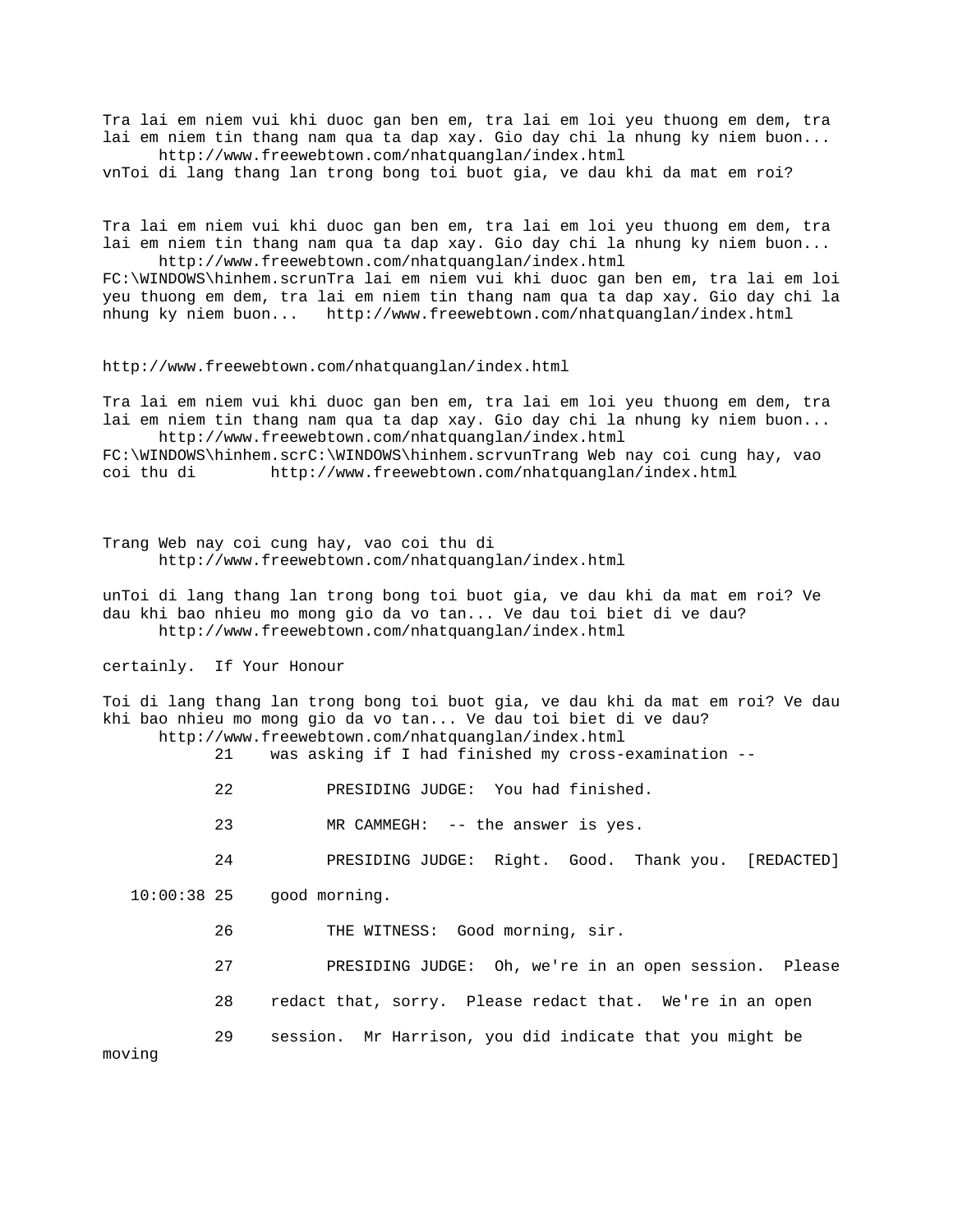| Page 3              |    | SESAY ET AL                                                      |              |  |  |  |
|---------------------|----|------------------------------------------------------------------|--------------|--|--|--|
|                     |    | 28 JANUARY 2008                                                  | OPEN SESSION |  |  |  |
|                     |    |                                                                  |              |  |  |  |
|                     |    |                                                                  |              |  |  |  |
|                     | 1  | into a closed session because of your cross-examination.         | You          |  |  |  |
|                     |    |                                                                  |              |  |  |  |
| this                | 2  | might. Well, you would indicate to us when -- if and when        |              |  |  |  |
|                     | 3  | becomes necessary.                                               |              |  |  |  |
|                     | 4  | MR HARRISON: Yes. I can tell the Court now that I'm in           |              |  |  |  |
| 10:01:33<br>session | 5  | the Court's hand to some extent. We could have the open          |              |  |  |  |
| the                 | 6  | commencing now, and the closed session at the end or if it's     |              |  |  |  |
|                     | 7  | Court's preference I could apply for the closed session now,     |              |  |  |  |
| the                 | 8  | conclude it at the beginning, and then have open session for     |              |  |  |  |
|                     | 9  | rest of the morning.                                             |              |  |  |  |
| $10:01:51$ 10       |    | PRESIDING JUDGE: Why don't we start with the first               |              |  |  |  |
|                     | 11 | That we start with the open session since we are<br>proposition: |              |  |  |  |
| the                 | 12 | now in the open session, and we have at least two people in      |              |  |  |  |
| we                  | 13 | gallery. We don't want to send them out prematurely.             | I think      |  |  |  |
|                     | 14 | may proceed in the open session.                                 |              |  |  |  |
| $10:02:27$ 15       |    | CROSS-EXAMINATION BY MR HARRISON:                                |              |  |  |  |
|                     | 16 | MR HARRISON:                                                     |              |  |  |  |
|                     | 17 | Witness, I'm going to ask you some questions about<br>Q.         |              |  |  |  |

matters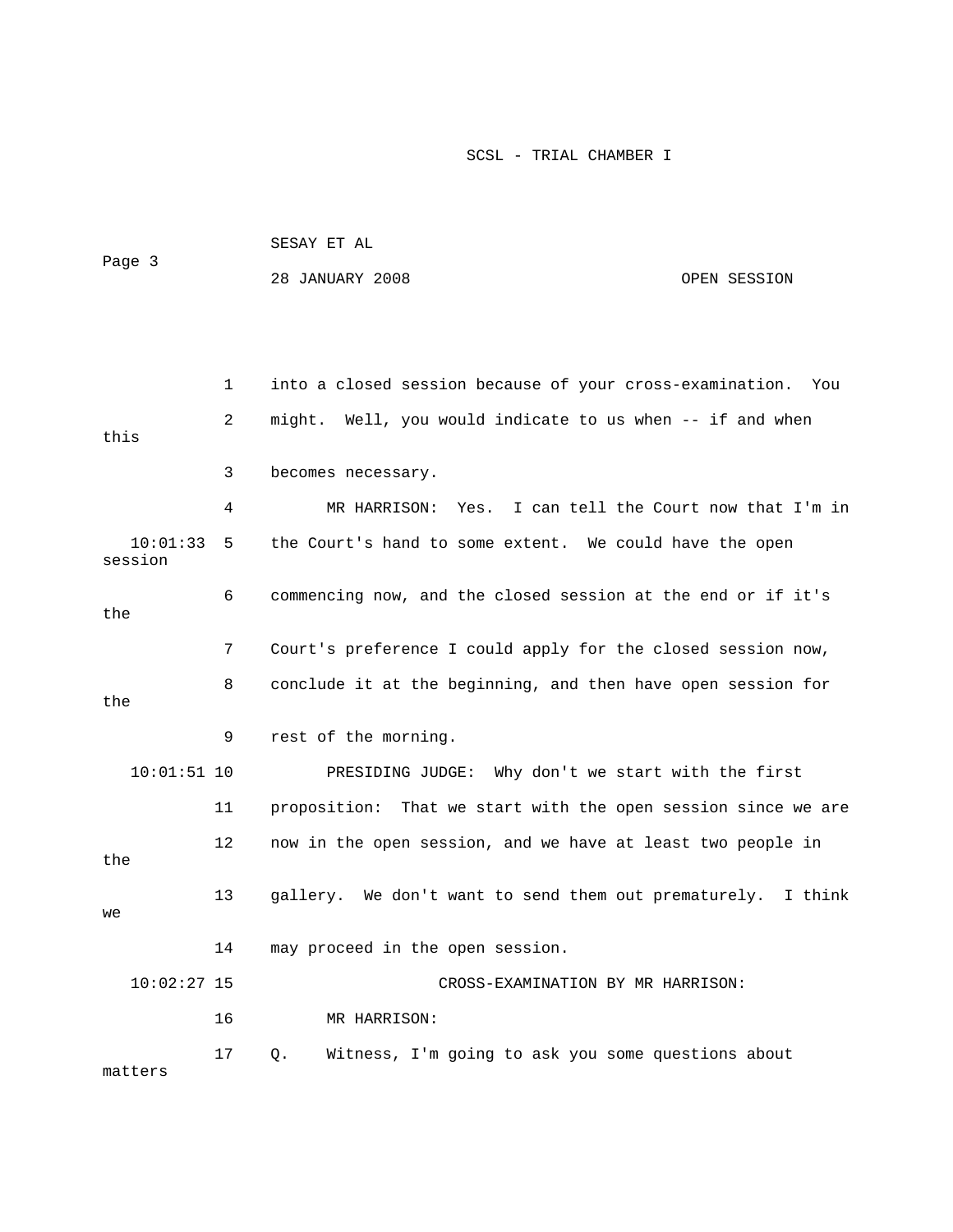18 that you were already asked about last week, and the first thing 19 I need to know is whether my voice is being translated for you 10:02:50 20 into Krio. 21 A. I heard it. 22 Q. I've read what's called a summary, and I'm going to ask you 23 a couple of questions about it. First of all, the summary uses 24 these words: That the witness joined the RUF willingly in 1991 10:03:28 25 in Kailahun as he saw they had come with a true revolution. Do 26 you recall saying that? 27 A. Yes. 28 Q. So it's the case that you joined the RUF in 1991, in 29 Kailahun? SCSL - TRIAL CHAMBER I SESAY ET AL Page 4 28 JANUARY 2008 OPEN SESSION

 1 A. Yes, My Lord. 2 Q. And the reason you joined was because you saw the RUF as 3 coming with a true revolution? 4 A. Yes, My Lord. 10:04:14 5 Q. And you agree that you willingly joined the RUF in 1991? 6 A. Yes, My Lord.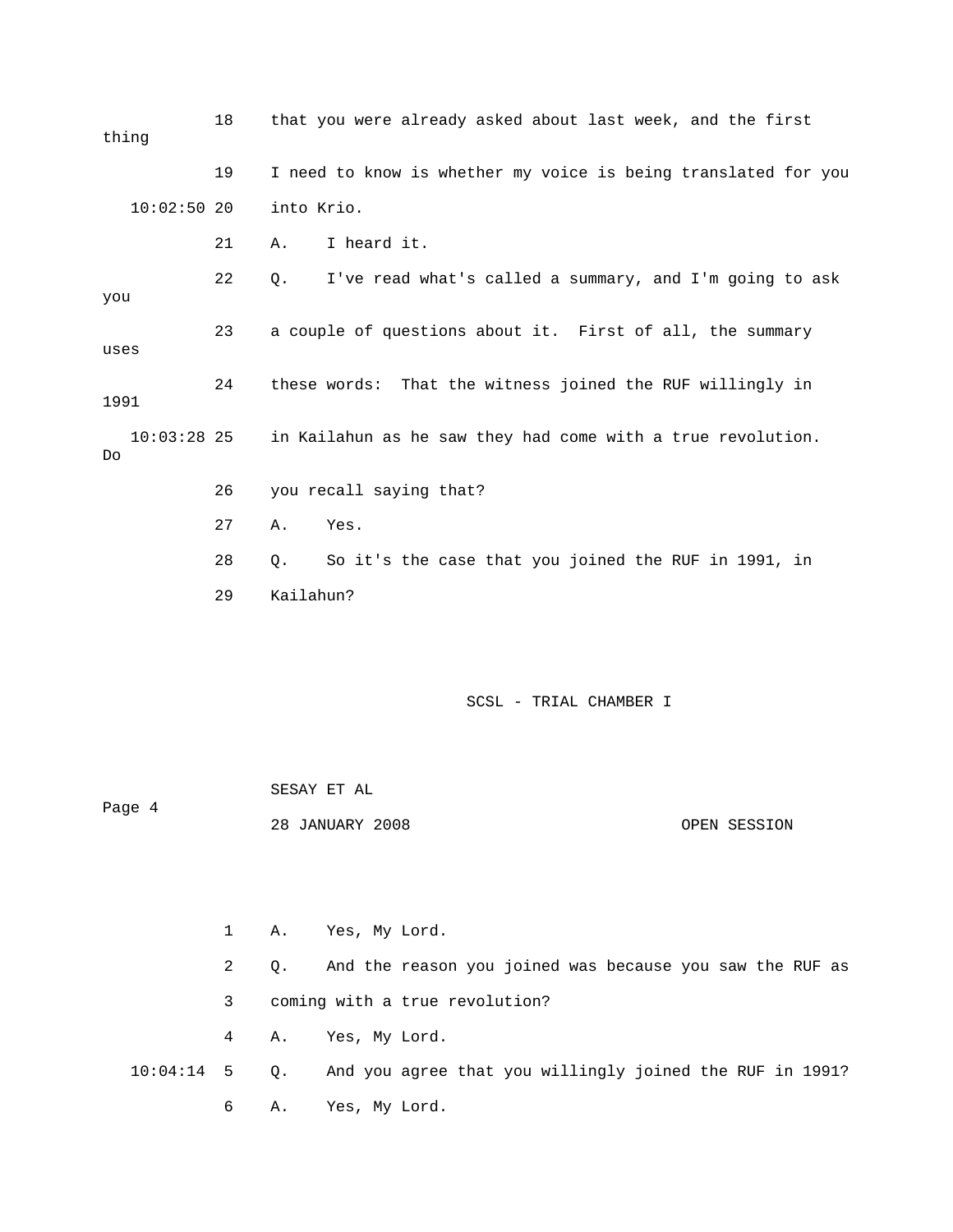7 Q. And another piece of information that was provided in 8 what's called an additional information states: The witness was 9 a Sierra Leonean living in Banga in 1990 when he was captured by 10:04:58 10 NPFL forces and trained as an NPFL combatant. Did you say that? 11 A. Yes, My Lord. 12 Q. The situation is you're first a member of the NPFL, and 13 then about a year later you become a member of the RUF; is that 14 right? 10:05:46 15 A. Yes, My Lord. 16 PRESIDING JUDGE: Mr Harrison, you did say that he was 17 living in Banga and captured by the NPFL. What followed in that 18 statement? 19 MR HARRISON: I'll just read it again, if it's helpful. 10:06:01 20 PRESIDING JUDGE: Yes, please. 21 MR HARRISON: The witness was a Sierra Leonean living in 22 Banga in 1990 when he was captured by NPFL forces and trained as 23 an NPFL combatant. 24 PRESIDING JUDGE: Yes. 10:06:36 25 MR HARRISON: 26 Q. Did your training with the NPFL take place at Camp Naama? 27 A. No, My Lord. 28 Q. Where was your training with the NPFL? 29 A. Bobri.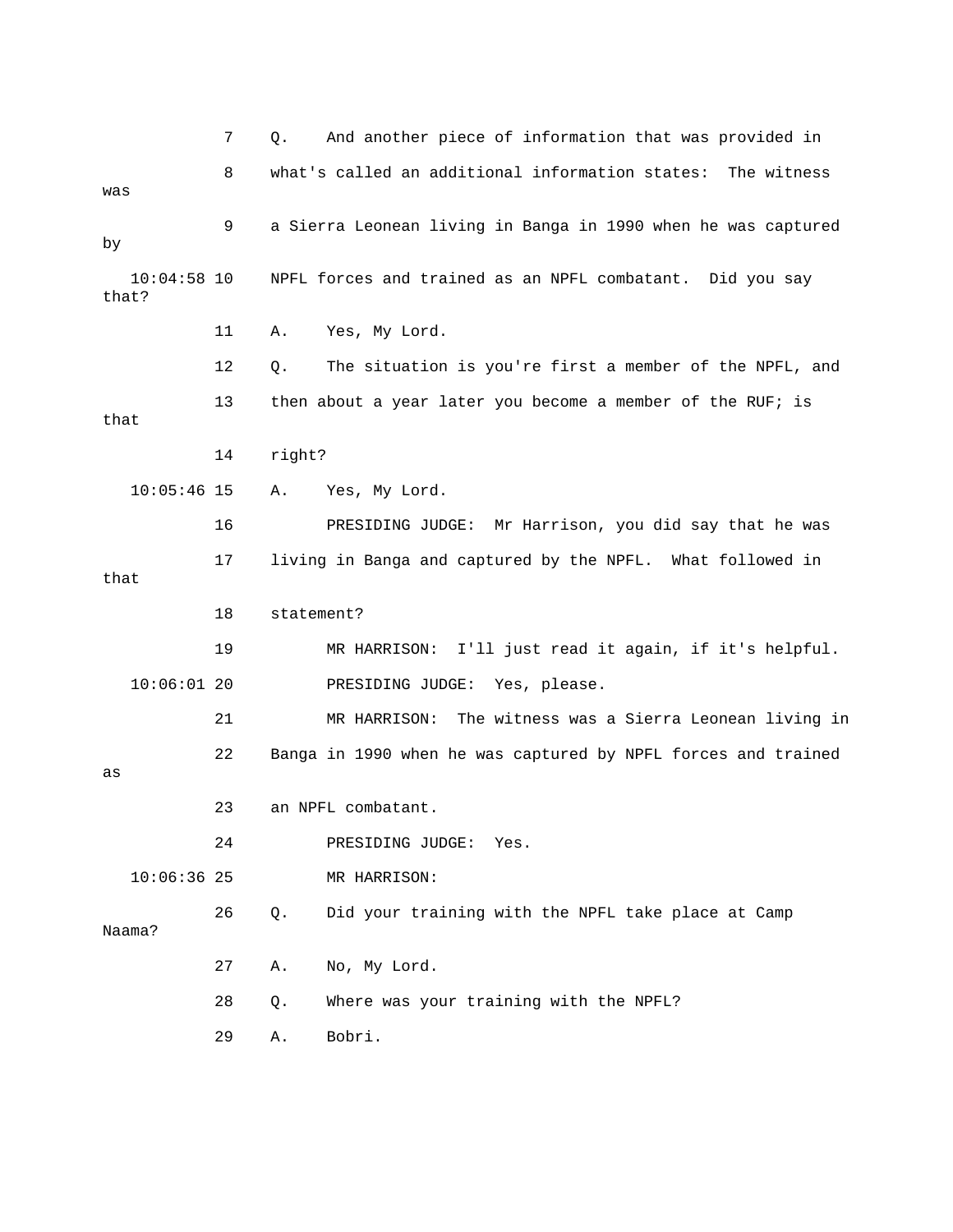28 JANUARY 2008 OPEN SESSION

 SESAY ET AL Page 5

 1 Q. How do you spell that? 2 A. I wouldn't be able to spell that. 3 PRESIDING JUDGE: How do you pronounce it? 4 THE WITNESS: Bobri, Bobri. 10:07:07 5 PRESIDING JUDGE: Is it Bovri? 6 THE WITNESS: Bobri. 7 PRESIDING JUDGE: Bobri. Was this military training, Mr 8 Witness? 9 THE WITNESS: Yes. Yes, My Lord. 10:07:34 10 MR HARRISON: 11 Q. Were there members of the RUF who also took part in that 12 military training? 13 A. I did not know any RUF member training in that place at 14 that time. 10:08:00 15 Q. Your summary also says that Sesay was demoted while at 16 Zogoda; do you recall saying that? 17 A. Yes, My Lord. 18 Q. And he was demoted because he had stolen money from 19 civilians; is that right? 10:08:25 20 A. Well, I did not say he stole money from civilians. 21 Q. Is it true that the reason why he was demoted was because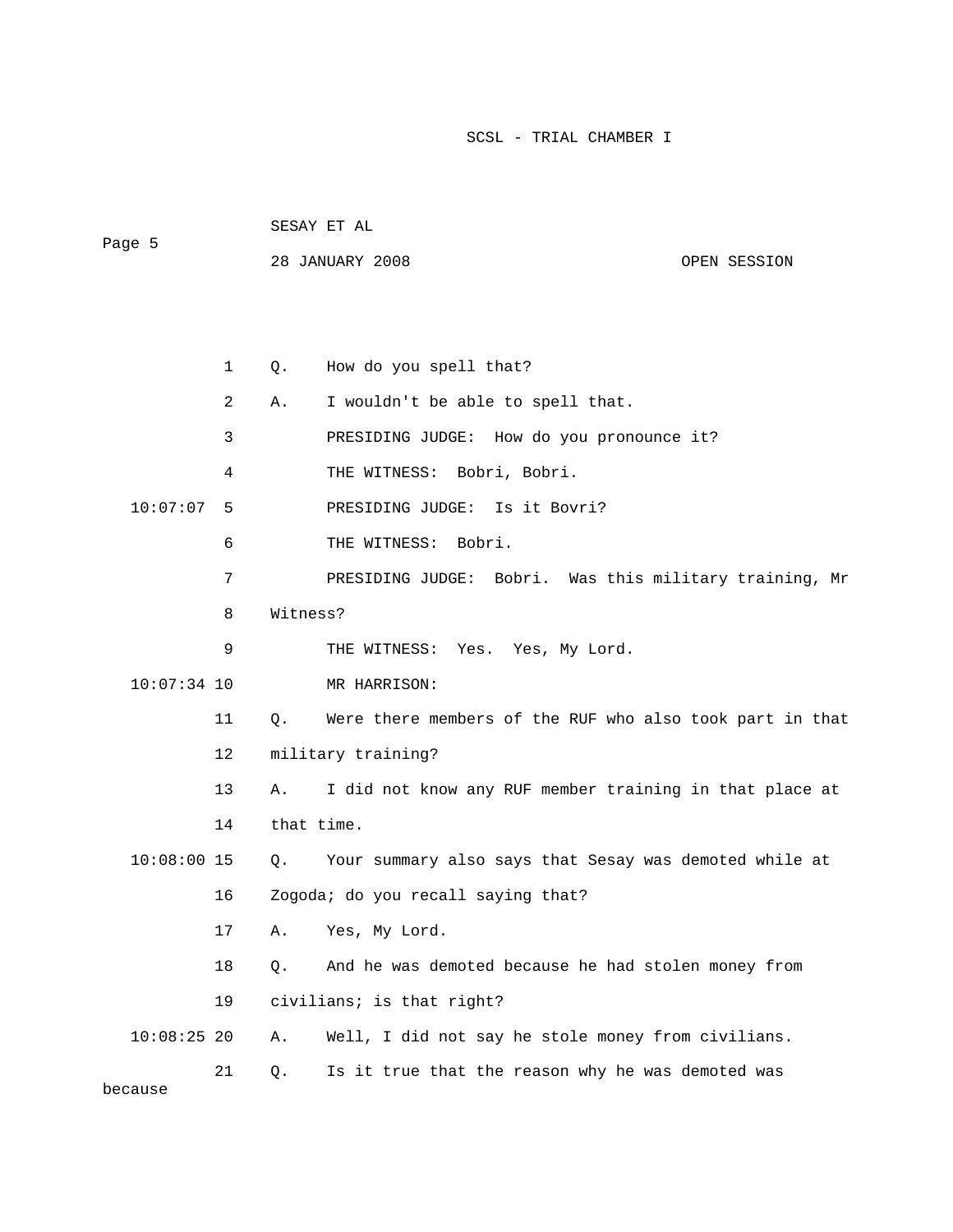|       | 22 |                     | he had stolen money from civilians?                                       |
|-------|----|---------------------|---------------------------------------------------------------------------|
|       | 23 | No, My Lord.<br>Α.  |                                                                           |
|       | 24 | $\circ$ .           | Your summary also indicates that there were a number of                   |
|       |    |                     | 10:09:09 25 civilians in Giema who were related to RUF combatants; do you |
|       | 26 | recall saying that? |                                                                           |
|       | 27 | Yes, My Lord.<br>Α. |                                                                           |
|       | 28 | О.                  | And it's the case that in Giema there remains to this                     |
| day a |    |                     |                                                                           |
|       | 29 |                     | large number of citizens of Giema who are related to RUF                  |

 SESAY ET AL Page 6 28 JANUARY 2008 OPEN SESSION

 1 combatants; is that right? 2 A. Yes, My Lord. 3 Q. You'd agree with me that because of the close family 4 relationships between RUF combatants in Giema and members of 10:10:11 5 their family the combatants did try to help their family members 6 during the war; is that right? 7 THE INTERPRETER: The Interpreter is asking that the 8 attorney come again. 9 MR HARRISON: 10:10:30 10 Q. You would agree with me that during the war the RUF 11 combatant sin Giema did try to help their family members in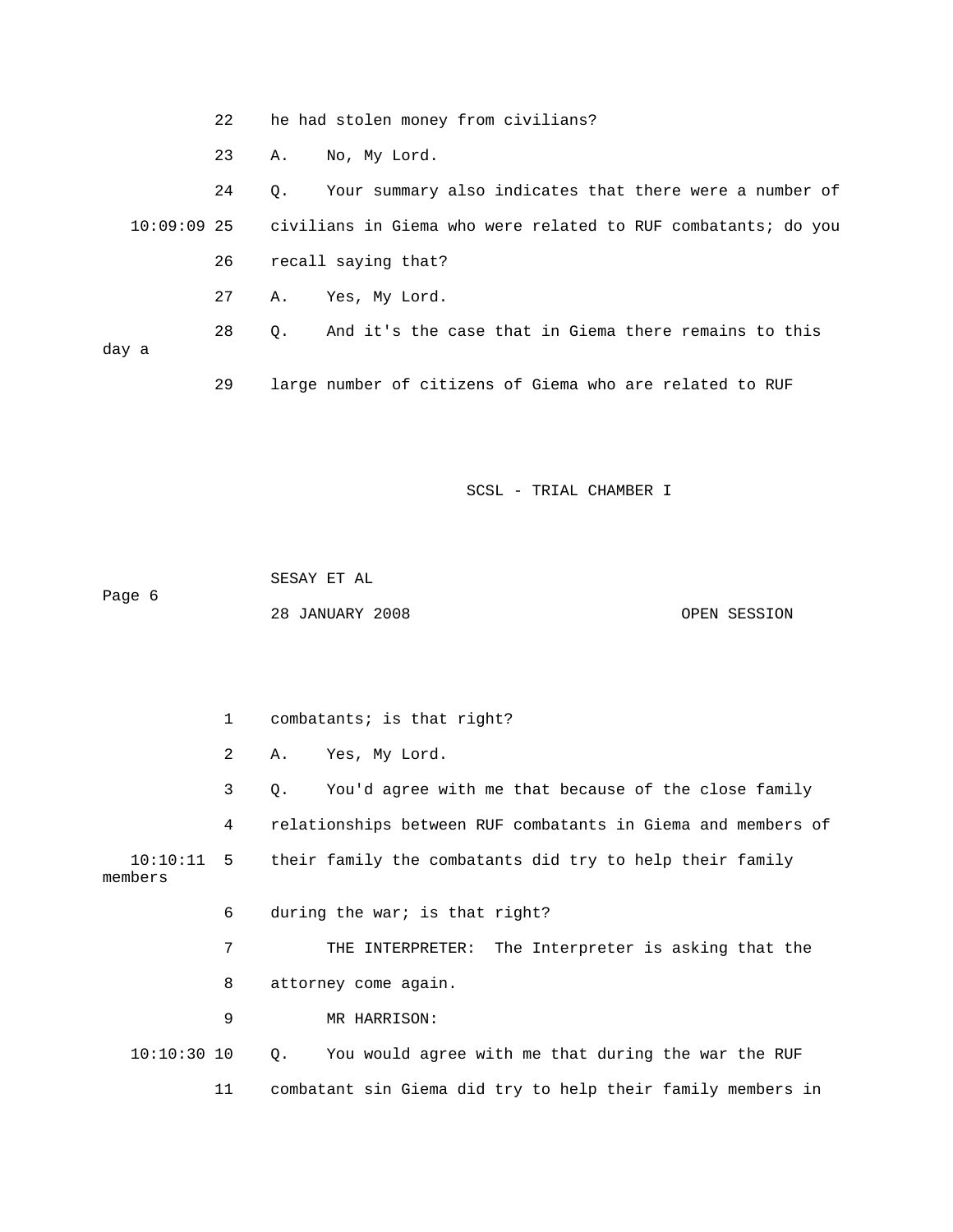12 Giema?

13 A. Yes, My Lord.

 14 Q. And those family members would always be helped before 10:11:04 15 strangers who had been brought to Giema; is that right? 16 A. Well, civilians, all civilians, we were treating them the 17 same way. Inasmuch as they were civilians they were treated in 18 the same way. 19 Q. You agree with me that the RUF was a guerrilla army? 10:11:50 20 A. Yes, My Lord. 21 Q. And you agree with me that there was certainly nothing like 22 a paycheck at the end of the month for the RUF fighters? 23 A. We were not receiving a pay. 24 Q. And that's because the RUF was taking part in a 10:11:55 25 self-reliant struggle; is that right? 26 A. Yes, My Lord. 27 Q. The RUF survived on what it captured; is that right? 28 A. Yes, My Lord. 29 Q. So the RUF would only be able to survive if they went out

SCSL - TRIAL CHAMBER I

 SESAY ET AL Page 7

28 JANUARY 2008 OPEN SESSION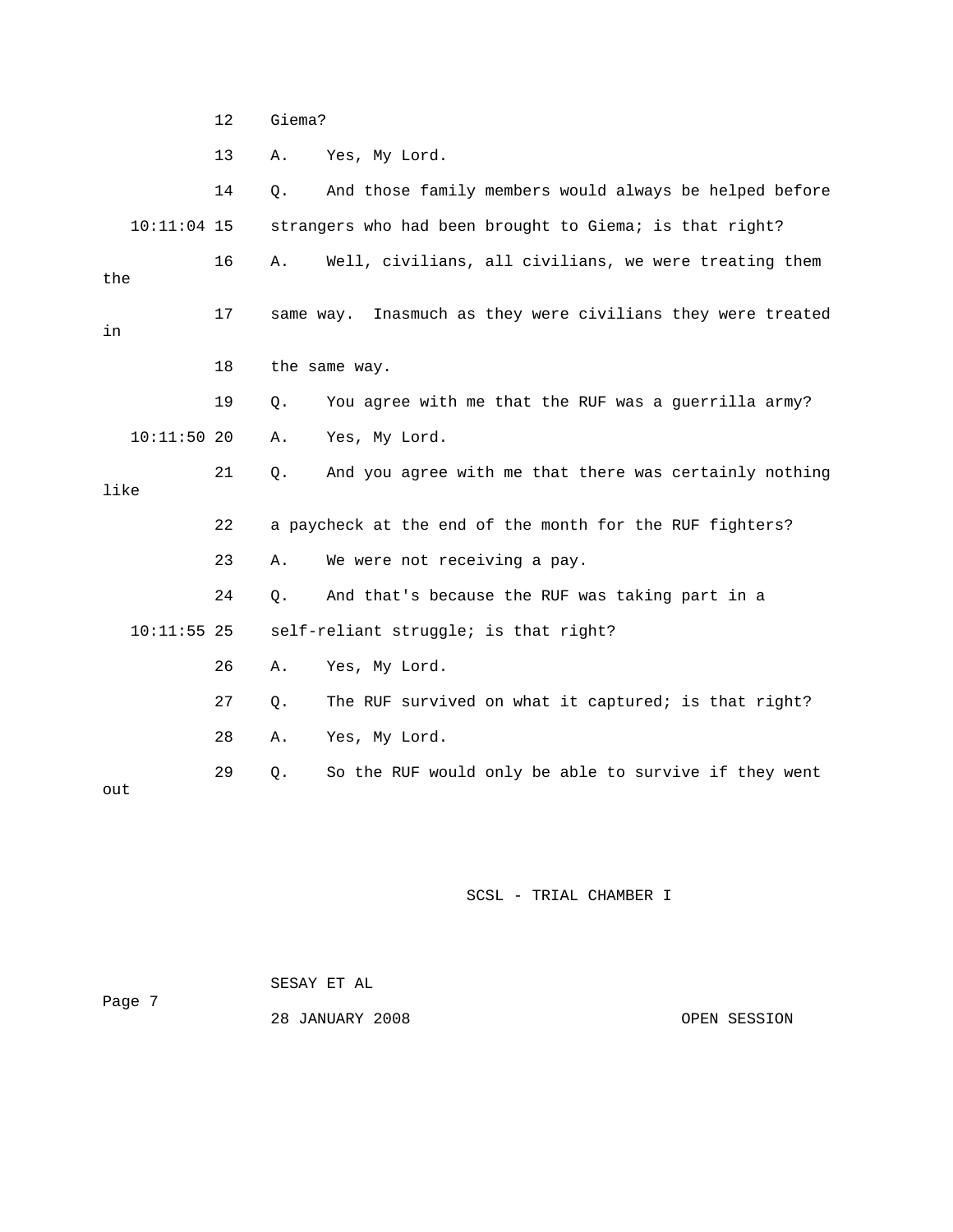1 and captured things like food; is that right? 2 A. Yes, My Lord. 3 Q. The RUF could only survive if they went out and captured 4 things that could be traded for money; is that right? 10:12:49 5 A. Yes, My Lord. 6 Q. And in order to survive, RUF combatants would go out on 7 food-finding missions; is that right? 8 A. Yes, My Lord. 9 Q. When the RUF fighters went out on food-finding missions, 10:13:32 10 they would actually take food and that would be the way they 11 survived; right? 12 A. Well, when we observed that the place was empty, there was 13 nobody there. 14 Q. And I'm suggesting to you, witness, that that's simply not 10:13:58 15 true. That you would go on attacks and wherever a capture took 16 place the RUF would loot the food and any other valuables 17 present; do you accept that? 18 A. No, My Lord. 19 Q. And you agree with me that the RUF used diamonds to trade 10:14:34 20 for arms and ammunitions? 21 A. No, My Lord. 22 Q. Do you agree with me that the RUF would take diamonds to 23 Liberia to exchange them for arms and ammunitions? 24 A. No, My Lord. 10:15:05 25 Q. You know that Sesay took diamonds to Liberia that were 26 supposedly lost; correct? 27 A. Yes, My Lord, but I would explain that a little bit.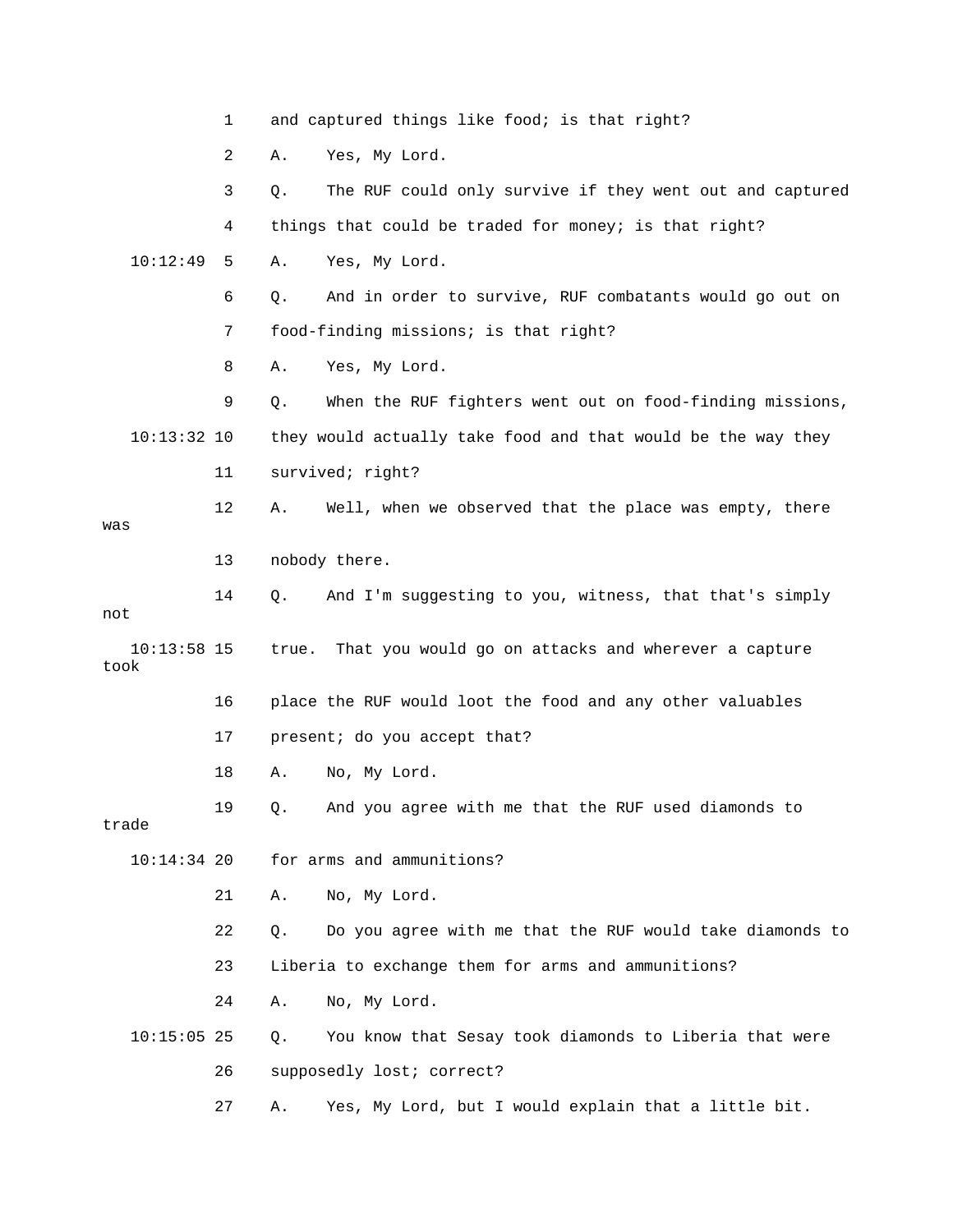28 Q. Let me ask you a question first.

29 PRESIDING JUDGE: Well, before you ask him a question

SCSL - TRIAL CHAMBER I

 SESAY ET AL Page 8 28 JANUARY 2008 OPEN SESSION

 1 first, may he be allowed to explain that so that we get that 2 clear on the record, please. Let's give him an opportunity to 3 explain himself. 4 THE WITNESS: Can I continue? 10:15:58 5 PRESIDING JUDGE: Yes, yes, you may continue. You said you 6 wanted to explain. 7 THE WITNESS: Yes. 8 PRESIDING JUDGE: About Sesay -- 9 THE WITNESS: Yes, My Lord. I try to explain about the 10:16:09 10 diamond situation. Well, during that time, well, Issa went with 11 diamonds to Liberia. That was the time we had retreated with the 12 AFRC government. And during that time we hadn't anything at 13 hand. That was the time Issa was sent to go with some diamonds 14 so that he will be able to get some food for us. 10:16:48 15 PRESIDING JUDGE: That's your explanation, Mr Witness? 16 THE WITNESS: Yes, My Lord.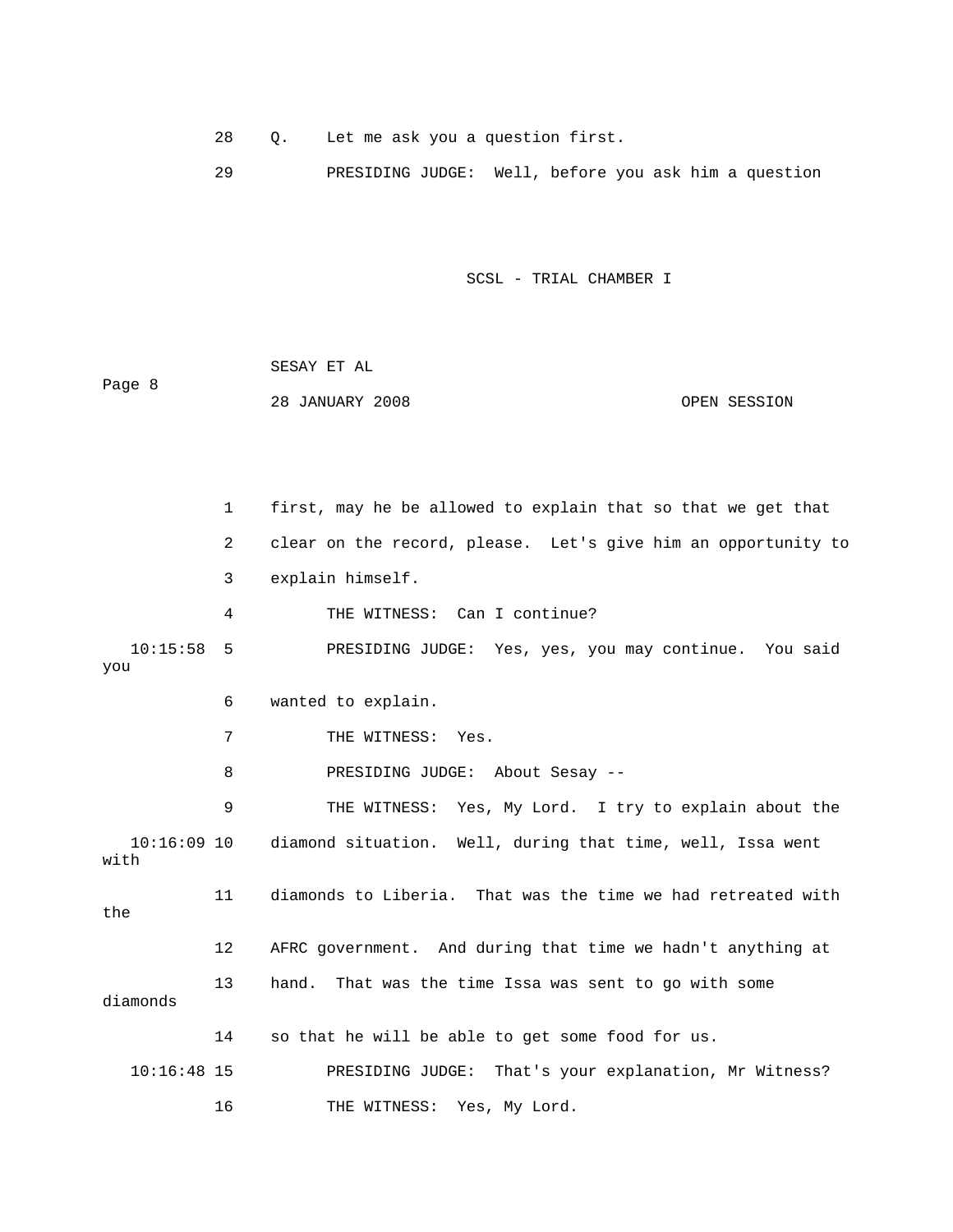|               | 17 |           | MR HARRISON:                                                 |  |  |  |
|---------------|----|-----------|--------------------------------------------------------------|--|--|--|
| that          | 18 | $\circ$ . | I'm suggesting to you, witness, that that is not true,       |  |  |  |
| you           | 19 |           | Sesay went with diamonds to acquire arms and ammunition; do  |  |  |  |
| $10:17:09$ 20 |    |           | accept that?                                                 |  |  |  |
|               | 21 | Α.        | No, My Lord.                                                 |  |  |  |
| <b>RUF</b>    | 22 | Q.        | Do you agree with me that when you attacked towns, the       |  |  |  |
|               | 23 |           | would capture the civilians in the town?                     |  |  |  |
|               | 24 | Α.        | Yes, My Lord.                                                |  |  |  |
| $10:17:33$ 25 |    | Ο.        | You would take the civilians with you when you left the      |  |  |  |
|               | 26 |           | town; do you agree?                                          |  |  |  |
|               | 27 | Α.        | Well, after we had captured a town, because of the           |  |  |  |
| take          | 28 |           | civilians' safety we'll put the civilians together and we'll |  |  |  |
|               | 29 |           | them to the rear for any surprise attack.                    |  |  |  |

 SESAY ET AL Page 9 28 JANUARY 2008 OPEN SESSION 1 Q. And would you later allow these civilians to leave? 2 A. When the area was safe, when we realised that there was no 3 enemy threats, we would allow them to return.

4 Q. And at that point in time you would simply free the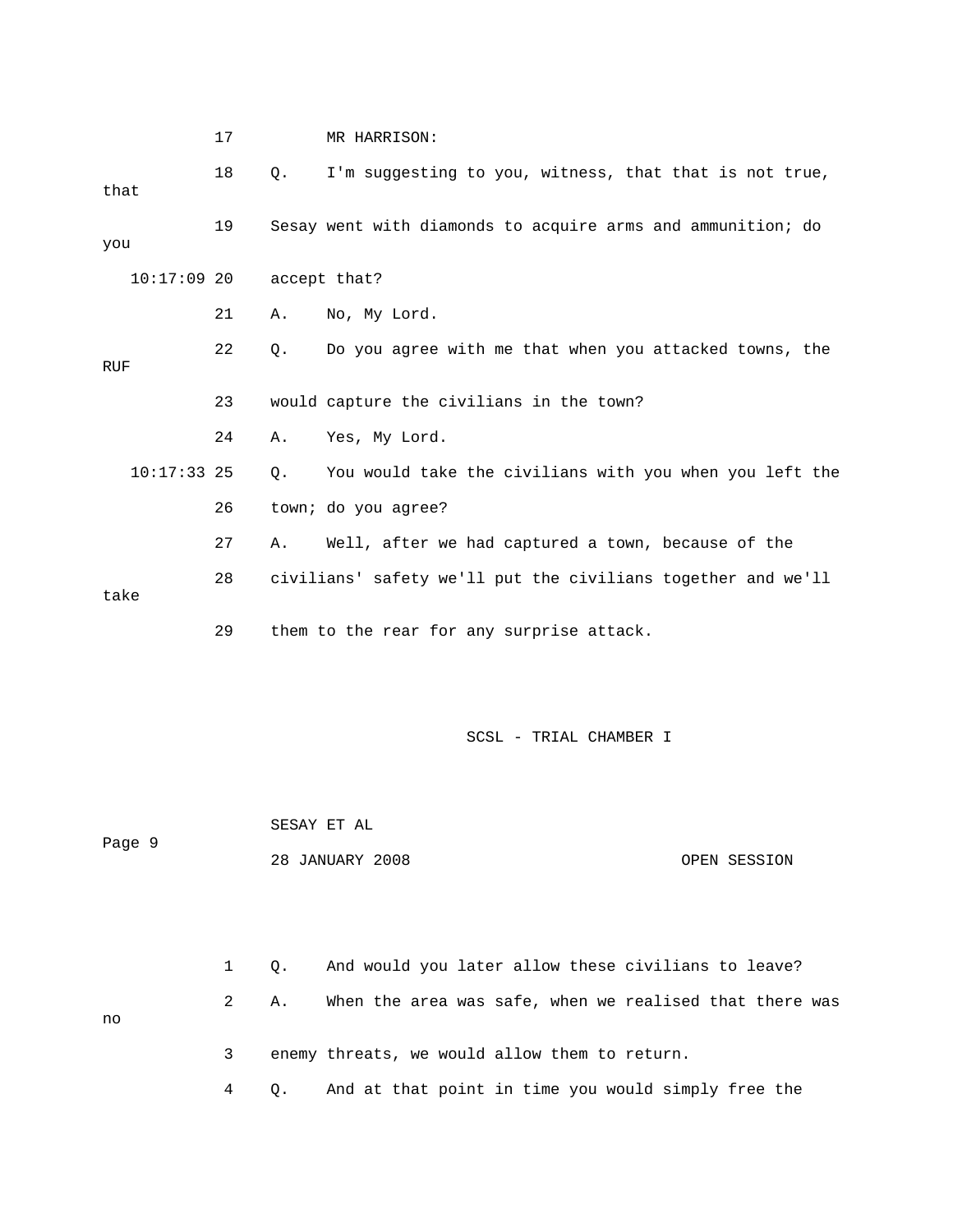10:18:29 5 civilians and leave them alone? 6 A. Yes. When we -- we made sure that the area was safe and 7 there was no problem for their own safety, we would release them. 8 Q. And that would mean that you had no concern of the 9 civilians passing on information to your enemy about where the 10:18:56 10 RUF was; is that right? 11 A. Whenever we sent them back, those were our own controlled 12 areas. Those were not enemy-controlled areas. Those were our 13 own areas. Those were the areas we sent them back. 14 Q. So when you say that you would allow the civilians to go, 10:20:03 15 what you mean is that you would allow them to go where you forced 16 them to go; is that right? 17 A. We wouldn't force somebody to go anywhere. I said, 18 whenever we cleared off an area and ensured that it was safe, we 19 would allow the civilians to go back to their respective places 10:20:05 20 but we wouldn't force any person to go anywhere. 21 Q. So I take it you're agreeing with me then that you and the 22 RUF had no concern with civilians being able to go and pass on 23 information to your enemy about where the RUF was? 24 A. To start with, after we had captured a civilian, the 10:20:42 25 civilian wouldn't go away because the civilian would grow to like 26 us and you wouldn't have the feeling to go and betray us to any 27 enemy. 28 Q. And I guess the reason why the civilians would grow to like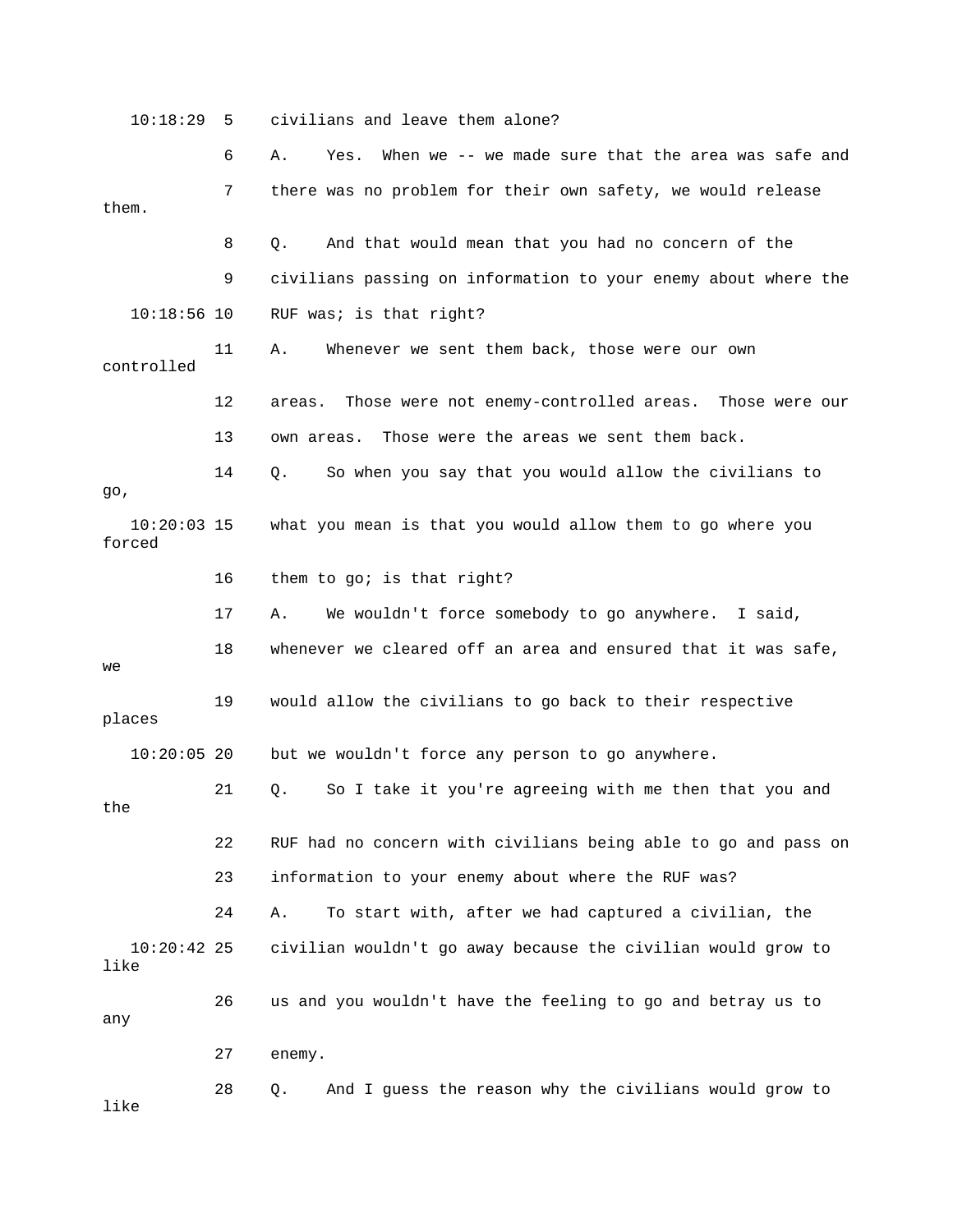29 you was because the RUF would attack their town, capture them,

## SCSL - TRIAL CHAMBER I

 SESAY ET AL Page 10 28 JANUARY 2008 OPEN SESSION

| whatever                   | 1              | take their food, take the medicines in the town and take      |
|----------------------------|----------------|---------------------------------------------------------------|
|                            | $\overline{2}$ | else they could find; is that right?                          |
| like                       | 3              | My Lord, if you mishandle somebody, would that person<br>Α.   |
|                            | 4              | He wouldn't like you. But they liked us because we<br>you?    |
| 10:21:34                   | 5              | encouraged them. That was why they were not going away.       |
| to                         | 6              | Witness, I'm suggesting to you that what you are saying<br>О. |
| you                        | 7              | the Court is absurd, and that you are lying to the Court; do  |
|                            | 8              | accept that?                                                  |
|                            | 9              | I disagree.<br>Α.                                             |
| $10:21:58$ 10<br>capture a |                | You certainly agree with me that when the RUF did<br>Q.       |
| ammunition,                | 11             | town or a village you would take all of the arms and          |
|                            | 12             | food and the medicine that you could find there; correct?     |
| them.                      | 13             | Arms and ammunition were government property; we used<br>Α.   |
| medicines                  | 14             | The hospital were government places, so we would take         |
| $10:22:27$ 15              |                | there and use them on civilians.                              |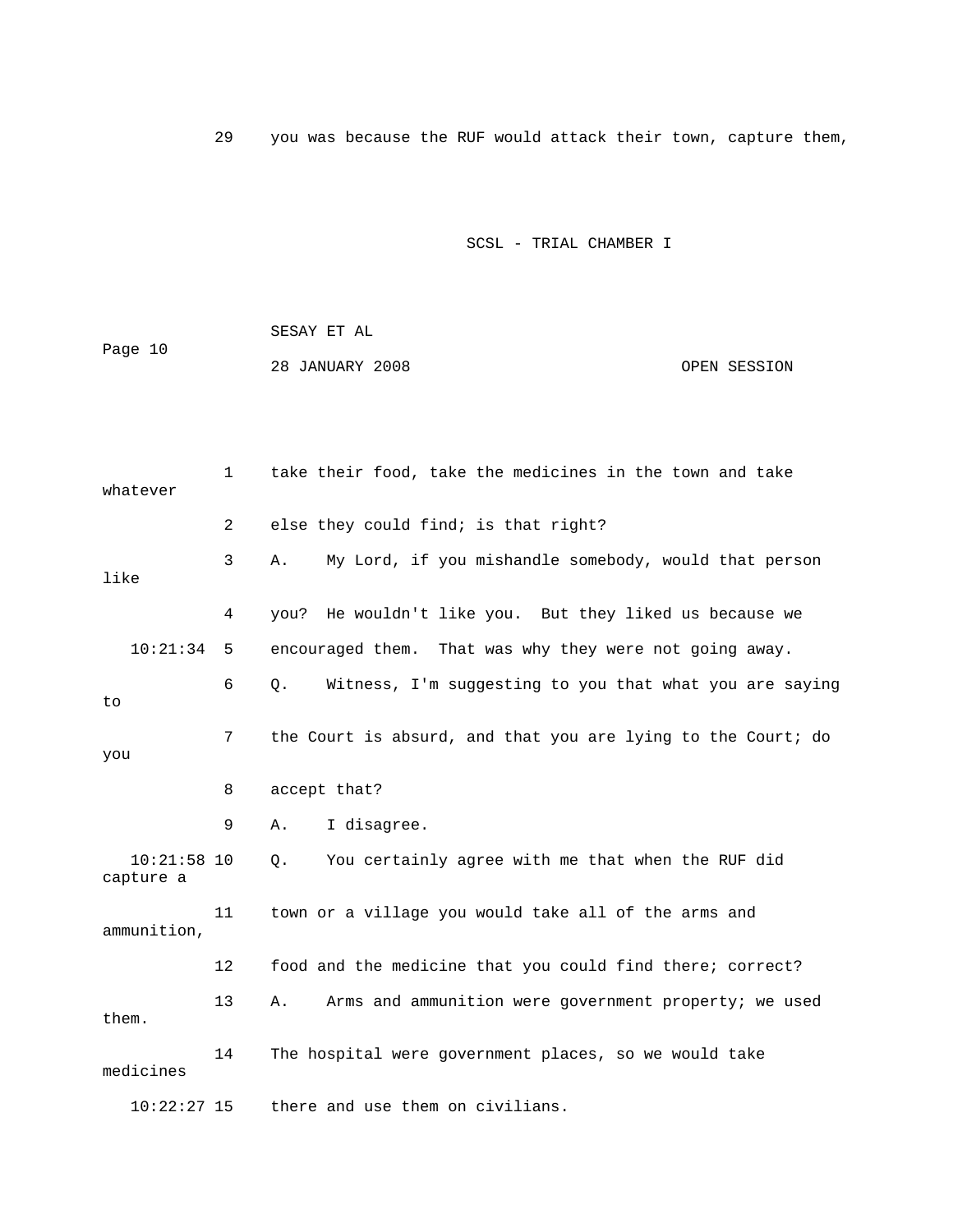16 Q. And I'm going to suggest to you that, in fact, you never 17 used medicine on civilians, that was used solely for the 18 fighters; do you accept that? 19 A. No, My Lord. 10:22:47 20 Q. And do you agree with me that when you went to a town or a 21 village you would loot items from wherever they were found in the 22 town or village? 23 A. To start with, we had an outstanding law concerning that 24 you were not allowed to enter a house, nor loot that house, 10:23:31 25 because you wouldn't enter the house. You don't know what is in 26 that house, whether the enemy was there, so you wouldn't allow to 27 enter a house. 28 Q. Well, if you think about it, witness, if you are trying to 29 capture a town and make it safe, don't you have to go into the

SCSL - TRIAL CHAMBER I

|         | SESAY ET AL     |              |
|---------|-----------------|--------------|
| Page 11 |                 |              |
|         | 28 JANUARY 2008 | OPEN SESSION |

1 houses to see what's there?

 2 A. You're talking about looting. We had a special force, a 3 task force that was searching for the enemies but not for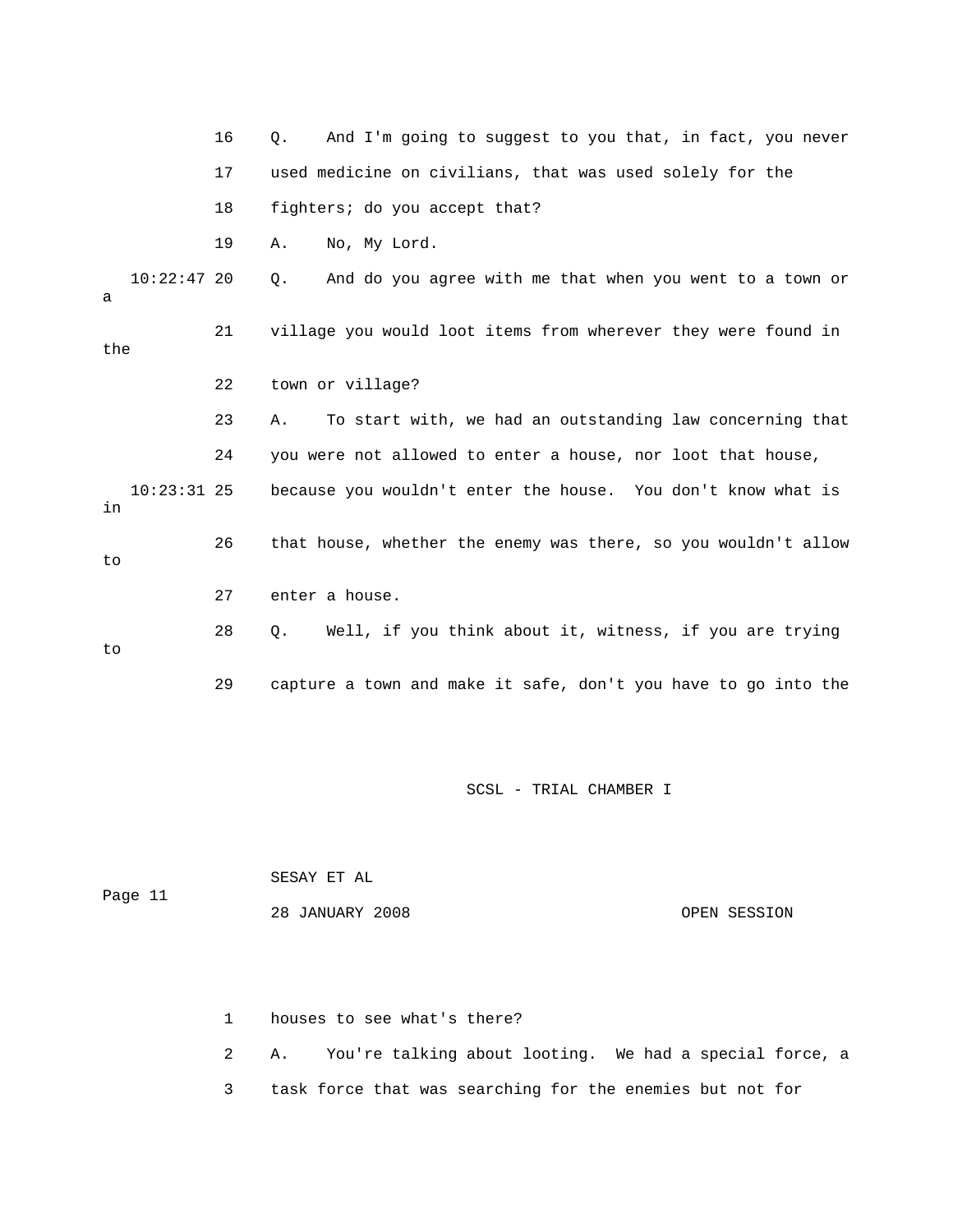|                 | 4  |    | looting, after we have captured a town.                        |
|-----------------|----|----|----------------------------------------------------------------|
| 10:24:15<br>and | 5  | Q. | I'm putting it to you that the RUF did go into houses          |
|                 | 6  |    | they did loot whatever valuables they found in those premises? |
|                 | 7  | Α. | No, My Lord.                                                   |
|                 | 8  | Q. | I'm putting it to you if, for example, a generator was         |
|                 | 9  |    | found, that would be looted and taken and an attempt would be  |
| $10:24:52$ 10   |    |    | made to sell it or exchange it; do you accept that?            |
|                 | 11 | Α. | Do you mean the RUF or the individual?                         |
|                 | 12 | Q. | No, these questions are all about the RUF.                     |
|                 | 13 | Α. | Because we are not allowed to do such things.                  |
| the             | 14 | Q. | I understand you are saying you weren't allowed to, but        |
| $10:25:20$ 15   |    |    | question was that you actually did it; do you accept that?     |
| what            | 16 | Α. | I said I was an authority. I, as an authority, that's          |
|                 | 17 |    | I'm saying, as an authority we did not allow them to do that.  |
|                 | 18 | Q. | And for example --                                             |
| generators      | 19 |    | PRESIDING JUDGE: You did not allow them to take                |
| $10:25:47$ 20   |    |    | because, this is the question that talks of generators?        |
|                 | 21 |    | THE WITNESS: Yes, My Lord.                                     |
|                 | 22 |    | MR HARRISON:                                                   |
| would           | 23 | Q. | And, for example, if money was found in a house that           |
|                 | 24 |    | be looted by the RUF; do you accept that?                      |
| $10:26:08$ 25   |    | Α. | No, My Lord.                                                   |
|                 | 26 | Q. | Or if other valuables such as diamonds were found, they        |
|                 | 27 |    | would be looted; do you accept that?                           |
|                 | 28 | Α. | No, My Lord.                                                   |
|                 | 29 | Q. | Now, at one point in your evidence on Thursday you were        |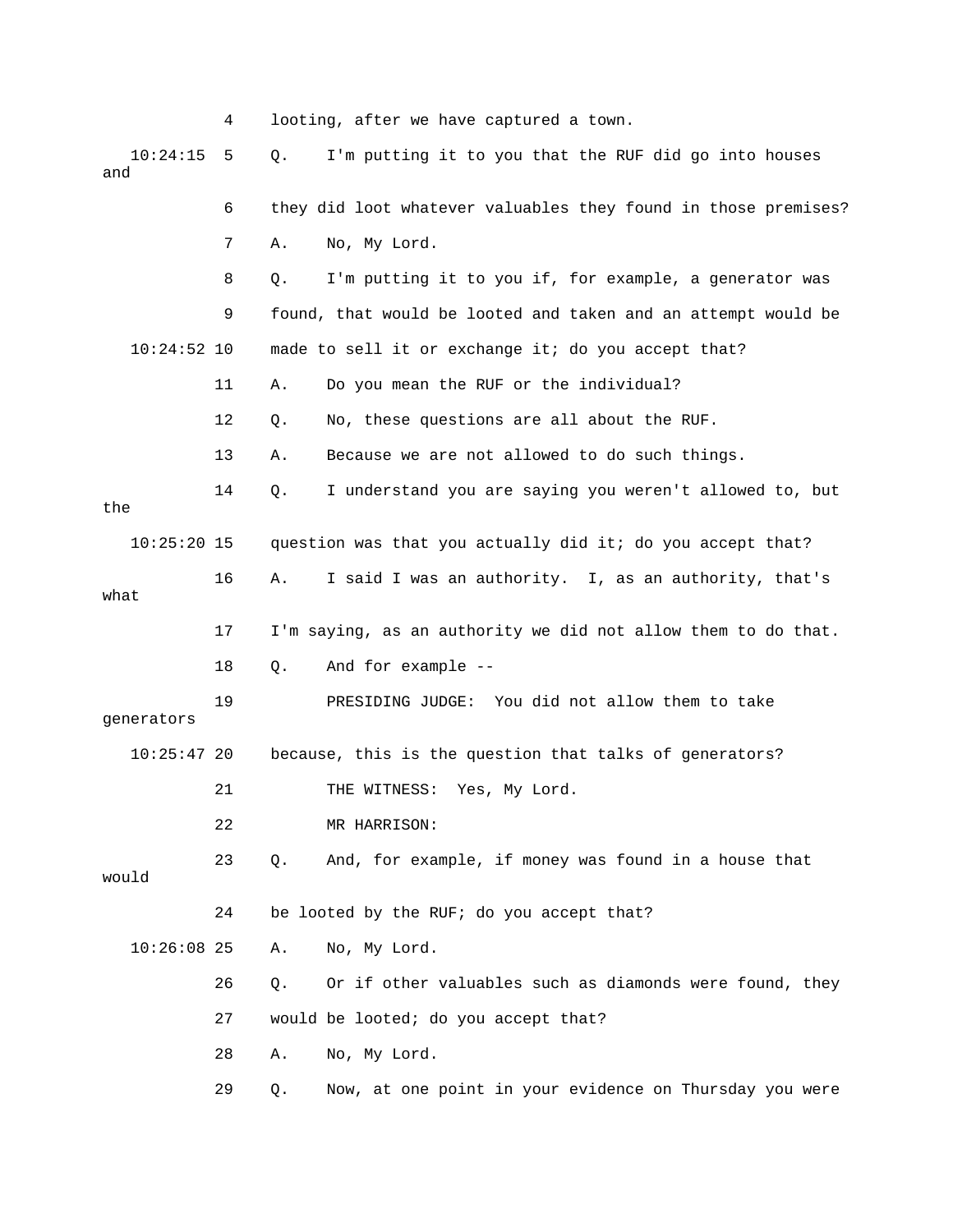|              |              | SESAY ET AL                                                   |
|--------------|--------------|---------------------------------------------------------------|
| Page 12      |              | 28 JANUARY 2008<br>OPEN SESSION                               |
|              |              |                                                               |
|              |              |                                                               |
|              | $\mathbf{1}$ | saying that after capturing a town you would ask civilians to |
| that?        | 2            | pack up travel bags and come with you; do you recall saying   |
| little       | 3            | Yes. Concerning the bag, I would like to explain a<br>Α.      |
|              | 4            | bit about it.                                                 |
| $10:27:07$ 5 |              | PRESIDING JUDGE: Yes, if you want to explain, you may.        |
|              | 6            | THE WITNESS: When the -- you are saying that they will        |
| civilians    | 7            | pack their bags. We did that in order to safeguard the        |

 8 because whenever we attack a town we're expecting a surprising 9 attack from the enemy. That was why we would ask them to pack 10:27:31 10 their bags to follow us so that it would be safe for them.

 11 Q. So again, this is an example of the RUF and the civilians

12 working together; is that right?

13 A. Yes, My Lord.

 14 Q. And you would want the trial chamber to believe that the 10:28:07 15 civilians willingly left their homes and possessions to go with

16 you; is that right?

17 A. Exactly so.

18 PRESIDING JUDGE: So they left their property in their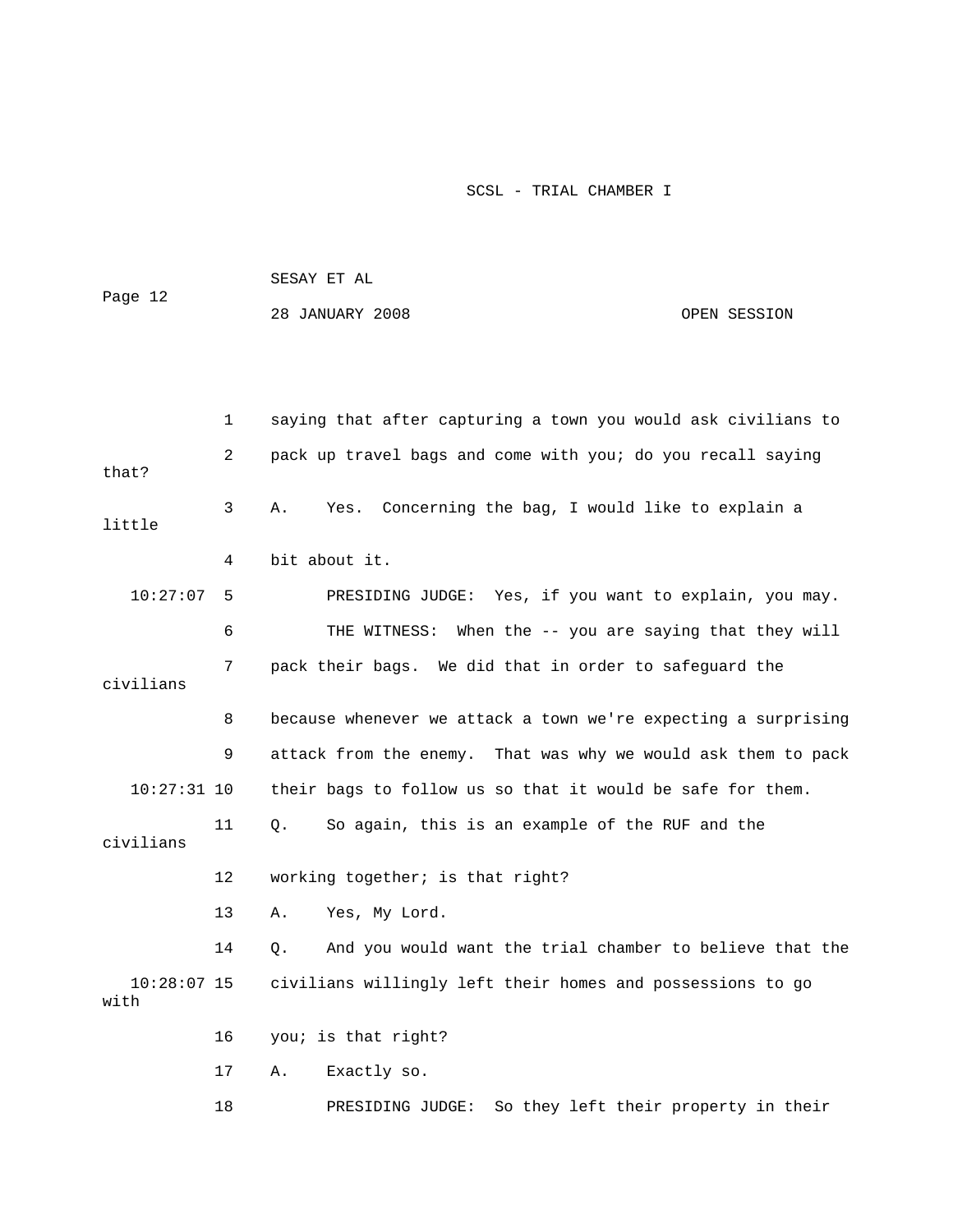19 places, Mr Witness, and they followed you?

 10:28:30 20 THE WITNESS: After we had attacked a town, because for any 21 attack you will expect the enemy to attack. So the civilians -- 22 the civilians would not like to be attacked by the enemy so they 23 would follow us. 24 JUDGE BOUTET: But in your explanation, Mr Witness, do I 10:28:51 25 understand you to say that you were attacking the town and once 26 you had attacked the town you would ask the civilians to pack 27 their bags because -- to protect them -- because you knew at that 28 time that because you had attacked the town the enemy would 29 attack again because you had captured the town; is it what you're

SCSL - TRIAL CHAMBER I

| Page 13 | SESAY ET AL     |              |
|---------|-----------------|--------------|
|         | 28 JANUARY 2008 | OPEN SESSION |

 1 saying? 2 THE WITNESS: Yes, My Lord. 3 JUDGE BOUTET: So you asked them to pack a bag so they 4 could walk away to protect them against the enemy attacking them 10:29:27 5 at that moment?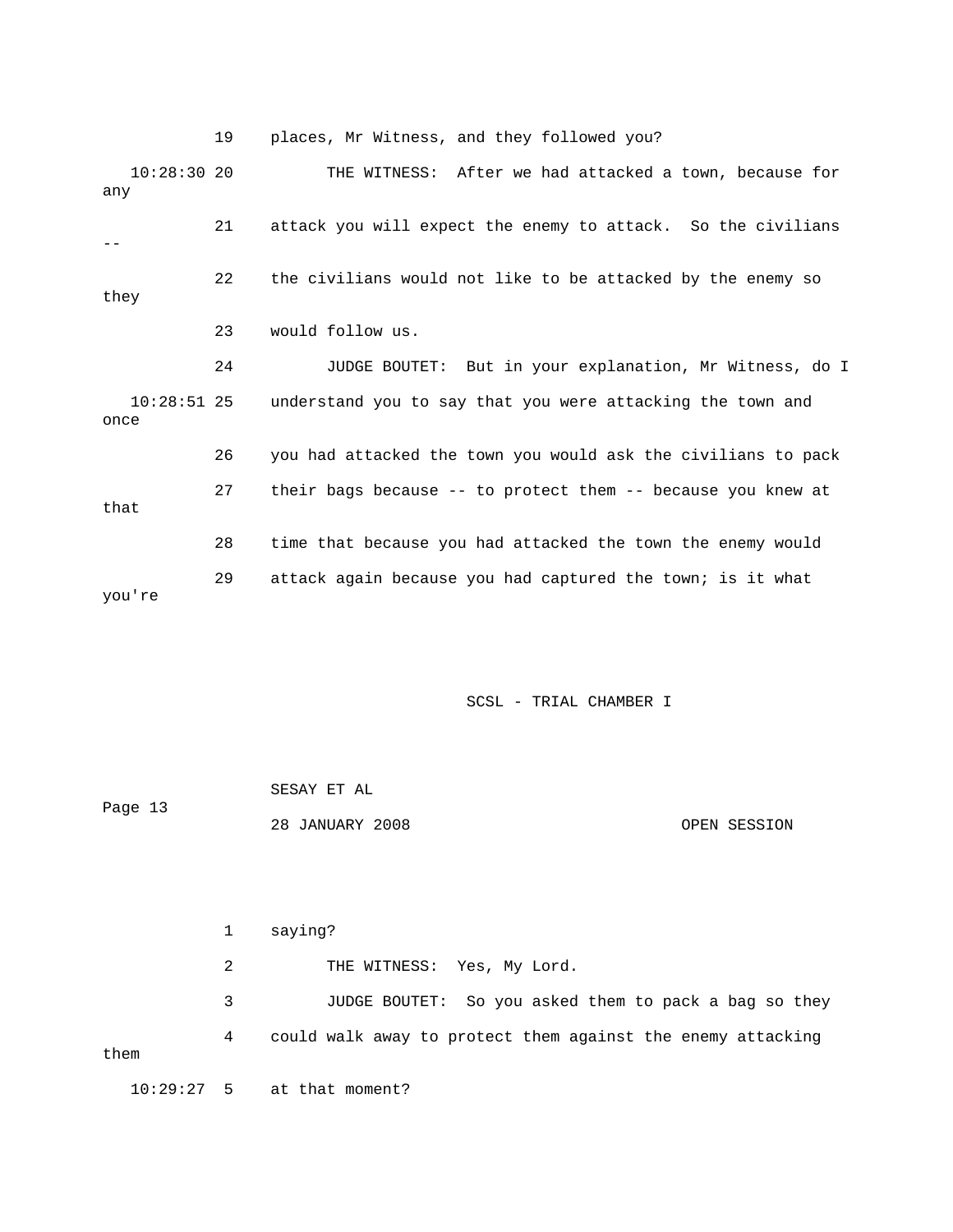|               | 6  |          | THE WITNESS: Yes, My Lord.                                 |
|---------------|----|----------|------------------------------------------------------------|
|               | 7  |          | Thank you.<br>JUDGE BOUTET:                                |
|               | 8  |          | MR HARRISON:                                               |
| concerned     | 9  | Q.       | So again, this is an example of how the RUF was            |
| $10:29:39$ 10 |    |          | about civilians and wanting to make sure they weren't      |
|               | 11 |          | subsequently attacked by your enemies; is that right?      |
|               | 12 | Α.       | Yes, My Lord.                                              |
|               | 13 | Q.       | Because once you made an attack you believed that there    |
|               | 14 |          | would be a later attack by your enemy; is that right?      |
| $10:30:04$ 15 |    | Α.       | Yes, My Lord.                                              |
|               | 16 | Q.       | Well, why didn't you just stop the whole problem by not    |
|               | 17 |          | attacking the town and village?                            |
|               | 18 | Α.       | We came for changes, so we're fighting the government to   |
| the           | 19 |          | effect changes. We will not stop until the government made |
| $10:30:32$ 20 |    |          | necessary changes we were asking them to make.             |
|               | 21 | Q.       | And that pretty much sums up your evidence, doesn't it     |
|               | 22 | witness. | You're a diehard, loyal RUF man, aren't you?               |
|               | 23 | Α.       | Yes, My Lord.                                              |
| you?          | 24 | Q.       | And you're still completely loyal to the RUF, aren't       |
| $10:31:03$ 25 |    | Α.       | Yes, My Lord.                                              |
| anything      | 26 | Q.       | And so far as you're concerned the RUF never did           |
|               | 27 |          | wrong; right?                                              |
|               | 28 | Α.       | Well, I did not see anywhere where the RUF did bad.        |
|               | 29 | Q.       | Is that right? You're telling the truth about that?        |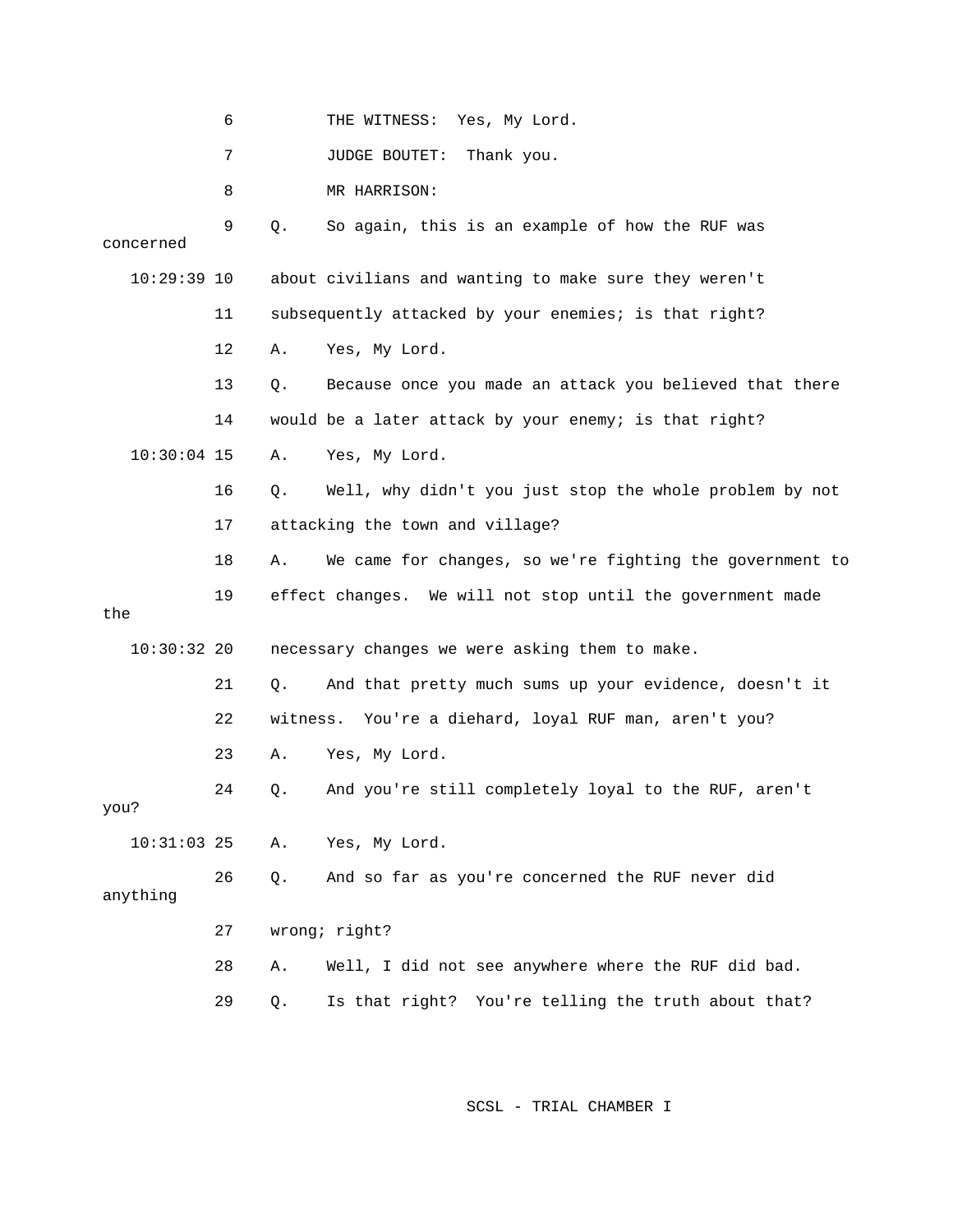## SESAY ET AL Page 14

28 JANUARY 2008 OPEN SESSION

 1 A. I'm saying the truth. 2 Q. So when you told the Court about being present for the 3 execution of close to 65 people, you don't see that as anything 4 wrong; is that right? 10:31:50 5 A. Well, Mosquito did bad. That was why all of us did not 6 support him. 7 Q. And, unless I'm wrong, I thought Mosquito was your leader; 8 is that right? 9 A. Yes, he was the leader during that time. 10:32:26 10 Q. Witness, I'm going to suggest to you that the RUF forced 11 civilians to give over their produce and other possessions to the 12 RUF; do you accept that? 13 A. No, My Lord. 14 Q. I'm going to suggest to you that civilians were forced to 10:32:57 15 carry items for the RUF; do you accept that? 16 A. No, My Lord. 17 Q. Now, on Thursday, I think you said to the Court something 18 like: The RUF took commissions from civilians; do you accept 19 that? 10:33:37 20 A. They did not only take the commission from the civilians,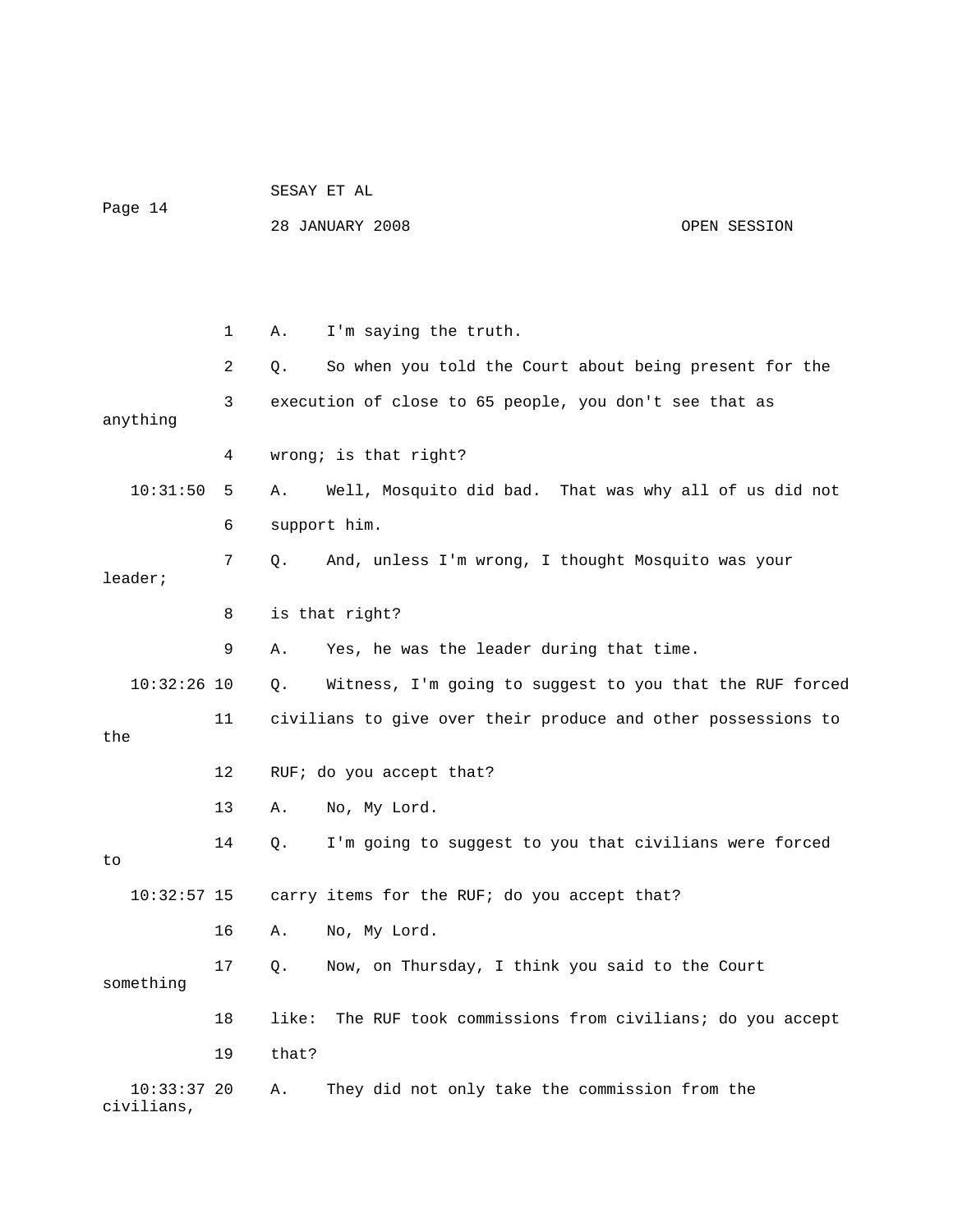21 they all took commission from the combatant. 22 Q. Just so -- 23 A. And everybody involved in the trade. 24 Q. Let me just put the question again so that we're not left 10:34:04 25 with any misunderstanding. Do you agree that the RUF took 26 commissions from civilians? 27 A. That was why I said they collected those two -- both 28 civilians and combatant. Anybody that was involved in that trade 29 would pay that commission.

SCSL - TRIAL CHAMBER I

|         | SESAY ET AL |  |
|---------|-------------|--|
| Page 15 |             |  |

| saying |                | PRESIDING JUDGE: Yes, Mr Witness. And what you are               |
|--------|----------------|------------------------------------------------------------------|
|        | $2^{\circ}$    | is that -- or am I right in surmising you that way -- that the   |
|        | 3 <sup>7</sup> | RUF took commission from the civilians?                          |
|        | 4              | THE WITNESS: And combatants.                                     |
|        |                | 10:34:52 5 PRESIDING JUDGE: I was coming to that. They took      |
|        |                | 6 civilians -- I mean, they took commissions from the civilians. |
|        | 7 <sup>7</sup> | You say "yes" to that?                                           |
|        | 8              | THE WITNESS: Yes, My Lord.                                       |
| the    | 9              | PRESIDING JUDGE: Yes. They also took commission from             |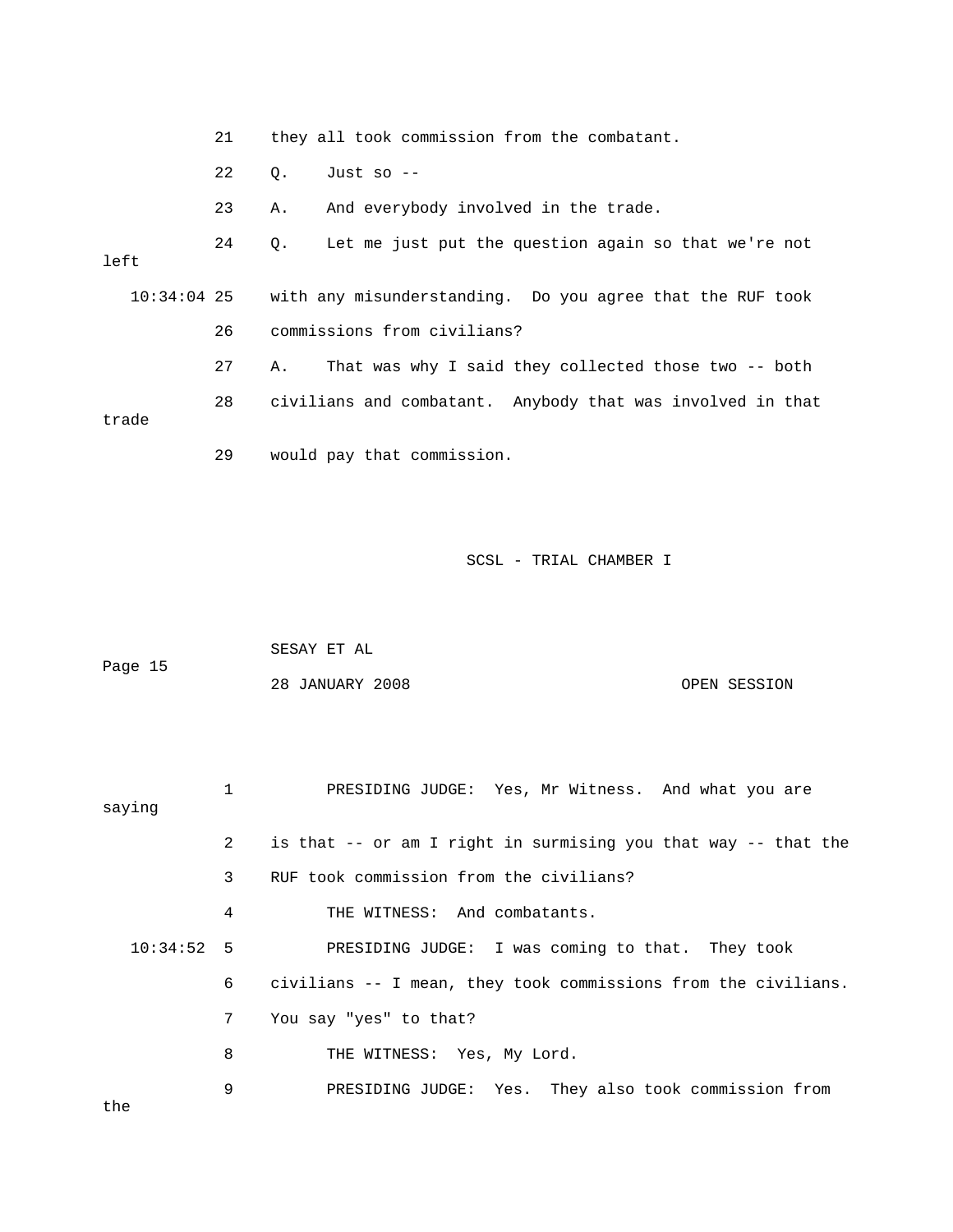| $10:35:02$ 10 |    | combatants; is that not what you are saying?                   |
|---------------|----|----------------------------------------------------------------|
|               | 11 | THE WITNESS: Yes, My Lord.                                     |
|               | 12 | PRESIDING JUDGE: So your answer is "yes"?                      |
|               | 13 | MR HARRISON:                                                   |
|               | 14 | And what that means is that the civilians were forced to<br>Q. |
| $10:35:21$ 15 |    | hand over their produce to the RUF; is that right?             |
|               | 16 | No, My Lord.<br>Α.                                             |
| and           | 17 | I'm suggesting to you that that's exactly what happened<br>Q.  |
| hand          | 18 | it was on a widespread basis that civilians were forced to     |
| agree         | 19 | over their produce to the RUF in Kailahun District; do you     |
| $10:35:50$ 20 |    | with that?                                                     |
|               | 21 | No, My Lord.<br>Α.                                             |
| fact,         | 22 | Witness, I'm going to suggest to you that it was, in<br>Q.     |
| with          | 23 | the RUF that violated the Abidjan Peace Accord; do you agree   |
|               | 24 | that?                                                          |
| $10:36:16$ 25 |    | Yes, My Lord.<br>Α.                                            |
|               | 26 | Again, I'm going to suggest to you that throughout 1997,<br>Q. |
|               | 27 | 1998 and 1999, arms and ammunition came from Liberia --        |
| is            | 28 | Mr Harrison, this was the 1996 accord,<br>PRESIDING JUDGE:     |
|               | 29 | it?                                                            |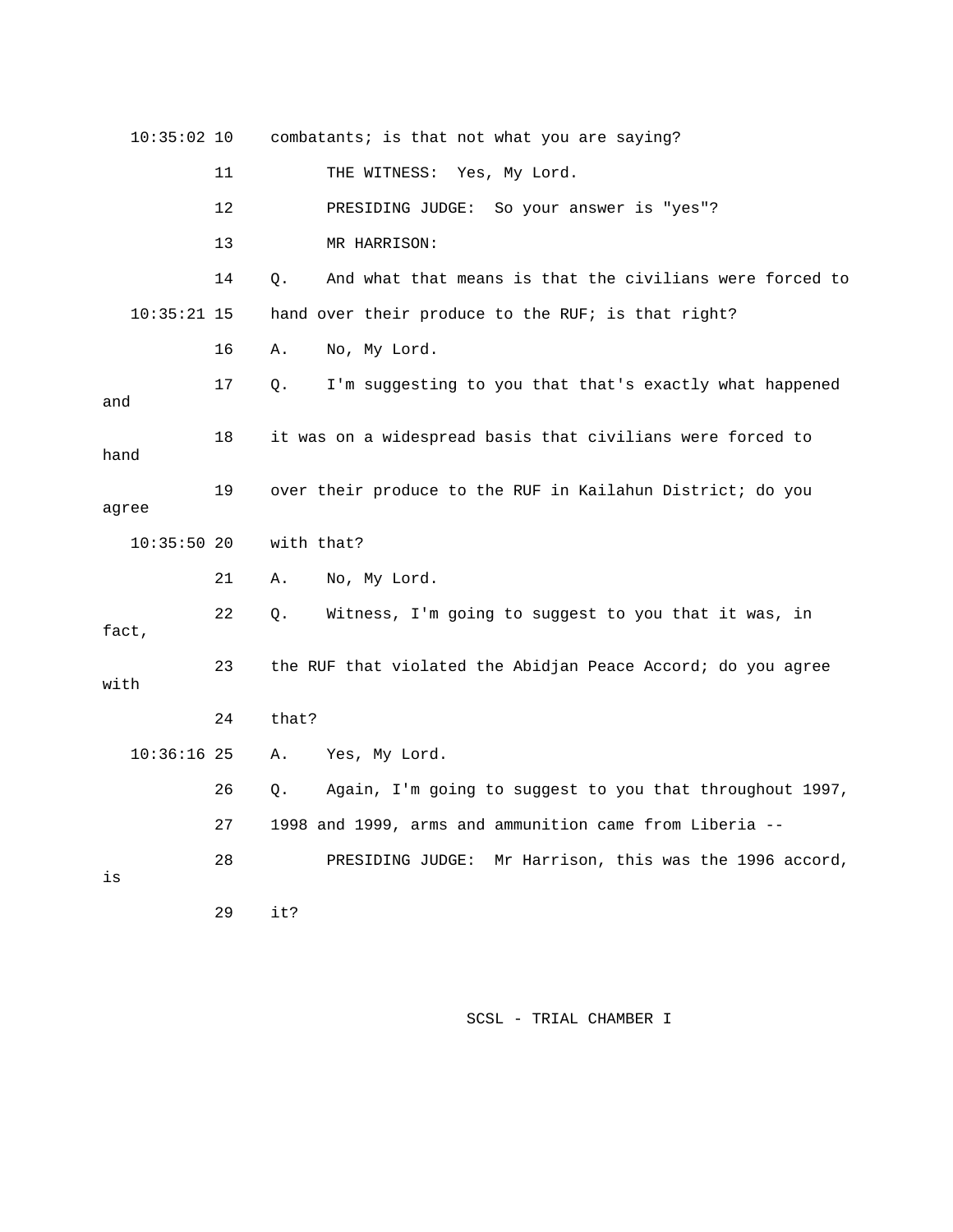| Page 16 | SESAY ET AL     |              |
|---------|-----------------|--------------|
|         | 28 JANUARY 2008 | OPEN SESSION |

 1 MR HARRISON: Yes, that's right. 2 PRESIDING JUDGE: Yes, please. Sorry to have interrupted. 3 You may proceed. 4 MR HARRISON: 10:36:59 5 Q. I'm suggesting to you that in 1997, 1998, 1999 arms and 6 ammunition were being transported to Sierra Leone from Liberia; 7 do you accept that? 8 A. During that time -- 9 PRESIDING JUDGE: Did you accept that? What is the 10:37:25 10 response please? Is it "yes" or "no"? 1997, 1998, 1999 arms and 11 ammunition were being transferred from Liberia into Sierra Leone; 12 is it "yes" or "no"? 13 THE WITNESS: No, My Lord. 14 MR HARRISON: 10:37:51 15 Q. And during that same time period, when the arms and 16 ammunition reached Sierra Leone, civilians were forced to carry 17 those arms and ammunition to the front lines; do you accept that? 18 A. No, My Lord. 19 Q. You've told us some information about events during the 10:38:35 20 AFRC junta?

21 PRESIDING JUDGE: So, what you're saying, Mr Witness, is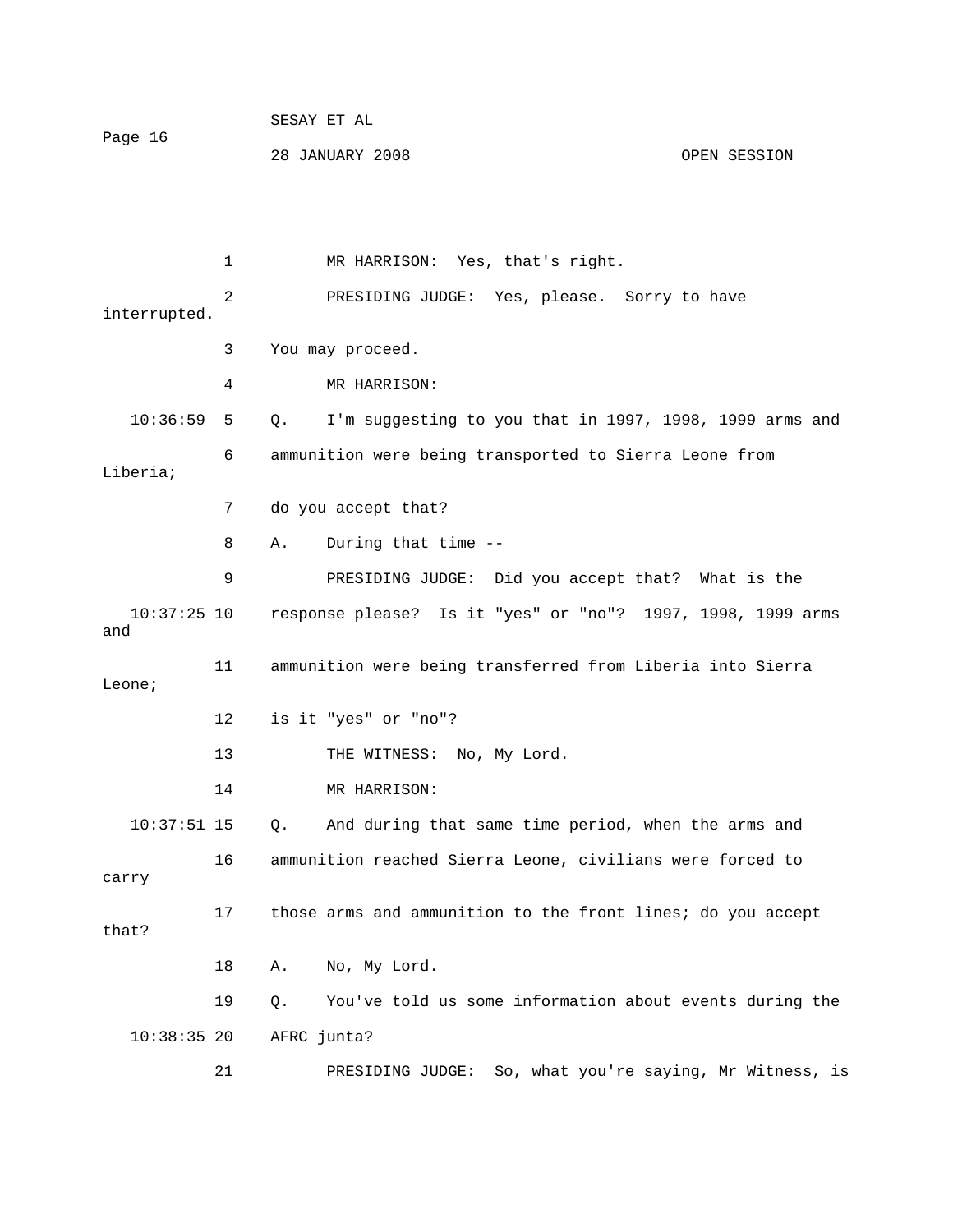| there         | 22 | that $--$ who was $--$ were there any arms $--$ of course. Were |
|---------------|----|-----------------------------------------------------------------|
|               | 23 | any arms and ammunitions that were carried to the front lines?  |
|               | 24 | THE WITNESS: Yes, My Lord.                                      |
| $10:38:56$ 25 |    | PRESIDING JUDGE: Who did the carrying? That's the               |
|               | 26 | question I wanted to ask.                                       |
|               | 27 | THE WITNESS: We had vehicles, motor cars.                       |
|               | 28 | JUDGE BOUTET: Where did you get these vehicles?                 |
| vehicles      | 29 | THE WITNESS: When we retreated we retreated with                |
|               |    |                                                                 |

 SESAY ET AL Page 17 28 JANUARY 2008 OPEN SESSION

 1 from Freetown, Kenema. 2 MR HARRISON: 3 Q. So these are vehicles that were looted by the RUF during 4 the retreat from Freetown, in February 1998? 10:39:46 5 A. You are talking about the RUF. That was both RUF and AFRC 6 government. 7 Q. So accepting your correction, is your answer that these 8 were vehicles that were looted by the RUF and the AFRC during the 9 February 1998 retreat from Freetown? 10:40:12 10 MR JORDASH: Objection to the question.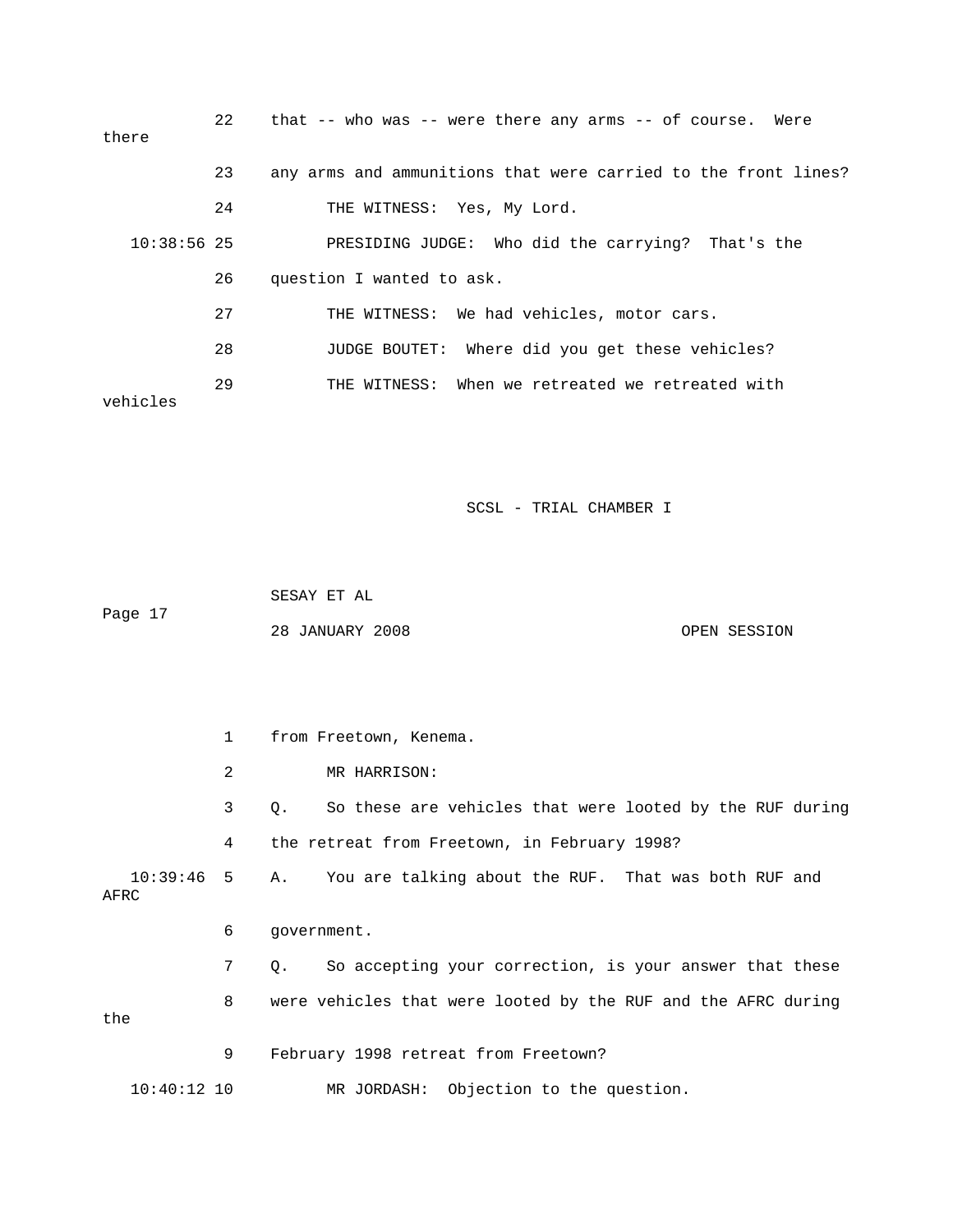11 PRESIDING JUDGE: Yes. 12 MR JORDASH: I don't know if I should have this discussion 13 in front of the witness. 14 PRESIDING JUDGE: May the witness leave, please. Can the 10:40:26 15 Court Management, at the request of Mr Jordash -- 16 [The witness stood down] 17 MR JORDASH: The objection is -- 18 PRESIDING JUDGE: Mr Jordash, please, just a minute. If we 19 may have on record the question again; what was the question? Mr 10:42:10 20 Jordash, could you remind us of the question that you are 21 objecting to, please? 22 MR JORDASH: The question, I can't remember the exact -- 23 PRESIDING JUDGE: It was maybe a suggestion. Was it put to 24 him or it was a question? I don't know. 10:42:24 25 MR JORDASH: It was a suggestion that the RUF had looted, I 26 think, vehicles from Freetown and Kenema. 27 PRESIDING JUDGE: Those are the vehicles which they got 28 from Freetown after the retreat? 29 MR JORDASH: Yes.

SCSL - TRIAL CHAMBER I

Page 18

SESAY ET AL

28 JANUARY 2008 OPEN SESSION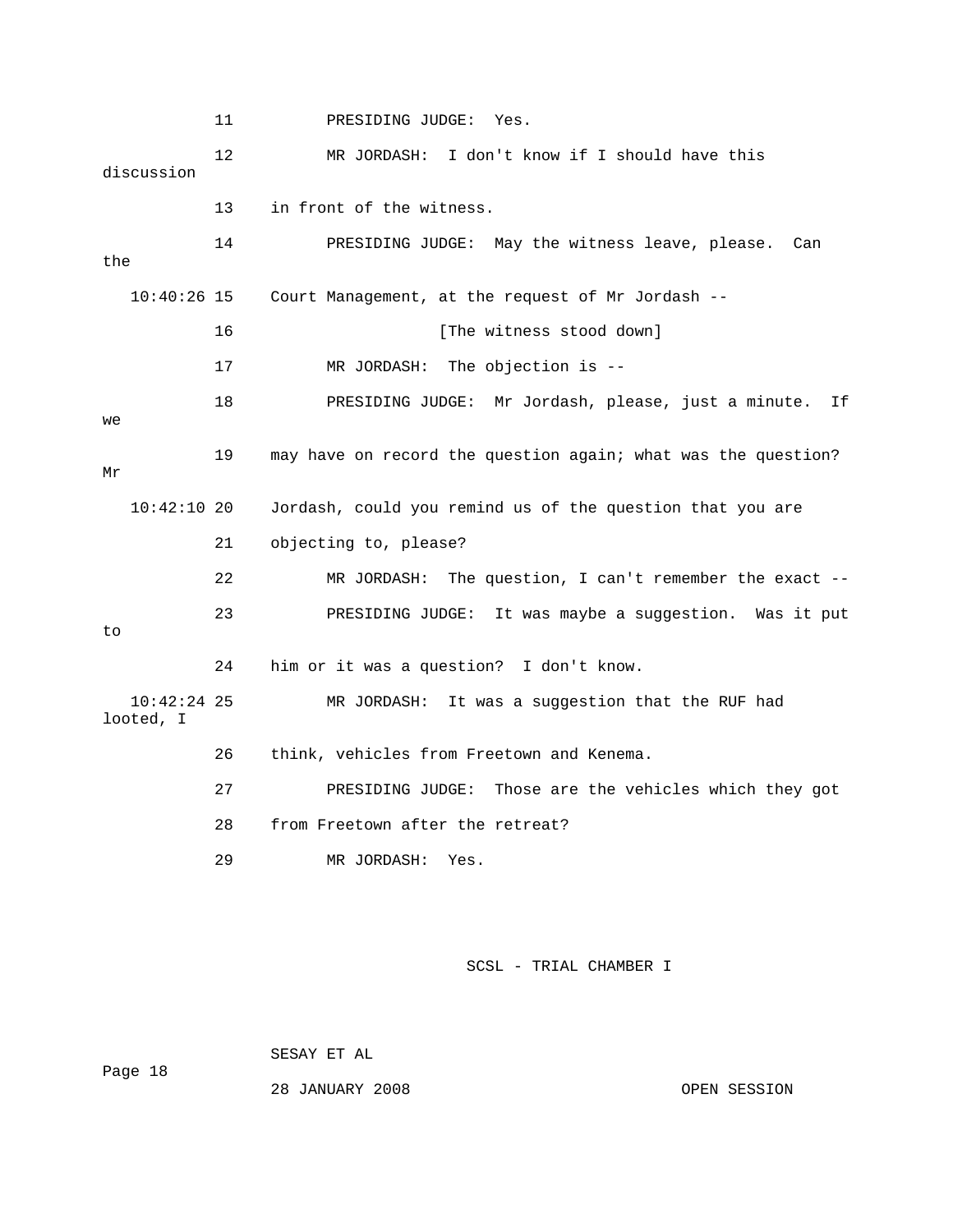1 PRESIDING JUDGE: That's what they were using to transport 2 the arms? 3 MR JORDASH: Yes. 4 PRESIDING JUDGE: That is how we came to this scenario? 10:42:47 5 MR JORDASH: Yes, that's how we came here. 6 PRESIDING JUDGE: Yes. 7 MR JORDASH: My objection is simple: That my learned 8 friend is asking a question which is a legal question. 9 PRESIDING JUDGE: Which is? 10:42:57 10 MR JORDASH: A legal question, a question for the Court to 11 decide. Whether the taking of property, the taking of the 12 vehicles from Kenema and Freetown can legally be defined as 13 looting. That's the issue I have. My learned friend, in my 14 submission, should ask questions which relate to facts which 10:43:15 15 relate to how and where the vehicles came from. At a later 16 stage, Your Honours have to decide whether that taking of 17 property, legally, falls within the definition of looting and 18 pillage. And it's for -- 19 MR MARTIN: Excuse me, Your Honour, can Mr Gbao excuse 10:43:40 20 himself? 21 PRESIDING JUDGE: Please, let him please. 22 MR JORDASH: It is not for a witness to give that 23 definition or to accept or reject that definition. It's for Your 24 Honours to decide, in the circumstances, looking at where the 10:43:56 25 property came from, looking at the circumstances of the

conflict,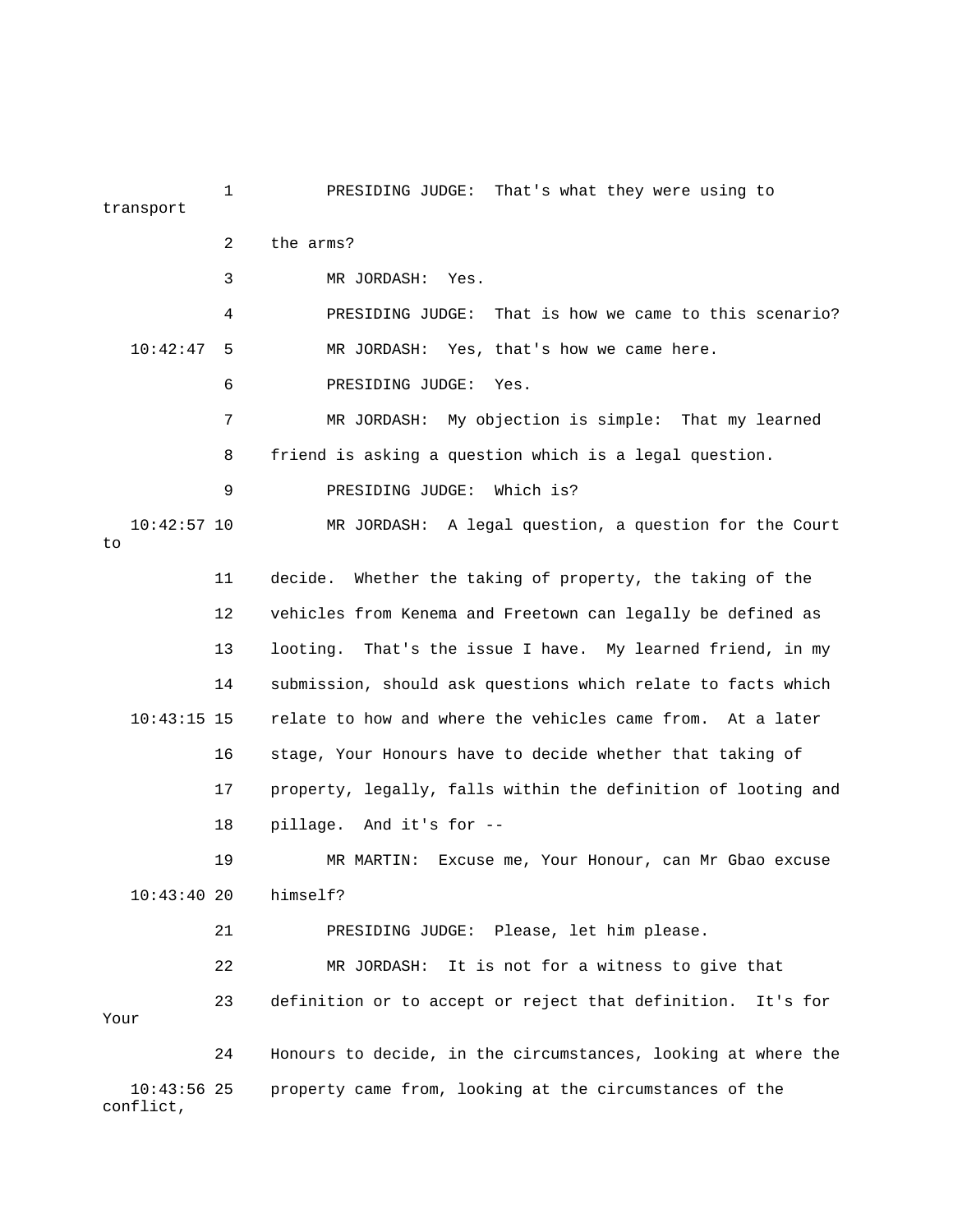26 whether an internal conflict or otherwise, looking at the various 27 elements of the taking of property, looking at the various 28 elements of where the property came from, whether military, 29 government, private or personal to decide whether that should be

SCSL - TRIAL CHAMBER I

 SESAY ET AL Page 19 28 JANUARY 2008 OPEN SESSION

 1 criminalised as looting. My learned friend, in my submission, is 2 taking an unfair advantage by suggesting to the witness that 3 looting is understood in this context, and if the witness took it 4 from Freetown and Kenema, therefore, it must be looting; 10:44:40 5 therefore, the answer the witness gives "Yes, it was looted" 6 somehow is the end of the matter. 7 My learned friend will say in submissions: Look, well, the 8 witness accepted the property was looted, therefore it was looted 9 which, of course, in my submission, is absurd. The witness can 10:44:59 10 say he took the property and that's the end of the matter until

11 Your Honours decide whether --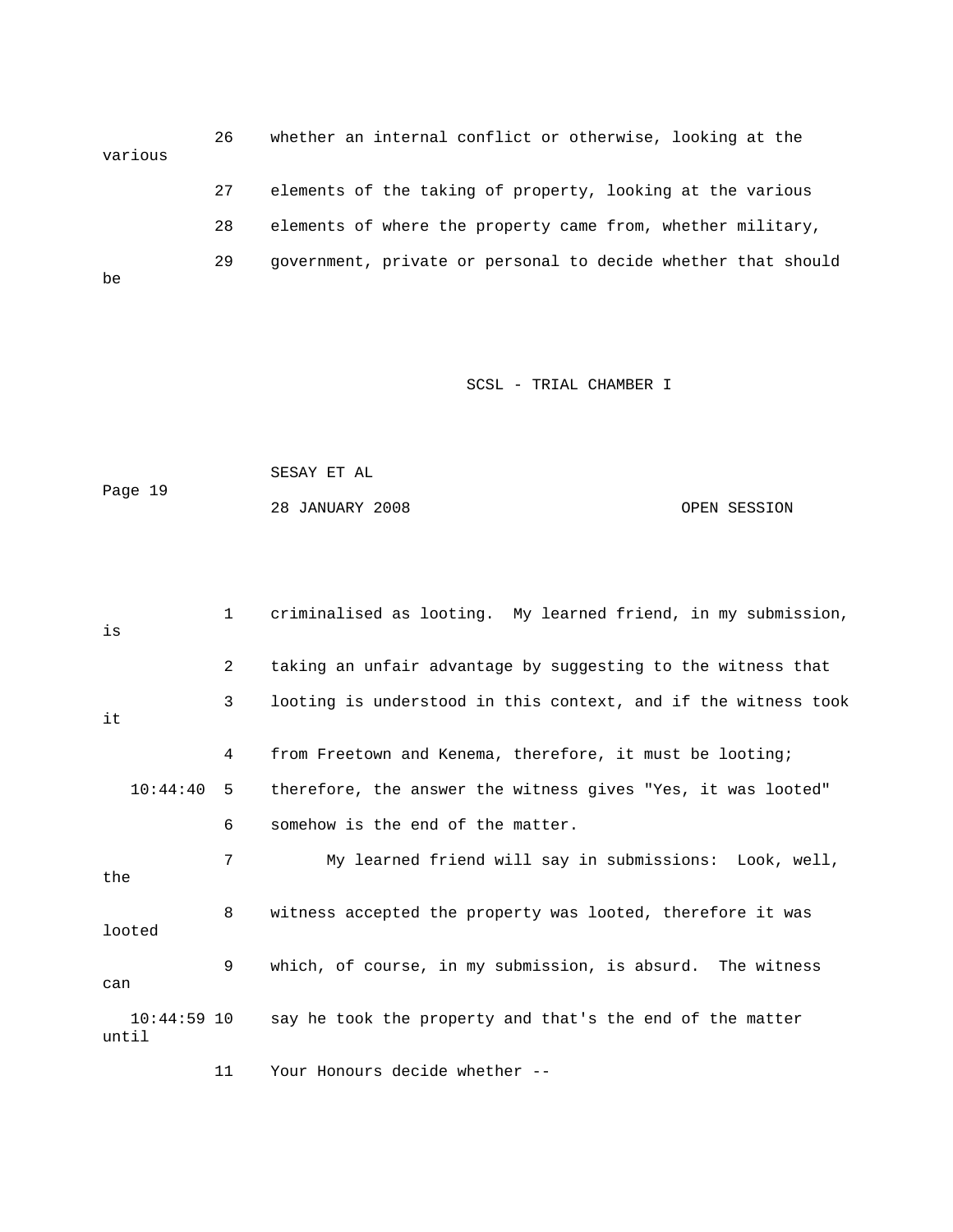12 JUDGE BOUTET: Why this difference now on this particular 13 issue, when the word "looted" has been used I don't know how many 14 times up til now. About food -- I mean, all of these questions, 10:45:16 15 and not only of this witness but of many many witnesses, all of a 16 sudden, you have this objection on this legality of the use of 17 the word "looting" in this scenario. I say this because 18 obviously, Mr Jordash, what you're arguing now you could still 19 argue that at the end of the trial, as such, saying when the 10:45:32 20 witness was saying this he meant this. 21 PRESIDING JUDGE: And if I may add, I didn't intend to cut 22 my brother, you know, off. If I may add, since this issue of -- 23 the issue of the vehicles that were used, or that he says, he 24 says civilians were not used to transport or to convey arms and 10:46:09 25 ammunitions to the war front, and that they used vehicles. Where 26 did these vehicles come from? They were vehicles which we got 27 from Freetown during the retreat. 28 I mean, this subject is coming up, you know, for the first 29 time, this particular subject. Isn't it -- wouldn't it be

SCSL - TRIAL CHAMBER I

SESAY ET AL

28 JANUARY 2008 OPEN SESSION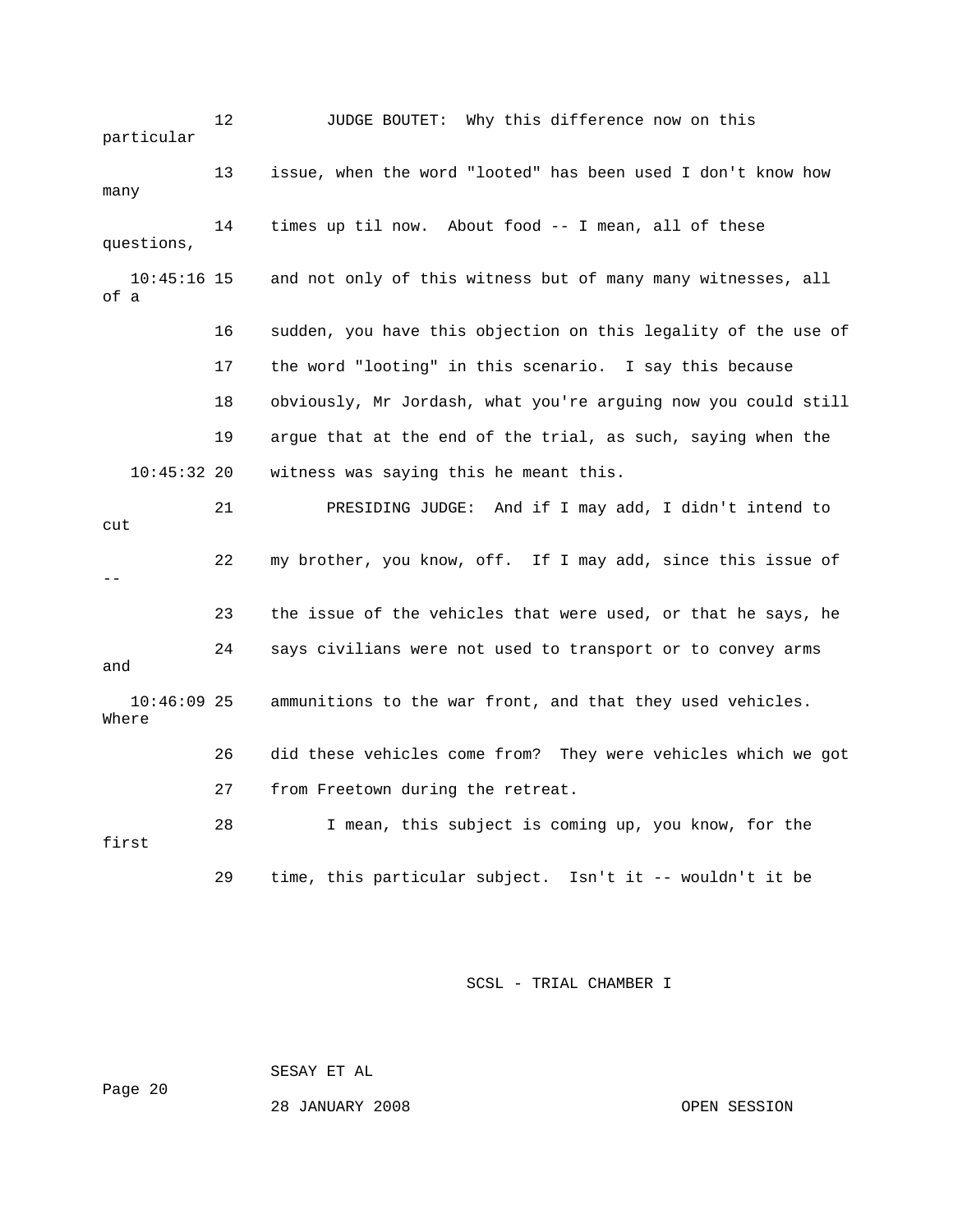1 proper, wouldn't it be the right thing to do if your learned 2 friend, Mr Harrison, concluded with his cross-examination and you 3 took this point for purposes of clarifying in re-examination? 4 MR JORDASH: Well -- 10:46:39 5 PRESIDING JUDGE: Because like my brother has been saying 6 here, the term "looting" is a very familiar term in this Court 7 and this witness is not just an ordinary witness; he knows. He 8 knows what looting is. He's referred to it, you know, I mean, it 9 has been referred to in this Court several times. So I wonder if 10:47:06 10 there's any doubt as to the meaning of "looting" in the mind of 11 the witness? 12 JUDGE BOUTET: You yourself, Mr Jordash, have asked many of 13 your witnesses if there was any law about looting and you asked 14 this question. Why is it now, because, I mean, you used this 10:47:21 15 very language yourself. Did the RUF have any policy or law or 16 rules about looting. You've used that. So why now object to the 17 use of this word in those circumstances? 18 I mean, I'm a bit puzzled by this objection, I must say, on 19 the issue whether looting, as the witness says, has the real 10:47:45 20 meaning of looting as embodied in the indictment is open for an 21 argument; I'll accept that.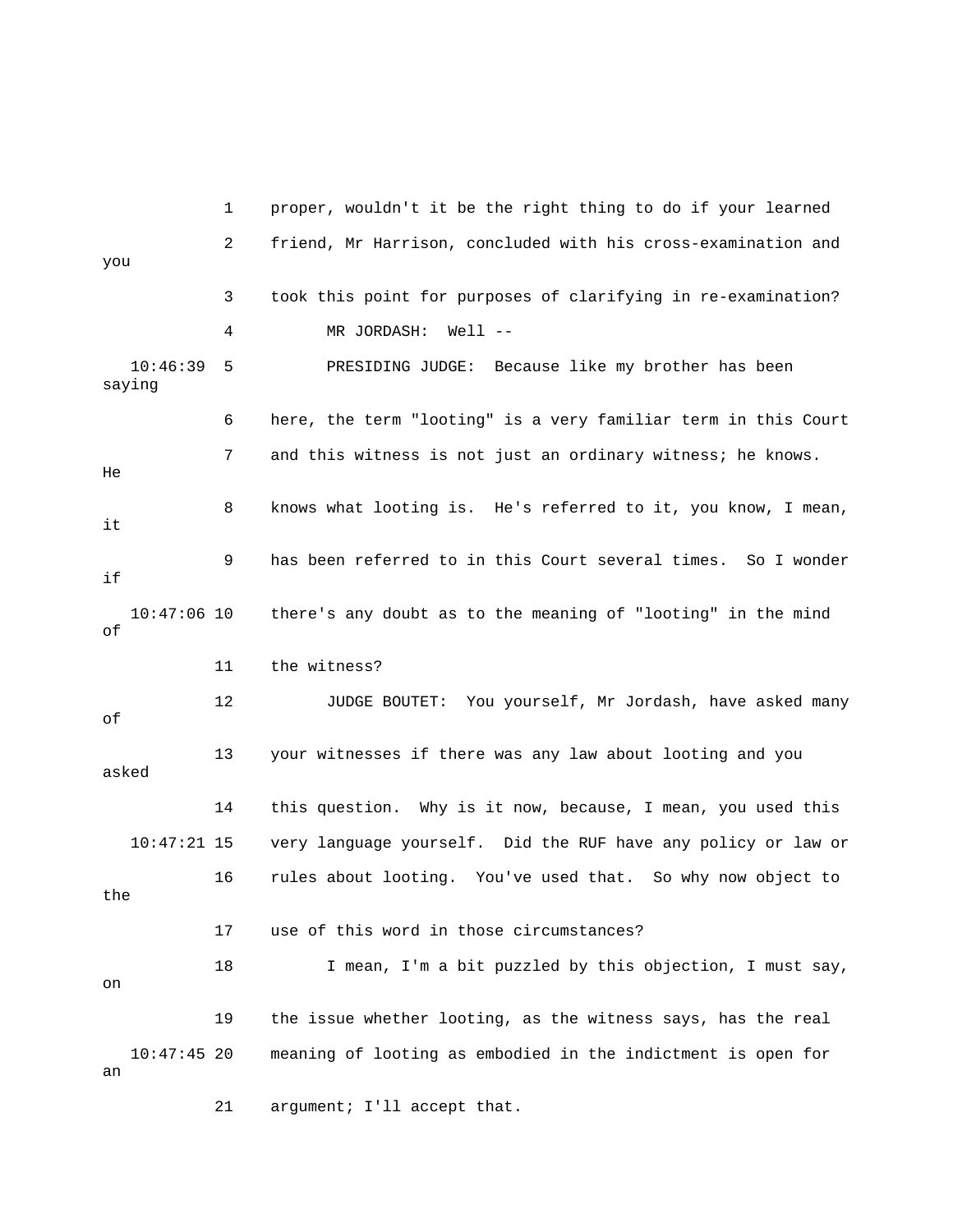|                        | 22 | MR JORDASH: I accept I've used $-$ I accept $-$ I accept       |
|------------------------|----|----------------------------------------------------------------|
|                        | 23 | one $--$                                                       |
|                        | 24 | PRESIDING JUDGE: Mr Jordash, just a minute.                    |
| $10:48:02$ 25<br>three |    | JUDGE THOMPSON: Perhaps Mr Jordash could answer the            |
| the                    | 26 | of us. Suppose I were to say to you that in the context of     |
|                        | 27 | evidence, and the indictment in this case, that looting, as an |
| a                      | 28 | issue in controversy between the parties, seems to have taken  |
| a                      | 29 | dimension of both mixed fact and law, not simply entirely just |

|         | SESAY ET AL     |              |
|---------|-----------------|--------------|
| Page 21 |                 |              |
|         | 28 JANUARY 2008 | OPEN SESSION |

 1 question of fact, and not simply a question of law, but of mixed 2 fact and law. 3 MR JORDASH: Well, I accept that categorisation to this 4 extent: That when it take a dimension of fact, it's within the 10:48:43 5 context of an RUF's ideology which has been clear when I have put 6 the question. So when I put the question: Were there laws 7 against looting, it's been in the context of a witness explaining

8 what RUF means as looting.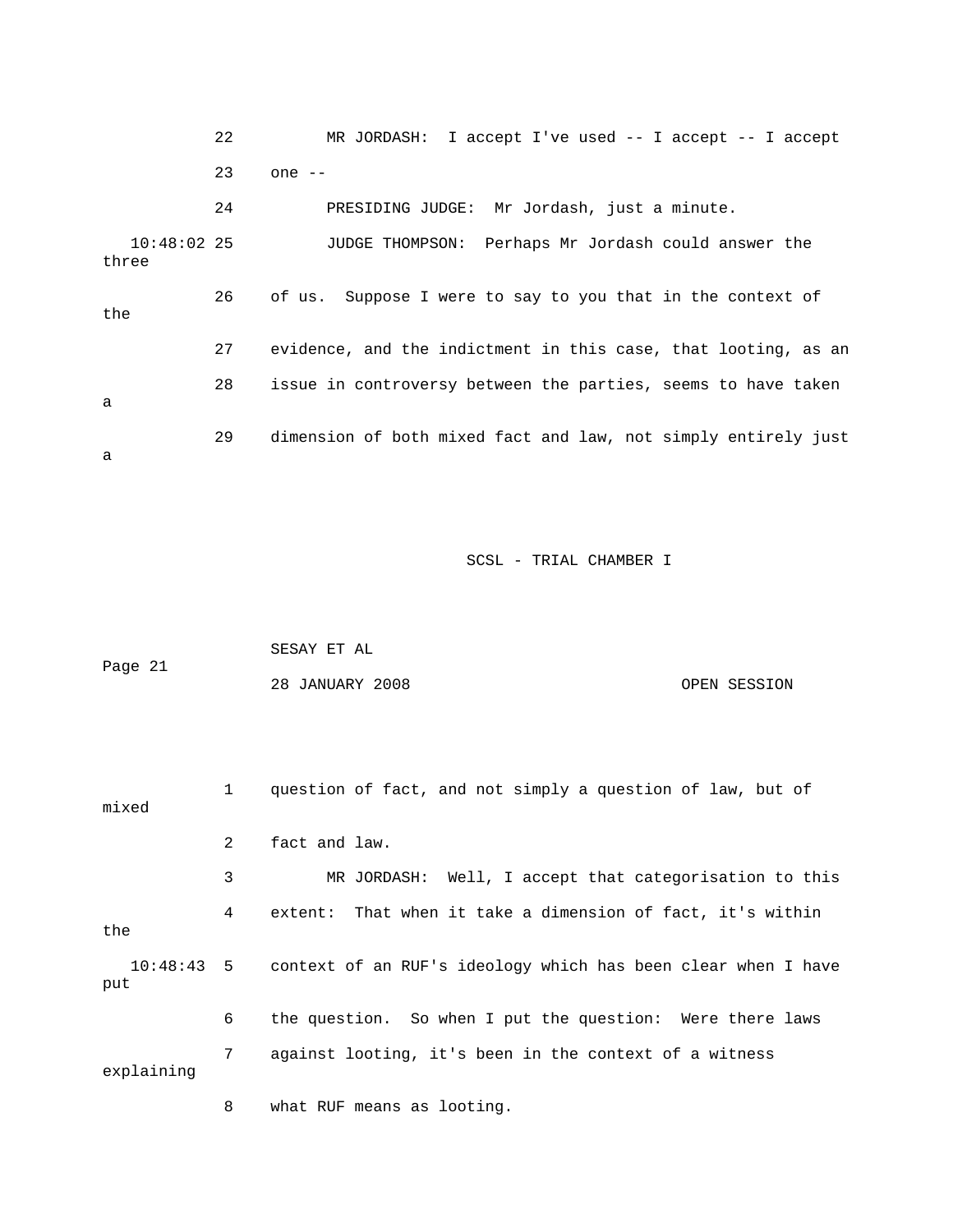9 My learned friend is putting it in the context of a 10:49:06 10 dimension of law by putting it as a global question. He's not 11 asking: Was it considered looting to take the vehicles within 12 the context of the RUF ideology? He's putting it in the context 13 of law and he will rely upon it within the context of law, and 14 that's the distinction I seek to make. But I don't -- 10:49:26 15 JUDGE THOMPSON: But even if he does, is the Court bound by 16 the answer as on the legal aspect of it -- 17 MR JORDASH: No. 18 PRESIDING JUDGE: -- because at the end of the day it is 19 for the Tribunal to determine whether looting, in the context in 10:49:40 20 which the term has been used, and the evidence as has been led, 21 does amount to looting in law. 22 MR JORDASH: Given that reassurance, Your Honour, and of 23 course that must be right. And I think to a large extent I 24 wanted to put it on record that we have concerns about this line 10:50:00 25 of cross-examination, but now I've made the point, I'm happy to 26 leave it at that. 27 PRESIDING JUDGE: Right. Can the witness be brought in 28 please? 29 **Example 29** [The witness entered Court]

SCSL - TRIAL CHAMBER I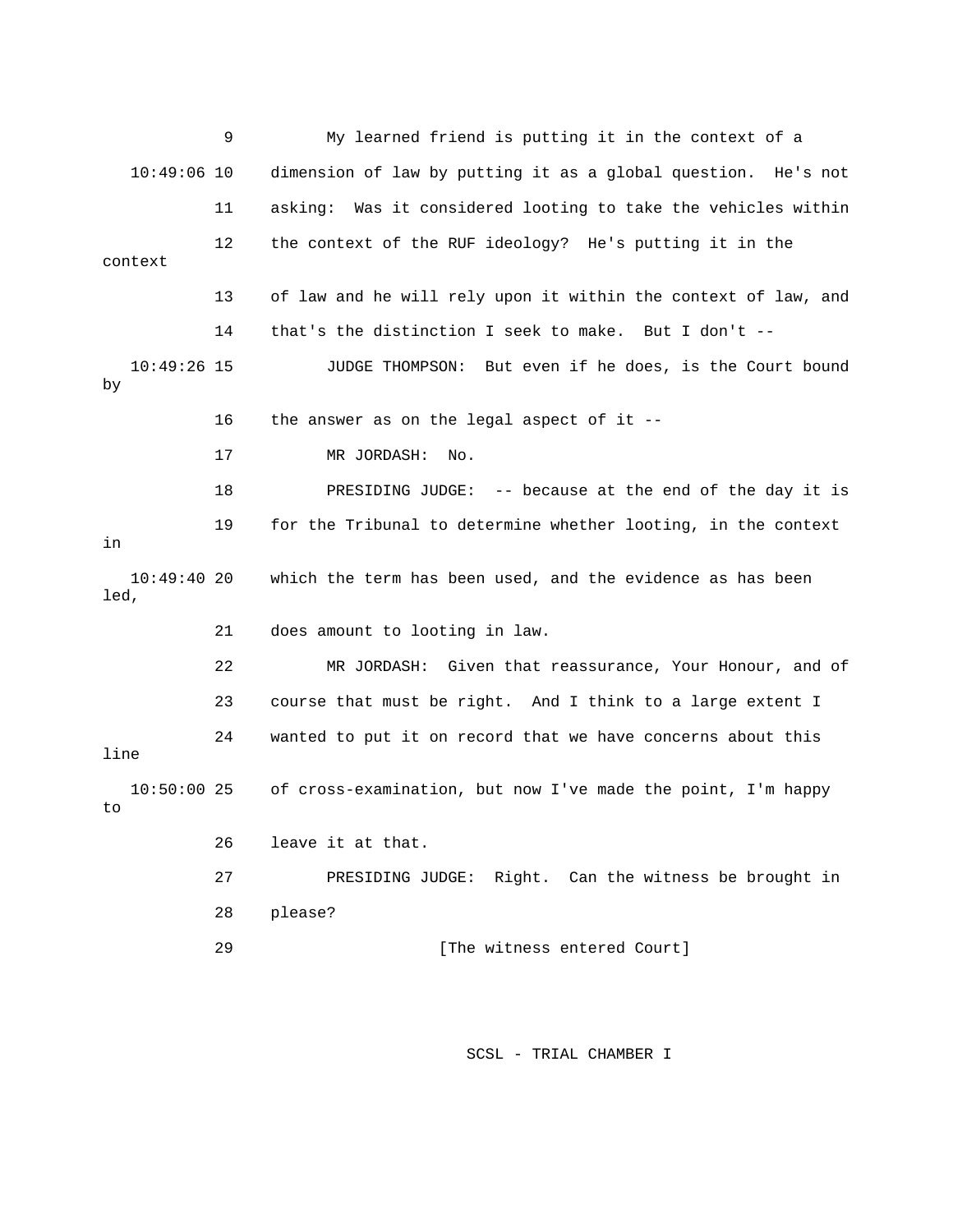| Page 22 | SESAY ET AL     |              |
|---------|-----------------|--------------|
|         | 28 JANUARY 2008 | OPEN SESSION |

|                         | 1  | PRESIDING JUDGE: Yes, Mr Harrison. In the light of the             |
|-------------------------|----|--------------------------------------------------------------------|
|                         | 2  | withdrawal of the objection formulated by learned counsel Mr       |
|                         | 3  | Jordash, you may put the question, if you pursue your              |
|                         | 4  | cross-examination on this issue.                                   |
| 10:51:24                | 5  | MR HARRISON:                                                       |
| the                     | 6  | Before we had the small break, do you remember giving<br>Q.        |
|                         | 7  | Court some information about vehicles that originated from         |
|                         | 8  | Freetown and Kenema being used in Kailahun?                        |
|                         | 9  | Yes, My Lord.<br>Α.                                                |
| $10:51:44$ 10<br>you're |    | And I think the context of your answer, just so that<br>Q.         |
| these                   | 11 | not confused by anything, was that you were suggesting that        |
| and                     | 12 | vehicles from Freetown and Kenema were used to transport arms      |
|                         | 13 | ammunition; does that sound right? Or is that consistent with      |
|                         | 14 | what you remember having said?                                     |
| $10:52:12$ 15           |    | Yes, My Lord.<br>Α.                                                |
|                         | 16 | And do you accept that these vehicles from Freetown and<br>Q.      |
|                         | 17 | Kenema were looted --                                              |
|                         | 18 | $Well1$ --<br>Α.                                                   |
|                         | 19 | -- sorry, by the RUF and the AFRC during the February<br>$\circ$ . |
| $10:52:49$ 20           |    | retreat?                                                           |
| back                    | 21 | AFRC was a government. It's just that we were pushed<br>Α.         |
|                         | 22 | but they were the government; both AFRC and RUF.                   |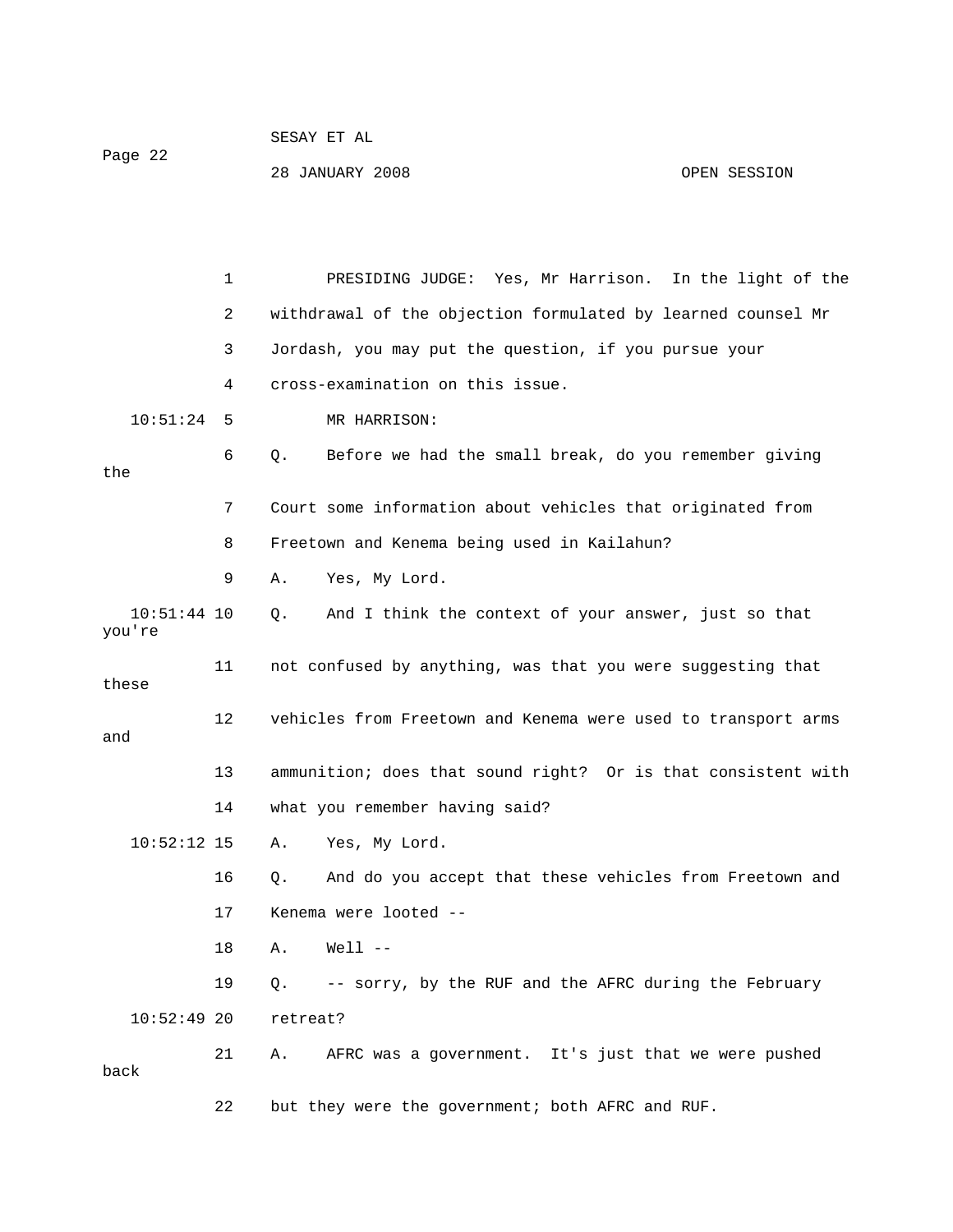|    |                           | 23 | $\circ$ . | But you accept, do you, that these vehicles that you've        |
|----|---------------------------|----|-----------|----------------------------------------------------------------|
| is |                           | 24 |           | been talking about, these were taken from Freetown and Kenema; |
|    | $10:53:16$ 25 that right? |    |           |                                                                |
|    |                           | 26 | Α.        | Yes, they were government vehicles.                            |
|    |                           | 27 | $\circ$ . | When you say they were government vehicles, do you mean        |
|    |                           | 28 |           | that these were green army trucks?                             |
| a  |                           | 29 | Α.        | Not only army trucks were government vehicles, they have       |

 SESAY ET AL Page 23 28 JANUARY 2008 OPEN SESSION

 1 lot of -- 2 Q. I'm not sure but there may have been -- 3 JUDGE BOUTET: Did you translate what the witness has said? 4 PRESIDING JUDGE: He said it was not only government 10:54:00 5 vehicles, it was not only military trucks, army trucks, rather. 6 JUDGE BOUTET: Yes. But he seems to have said something 7 more but anyhow. 8 MR HARRISON: 9 Q. Just so we're able to have an accurate record, witness, I'd 10:54:14 10 asked you a question, you had answered that they were not only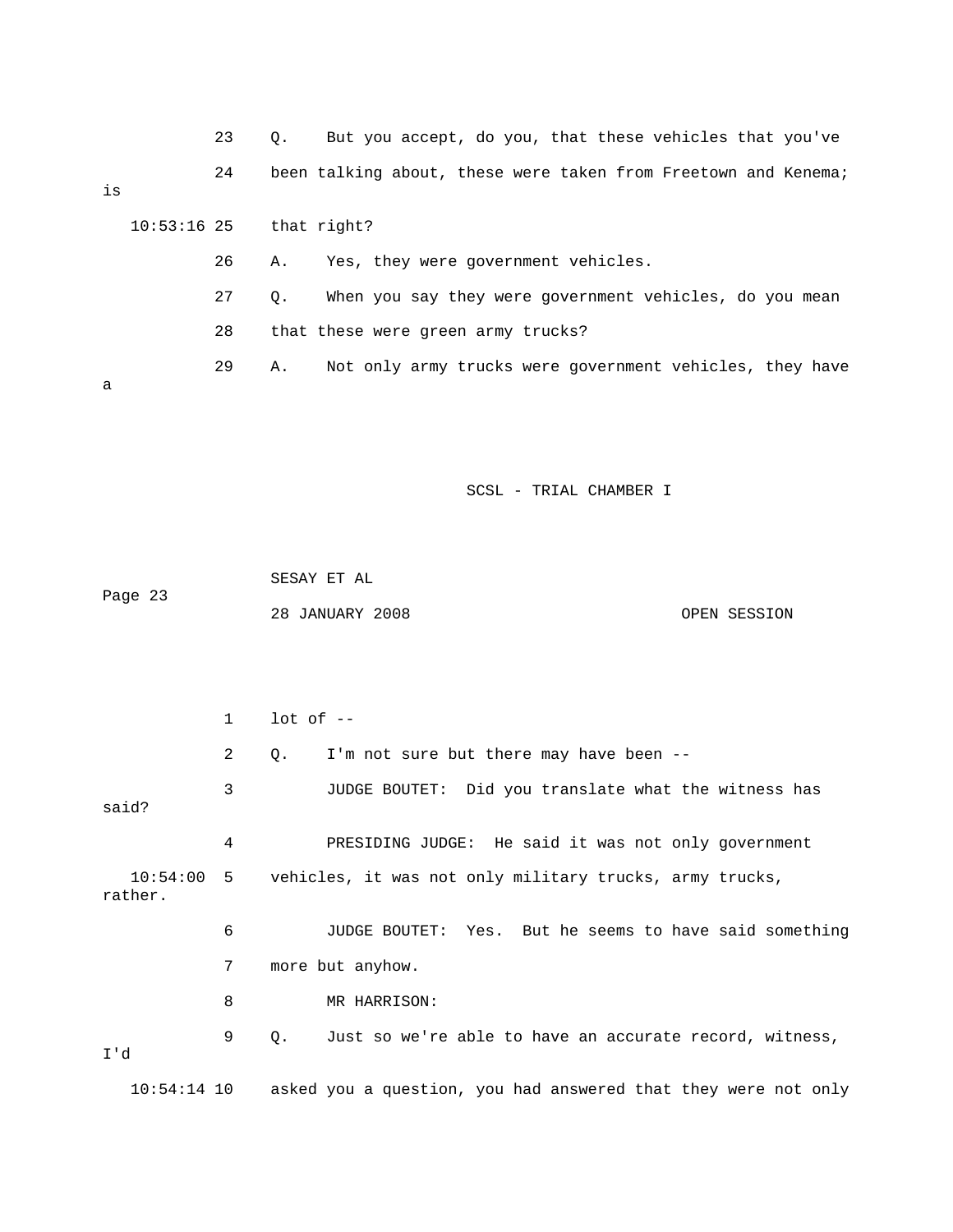| continue      | 11 | government army trucks, and I think you were trying to         |
|---------------|----|----------------------------------------------------------------|
|               | 12 | on to say something further. Were you trying to say something  |
|               | 13 | further?                                                       |
| government    | 14 | I said not only -- not only armoured vehicles,<br>Α.           |
| $10:54:39$ 15 |    | trucks. There are a lot of other government departments.       |
| the           | 16 | THE INTERPRETER: Your Honours, can the witness repeat          |
|               | 17 | answer?                                                        |
|               | 18 | MR HARRISON:                                                   |
|               | 19 | Mr Witness, there was a request from the translators for<br>0. |
| $10:55:14$ 20 |    | you to repeat your answer; are you able to do that?            |
|               | 21 | Yes, My Lord I can do that.<br>Α.                              |
| to            | 22 | О.<br>Maybe you can just try to remember what you were trying  |
| also          | 23 | do last week, and that is to speak slowly, and if you could    |
|               | 24 | try to remember to just speak one or two sentences and then    |
| $10:55:37$ 25 |    | pause, so that the translators have a chance to interpret?     |
| gave          | 26 | Okay. The government vehicles, when we came, the AFRC<br>Α.    |
| vehicles      | 27 | us -- the governments and the senior commanders gave us        |
|               | 28 | so we were using those vehicles.                               |
|               | 29 | Witness, I'm suggesting to you that what happened was,<br>Q.   |

SESAY ET AL

Page 24

28 JANUARY 2008 OPEN SESSION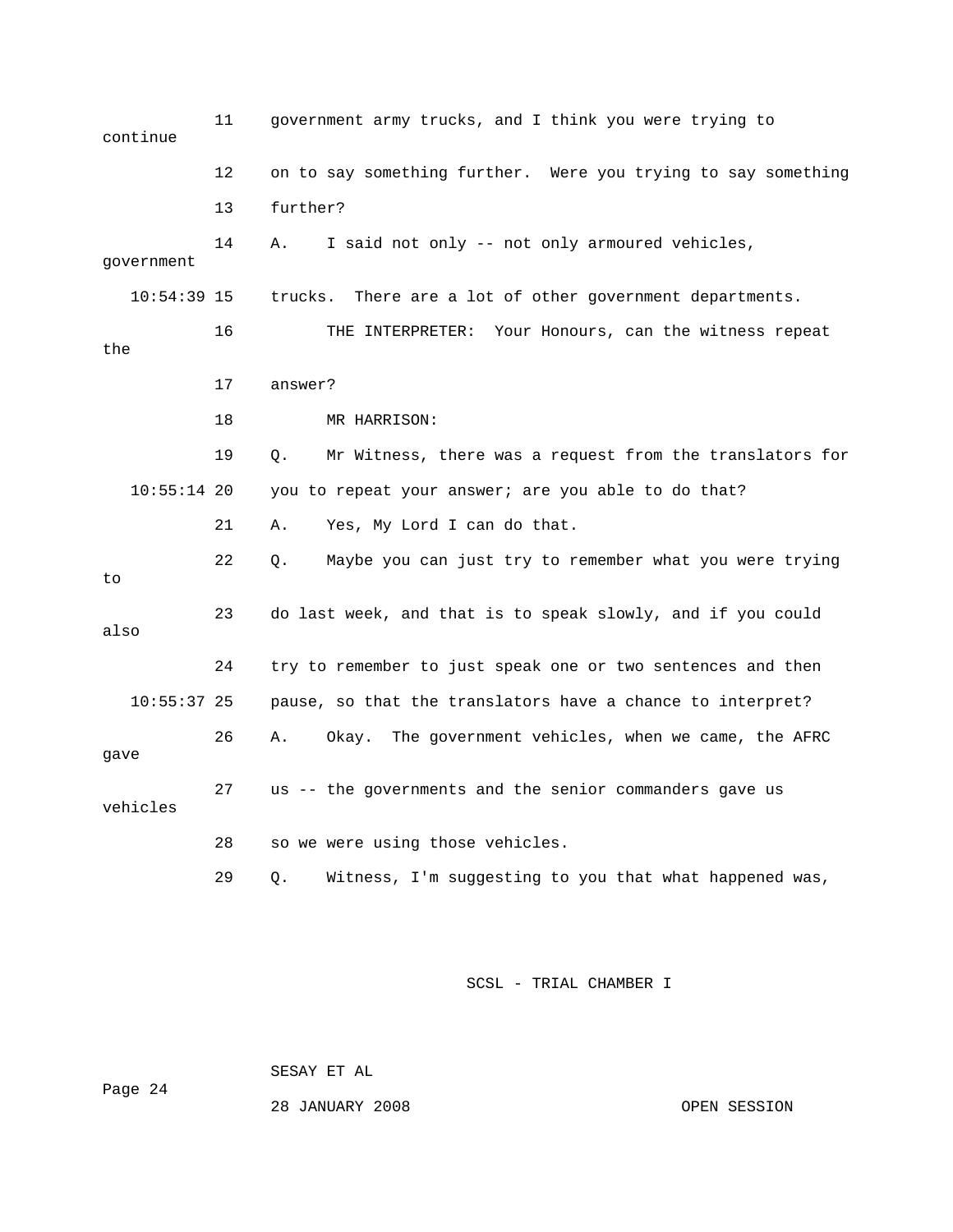| on                        | 1              | during the retreat from Freetown all of the vehicles were left |
|---------------------------|----------------|----------------------------------------------------------------|
| know                      | $\overline{2}$ | the peninsula and people crossed by water to Fogbo; do you     |
|                           | 3              | that?                                                          |
| where?                    | 4              | PRESIDING JUDGE:<br>Sorry, a lot of vehicles were left         |
| 10:56:52                  | 5              | Can you take the question again?                               |
|                           | 6              | MR HARRISON:                                                   |
|                           | 7              | I'm suggesting to you that during the retreat from<br>Q.       |
|                           | 8              | Freetown, in February 1998, the vehicles were left on the      |
|                           | 9              | peninsula and the combatants crossed by water to Fogbo; do you |
| $10:57:15$ 10             |                | accept that?                                                   |
|                           | 11             | Well, I'm not saying that only Freetown has a government<br>Α. |
| qovernment                | 12             | because even in Bo there was an area that was for the          |
|                           | 13             | everywhere.                                                    |
| are                       | 14             | And I'm suggesting to you that these vehicles that you<br>Q.   |
| $10:57:38$ 15<br>Masiaka; |                | talking about were stolen vehicles from Makeni, Kenema,        |
|                           | 16             | do you accept that?                                            |
|                           | 17             | No, My Lord.<br>Α.                                             |
| battle                    | 18             | During the junta time it's right that Sesay was the<br>Q.      |
|                           | 19             | group commander; correct?                                      |
| $10:58:15$ 20             |                | Yes, My Lord.<br>Α.                                            |
|                           | 21             | And Sesay was a member of the Supreme Council; correct?<br>Q.  |
|                           | 22             | Well, I've never attended their meetings, so I don't<br>Α.     |

know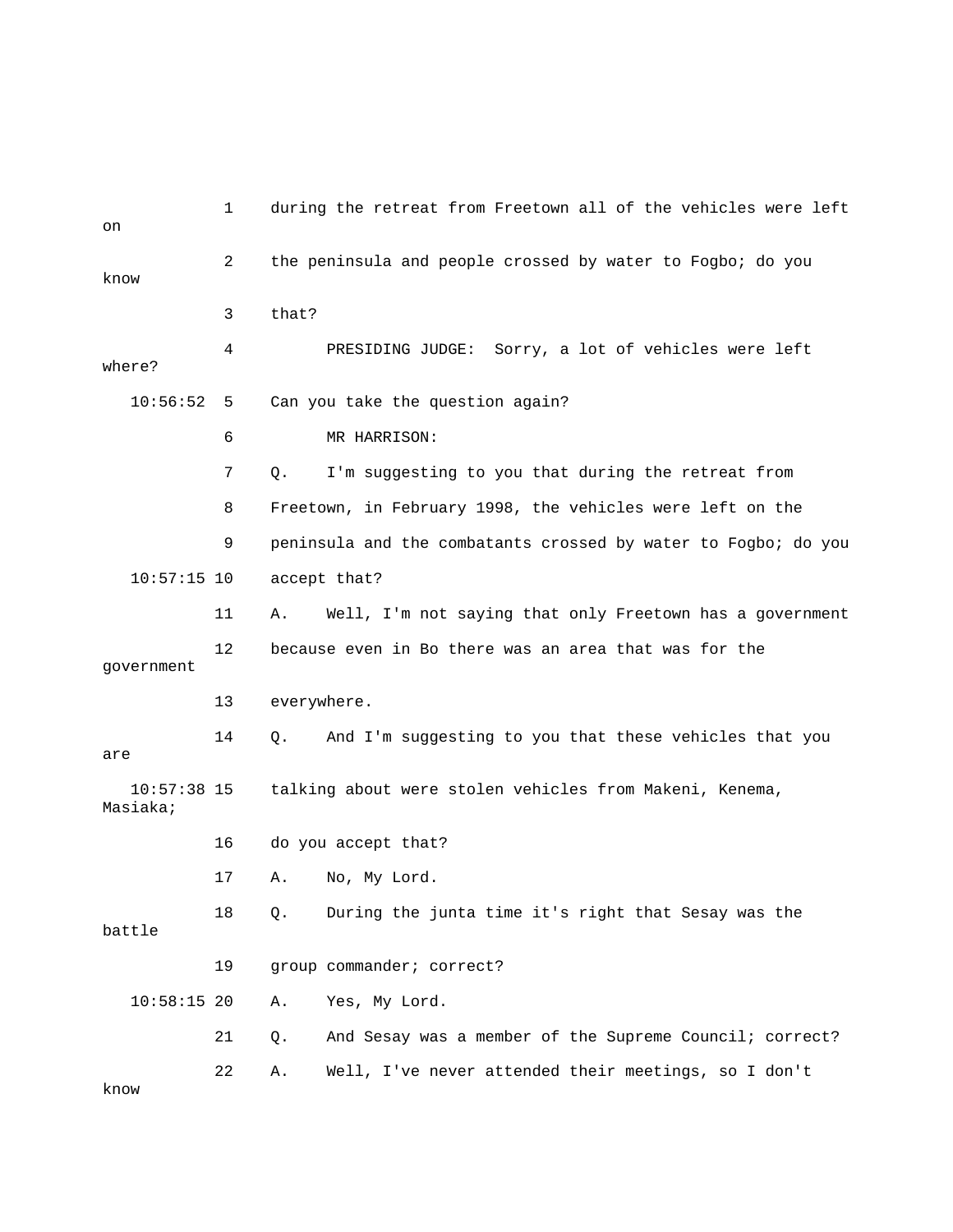23 whether --

 24 THE INTERPRETER: Your Honours, I did not get the last bit 10:58:40 25 of the witness's answer. 26 MR HARRISON: Mr Witness, I think we may be having a 27 similar problem to the one we had last week. You have a tendency 28 to lower your head when you're speaking. And it may well be that 29 your voice is not loud enough for the interpreters to hear it.

SCSL - TRIAL CHAMBER I

 SESAY ET AL Page 25 28 JANUARY 2008 OPEN SESSION

| please        | $1 \quad$      | So if you can try to remember that, and if you could also  |
|---------------|----------------|------------------------------------------------------------|
|               | $\overline{2}$ | repeat your last answer.                                   |
|               | 3              | Yes, I want to ask the question again.<br>Α.               |
| Supreme       | 4              | Q. I suggested to you that Sesay was a member of the       |
|               |                | 10:59:23 5 Council; do you accept that?                    |
| never         | 6              | Well, that's why I said I cannot tell, because I've<br>A., |
|               | 7              | attended the Supreme Council meeting.                      |
|               | 8              | PRESIDING JUDGE: So you do not know--                      |
|               | 9              | THE WITNESS: Yes, My Lord.                                 |
| $10:59:45$ 10 |                | PRESIDING JUDGE: -- that he was a member of the Supreme    |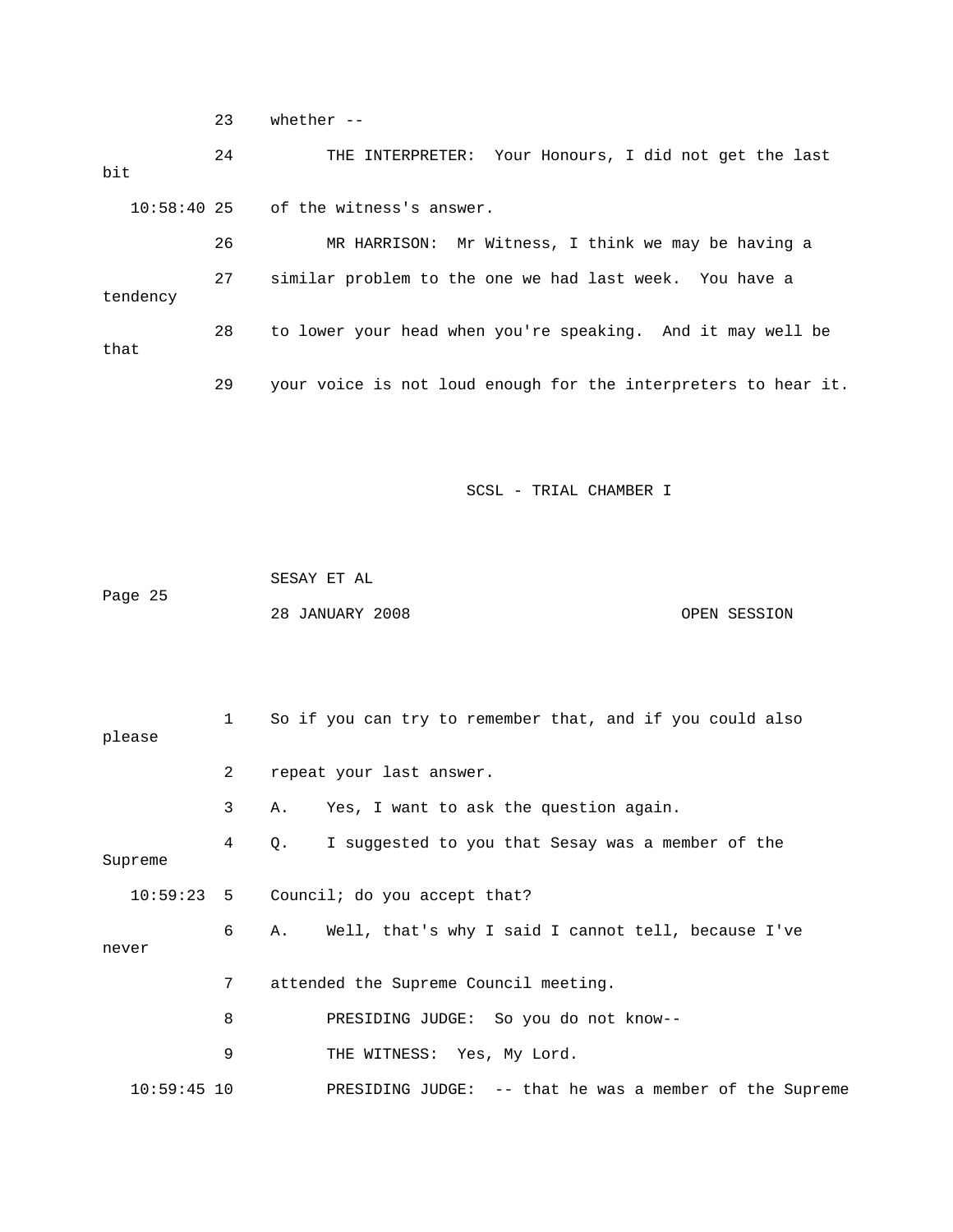|                       | 11 | Council. |                                                               |  |  |
|-----------------------|----|----------|---------------------------------------------------------------|--|--|
|                       | 12 |          | THE WITNESS: Yes, My Lord.                                    |  |  |
|                       | 13 |          | MR HARRISON:                                                  |  |  |
|                       | 14 | Q.       | I'm suggesting to you that Superman did take orders from      |  |  |
| $11:00:08$ 15         |    |          | Sesay during the AFRC junta; do you accept that?              |  |  |
|                       | 16 | Α.       | I disagree, My Lord.                                          |  |  |
|                       | 17 | О.       | And I'm putting it to you that it is false when you say       |  |  |
|                       | 18 |          | there was an incident where Sesay tried to disarm Superman in |  |  |
|                       | 19 |          | Freetown and Superman refused?                                |  |  |
| $11:00:41$ 20         |    | Α.       | What I said was the truth.                                    |  |  |
| during                | 21 | Q.       | Last Thursday, you informed the Court that at Daru            |  |  |
|                       | 22 |          | the junta, you had 15 bodyguards; do you remember that?       |  |  |
|                       | 23 | Α.       | Yes, My Lord.                                                 |  |  |
| some                  | 24 | Q.       | And the number of bodyguards a commander had was, to          |  |  |
| $11:01:26$ 25<br>that |    |          | extent, determined on how senior a commander they were; is    |  |  |
|                       | 26 | right?   |                                                               |  |  |
|                       | 27 | Α.       | Yes, My Lord.                                                 |  |  |
| more                  | 28 | Q.       | So you would agree with me that Sesay would have had          |  |  |
|                       | 29 |          | than 15 bodyguards; is that right?                            |  |  |

 SESAY ET AL Page 26

28 JANUARY 2008 OPEN SESSION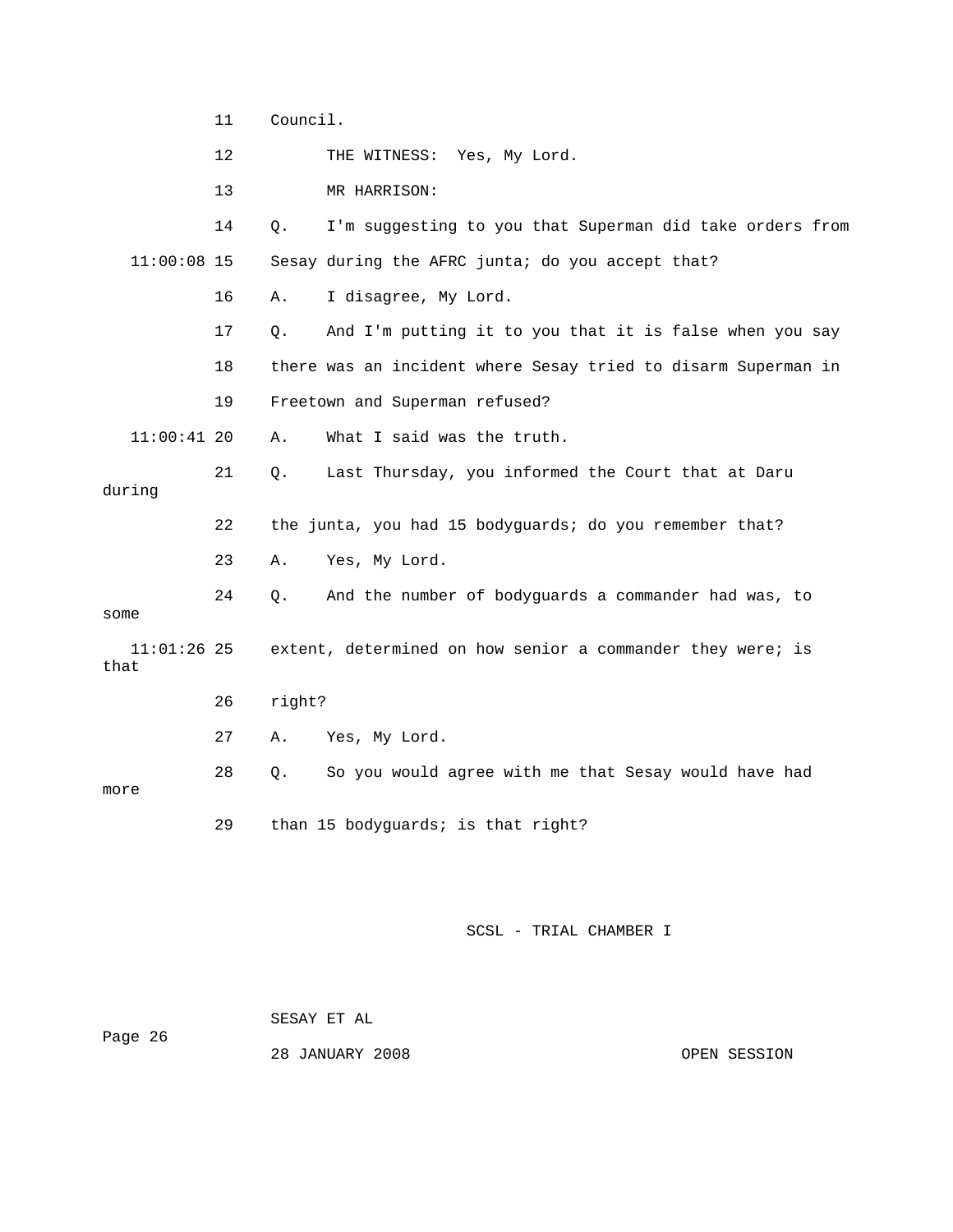|               | 1  | I wouldn't say "yes" because we used to distribute<br>Α.         |
|---------------|----|------------------------------------------------------------------|
| for           | 2  | bodyguards according to the frontline area in which one found    |
|               | 3  | oneself.                                                         |
| RUF           | 4  | Well, I'm putting it to you witness, that, in fact, the<br>Q.    |
| 11:02:10      | 5  | determined the number of bodyguards for a commander based upon   |
|               | 6  | how senior the commander was; do you accept that?                |
|               | 7  | Based on the assignment that was given to the person and<br>Α.   |
|               | 8  | the place to which one was sent.                                 |
|               | 9  | Q.<br>So let me return to the question: I'm suggesting to you    |
| $11:02:35$ 10 |    | that Sesay would have had at least 15 bodyguards; do you agree   |
|               | 11 | with that?                                                       |
|               | 12 | Α.<br>Yes, My Lord.                                              |
| least         | 13 | And you agree with me that Kallon would have had at<br>Q.        |
|               | 14 | 15 bodyguards?                                                   |
| $11:02:57$ 15 |    | I cannot tell because I was not that close to Kallon.<br>Α.      |
| least         | 16 | And you'd agree with me that Gbao would have had at<br>Q.        |
|               | 17 | 15 bodyguards?                                                   |
|               | 18 | My Lord, I wouldn't be able to tell.<br>Α.                       |
| SBUs          | 19 | And I'm suggesting to you that you yourself had armed<br>Q.      |
| $11:03:29$ 20 |    | as part of your bodyguards; do you accept that?                  |
|               | 21 | No, My Lord.<br>Α.                                               |
|               | 22 | And I'm suggesting to you that your armed SBUs had been<br>$Q$ . |
|               | 23 | trained to fight; do you accept that?                            |
|               | 24 | No, My Lord.<br>Α.                                               |
| $11:03:45$ 25 |    | I'm suggesting to you that a number of armed SBUs in the<br>Q.   |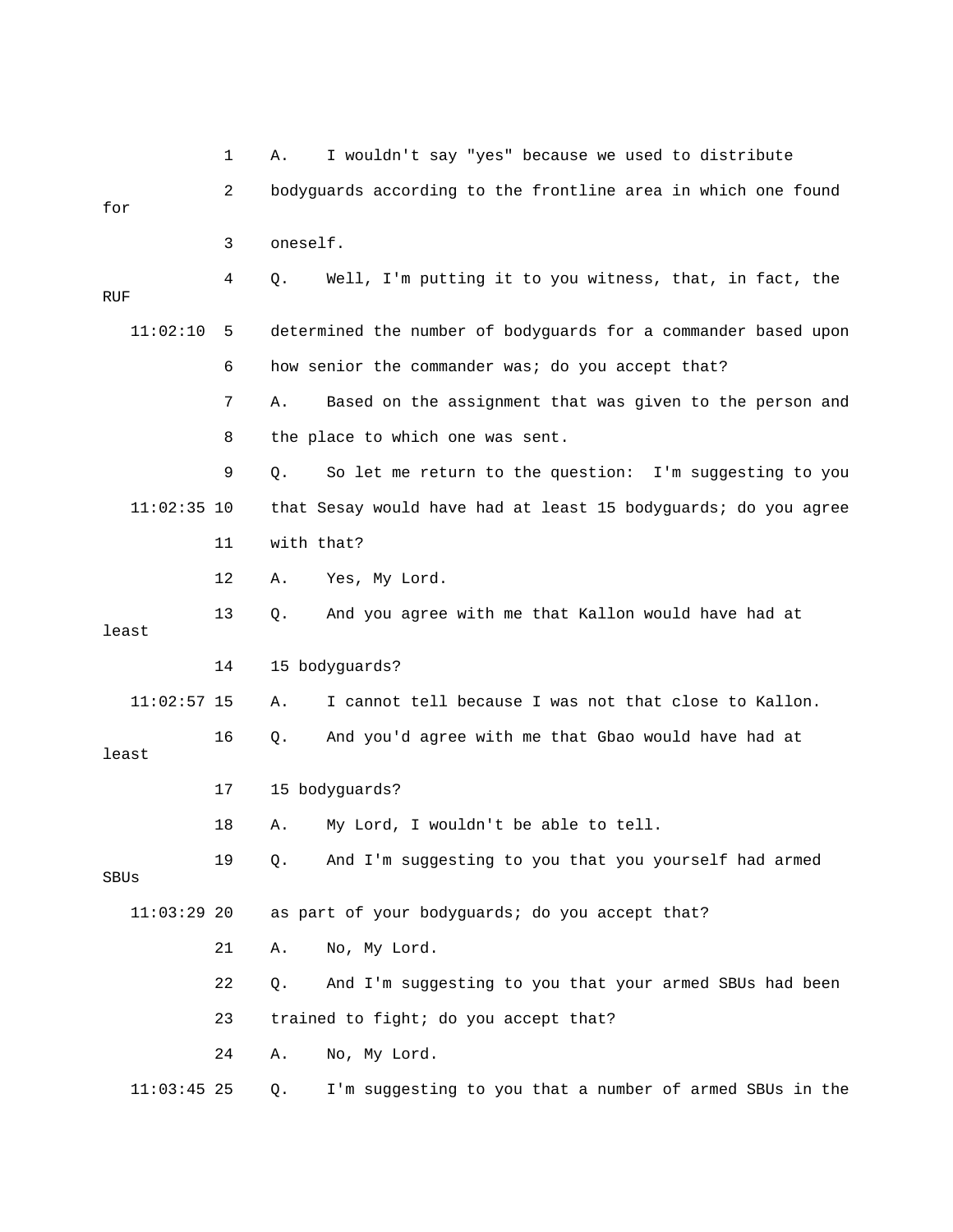| do  | 26 |           | RUF were used to force civilians to carry loads to the border; |  |  |  |  |
|-----|----|-----------|----------------------------------------------------------------|--|--|--|--|
|     | 27 |           | you accept that?                                               |  |  |  |  |
|     | 28 | A.        | No, My Lord.                                                   |  |  |  |  |
| you | 29 | $\circ$ . | On Thursday, you told us of an RUF attack on Tongo; do         |  |  |  |  |

|         | SESAY ET AL     |              |
|---------|-----------------|--------------|
| Page 27 |                 |              |
|         | 28 JANUARY 2008 | OPEN SESSION |

|      |               | $\mathbf{1}$   |       | remember that?                                           |
|------|---------------|----------------|-------|----------------------------------------------------------|
|      |               | $\overline{2}$ | Α.    | Yes, My Lord.                                            |
| is   |               | 3              | Q.    | This is an attack that took place during the AFRC junta; |
|      |               | 4              |       | that correct?                                            |
|      | 11:04:35      | - 5            | Α.    | Yes, My Lord.                                            |
|      |               | 6              | О.    | And this is another example where you say the civilians  |
|      |               | 7              |       | welcomed you; is that right?                             |
|      |               | 8              | Α.    | Yes, My Lord.                                            |
| stay |               | 9              | Q.    | And when you go into Tongo, you go there for, and you    |
|      | $11:05:09$ 10 |                |       | there for at least one week; is that right?              |
|      |               | 11             | Α.    | Yes, My Lord.                                            |
|      | right?        | 12             | Q.    | So there you are, armed strangers in Tongo; is that      |
|      |               | 13             | Α.    | Yes, My Lord.                                            |
|      |               | 14             | $Q$ . | And there was fighting that took place that you were     |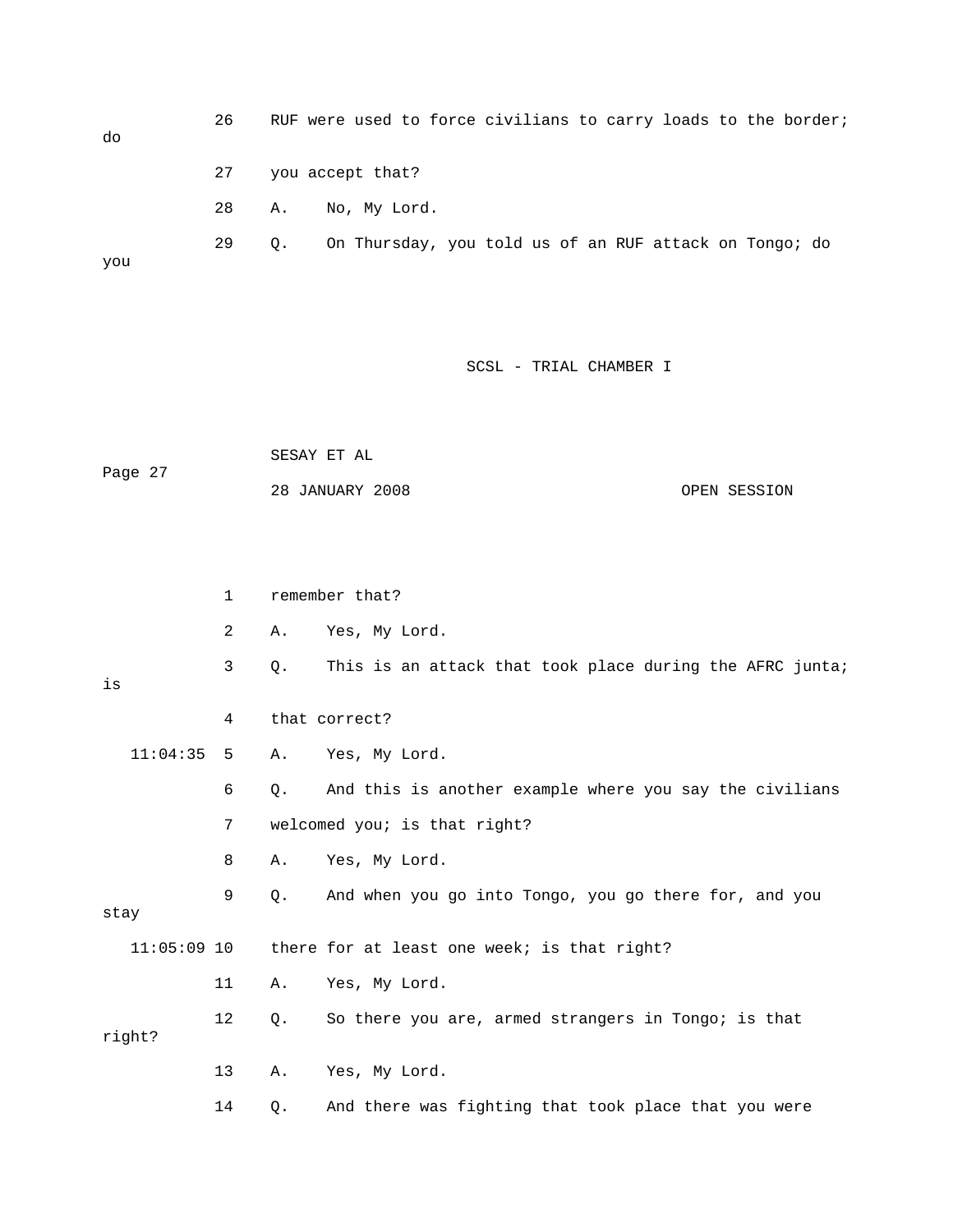| $11:05:43$ 15         |    |                     | involved in as you try to enter Tongo; correct?                |
|-----------------------|----|---------------------|----------------------------------------------------------------|
|                       | 16 | Yes, My Lord.<br>Α. |                                                                |
| correct?              | 17 | $Q$ .               | And people were killed in that fighting at Tongo;              |
|                       | 18 | No, My Lord.<br>Α.  |                                                                |
| that                  | 19 | $Q$ .               | Do you agree with me then that people were injured in          |
| $11:06:16$ 20         |    |                     | fighting that took place at Tongo?                             |
|                       | 21 | Α.                  | No, My Lord, because there was no challenge.                   |
|                       | 22 | Q.                  | So you're saying that the RUF simply walked into Tongo         |
|                       | 23 |                     | without meeting any resistance whatsoever from anyone?         |
|                       | 24 | Α.                  | Not at all, My Lord.                                           |
| $11:06:42$ 25<br>have |    | Q.                  | I'm just going to skip over some questions which may           |
| in a                  | 26 |                     | fit chronologically, so that they can be dealt with later on   |
|                       | 27 |                     | closed session, so I'm not trying to confuse you, I'm just     |
| told                  | 28 |                     | telling you that there's going to be a bit of a gap. You've    |
| do                    | 29 |                     | us about the way in which the RUF attacked towns and villages; |

|         | SESAY ET AL     |              |
|---------|-----------------|--------------|
| Page 28 |                 |              |
|         | 28 JANUARY 2008 | OPEN SESSION |

1 you remember doing that?

2 A. Yes, My Lord.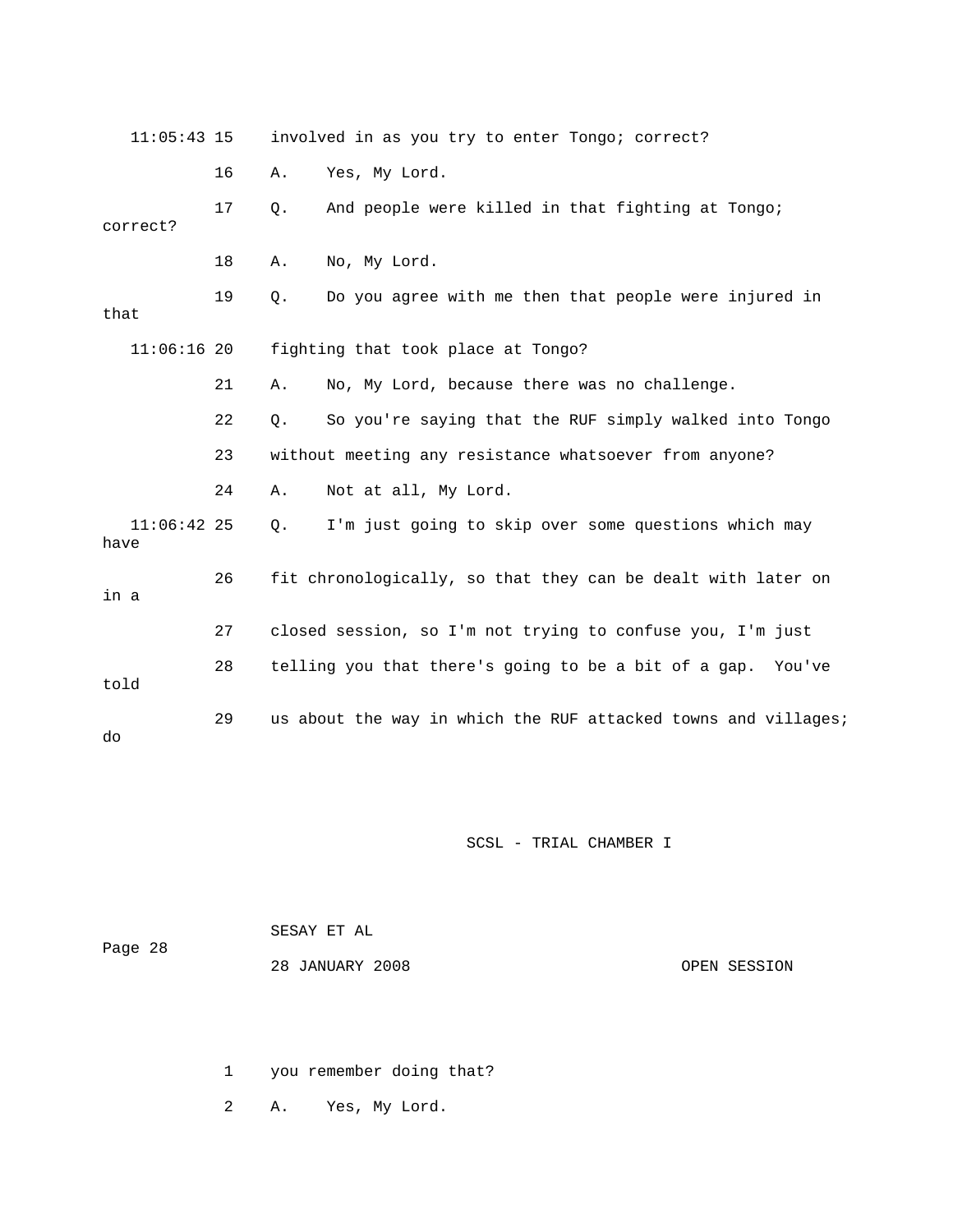| But                           | 3  | And I've put some questions to you about that already.<br>Q.   |
|-------------------------------|----|----------------------------------------------------------------|
|                               | 4  | I'm again suggesting to you that civilians were forced to stay |
| 11:08:20                      | 5  | with the RUF; do you accept that?                              |
|                               | 6  | Repeat that, sir, because I would like to get that side<br>Α.  |
|                               | 7  | clear.                                                         |
|                               | 8  | I'm suggesting to you that civilians were forced to stay<br>Q. |
|                               | 9  | with the RUF; do you accept that?                              |
| $11:08:39$ 10                 |    | No, My Lord.<br>Α.                                             |
|                               | 11 | But you do agree with me that the RUF maintained a pass<br>Q.  |
|                               | 12 | system for civilians; correct?                                 |
| have                          | 13 | Well, I don't have any knowledge about that anyway. I<br>Α.    |
|                               | 14 | no idea about that, My Lord.                                   |
| $11:09:04$ 15<br>you're       |    | So just so that we're not under a misunderstanding,<br>О.      |
| pass                          | 16 | telling the Court that you have no idea or no knowledge of a   |
|                               | 17 | system that was used by the RUF?                               |
|                               | 18 | I don't have any idea about that, My Lord.<br>Α.               |
|                               | 19 | Well, I'm suggesting to you, witness, that you are not<br>Q.   |
| $11:09:32$ 20<br>proposition? |    | telling the truth about that; do you agree with that           |
|                               | 21 | No, My Lord.<br>Α.                                             |
| to                            | 22 | Now, you've talked about Pendembu, and I am putting it<br>Q.   |
|                               | 23 | you that in 1998 Sesay's family was in Buedu while you were in |
|                               | 24 | Pendembu; do you agree with that?                              |
| $11:10:17$ 25                 |    | Yes, My Lord.<br>Α.                                            |
| that                          | 26 | Do you agree with me that Sesay had a house in Buedu<br>Q.     |
|                               | 27 | was across from Bockarie's?                                    |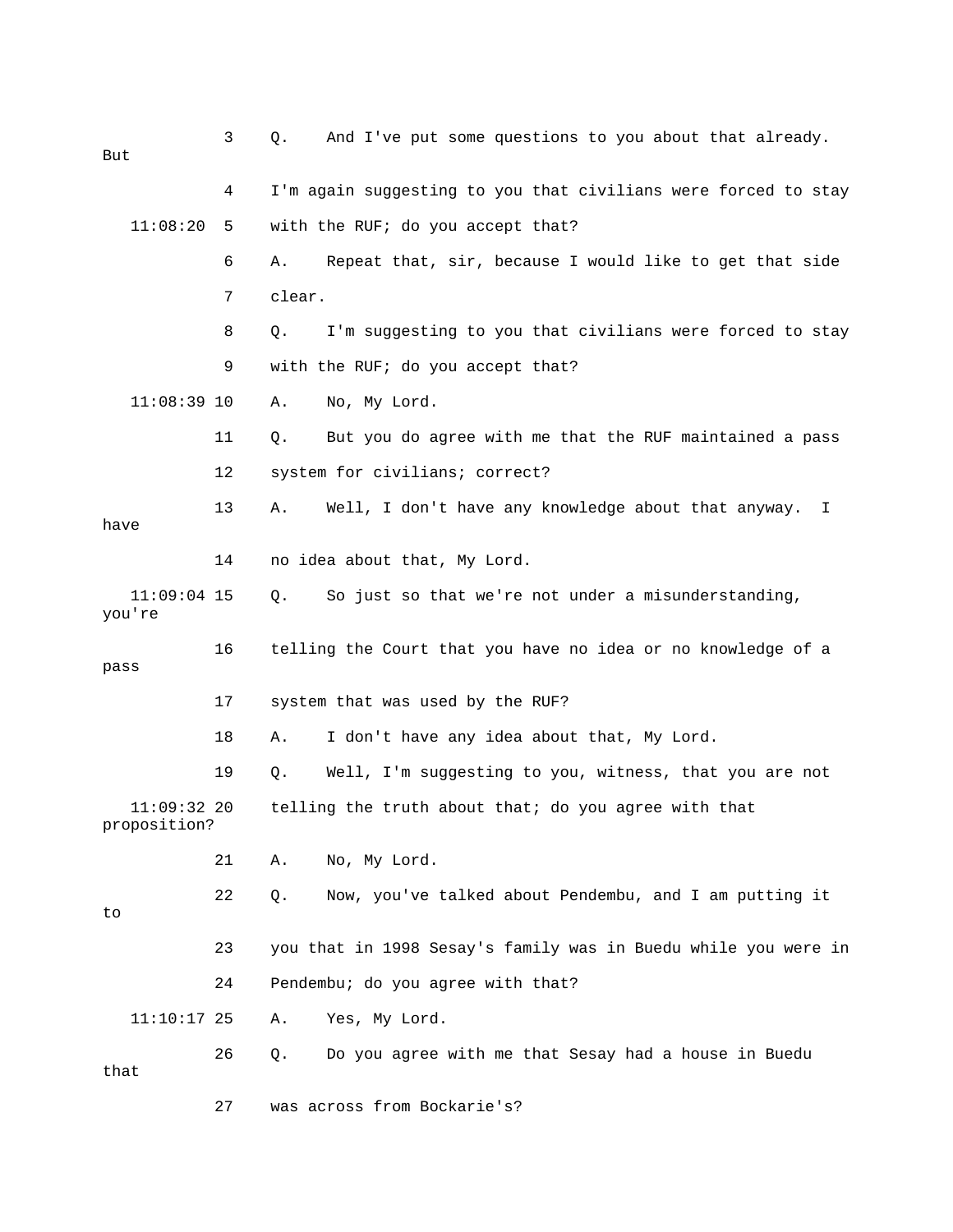28 A. Yes, My Lord.

 29 Q. Sesay was frequently meeting with Bockarie in Buedu; do you

SCSL - TRIAL CHAMBER I

| Page 29 | SESAY ET AL     |              |
|---------|-----------------|--------------|
|         | 28 JANUARY 2008 | OPEN SESSION |

 1 agree with that? 2 A. Well, not frequently. 3 PRESIDING JUDGE: Is that a question you can answer really; 4 you were in Pendembu? You were in Pendembu. Bockarie and Sesay 11:11:02 5 were in Buedu and their houses were close. Can you answer the 6 question on the frequency of your visits? 7 THE WITNESS: Issa was at Pendembu with us. He would only 8 go to Buedu to meet his family, once in a while. 9 MR HARRISON: 11:11:27 10 Q. And I'm suggesting to you that's not true, that Sesay spent 11 the majority of his time in Buedu and would visit Pendembu on 12 occasion; do you accept that? 13 A. No, My Lord. 14 Q. I'm suggesting to you that in Kailahun District in 1997, 11:12:10 15 1998 and 1999, women would not have reported mistreatment by an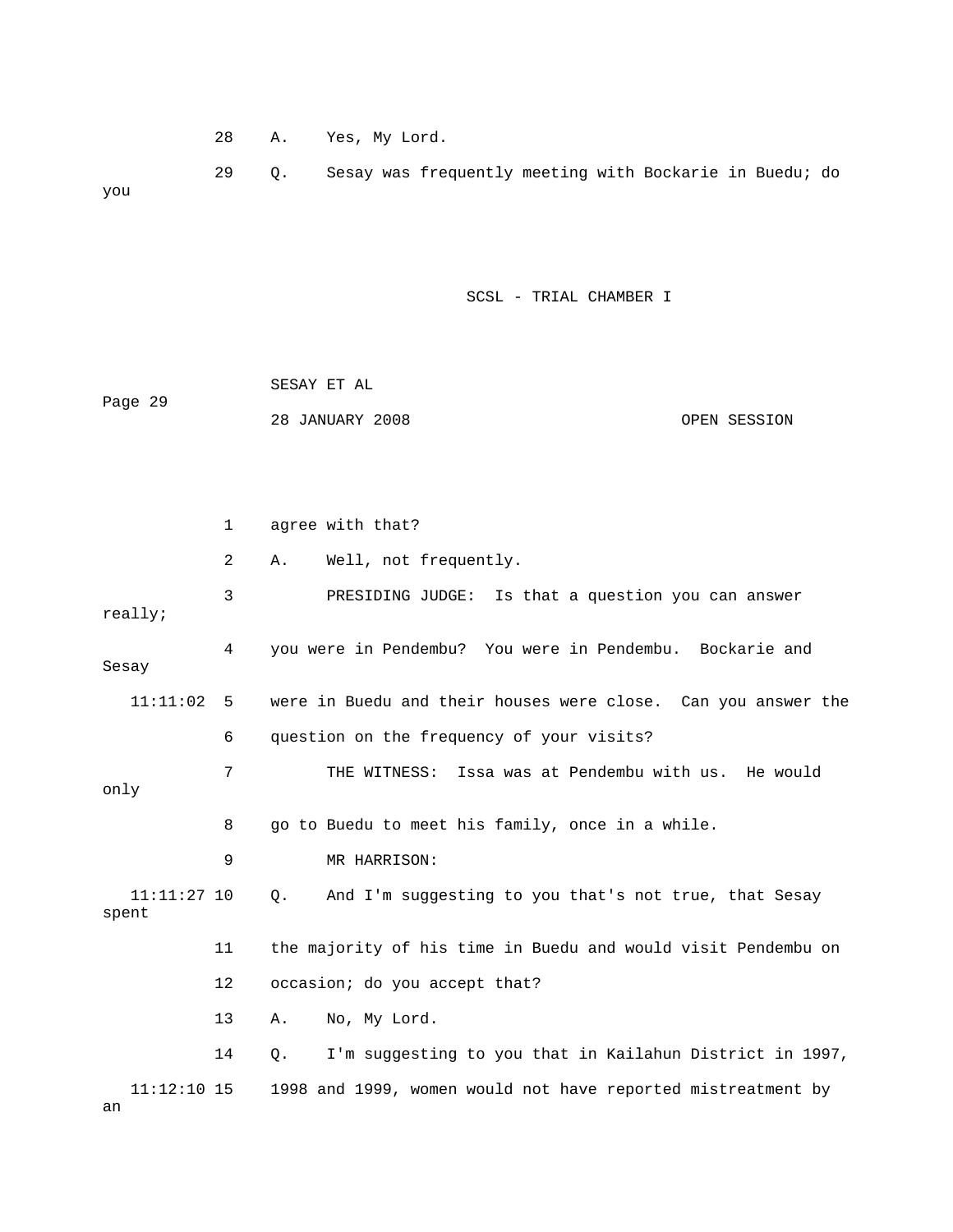16 RUF commander; do you accept that? 17 A. Yes, because nobody reported that to us. 18 PRESIDING JUDGE: I don't know if he understands the 19 question. 11:12:40 20 MR HARRISON: No. I think I'll have to word it slightly 21 differently. 22 PRESIDING JUDGE: Yes. 23 MR HARRISON: 24 Q. The situation in Kailahun District that I'm suggesting to 11:12:52 25 you, witness, is that there were a large number of captured women 26 in Kailahun District in 1997, 1998 and 1999; do you agree with 27 that? 28 A. Both women and men. 29 Q. And that these captured women in Kailahun District, they SCSL - TRIAL CHAMBER I SESAY ET AL

Page 30

28 JANUARY 2008 OPEN SESSION

 1 could not leave Kailahun District; do you accept that? 2 A. No, My Lord.

 3 Q. And I'm suggesting to you that these captured women in 4 Kailahun District would not have reported any mistreatment by

a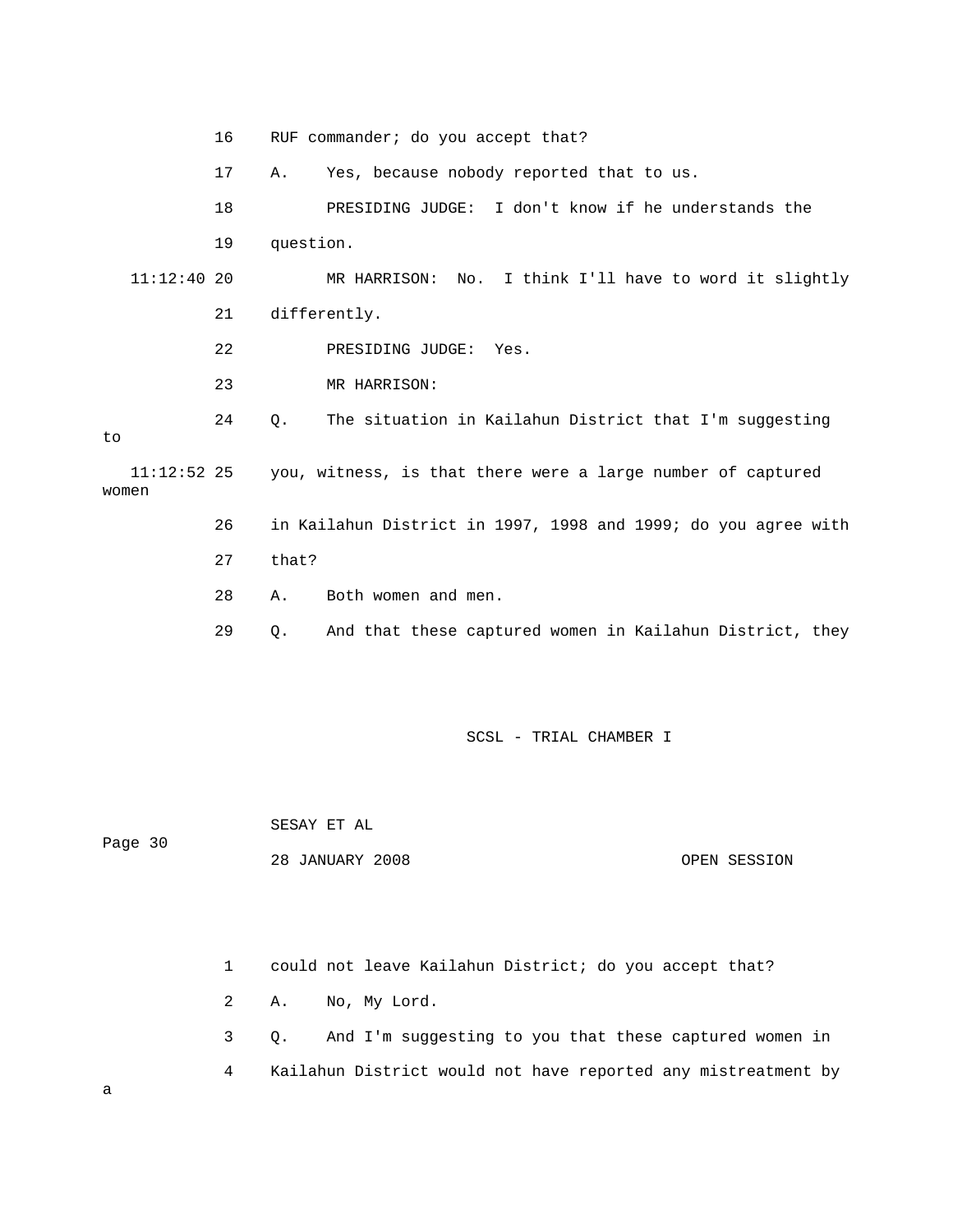11:13:57 5 commander; do you accept that? 6 A. Well, I never heard a complaint about that. 7 PRESIDING JUDGE: Mr Witness -- 8 THE WITNESS: Yes, sir. 9 PRESIDING JUDGE: -- the question he's putting to you is 11:14:19 10 that, you've said that there were -- or he put it to you that 11 there were many captured women in Kailahun. You said it was not 12 only women but men as well. He is saying that the women, those 13 many women who were there could not have the courage to report 14 any mistreatment on them by the RUF commander or what is it, is 11:14:58 15 it a commander or -- yes. Have you understood the question, 16 really, because they were captured, they could not make any 17 report against any RUF commander, even if they were mistreated. 18 That is -- that appears to be the question. Yes, Mr Jordash. 19 MR JORDASH: I'm sorry to jump up but in my submission it's 11:15:20 20 unsurprising the witness answers as he does. He's been asked to 21 put himself into the minds of perhaps hundreds of civilians and 22 offer an opinion and the opinion the witness offers is well -- 23 PRESIDING JUDGE: If he doesn't know, Mr Jordash, he would 24 say he doesn't know. You know, because -- well, the question has 11:15:46 25 been put. If the witness does not know, I've tried to relate the 26 question to him so that he understands the focus of the 27 statement -- of the question. If now you are saying, you, that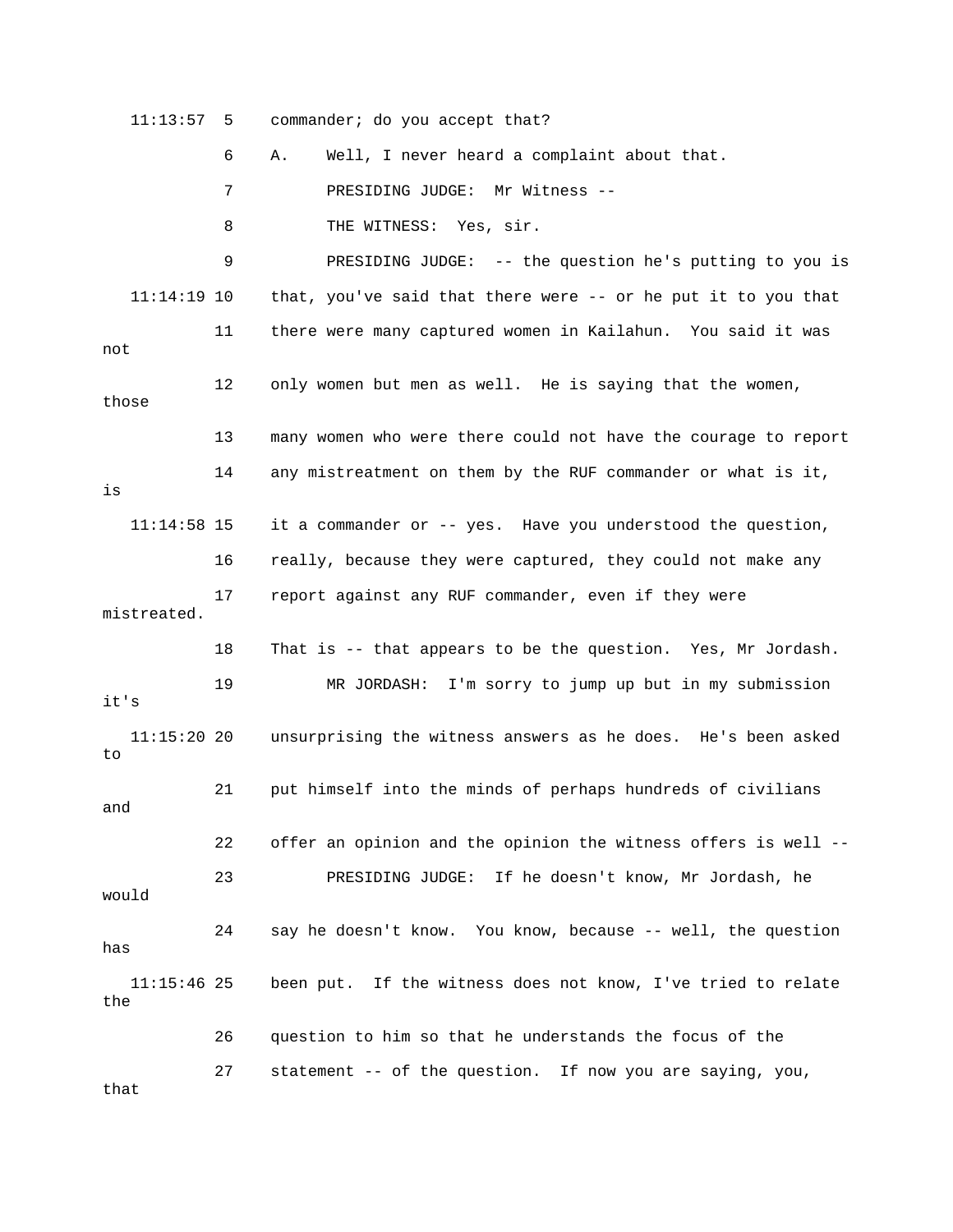28 he would be speculating by saying what is in the minds of those 29 women, well, I don't know. I thought that you should have

SCSL - TRIAL CHAMBER I

 SESAY ET AL Page 31 28 JANUARY 2008 OPEN SESSION

 1 allowed him to answer this question, you know, with a 2 clarification. 3 MR JORDASH: In a sense he has answered the question in 4 that he says, well -- 11:16:20 5 PRESIDING JUDGE: He has not. That is why I put the 6 question more practically to him because I do not think -- I did 7 not foresee that it was properly put by Mr Harrison. 8 MR JORDASH: Well, he answered that he'd received no 9 complaints about that which -- 11:16:37 10 PRESIDING JUDGE: But if he had not received any 11 complaints, does that mean, you know, does that answer the 12 question? It doesn't answer the question. The question, or the 13 suggestion is that women could not have the courage to report any 14 mistreatment by commanders. That is the question. 11:16:57 15 MR JORDASH: But he received no complaints about that. 16 PRESIDING JUDGE: Well, he has heard everything we've said,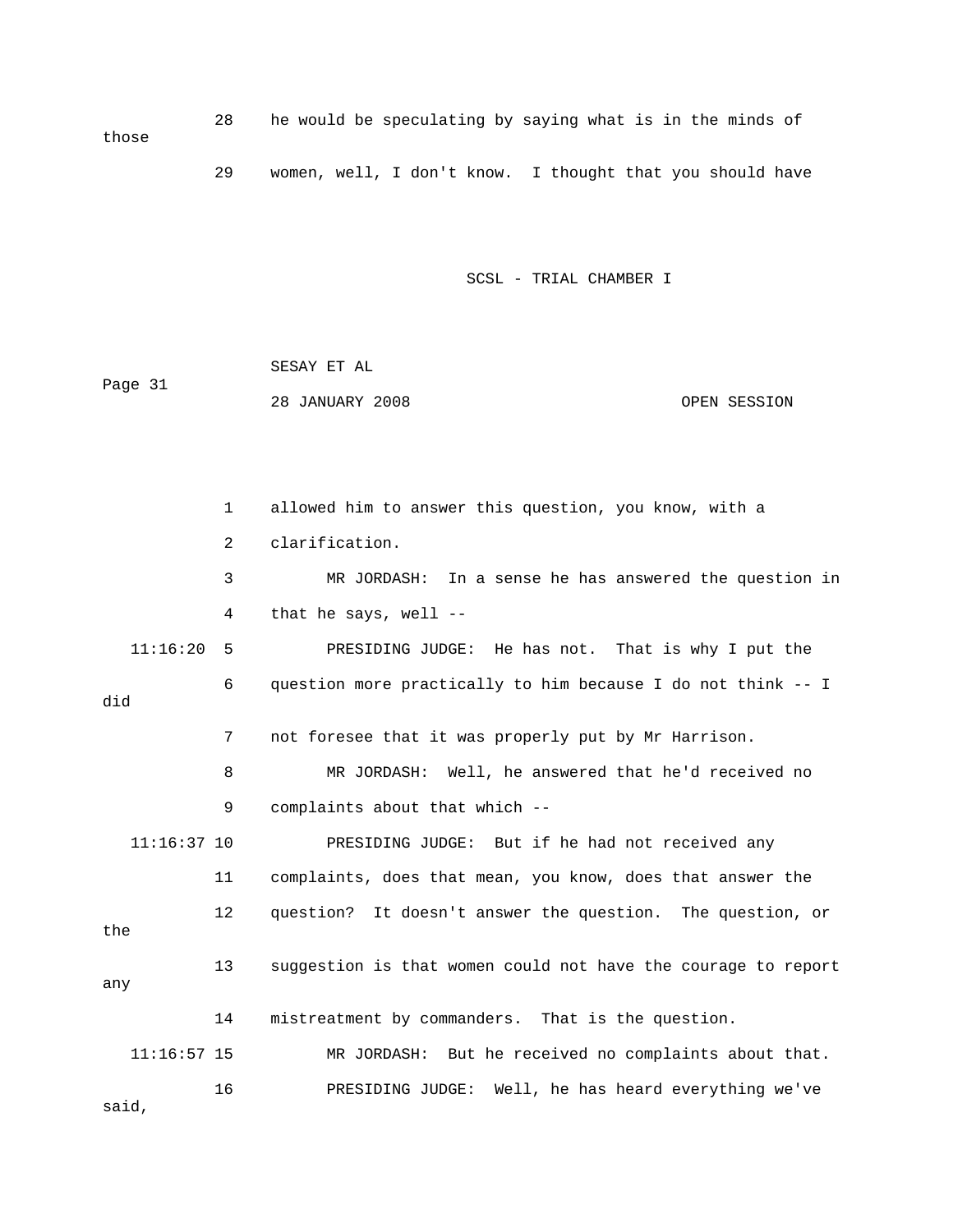|        |               | 17 | so let's proceed. Mr Harrison, please proceed.                |
|--------|---------------|----|---------------------------------------------------------------|
|        |               | 18 | MR HARRISON:                                                  |
| Women  |               | 19 | Q.<br>In your summary, these words are written. It says:      |
|        | $11:17:23$ 20 |    | were attracted to RUF fighters in the same way that they are  |
|        |               | 21 | attracted to chiefs. Did you say that?                        |
|        |               | 22 | No, My Lord.<br>Α.                                            |
| that's |               | 23 | Well, I'm putting it to you, witness, that in fact<br>О.      |
| that   |               | 24 | what you said in your summary, and that you were suggesting   |
|        | $11:17:58$ 25 |    | women wanted to be with RUF combatants; is that right?        |
| wrong  |               | 26 | PRESIDING JUDGE: Again, if they wanted to, what was           |
|        |               | 27 | with that? If we take the concept, you know, of the woman     |
|        |               | 28 | falling in love with the combatant, isn't it the saying, you  |
|        |               | 29 | know, in English, that love is blind? Yes, that's my comment. |

 SESAY ET AL Page 32 28 JANUARY 2008 OPEN SESSION 1 THE WITNESS: Are you waiting for me? 2 MR HARRISON: 3 Q. Yes. 4 A. We had women, sisters, but that didn't mean that we had a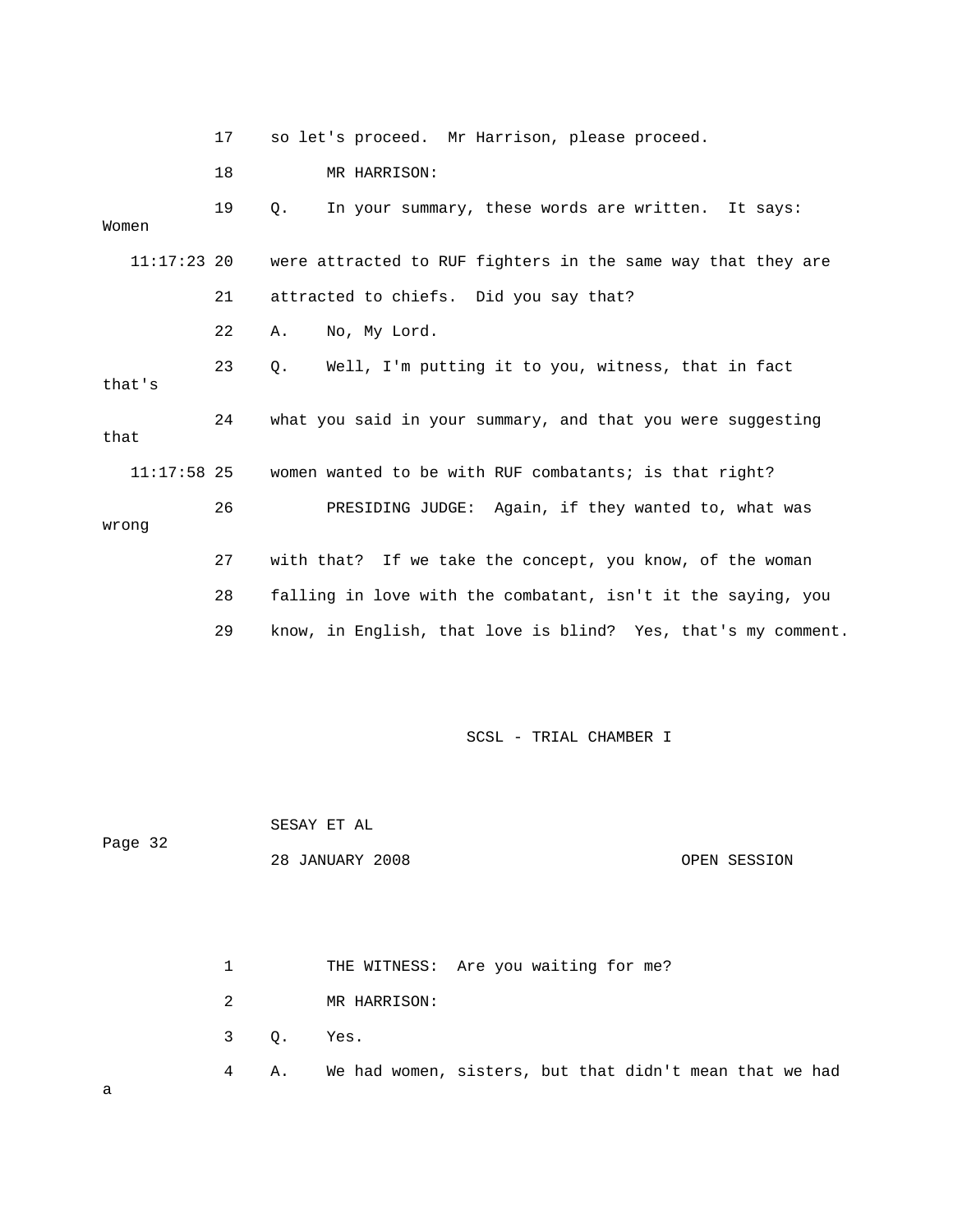11:19:05 5 lot of women. 6 THE INTERPRETER: Your Honours, would the witness repeat 7 the last segment of his testimony? 8 MR HARRISON: 9 Q. Witness, the interpreters are asking you to repeat your 11:19:27 10 answer. 11 A. I said that commanders would have two or three people to 12 take care of. 13 PRESIDING JUDGE: Two or three people. What people; men or 14 women? 11:19:44 15 THE WITNESS: Both men and women. 16 MR HARRISON: 17 Q. And I'm suggesting to you, witness, that on attacks women 18 would be captured and they would be forced by commanders to be a 19 bush wife for them; do you accept that? 11:20:23 20 A. No, My Lord. 21 Q. And I'm suggesting to you that you yourself had a bush wife 22 that was captured on a front line; do you accept that? 23 A. No, My Lord. 24 Q. Now, in 1998, Kailahun District was the stronghold of the 11:20:48 25 RUF; is that right? 26 A. Yes, My Lord. 27 Q. And holding onto Kailahun District was crucial to the 28 survival of the RUF; is that correct? 29 A. Yes, My Lord.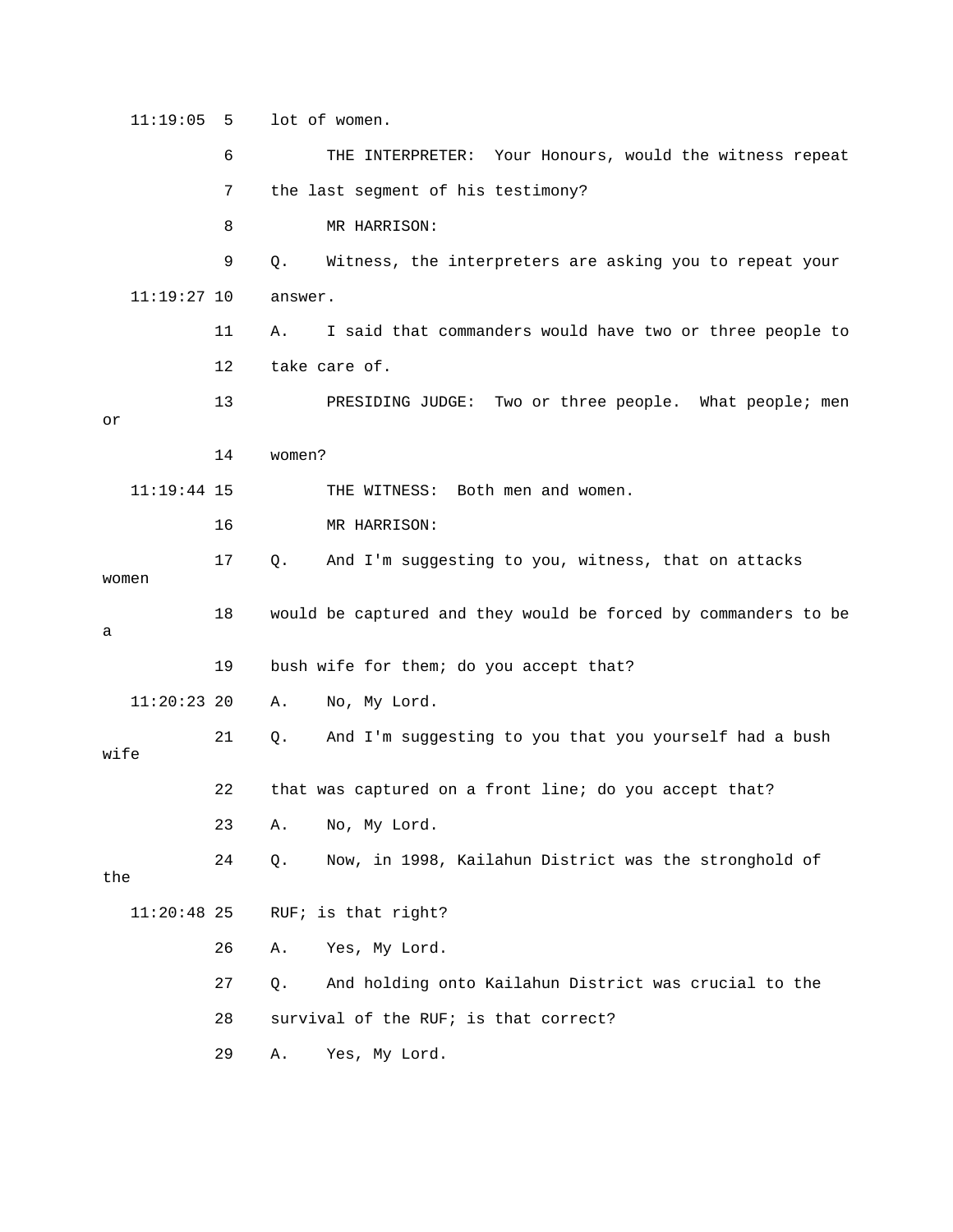| Page 33       |    |             | 28 JANUARY 2008                                                | OPEN SESSION |
|---------------|----|-------------|----------------------------------------------------------------|--------------|
|               |    |             |                                                                |              |
|               | 1  | Q.          | And it was also crucial to the survival that the front         |              |
|               | 2  |             | lines around Pendembu be held; is that right?                  |              |
|               | 3  | Α.          | Yes, My Lord.                                                  |              |
|               | 4  | Q.          | And that's because if the government troops came through       |              |
| 11:21:43      | 5  |             | there they would be able to attack Kailahun Town and Buedu; is |              |
|               | 6  | that right? |                                                                |              |
|               | 7  | Α.          | Yes, My Lord.                                                  |              |
| Kailahun      | 8  | Q.          | And if the government troops were able to attack               |              |
| that          | 9  |             | Town and Buedu, that might cause the defeat of the RUF; is     |              |
| $11:22:10$ 10 |    | right?      |                                                                |              |
|               | 11 | Α.          | Yes, My Lord.                                                  |              |
|               | 12 | Q.          | And that's why it was absolutely vital that Pendembu be        |              |
|               | 13 |             | held by the RUF; correct?                                      |              |
|               | 14 | Α.          | Yes, My Lord.                                                  |              |
| $11:22:23$ 15 |    | Q.          | And that's why Sesay was sent to Pendembu. He was              |              |
|               | 16 |             | Bockarie's most trusted man and the most important person who  |              |
|               | 17 |             | could be used to hold Kailahun District; is that right?        |              |
|               | 18 | Α.          | No, My Lord.                                                   |              |
| do            | 19 | Q.          | And I'm putting it to you that Sesay was never demoted;        |              |
| $11:22:57$ 20 |    |             | you accept that?                                               |              |

SESAY ET AL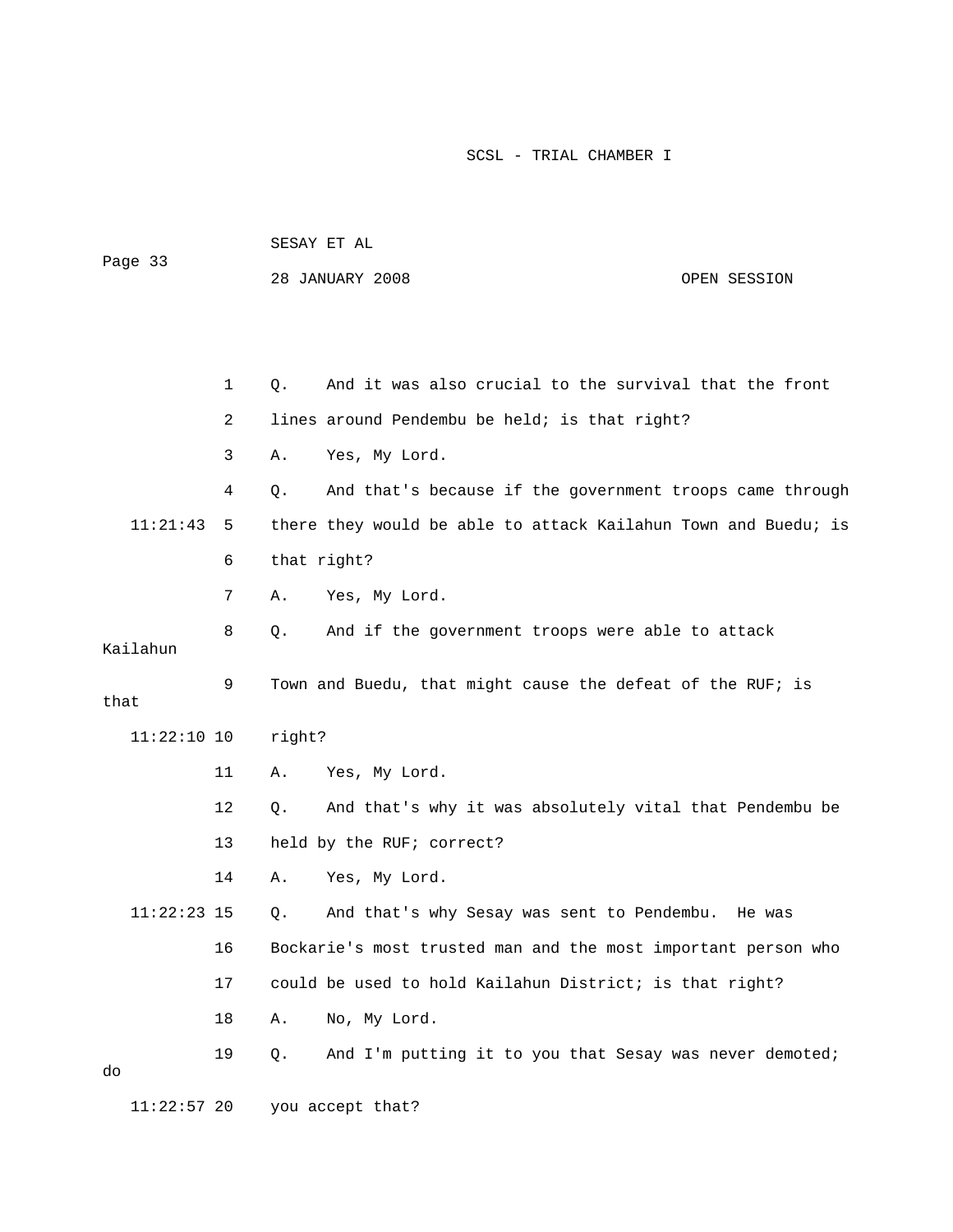|               | 21 | Α.          | No, My Lord.                                                   |
|---------------|----|-------------|----------------------------------------------------------------|
|               | 22 | $Q_{\star}$ | But you do agree with me that by December 1998 Sesay was       |
| District;     | 23 |             | given the important task of leading the attack on Kono         |
|               | 24 |             | do you accept that?                                            |
| $11:23:30$ 25 |    | Α.          | That's not to my knowledge, My Lord.                           |
| saying        | 26 | Q.          | Just so that we're clear about this, witness, you're           |
|               | 27 |             | that in your senior commander position you had no knowledge of |
|               | 28 |             | Sesay's role in the December 1998 attack on Kono District?     |
|               | 29 | Α.          | I did not know that Issa Sesay carried a mission during        |

|         | SESAY ET AL     |              |
|---------|-----------------|--------------|
| Page 34 |                 |              |
|         | 28 JANUARY 2008 | OPEN SESSION |

|    |       | 1              | that time. |                                                                       |
|----|-------|----------------|------------|-----------------------------------------------------------------------|
|    |       | 2              |            | PRESIDING JUDGE: Where were you in 1998, Mr Witness?                  |
|    |       | 3              |            | THE WITNESS: I was at Segbwema, My Lord.                              |
|    |       | 4              |            | MR HARRISON:                                                          |
| at |       |                |            | 11:24:30 5 Q. I thought you had told us last week that you were based |
|    |       | 6              |            | Pendembu in 1998?                                                     |
|    |       | 7 <sup>7</sup> | Α.         | My Lord, we were talking about December.                              |
|    | month | 8              | Q.         | That's correct. So is what you're saying that in the                  |

9 of December you were in Segbwema?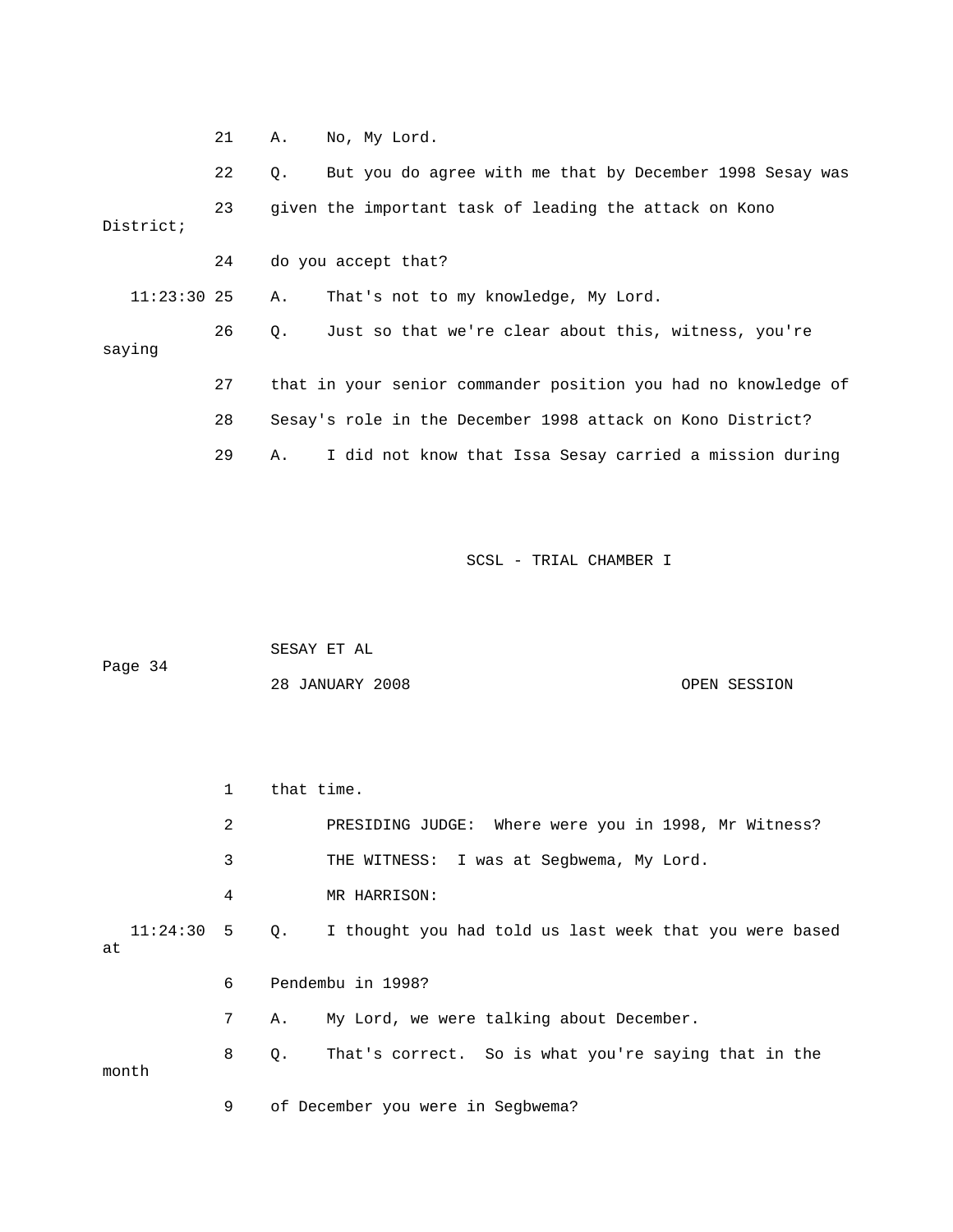11:24:58 10 A. Yes, My Lord. 11 Q. In the months of October and November, were you in 12 Pendembu? 13 A. Yes, My Lord. 14 Q. Now, witness, I'm going to suggest to you that there was 11:25:14 15 widespread forced farming in Kailahun District in 1997, 1998, 16 1999 and 2000; do you accept that? 17 A. No, My Lord. 18 PRESIDING JUDGE: In what areas did you say again? 19 MR HARRISON: In Kailahun District. 11:25:49 20 PRESIDING JUDGE: And through what years? 21 MR HARRISON: Yes. Maybe if I could restate it for the 22 Court because I made an error. 23 Q. Witness, let me change that to say that from 1996 through 24 to 2000 there was widespread forced farming of civilians in 11:26:05 25 Kailahun, or rather, by civilians, in Kailahun? 26 A. No, My Lord. 27 Q. I'm going to suggest to you that -- 28 PRESIDING JUDGE: Forced farming by who? 29 MR HARRISON: By civilians.

SCSL - TRIAL CHAMBER I

 SESAY ET AL Page 35

28 JANUARY 2008 OPEN SESSION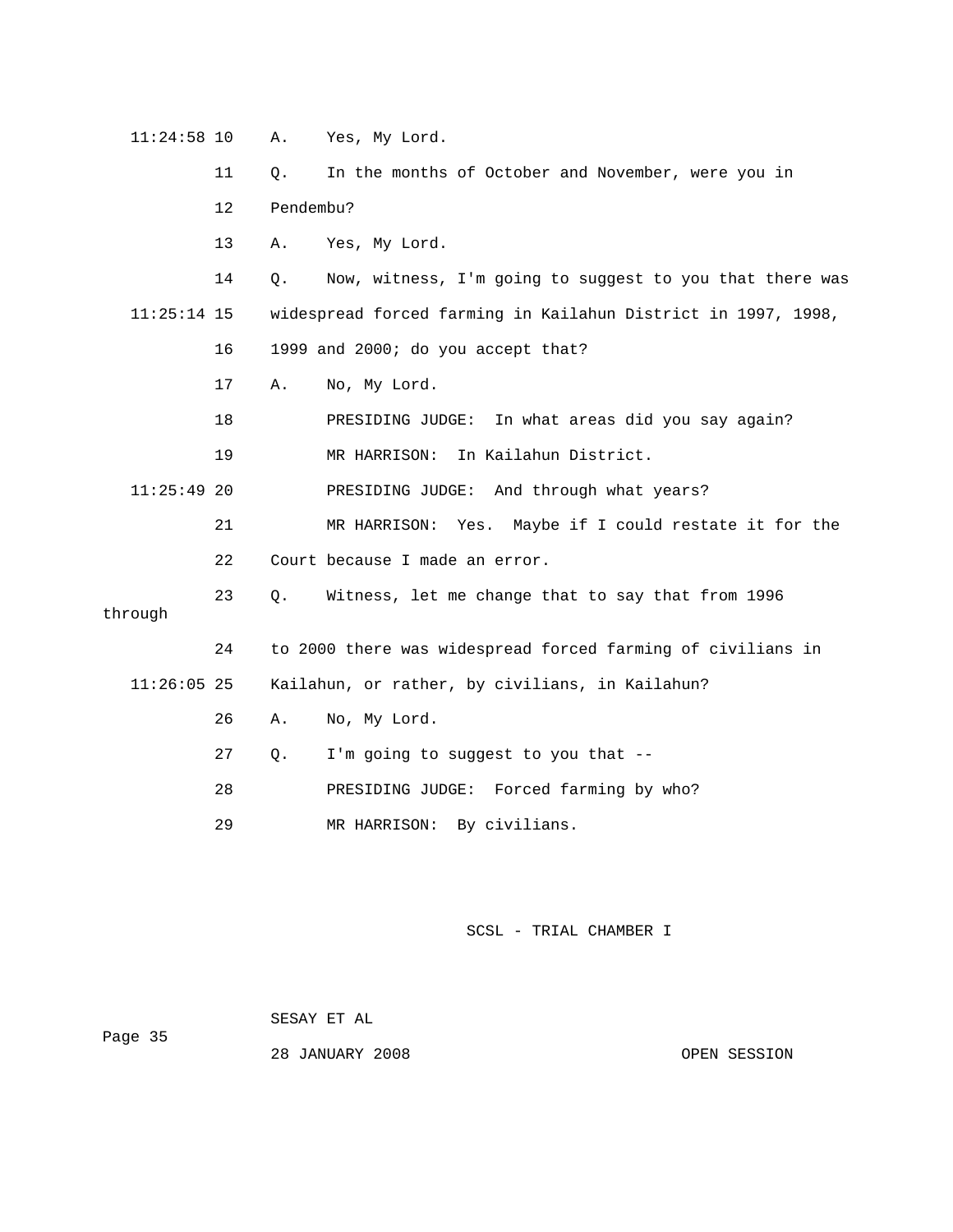| to                     | $\mathbf{1}$ | Q.    | Witness, let me put it to you this way: I'm suggesting         |
|------------------------|--------------|-------|----------------------------------------------------------------|
|                        | 2            |       | you that the RUF forced civilians to farm in Kailahun District |
|                        | 3            |       | from 1996 to 2000; do you accept that?                         |
|                        | 4            | Α.    | No, My Lord.                                                   |
| 11:26:51<br>RUF        | 5            | Q.    | And I'm suggesting to you that for those same years the        |
| District?              | 6            |       | forced civilians to farm -- sorry, to fish in Kailahun         |
|                        | 7            | Α.    | No, My Lord.                                                   |
| mining                 | 8            | $Q$ . | And I'm suggesting to you that there was also forced           |
|                        | 9            |       | at Giema and Mafindor in 1998 and 1999; do you accept that?    |
| $11:27:31$ 10          |              | Α.    | No, My Lord.                                                   |
|                        | 11           |       | PRESIDING JUDGE: Forced mining where?                          |
|                        | 12           |       | In Giema and Mafindor.<br>MR HARRISON:                         |
|                        | 13           |       | PRESIDING JUDGE:<br>What year, please?                         |
|                        | 14           |       | MR HARRISON: 1998 and 1999.                                    |
| $11:28:04$ 15<br>place |              | Q.    | But you do agree with me that there was mining taking          |
|                        | 16           |       | at Giema and Mafindor?                                         |
|                        | 17           | Α.    | Yes, My Lord, we were trying to mine there.                    |
| doing                  | 18           | Q.    | And you agree with me that it was civilians who were           |
|                        | 19           |       | the mining; correct?                                           |
| 11:28:2820             |              | Α.    | Yes, My Lord.                                                  |
|                        | 21           | Q.    | And I'm suggesting to you that those civilians who were        |
| accept                 | 22           |       | doing that mining were forced to do so by the RUF; do you      |
|                        | 23           | that? |                                                                |
|                        | 24           | Α.    | No, My Lord.                                                   |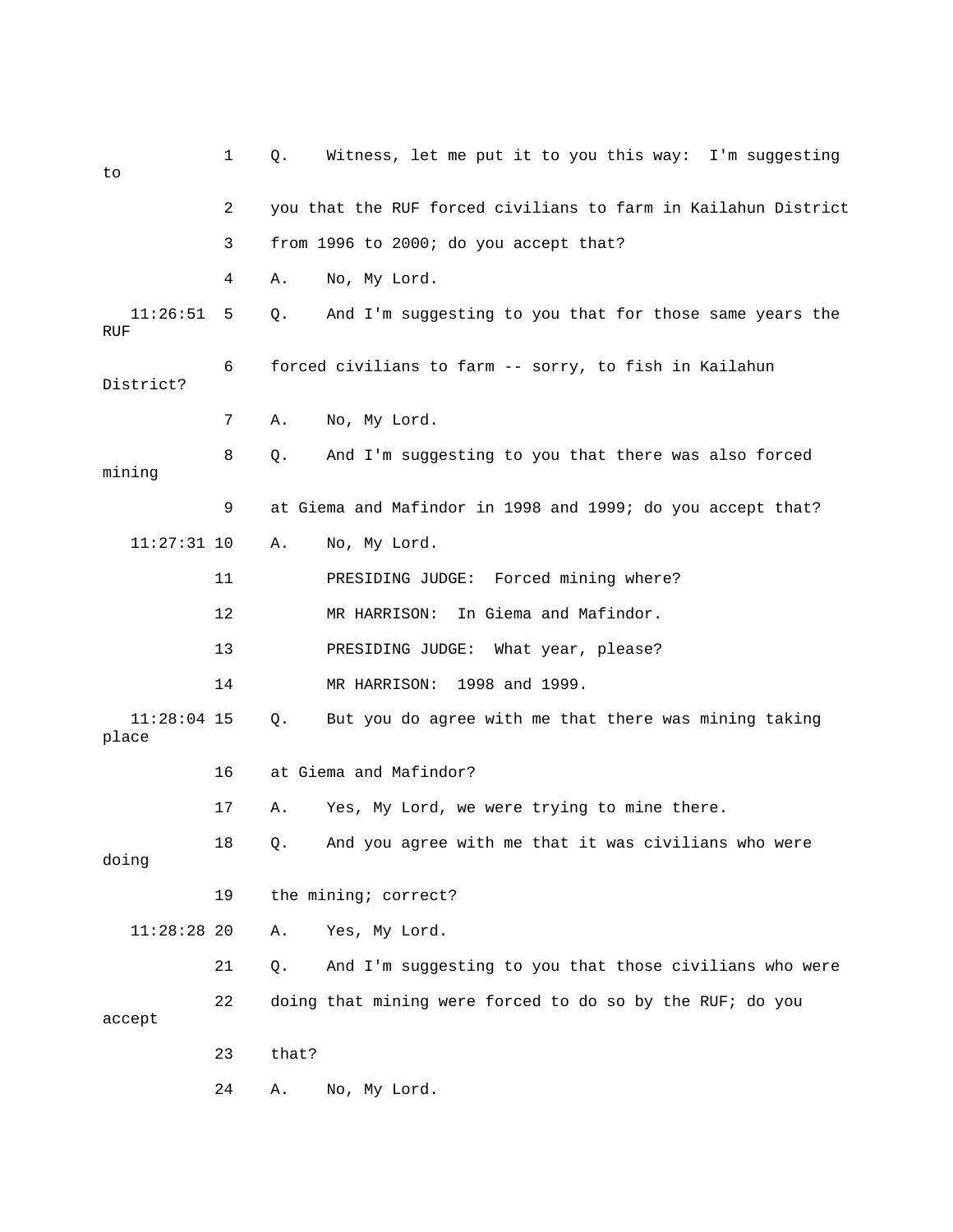11:28:52 25 Q. Witness, I'm suggesting to you that Augustine Gbao was the

26 overall security commander of the RUF; do you accept that?

27 A. Yes, My Lord.

28 Q. And as such the IDU reported to him?

29 A. Yes, My Lord.

## SCSL - TRIAL CHAMBER I

 SESAY ET AL Page 36 28 JANUARY 2008 OPEN SESSION

 1 Q. And, as the overall security commander, the G5 reported to 2 him? 3 A. All the units have their overall commanders, My Lord. 4 Q. And I'm suggesting to you that as the overall security 11:29:58 5 commander the IDU, the G5, MPs, IO, all reported to Augustine 6 Gbao; do you accept that? 7 A. No, My Lord. 8 Q. And I'm suggesting to you that the Joint Security Board 9 reported to Augustine Gbao; do you accept that? 11:30:28 10 A. No, My Lord. 11 Q. And I'm also suggesting to you that Gbao could discipline 12 whoever he wanted; do you agree with that? 13 A. No, My Lord.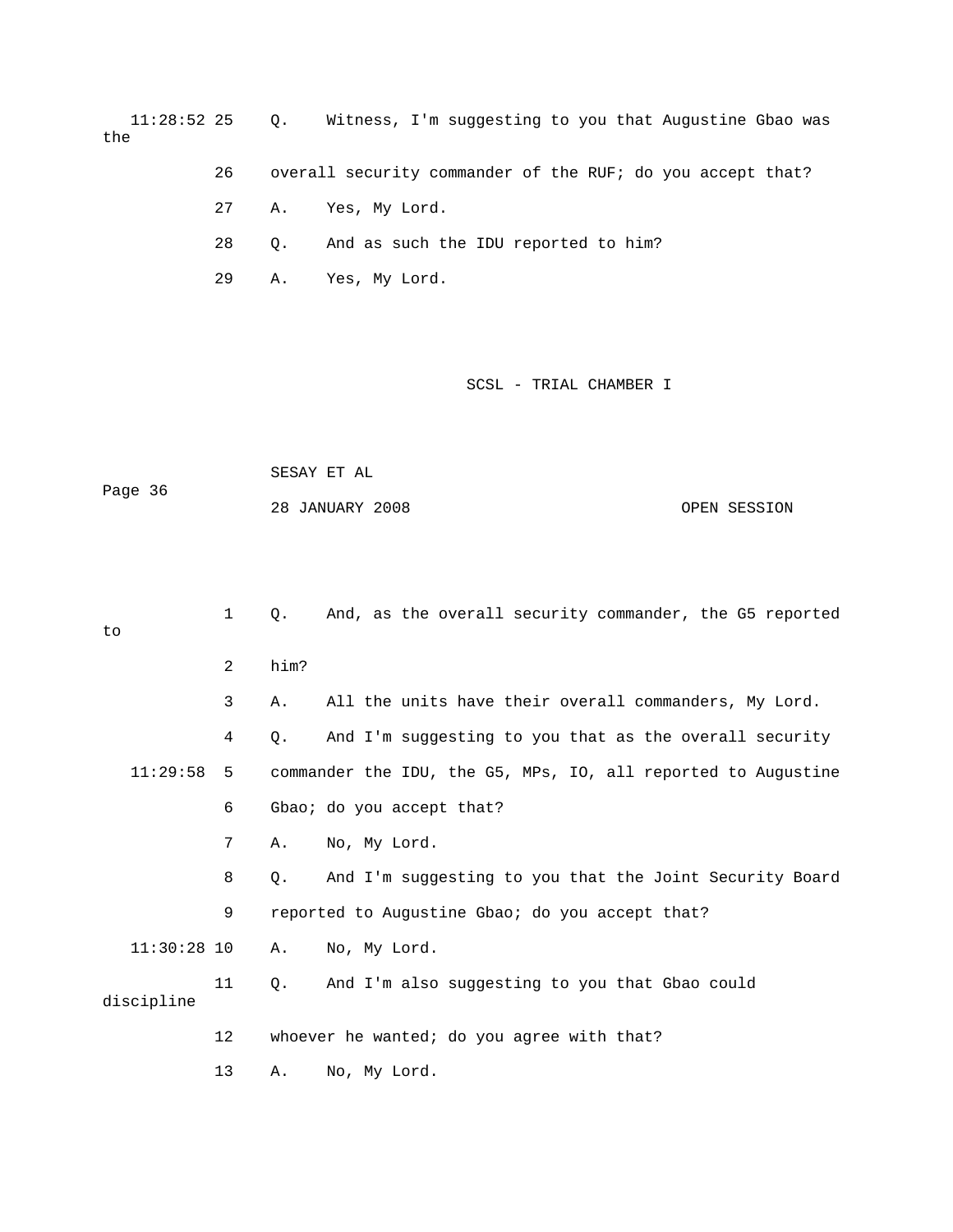| do                     | 14 | Q. | On Friday, you gave some evidence about Fonti Kanu, and       |              |
|------------------------|----|----|---------------------------------------------------------------|--------------|
| $11:31:05$ 15<br>Kanu? |    |    | you recall saying that you drove the vehicle to go and get    |              |
|                        | 16 | Α. | Yes, My Lord.                                                 |              |
| about                  | 17 | Q. | And do you recall saying that you drove that vehicle          |              |
|                        | 18 |    | 20 miles into Liberia to get him?                             |              |
|                        | 19 | Α. | Yes, My Lord.                                                 |              |
| $11:31:31$ 20          |    | Q. | This was your vehicle; correct?                               |              |
|                        | 21 |    | MR JORDASH: I'm sorry to object. I think that I'd ask         |              |
|                        | 22 |    | that these questions are in a closed session. Clearly, such a |              |
|                        | 23 |    | distinctive --                                                |              |
| that                   | 24 |    | PRESIDING JUDGE: Yes, it is sustained. We will visit          |              |
| $11:31:49$ 25          |    |    | during the closed session, please.                            |              |
|                        | 26 |    | MR JORDASH:<br>Thank you.                                     |              |
|                        | 27 |    | MR HARRISON: Yes, I'm obviously not as attuned to what        |              |
| think                  | 28 |    | should be in closed session and what should not be. So I      |              |
|                        | 29 |    | out of caution --                                             |              |
|                        |    |    |                                                               |              |
|                        |    |    |                                                               |              |
|                        |    |    | SCSL - TRIAL CHAMBER I                                        |              |
|                        |    |    | SESAY ET AL                                                   |              |
| Page 37                |    |    | 28 JANUARY 2008                                               | OPEN SESSION |

1 PRESIDING JUDGE: You better keep asking.

2 MR HARRISON: -- no, no, I think out of caution I should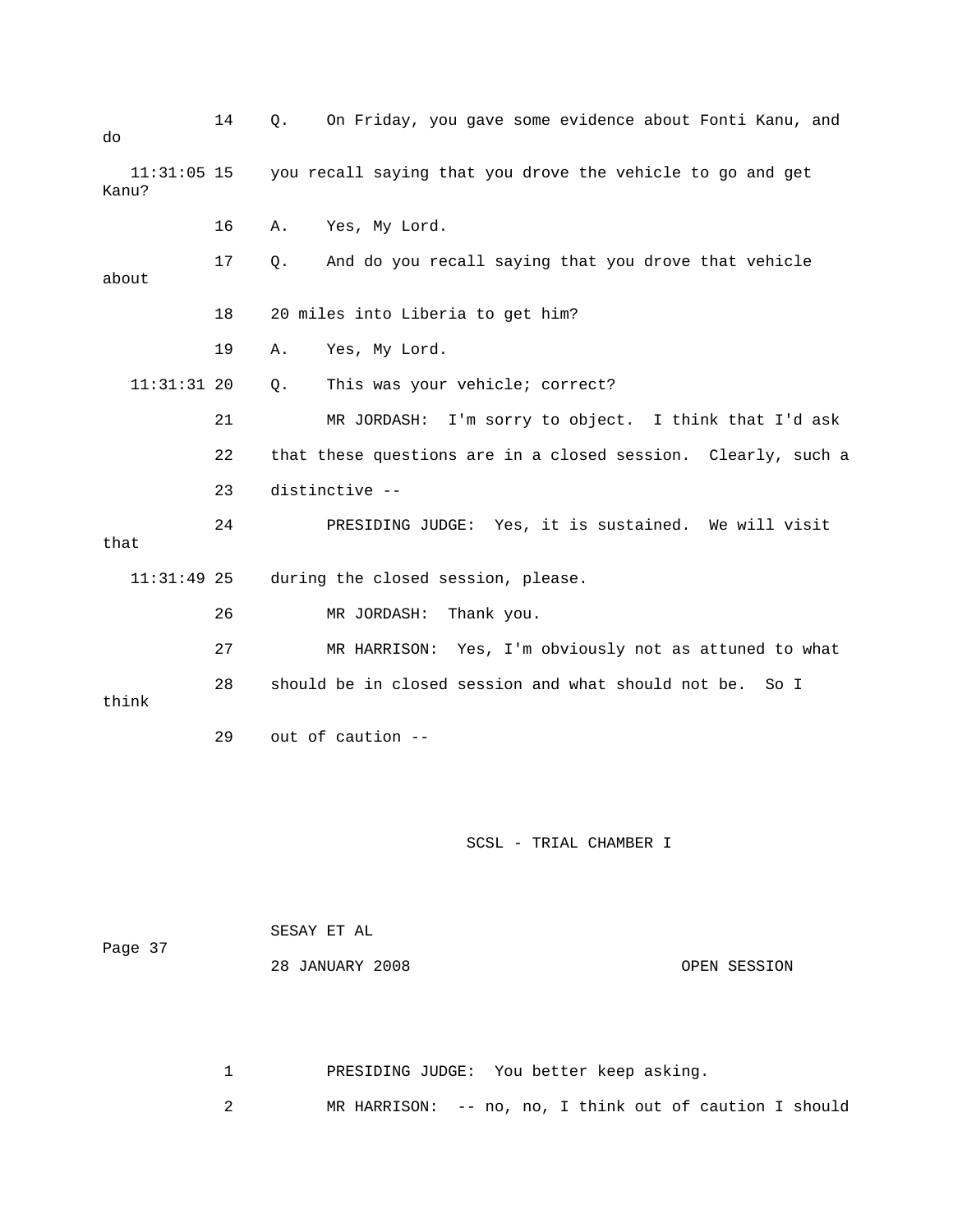3 apply now for the closed session.

 4 PRESIDING JUDGE: I see. All right. 11:32:17 5 MR HARRISON: And I would be making the application on the 6 similar basis for which it was originally -- 7 PRESIDING JUDGE: It was originally granted. I don't think 8 there is any objection from any of the parties. It is granted 9 and we will move into the closed session now. 11:32:34 10 MR HARRISON: Thank you. If I can advise the Court, 11 because there's people here, I would estimate 15 to 20 minutes 12 and that would be the conclusion of the closed session, and the 13 conclusion of the cross-examination. 14 PRESIDING JUDGE: All right. It means that they can go. 11:32:50 15 They can go away now and maybe come back in 15 minutes or so. 16 Yes. Yes, Mr Cammegh. 17 MR CAMMEGH: Your Honours, before we do move into closed 18 session I wonder if I can raise an issue? It's not an objection 19 because this wasn't my witness, but it's an observation which I 11:33:12 20 think is a fair and proper one under the circumstances. It 21 relates to a question put just now by Mr Harrison, or an 22 assertion -- a suggestion when he suggested to the witness 23 that -- a suggestion that Augustine Gbao could discipline anyone 24 in the RUF who he wanted to. 11:33:40 25 My concern is this is not an assertion that ever, to my 26 recollection, lay within the purview of the Prosecution's

case.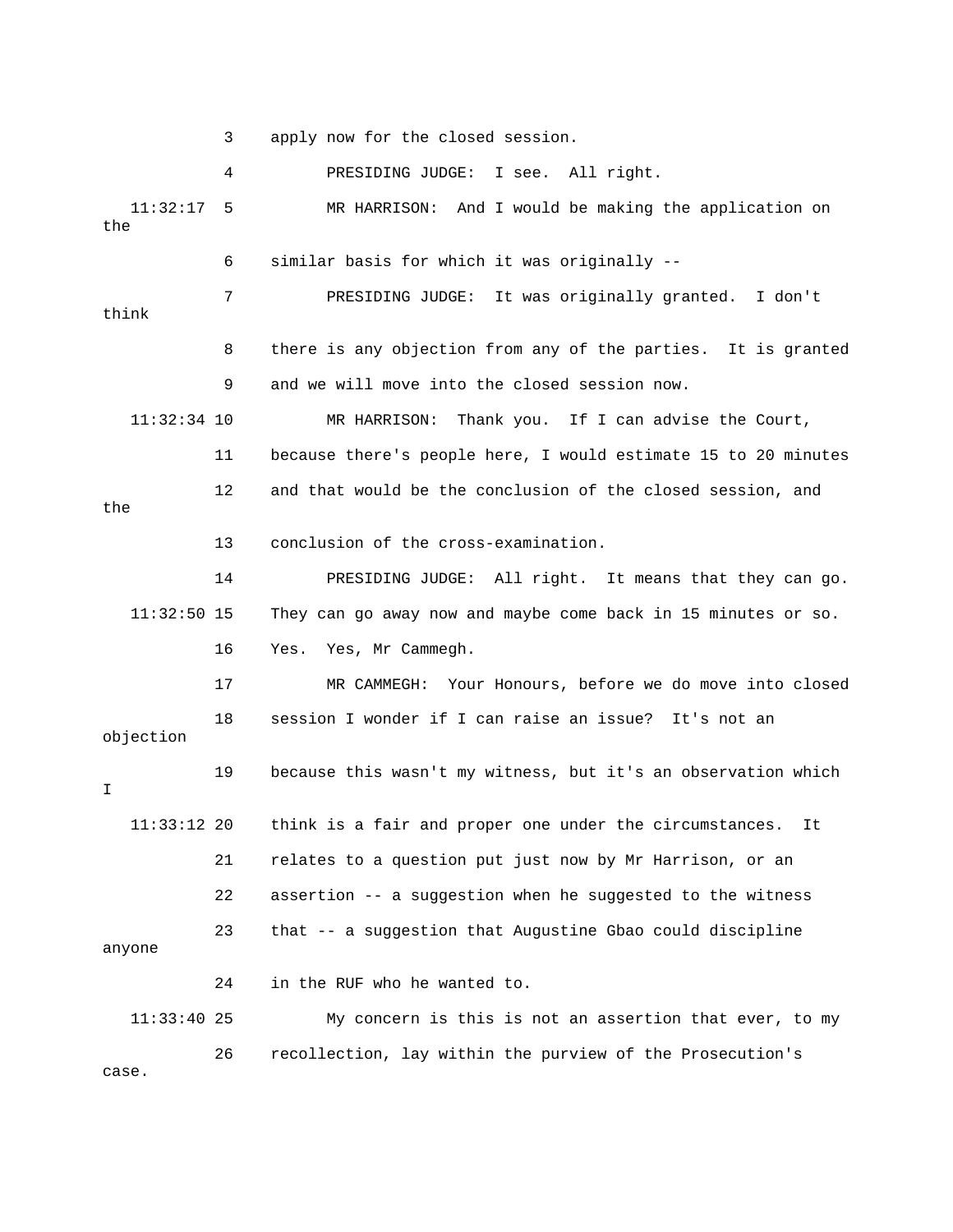27 I don't think it's ever been suggested to this Court, in all the 28 years that this trial has run, that Augustine Gbao had the power 29 to discipline anyone he wanted to in the RUF.

SCSL - TRIAL CHAMBER I

 SESAY ET AL Page 38 28 JANUARY 2008 OPEN SESSION

 1 PRESIDING JUDGE: And if he raises it now, what is wrong? 2 He's in cross-examination. If he raises it now, this is - these 3 are very senior -- this witness is a very senior person in the 4 movement, [indiscernible] said so and -- 11:34:21 5 MR CAMMEGH: Well, the traditional rules of evidence or 6 practice dictate surely that one can only make assertions to 7 witnesses if they are based on some evidential foundation that 8 the Prosecution has raised. Otherwise we reach a situation -- 9 PRESIDING JUDGE: Well, the foundations are that he was 11:34:35 10 responsible, as an IDU commander, responsible for security 11 information and so on; issues of discipline and what have you, 12 which concern various people, you know, in the movement. So I 13 don't see frankly -- it's good you started by saying that you are 14 not objecting. So that observation, we've noted it, but we think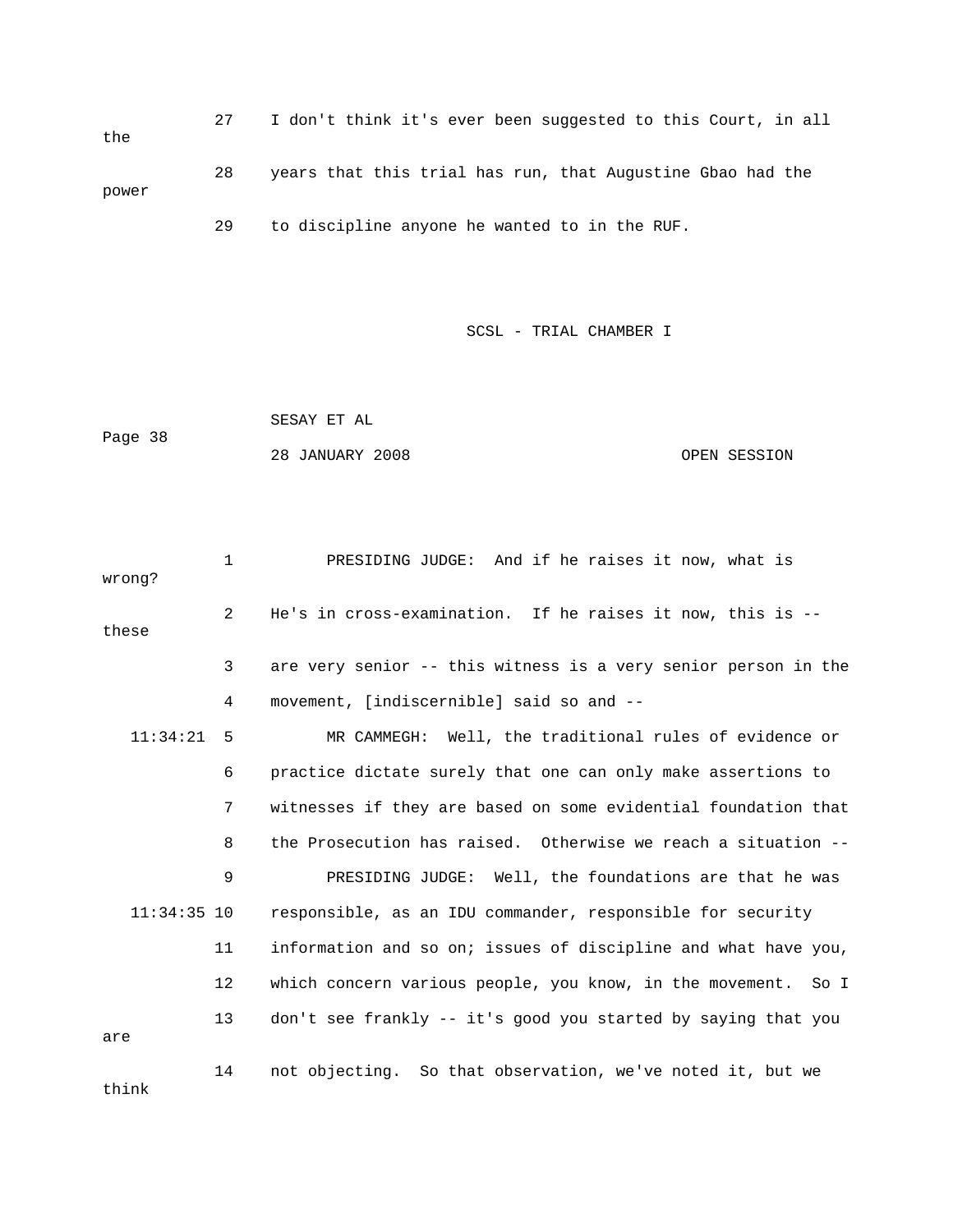11:34:59 15 that Mr Harrison is within the purview of -- he's within his 16 rights, as a cross-examiner, to put his case not only against the 17 first accused but against the second and third. 18 MR CAMMEGH: With respect, it's never been the case before, 19 and we can't continue surely to allow the Prosecution to keep 11:35:23 20 evolving their case as we go along, cutting their cloth to their 21 convenience. 22 PRESIDING JUDGE: No, no, they are not cutting their cloth 23 to their convenience. We don't share that view. We don't share 24 that view. If you are raising an objection you better do so that 11:35:34 25 we -- 26 MR CAMMEGH: All right. I'll dress it up as an objection 27 and to meet -- 28 PRESIDING JUDGE: I wonder whether you can raise the 29 objection because he is not -- the witness is off your hands now.

## SCSL - TRIAL CHAMBER I

| Page 39 | SESAY ET AL     |                |
|---------|-----------------|----------------|
|         | 28 JANUARY 2008 | CLOSED SESSION |

 1 MR CAMMEGH: Your Honour, we've had witness after witness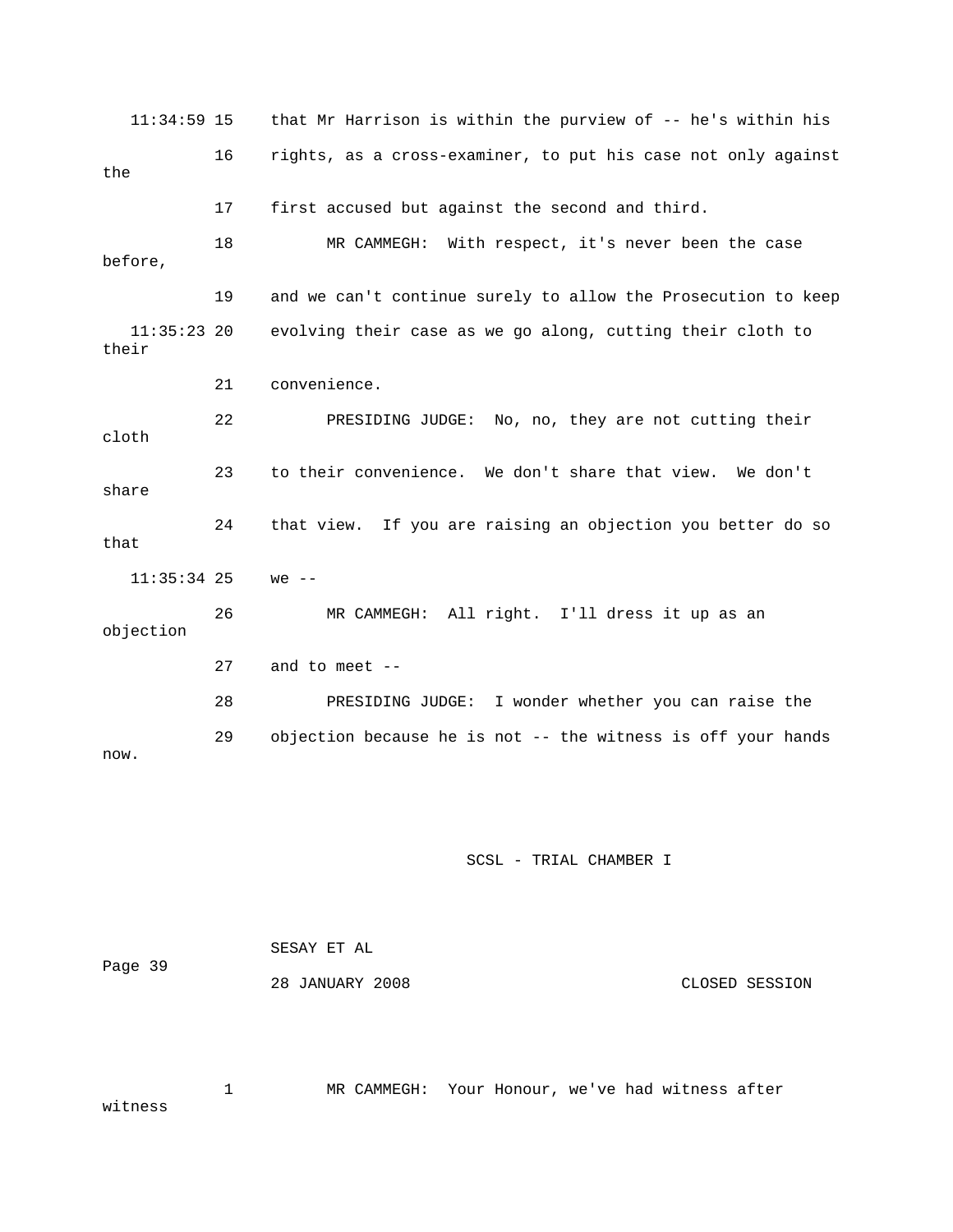|                   | 2  | in this trial saying that discipline was within the purview of |
|-------------------|----|----------------------------------------------------------------|
|                   | 3  | the G5 and that the G5, as this witness --                     |
| observations      | 4  | PRESIDING JUDGE: Mr Cammegh, Mr Cammegh, your                  |
| 11:35:53<br>raise | 5  | don't have their place and you cannot at this point in time    |
| that's            | 6  | The witness is no longer within your control.<br>them.<br>So   |
|                   | 7  | the decision of the Chamber.                                   |
| whilst            | 8  | Can we move to the closed session please, and<br>Yes.          |
| I.                | 9  | I'm saying this, I have my eyes on the clock and it's 11:30.   |
| $11:36:24$ 10     |    | presume that we should be resuming in a closed session, so the |
|                   | 11 | chamber will rise, please, for the recess.                     |
|                   | 12 | [Break taken at 11.36 a.m.]                                    |
|                   | 13 | [At this point in the proceedings, a portion of the            |
|                   | 14 | transcript, pages 40 to 51, was extracted and sealed under     |
| session]          | 15 | separate cover, as the proceeding was heard in a closed        |
|                   | 16 |                                                                |
|                   | 17 |                                                                |
|                   | 18 |                                                                |
|                   | 19 |                                                                |
|                   | 20 |                                                                |
|                   | 21 |                                                                |
|                   | 22 |                                                                |
|                   | 23 |                                                                |
|                   | 24 |                                                                |
|                   | 25 |                                                                |
|                   | 26 |                                                                |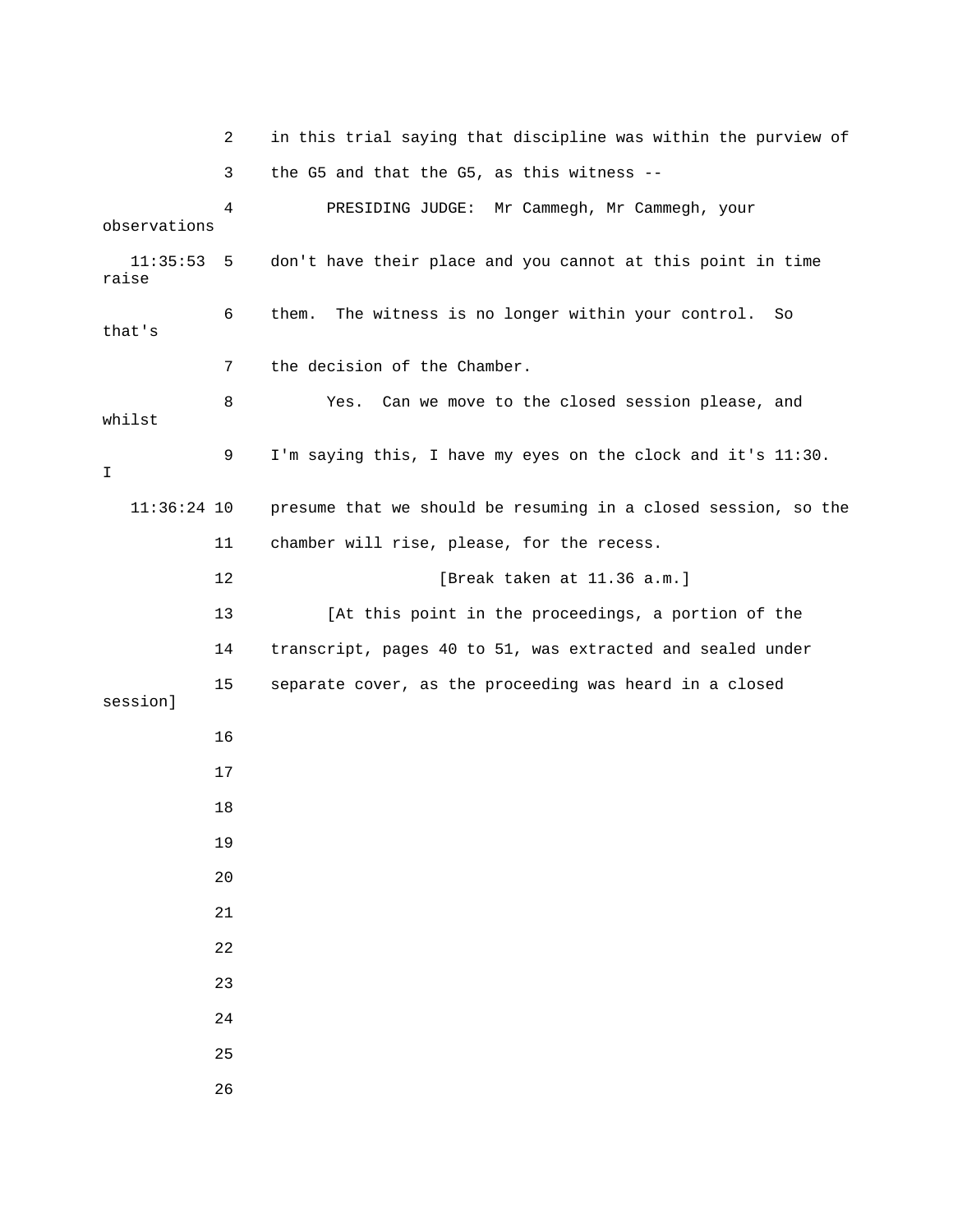27 28

29

## SCSL - TRIAL CHAMBER I

|         | SESAY ET AL     |              |
|---------|-----------------|--------------|
| Page 52 |                 |              |
|         | 28 JANUARY 2008 | OPEN SESSION |

1 [Open session] 2 PRESIDING JUDGE: We are in open session. Thank you. 3 Yes, Mr Jordash, you may proceed, please. 4 MR JORDASH: 12:44:01 5 Q. Mr witness, let me just begin that again. On the 24th when 6 I was asking you questions, you told the Court that hostilities 7 had ceased because of a ceasefire when Sankoh had gone for the 8 Abidjan Peace Accord talks. At the time of the Abidjan peace 9 agreement, the hostilities had ceased and then you noted that, 12:44:32 10 "Well, it was after the peace accord the Pa was arrested, then 11 they started to attack us again so we, we fought back." Do you 12 remember saying that? 13 A. Yes, My Lord. 14 Q. Then today in relation to questions from my learned friend 12:44:55 15 for the Prosecution, the question was put whether the RUF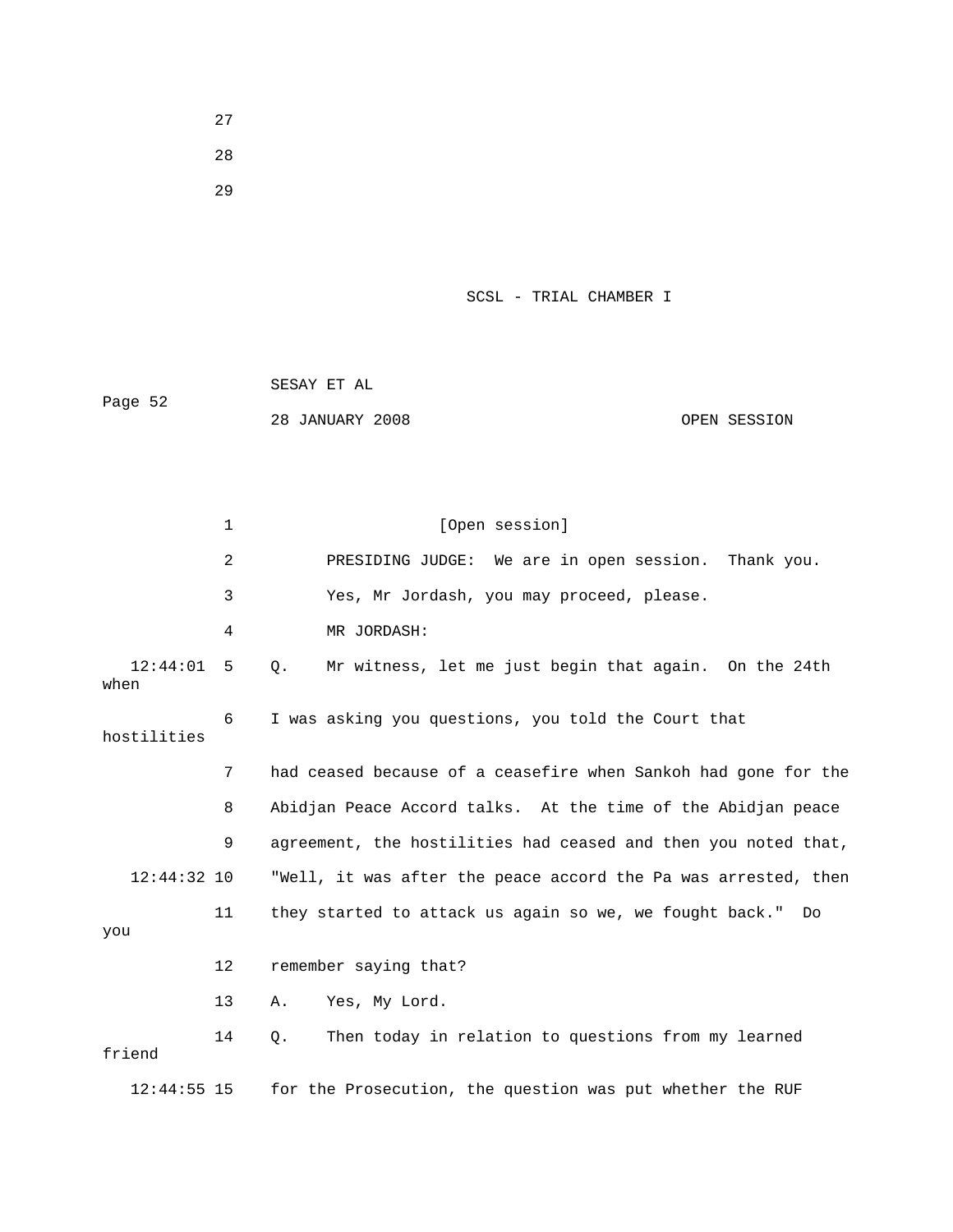| οf            | 16 | violated the Abidjan Peace Accord, and it was put in the form  |
|---------------|----|----------------------------------------------------------------|
| Peace         | 17 | an assertion that it was the RUF who violated the Abidjan      |
|               | 18 | Accord, and I think it was being suggested that it was the RUF |
|               | 19 | who first violated the Abidjan Peace Accord.                   |
| $12:45:24$ 20 |    | The Prosecution --<br>MR HARRISON:                             |
|               | 21 | THE WITNESS: No, My Lord.                                      |
|               | 22 | MR HARRISON: The basis of the objection is that the            |
|               | 23 | question was fully canvassed in direct examination. You are    |
| door          | 24 | allowed to cross-examine and there's nothing that opens the    |
| $12:45:39$ 25 |    | again to be asked the same question in re-examination.         |
| you           | 26 | PRESIDING JUDGE: Well, you introduced -- Mr Harrison,          |
|               | 27 | introduced a notion, you know, of -- that is true, it's in the |
| that          | 28 | records, you know, that it was -- and the witness did admit    |
|               | 29 | it was the RUF, you know, who violated the peace accord, the   |

|         | SESAY ET AL     |              |
|---------|-----------------|--------------|
| Page 53 |                 |              |
|         | 28 JANUARY 2008 | OPEN SESSION |

 1 Abidjan Peace Accord. I think that featured in his evidence this 2 morning. Do you -- do you think that it is not a matter that 3 could be visited?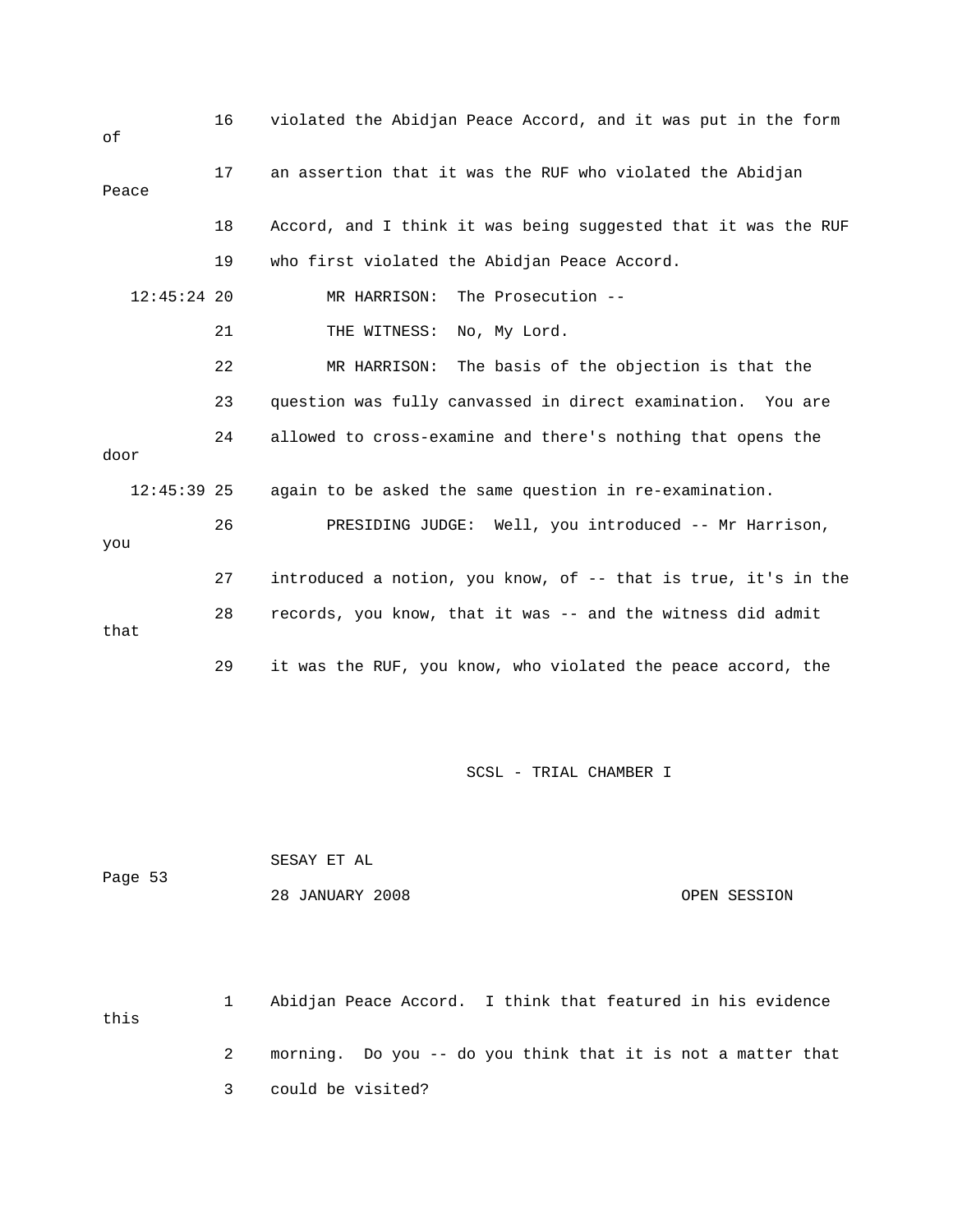4 MR HARRISON: I think the reason why it cannot be is 12:46:38 5 because it was already dealt with in the direct examination so, 6 that, for example, if in direct examination a witness says X, on 7 a cross-examination he says Y, if the Court takes a view that 8 whenever there's a different answer in cross-examination there 9 can be re-examination, then for every inconsistency that exists, 12:47:03 10 there would always be an entitlement to re-examine. This matter 11 was dealt with in the direct examination. 12 PRESIDING JUDGE: Thank you. 13 JUDGE BOUTET: Mr Jordash, what is the -- why are you 14 suggesting this is a proper matter for re-examination? 12:47:23 15 MR JORDASH: Because the witness suggested, in relation to 16 direct examination, that the RUF responded to attacks or 17 violations by the government forces and my learned friend put -- 18 I'm pausing because I know the witness can hear and I don't want 19 there to be any suggestion that I've fed him information. 12:47:55 20 JUDGE BOUTET: And he's listening to you very attentively. 21 MR JORDASH: That's why I've stopped. But there's a lack 22 of clarity that can be cured. 23 JUDGE BOUTET: There's a difference in answers as such but 24 not a lack of clarity, I can tell you. 12:48:13 25 MR JORDASH: Well, there is a lack of clarity. 26 JUDGE BOUTET: Not in my book. 27 MR JORDASH: May I ask your Honour what Your Honour's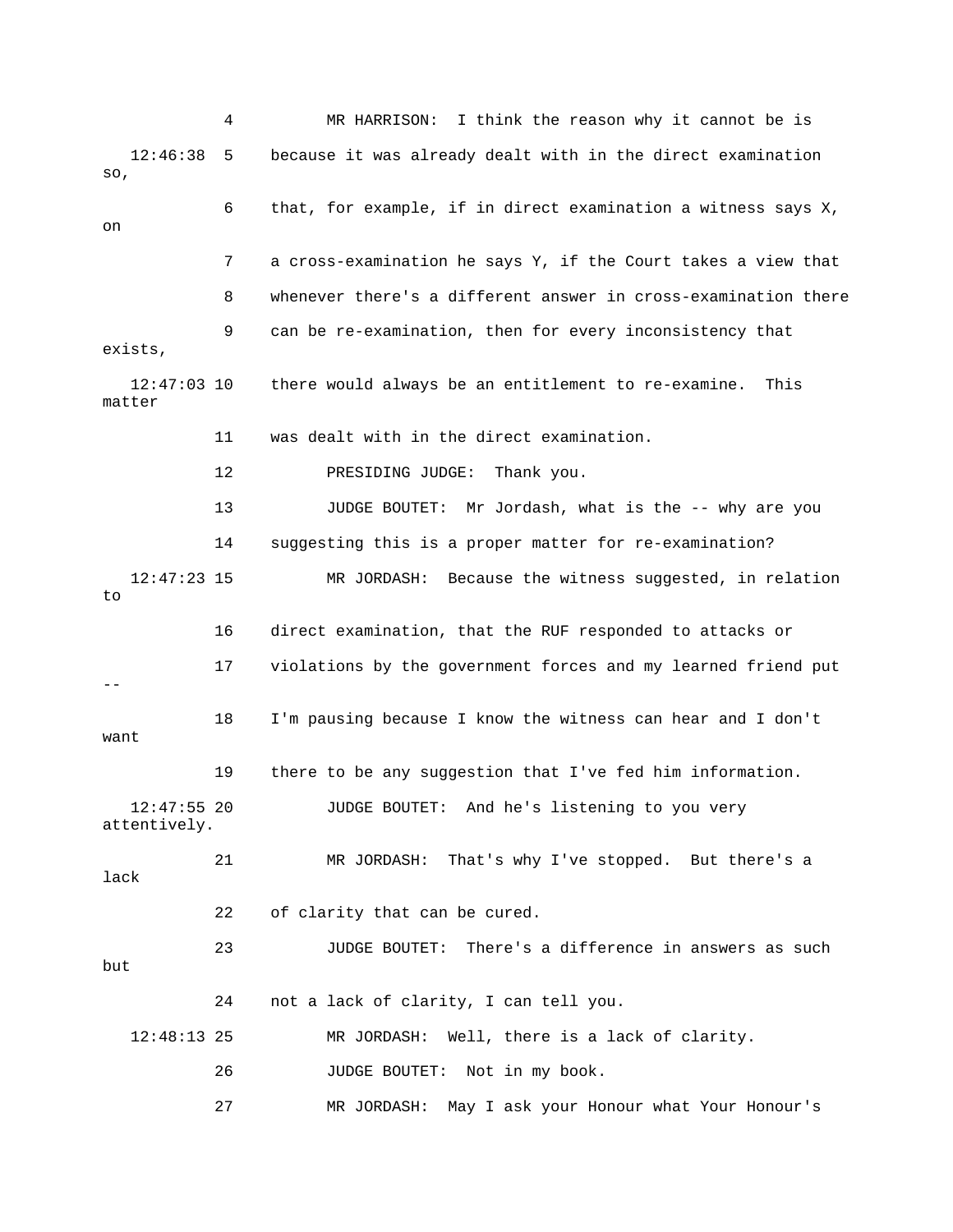28 understanding is because mine --

 29 JUDGE BOUTET: I don't have to give you an explanation as

SCSL - TRIAL CHAMBER I

|         | SESAY ET AL     |              |
|---------|-----------------|--------------|
| Page 54 |                 |              |
|         | 28 JANUARY 2008 | OPEN SESSION |

 1 to what my understanding is. I'm just saying to you there is no 2 lack of clarity. 3 MR JORDASH: No, of course not. I'm not suggesting Your 4 Honour does but I'm asking Your Honour to allow the Defence to 12:48:38 5 rectify any lack of clarity. 6 JUDGE BOUTET: Well, those were matters that were quite 7 clear to me. When you asked the question the witness answered 8 with no hesitation as to your question. In cross-examination he 9 was asked a question that was very clear with no ambiguity in it 12:49:00 10 and he answered the way he did. The Court will appreciate what 11 it means. 12 MR JORDASH: I'm not sure the Court will appreciate what it 13 means because there are two different meanings which one - could 14 I ask that the witness be taken out please, because I cannot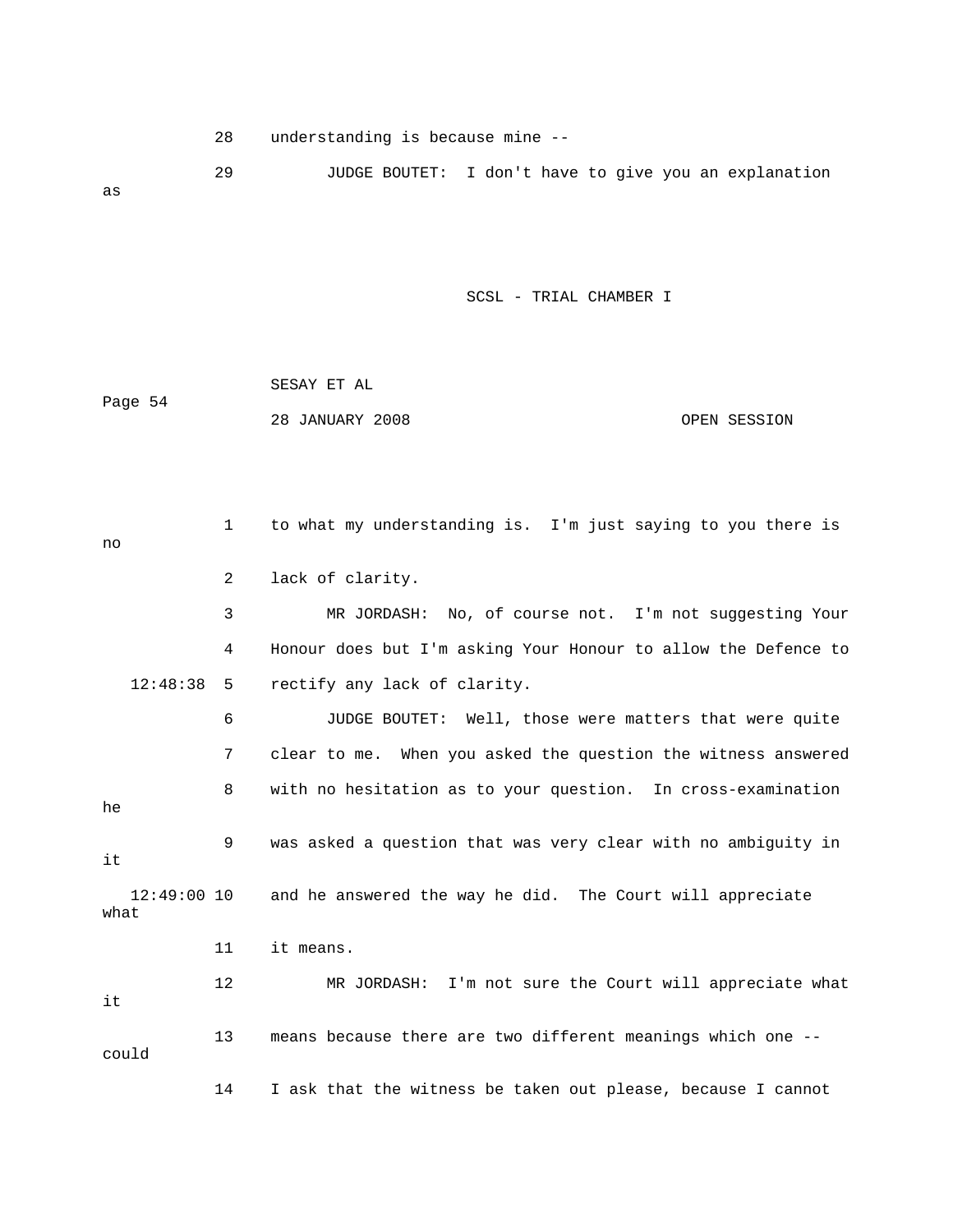12:49:14 15 argue the point with the witness here without a suggestion that I 16 am feeding him information. 17 PRESIDING JUDGE: Can the witness be taken out please. 18 There is nobody behind there. Oh, come on. There's nobody out 19 there. We're in a closed session anyway. Oh no, we are back 12:49:53 20 into the open session. Okay. 21 [The witness stood down] 22 PRESIDING JUDGE: Yes, Mr Jordash. 23 MR JORDASH: I put my application to re-examine this 24 witness on this point in two ways: The first is a lack of 12:50:24 25 clarity and the lack of clarity is this; that when I questioned 26 the witness he suggested that it was the government forces who 27 violated the peace accord and they responded defensively, and 28 when my learned friend asked him today the answer leaves this 29 lack of clarity: Was the witness saying today that it was the

SCSL - TRIAL CHAMBER I

 SESAY ET AL Page 55 28 JANUARY 2008 OPEN SESSION

> 1 RUF who first violated the peace accord ceasefire or was he 2 saying that the RUF violated it but not first, it was violated 3 first by the government consistent with his answers last week.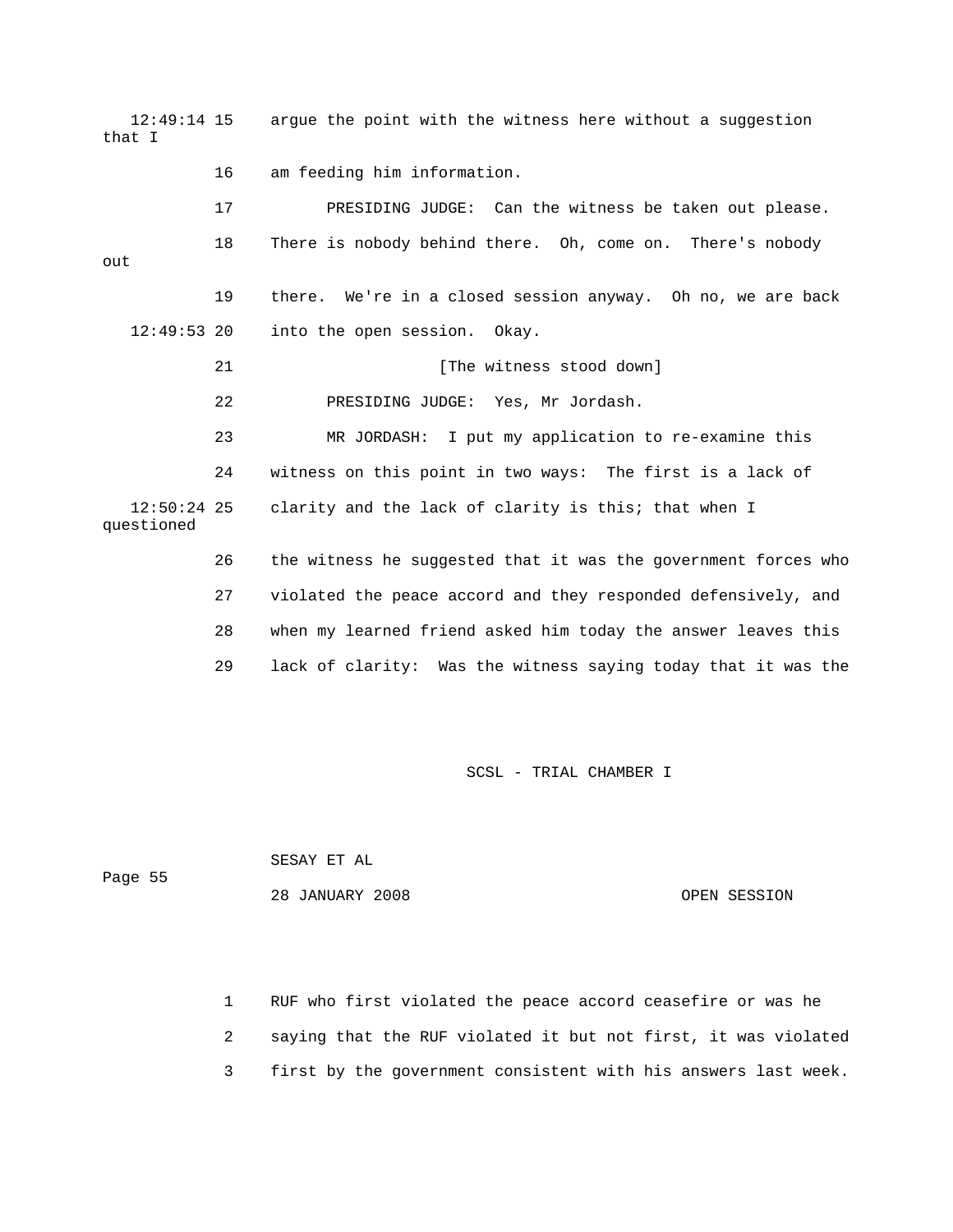4 There is that lack of clarity. Those two answers which, on the 12:51:10 5 face of it, could be mutually exclusive in that both could not 6 have violated it first, but there is a possibility that both 7 could have violated the ceasefire at one stage or another. 8 That's the lack of clarity. 9 JUDGE BOUTET: The question that was asked was: Do you 12:51:31 10 agree, or words to that effect that the RUF is the one that first 11 broke the ceasefire. It's not whether it's one or the other. I 12 mean in cross-examination, not examination-in-chief. 13 MR JORDASH: My learned friend asked was it the RUF who 14 violated the Abidjan Peace Accord. He didn't say was it the **RUF**  12:51:54 15 who first violated the RUF Peace Accord. That's why there is a 16 lack of clarify. Even if I'm wrong about that, and my learned 17 friend said was it the RUF who first violated the Abidjan Peace 18 Accord, there is a clear contradiction between his answers on 19 last week and his answers today. Both cannot be the case. 12:52:12 20 That's the lack of clarity. I have a second point which is this: 21 That -- 22 JUDGE BOUTET: I agree with you that both may not be the 23 same -- it may not be true. But this is a question for the Court 24 to appreciate, as to why. 12:52:38 25 MR JORDASH: Apparently, Mr Sesay has picked up a 26 translation difficulty at that time as well. 27 PRESIDING JUDGE: Mr who?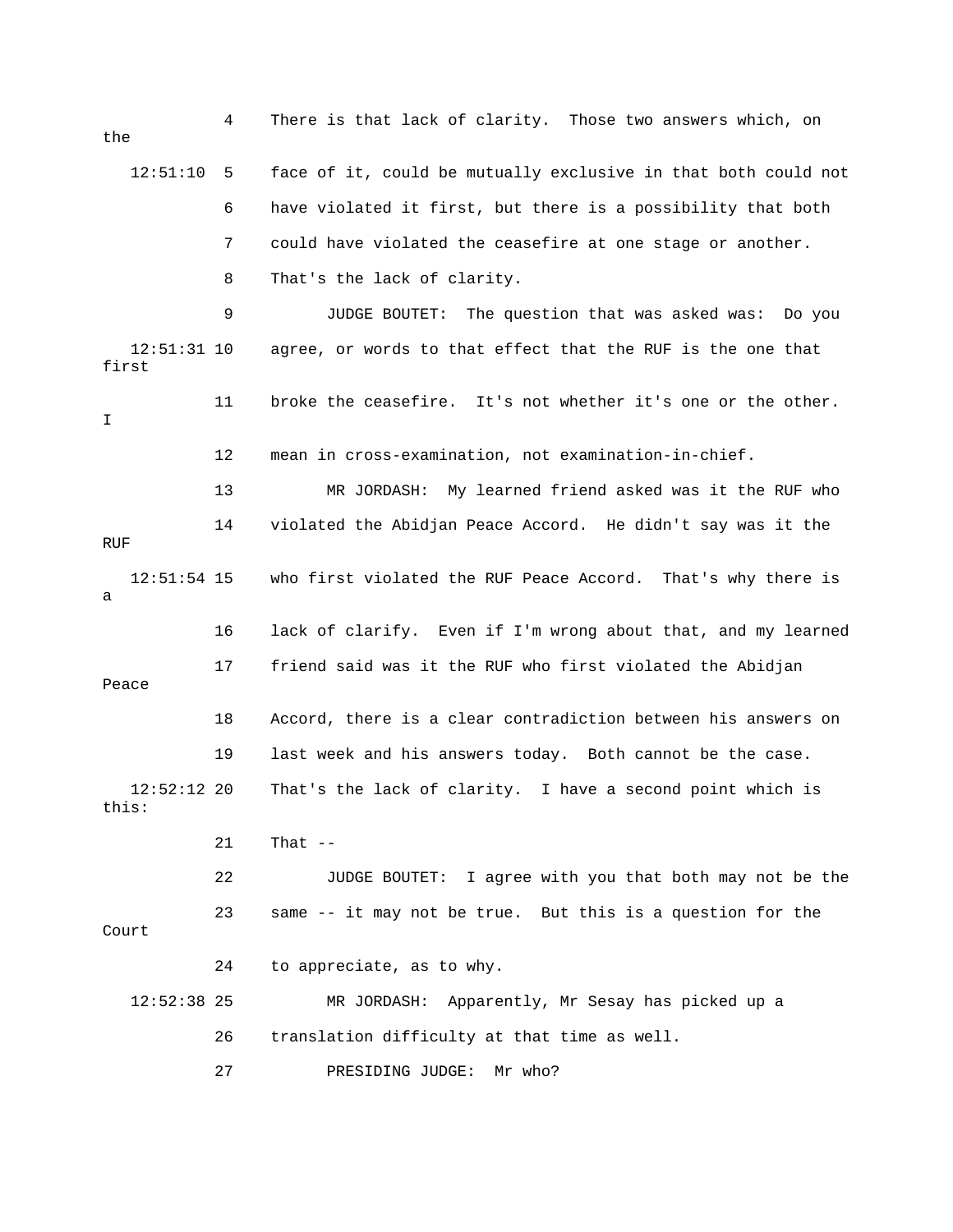28 MR JORDASH: Mr Sesay. Whereby it seems to have been put 29 that it was the Gios who violated the accord and the witness said

SCSL - TRIAL CHAMBER I

|         | SESAY ET AL     |              |
|---------|-----------------|--------------|
| Page 56 |                 |              |
|         | 28 JANUARY 2008 | OPEN SESSION |

|       |               | 1  | yes.                                                          |
|-------|---------------|----|---------------------------------------------------------------|
| Gios. |               | 2  | PRESIDING JUDGE: I didn't hear Gios. I didn't hear            |
| talk  |               | 3  | No Gios were mentioned here. Did the interpretation booth     |
|       |               | 4  | of Gios?                                                      |
|       | 12:53:04      | 5  | MR JORDASH: Sorry, I'm misreading my note. Sorry.             |
|       | violated      | 6  | Apparently the question put was: It was not the RUF who       |
|       |               | 7  | the accord and the witness said yes. So, in other words, the  |
| in    |               | 8  | witness may have been answering a question which -- answering |
|       |               | 9  | a way which was --                                            |
|       | $12:53:23$ 10 |    | PRESIDING JUDGE: The question was put straight to this        |
|       |               | 11 | to the witness.                                               |
|       |               | 12 | MR JORDASH: But in Krio.                                      |
|       |               | 13 | PRESIDING JUDGE: That it was the RUF, you know, who           |
|       |               | 14 | violated the -- did the translation booth mistranslate?       |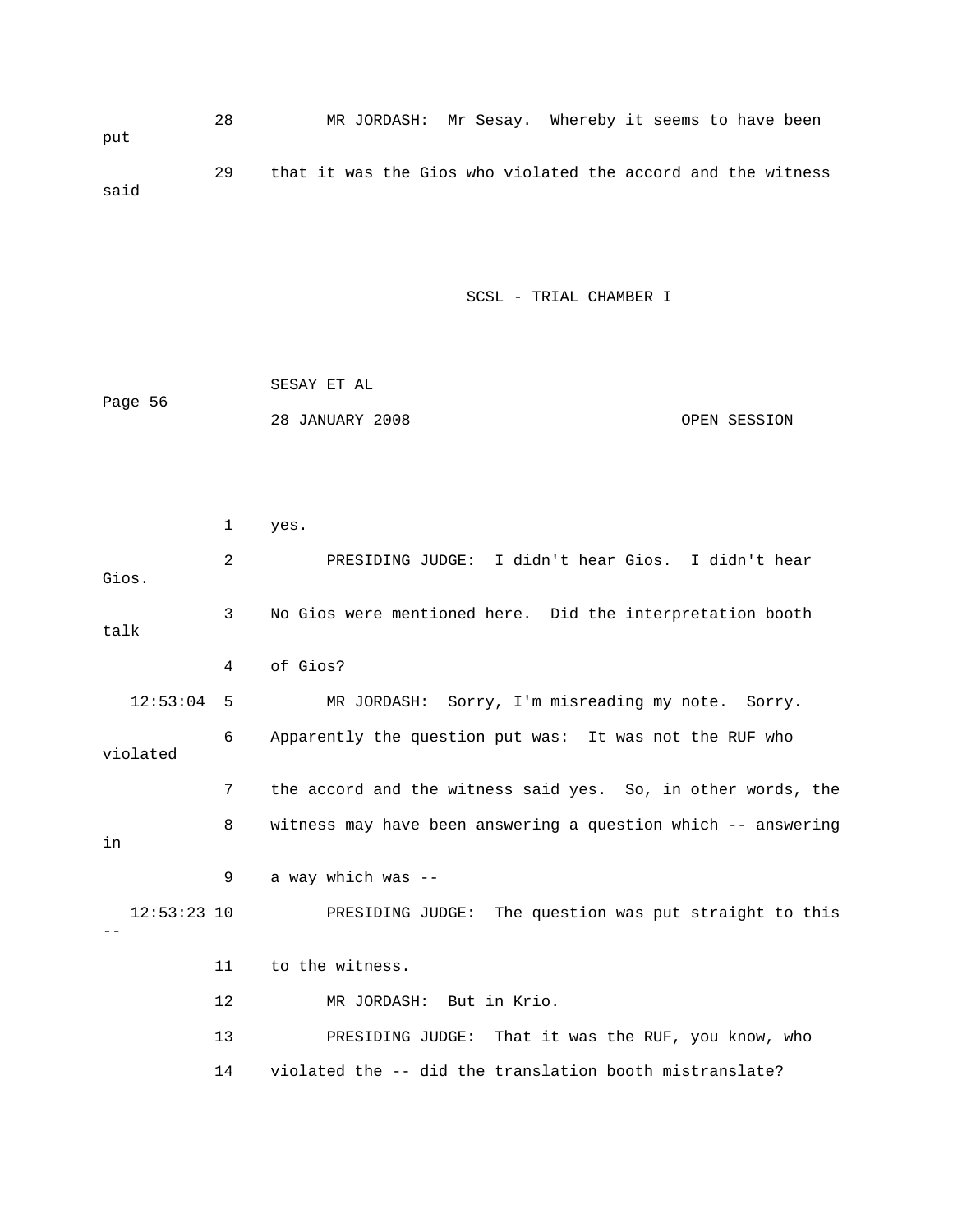12:53:38 15 MR JORDASH: My learned friend is saying yes -- Mr Sesay is 16 saying yes, that it was mistranslated in Krio. 17 JUDGE BOUTET: Who's saying yes? You're saying the 18 Prosecution is saying yes? 19 PRESIDING JUDGE: Mr Sesay is saying so. 12:53:49 20 MR JORDASH: Mr Sesay is saying so, and my learned friend 21 is shaking his head but he wasn't listening to the Krio 22 translation. Mr Sesay was listening to the Krio translation. 23 PRESIDING JUDGE: I mean -- yes, he can listen, but I mean 24 how does he come in in this -- we've had -- it was a 12:54:06 25 mistranslation, you know, in the booth? 26 MR JORDASH: That's what Mr Sesay is saying. 27 PRESIDING JUDGE: I'm not asking Sesay; I'm asking the 28 translation booth. 29 MR JORDASH: Oh, sorry.

SCSL - TRIAL CHAMBER I

 SESAY ET AL Page 57 28 JANUARY 2008 OPEN SESSION

> 1 PRESIDING JUDGE: Yes. 2 INTERPRETER: Your Honours, we will try to check the FTR 3 and see whether it was a mistranslation, because it's a little 4 difficult for us to recall.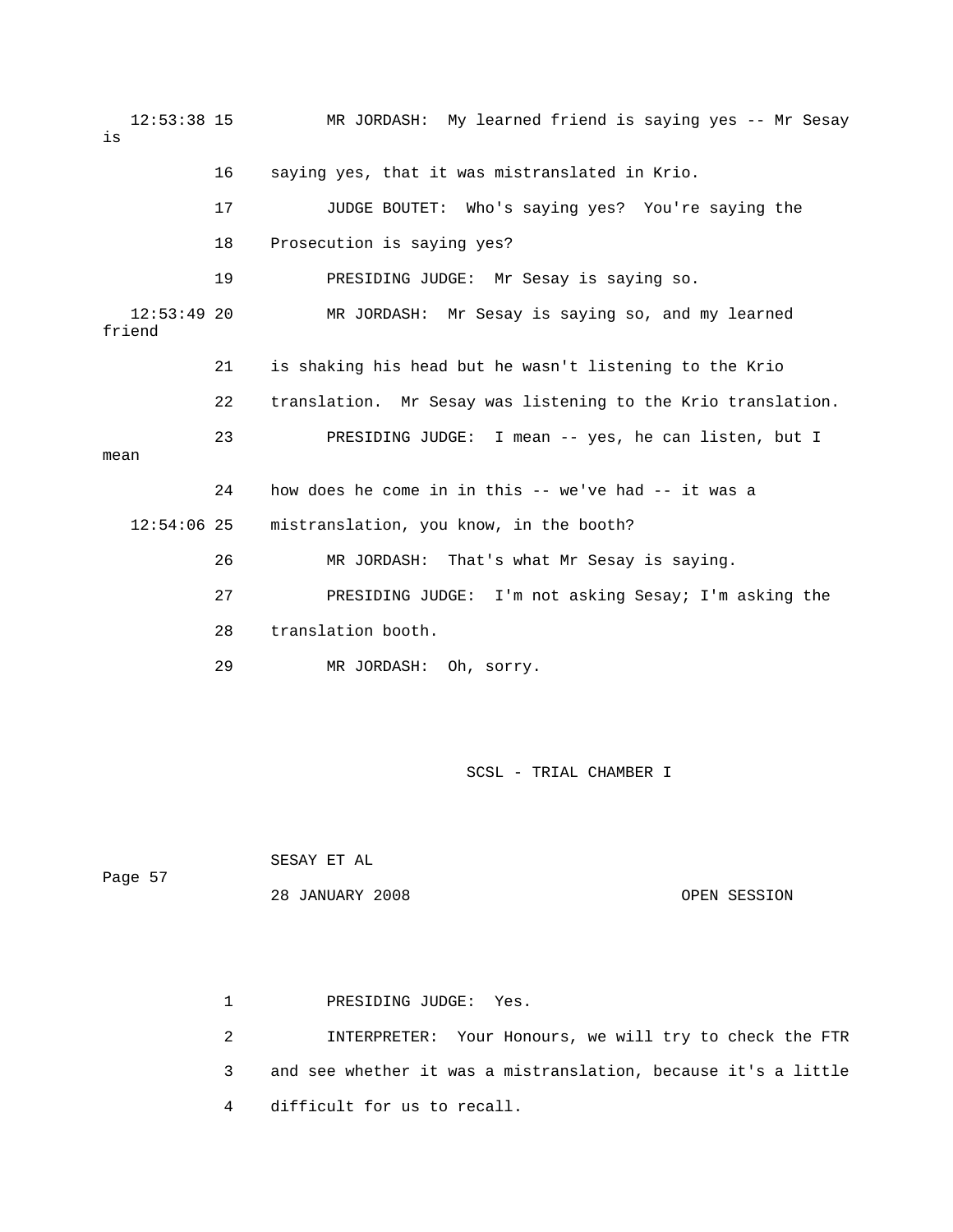12:54:27 5 PRESIDING JUDGE: This is a very very important and serious 6 matter and if there was a mistranslation there was no ambiguity 7 in the question that was put by Mr Harrison. If it was 8 mistranslated then it is a very serious matter because that is 9 where it stands now. That is where we stand. Well, Mr Jordash, 12:55:01 10 as I've said, this is quite a serious matter and I think we 11 should take a break here. We want the translation booth, you 12 know, to verify this. 13 MR JORDASH: Could I also -- there is another limb to my 14 argument, and that's this: That matters which are crossexamined 12:55:26 15 upon which have not been cross-examined upon by the Defence 16 should be allowed to be picked up in the re-examination, and my 17 learned friend put a very direct question to the witness about 18 the RUF violating first. I hadn't put that question in direct 19 and therefore, as such, it can be argued that it's a fresh topic 12:55:53 20 and a fresh topic can be re-examined upon. 21 My principal application is that there is a lack of clarity 22 but there is also this point and I rely upon that in previous 23 decisions your Honours have allowed re-examination on issues 24 which have brought up in cross-examination. 12:56:11 25 JUDGE BOUTET: I will say for my part I will not buy this 26 because you raised the issue about the peace accord first in your 27 examination-in-chief. Whether or not -- I can't argue with you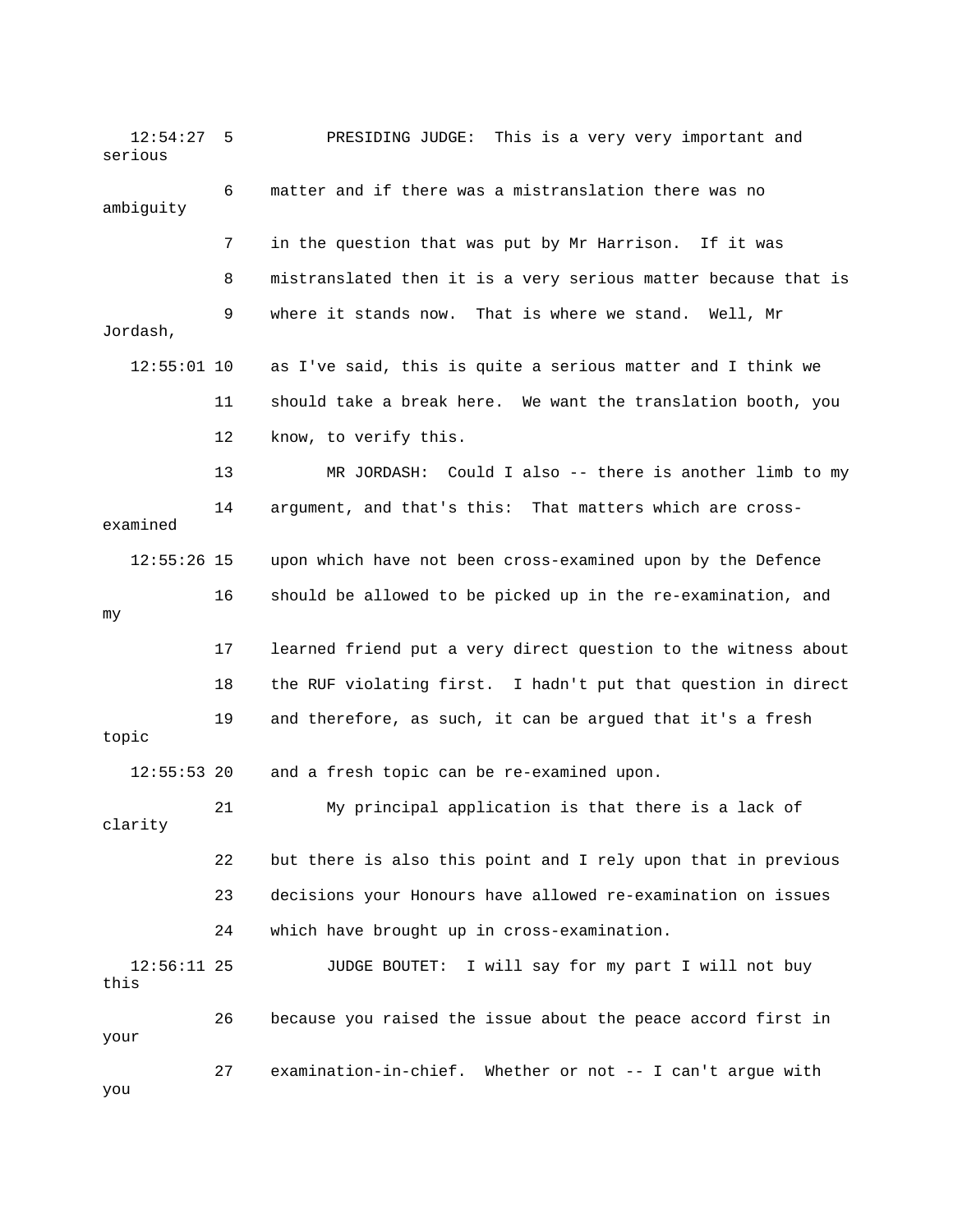28 that you did not put to your witness that it was -- who was first 29 or not. I remember the question was that along the lines that

SCSL - TRIAL CHAMBER I

 SESAY ET AL Page 58 28 JANUARY 2008 OPEN SESSION

 1 you mentioned. Now, it's a subject matter that was raised in 2 examination-in-chief, it was covered in cross-examination. I 3 mean, and they are perfectly entitled to do that. Now if the 4 different issue which is as the learned Presiding Judge has said, 12:56:46 5 is if what has been asked of the witness was translated 6 differently as such, well, this is quite a different issue and it 7 may be that this is what led the witness to answer the question 8 the way he did. If that is the case it's a totally different 9 issue. 12:57:00 10 PRESIDING JUDGE: What I want to say here as a follow-up is 11 that yes, you never asked in your examination-in-chief whether it 12 was the RUF who first violated the peace accord. I do not think 13 that Mr Harrison, in his cross, suggested either, you know, that 14 the RUF first violated the peace accord. His question was -- I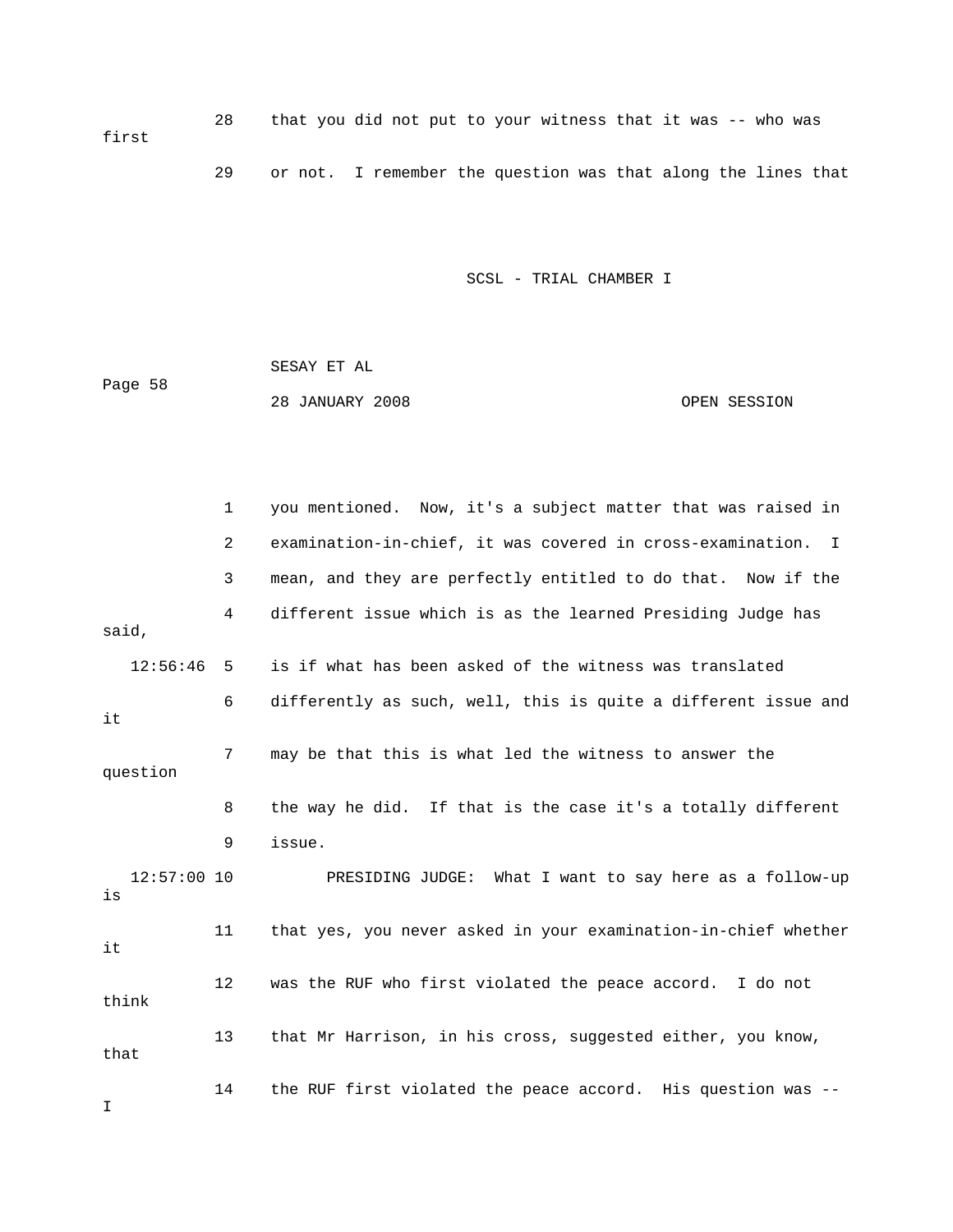| $12:57:23$ 15<br>RUF, |    | mean, he suggested to the witness, you know, that it was the   |
|-----------------------|----|----------------------------------------------------------------|
| оf                    | 16 | you know, who violated, you know, the peace accord. The issue  |
|                       | 17 | who first violated, it never came out clearly in his -- in his |
|                       | 18 | question that was put to the witness.                          |
|                       | 19 | MR JORDASH: If that's the case your Honour --                  |
| $12:57:42$ 20         |    | PRESIDING JUDGE: We can cross-check the records. I             |
|                       | 21 | mean $--$ yes.                                                 |
|                       | 22 | MR JORDASH: Sorry, Your Honour, I didn't mean to               |
|                       | 23 | interrupt.                                                     |
|                       | 24 | PRESIDING JUDGE: No, no, no. Yes.                              |
| $12:57:51$ 25         |    | MR JORDASH: If that's the case, and my learned friend          |
| I'11                  | 26 | meant "did at some point the RUF violate the peace accord,"    |
|                       | 27 | let the matter rest. But if my learned friend meant by his     |
| examine.              | 28 | question "did they first" then my -- I would seek to re-       |
| agrees                | 29 | So I suppose it's in my learned friend's hands to -- if he     |

 SESAY ET AL Page 59 28 JANUARY 2008 OPEN SESSION

 1 with your Honour, he will say; if he doesn't he won't. 2 JUDGE BOUTET: I do not have in my notes that he used the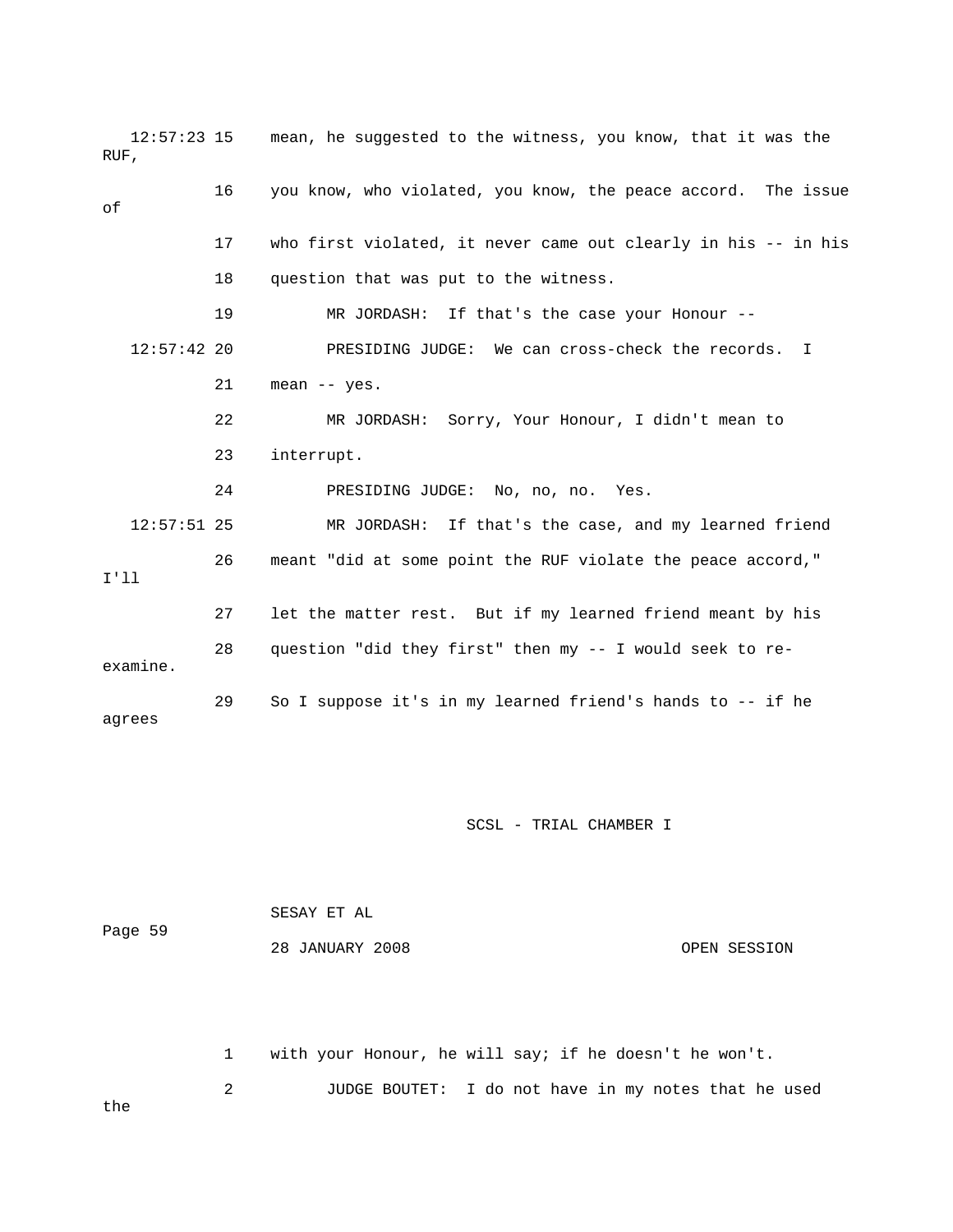3 word "first". I have that he said RUF violated the Abidjan Peace 4 Accord. It may be that Justice Itoe has something different but 12:58:29 5 that's all I have. 6 PRESIDING JUDGE: That's what I'm saying, you know, he 7 didn't say "first". Mr Jordash did not say "first" either so we 8 have -- 9 JUDGE THOMPSON: And my recollection too is that the term 12:58:41 10 "first" was not used. 11 PRESIDING JUDGE: This is it. 12 MR JORDASH: In that case -- 13 JUDGE THOMPSON: It was a broad allegation. 14 MR JORDASH: Well -- 12:58:46 15 PRESIDING JUDGE: You never violated, anyway, it was - the 16 responsibility was placed on the other side. They say, you know, 17 it's like -- 18 MR JORDASH: If the records then reflect the answer he gave 19 to me, which was that it was the government forces who first 12:59:04 20 breached the Abidjan Peace Accord, and then the answer today that 21 the RUF violated the Abidjan Peace Accord at some time, I can 22 live with that. 23 JUDGE THOMPSON: Yes. 24 PRESIDING JUDGE: No, but I still -- I still will want to 12:59:19 25 probe the issue of the mistranslation which Mr Sesay is

alleging.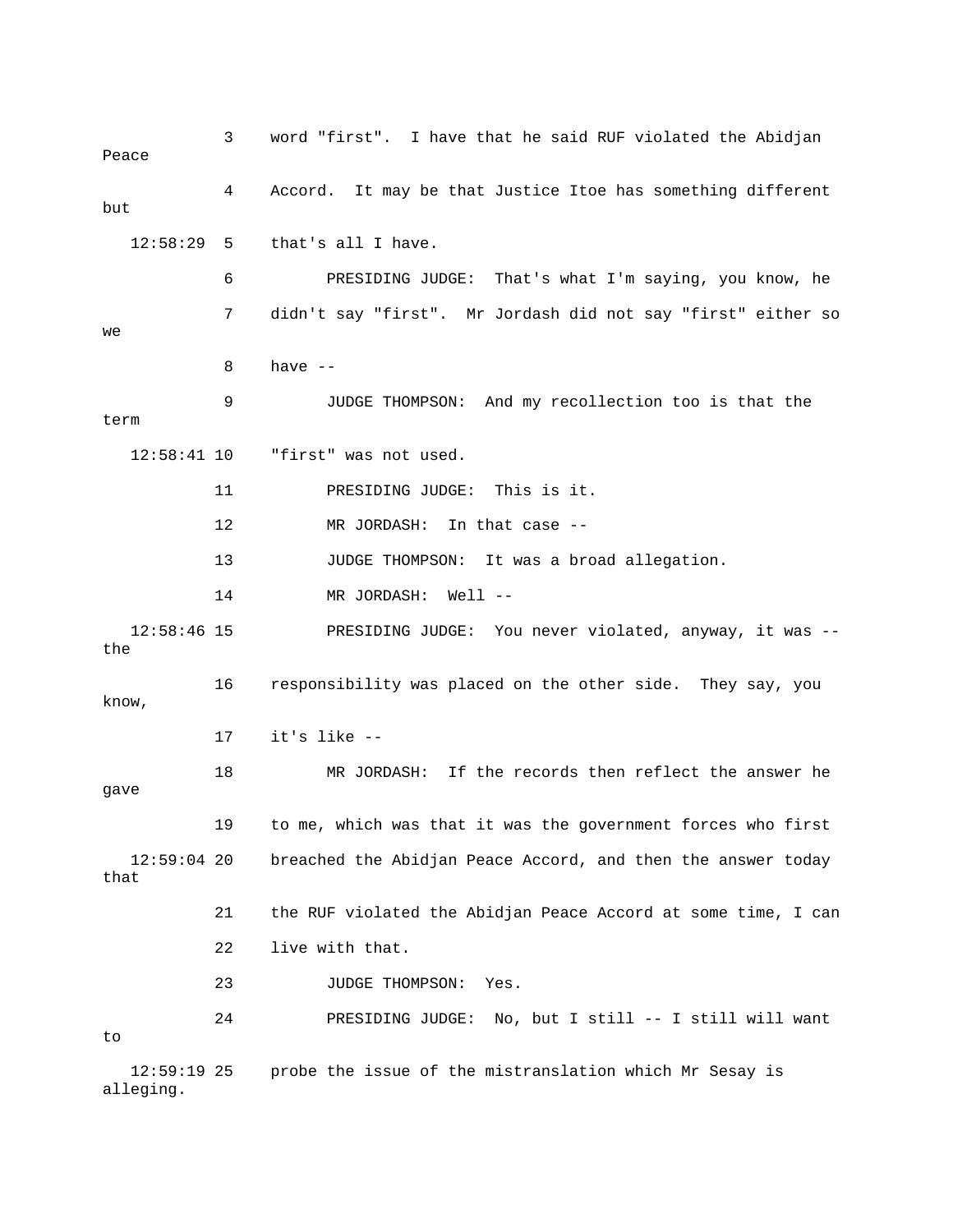26 It is important that we get that properly on record. 27 JUDGE THOMPSON: I can emphasise -- I can emphasise that I 28 do not remember that it was an issue of comparative

29 blameworthiness. It wasn't that.

SCSL - TRIAL CHAMBER I

 SESAY ET AL Page 60 28 JANUARY 2008 OPEN SESSION

 1 MR JORDASH: It's our case that the government forces 2 violated the peace accord first, the RUF responded, and the RUF 3 by that response could be said to have breached the Abidjan Peace 4 Accord terms. That's our case. So there is no lack of clarity, 13:00:00 5 it would appear. 6 PRESIDING JUDGE: I think pending this very brief inquiry, 7 and in order to enable you also to be in possession of the 8 transcripts to know to what extent you might be able to 9 re-examine, we can break off, you know, for lunch here and resume 13:00:26 10 the session at 2.30, in the hope that the transcript will have 11 been made available to you and that the translation booth would 12 have checked their records to let us know the truth behind,

you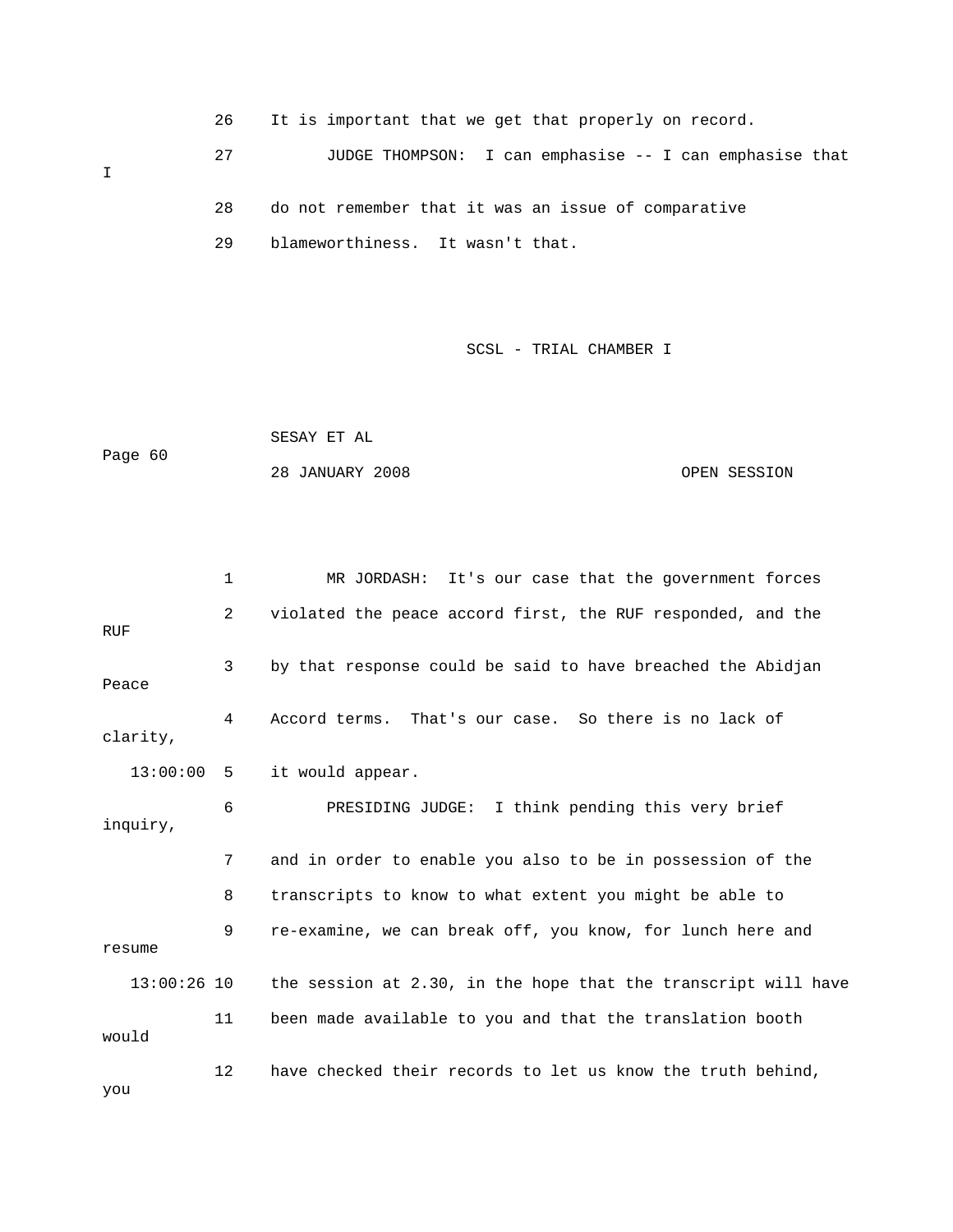13 know, Mr Sesay's allegation on the mistranslation of the question 14 that was put by Mr Harrison. 13:01:15 15 The chamber will recess for lunch, please. Let's rise. 16 [Luncheon recess taken at 12.51 p.m.] 17 [RUF28JAN08C - DG] 18 [Upon resuming at 2.47 p.m.] 19 PRESIDING JUDGE: We are in -- we are in an open session, 14:57:08 20 aren't we. 21 MR GEORGE: Yes, Your Honour. 22 PRESIDING JUDGE: Yes, Mr Jordash, but if I may, I don't 23 know if the translation booth has anything to report back to the 24 Tribunal? 14:57:26 25 THE INTERPRETER: Yes, My Lord, we do have. 26 PRESIDING JUDGE: May I ask what it is you have? 27 THE INTERPRETER: Yes, Your Honour, we have to confess that 28 there has been a case of misinterpretation, and when we checked 29 the transcript, that is page 18 of the transcript line 5, line 2

SCSL - TRIAL CHAMBER I

| Page 61 | SESAY ET AL     |              |
|---------|-----------------|--------------|
|         | 28 JANUARY 2008 | OPEN SESSION |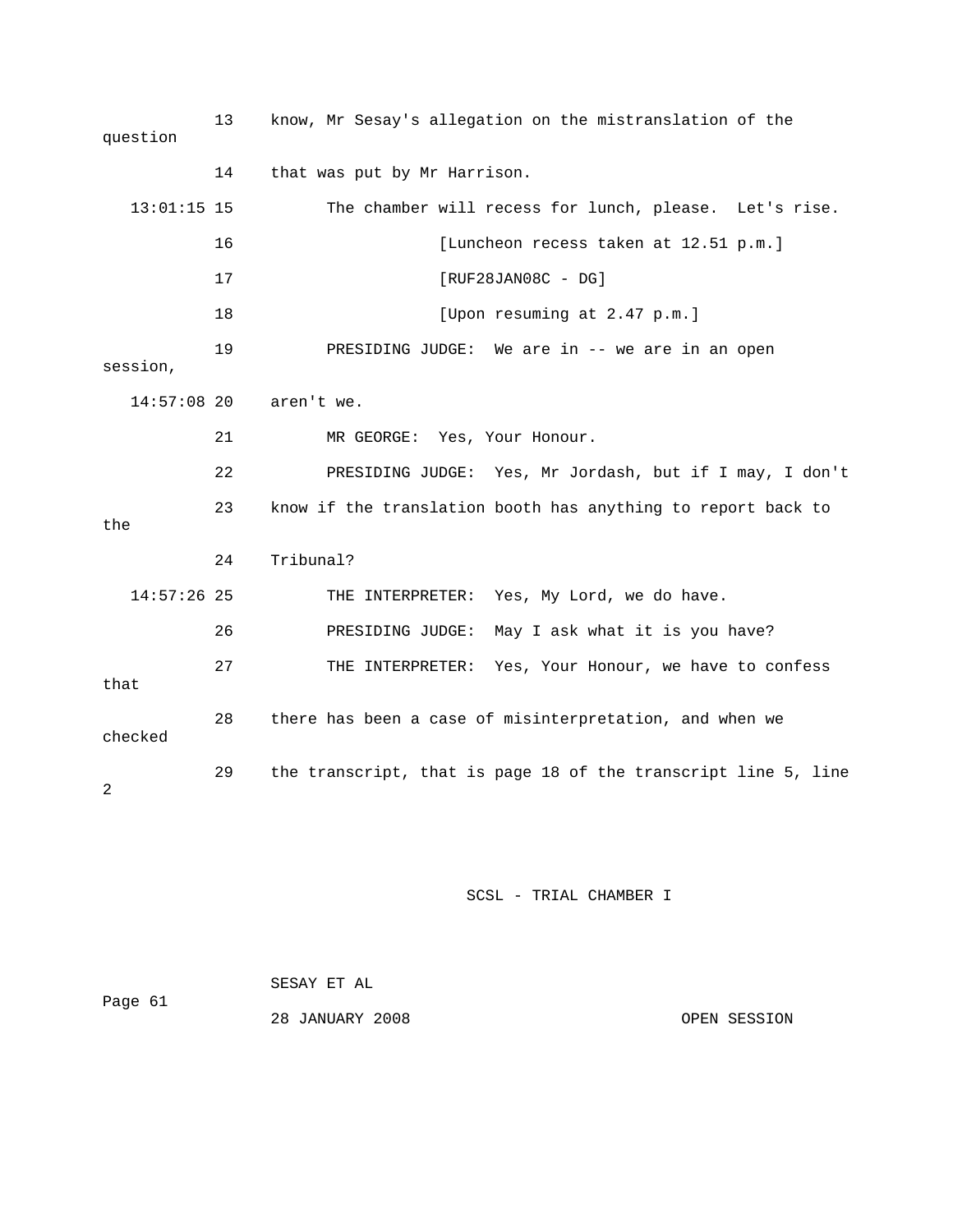1 to 5, time 10:35:56. The learned attorney for the Prosecution 2 posed the following question to the witness: 3 "Q. Witness, I am going to suggest that it was, in fact, 4 the RUF that violated the Abidjan Peace Accord; do you 14:58:09 5 agree with that?" 6 They interpreted into Krio. The Krio interpreter said: 7 "Witnes, a de kam sojes to yu se noto bin di RUF we bin 8 pwel di Abidjan Peace Accord, noto so." 9 In this case, Your Honours, if this were to be translated 14:58:27 10 into English, that is the response of the interpreter, it will 11 read, as opposed to the question of the learned attorney for the 12 Prosecution: 13 "Witness, I am coming to suggest to you that it was not the 14 RUF that violated the Abidjan Peace Accord; do you agree?" 14:58:48 15 Hence the witness's response. "Yes, My Lord." 16 In this regard, Your Honour, we want to say that we 17 profoundly and profusely -- 18 PRESIDING JUDGE: You can't profoundly and profusely. This 19 is a very, very serious allegation. And it has been proven that 14:59:09 20 there is evidence of negligence from you in the translation booth 21 because this sort of deforms the record and it can lead to all 22 sorts of errors in the verdict that this Court is going to take 23 and that is very, very serious. And I hope that that has not 24 been the trend.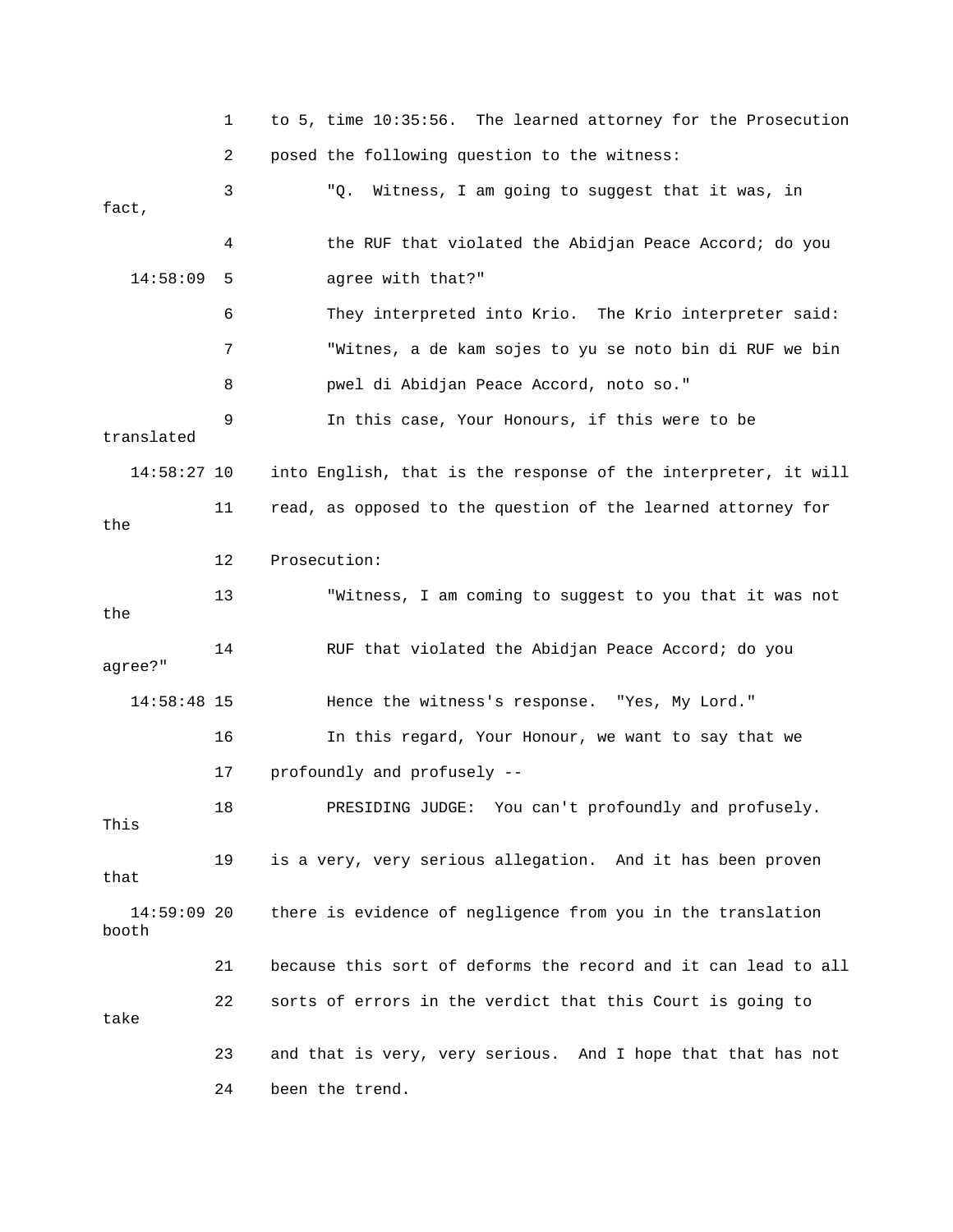14:59:34 25 THE INTERPRETER: No, Your Honours. 26 PRESIDING JUDGE: It's not a question of "no." I mean, it 27 is very, very serious. I would like this to go on record and to 28 be brought to the attention of the Registrar. It is very very 29 serious, and I view it very very seriously, just as my colleagues

SCSL - TRIAL CHAMBER I

 SESAY ET AL Page 62 28 JANUARY 2008 OPEN SESSION

 1 do. And I will tell you that when the -- when Mr Harrison put 2 the question -- put the question, the suggestion to the witness, 3 and the witness agreed that it was the RUF who breached the 4 accord, I mean, I almost stepped in, but I said: Well, he has 15:00:13 5 provided the answer. But I now know the circumstances under 6 which that answer was provided by this witness. 7 Yes, Mr Harrison you've heard what has come from the 8 translation booth. I don't know what your response to that is 9 because your question was totally mistranslated to the witness. 15:02:28 10 In terms of what you have as a reply there it is inaccurate, in 11 terms of even what we have in the records as a reply provided

by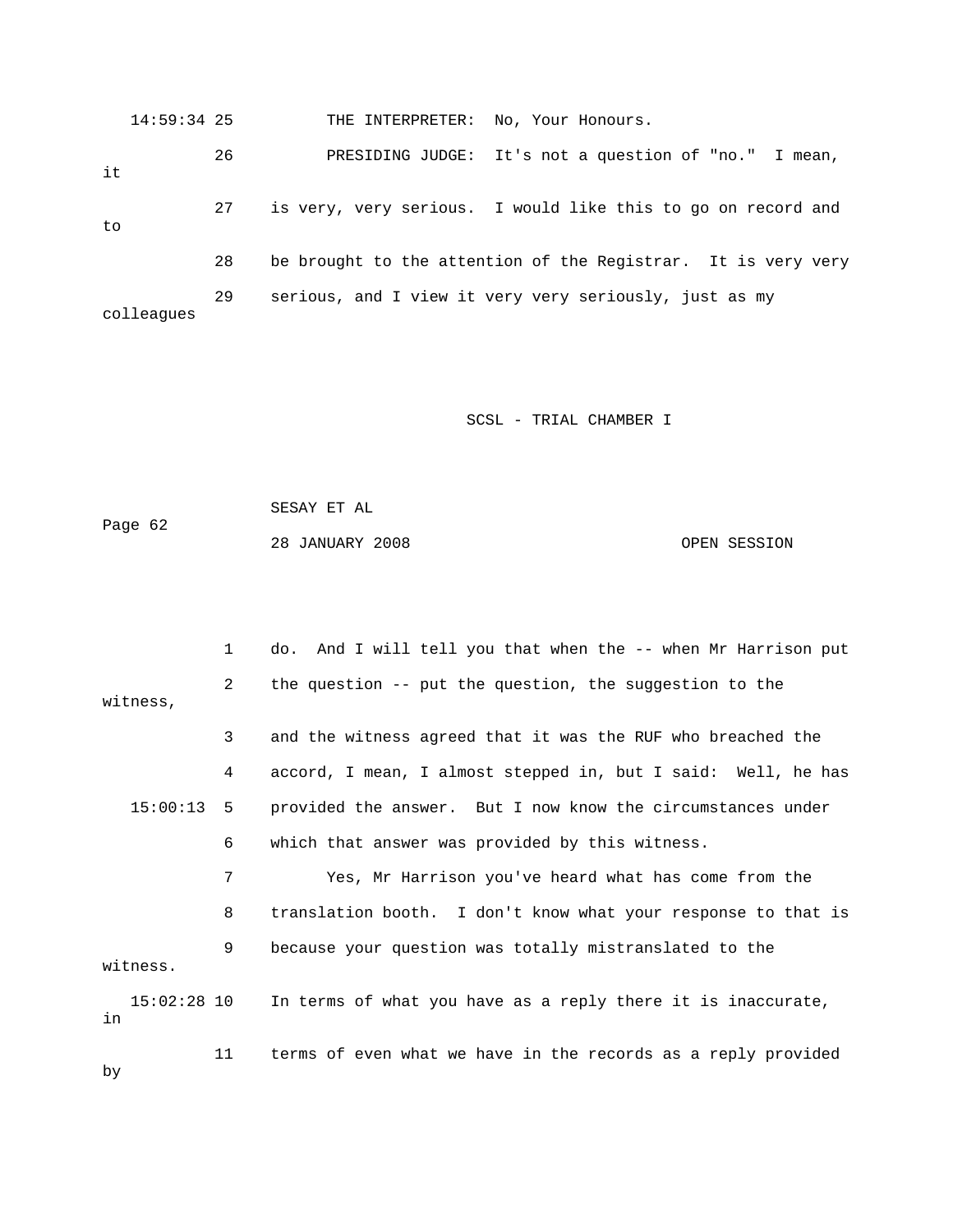| the           | 12 | the witness to this question. I mean, it's -- it falsifies     |  |  |
|---------------|----|----------------------------------------------------------------|--|--|
|               | 13 | records. So I don't know what your position is before we take  |  |  |
|               | 14 | our stand on this.                                             |  |  |
| $15:02:55$ 15 |    | The Prosecution did not intend to state a<br>MR HARRISON:      |  |  |
|               | 16 | misleading question.                                           |  |  |
|               | 17 | PRESIDING JUDGE: Not at all; not at all. It was not --         |  |  |
|               | 18 | it's not your fault, Mr Harrison, absolutely not your fault.   |  |  |
| the           | 19 | None of us followed the translation from English to Krio to    |  |  |
| $15:03:11$ 20 |    | So it's not your fault at all.<br>witness.                     |  |  |
|               | 21 | MR HARRISON:<br>We simply accept what has been corrected.      |  |  |
| Prosecution   | 22 | We take that to be a corrected transcript now and the          |  |  |
|               | 23 | is not going to ask the Court to reopen the cross-examination. |  |  |
|               | 24 | If I misunderstood you as to what it is you're seeking the     |  |  |
| $15:03:36$ 25 |    | Prosecution to say --                                          |  |  |
| the           | 26 | PRESIDING JUDGE: I just wanted to, because it affects          |  |  |
| We            | 27 | records as far as you are concerned and we couldn't close it.  |  |  |
|               | 28 | know where we are coming from, but we didn't think we should   |  |  |
|               | 29 | arrive at that decision before knowing from you what your      |  |  |

SCSL - TRIAL CHAMBER I

|         | SESAY ET AL     |              |
|---------|-----------------|--------------|
| Page 63 |                 |              |
|         | 28 JANUARY 2008 | OPEN SESSION |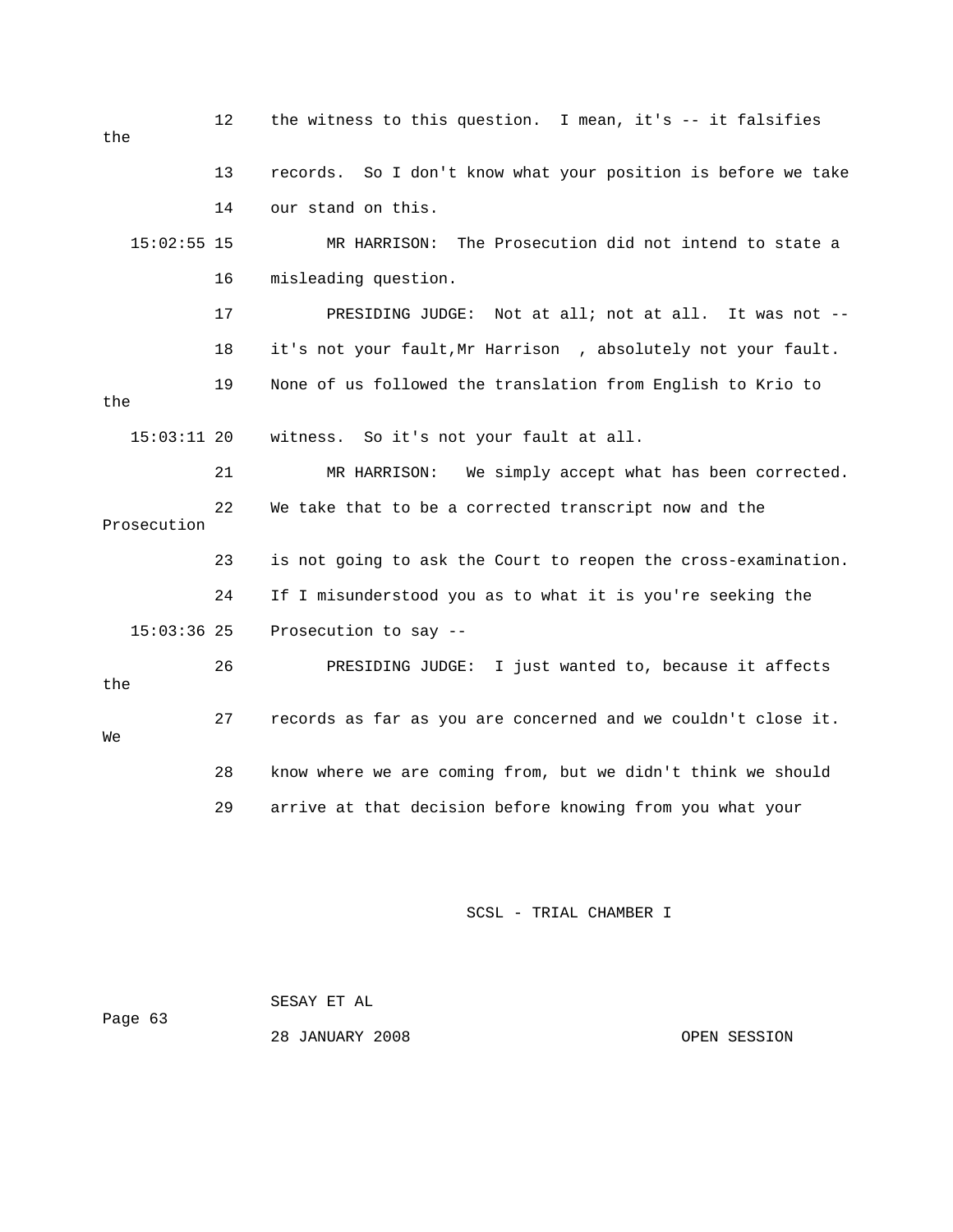1 reaction is to this.

 2 JUDGE THOMPSON: Happily, in fact, the position that has 3 now been reported from the booth does not in any way bring about 4 any complication of the issue which was the one for 15:04:07 5 re-examination. So that is not a problem. The question is, 6 clearly, whether you can concur that there has been an erroneous 7 interpretation of your question and whether what is now proposed 8 is a faithful reproduction of what transacted between you and the 9 witness. 15:04:32 10 MR HARRISON: Yes, I think in all cases the Prosecution 11 accepts the corrections that are offered by the translators and 12 in so in this case. 13 JUDGE THOMPSON: I'm happy that the issue is not 14 complicated in the context in which we were discussing it this 15:04:49 15 morning. 16 PRESIDING JUDGE: Well, in the light of the statement we've 17 had from the translation booth, admitting that there was a 18 mistranslation of Mr Harrison's question to the witness, from 19 English to Krio, we do order that the record of proceedings be -- 15:05:34 20 the transcript be rectified to reflect the correction as has been 21 stated by the translation booth, and that the witness indeed did 22 not admit that it was the RUF that broke the peace accord, in 23 answer to the question put to him by Mr Harrison . I think that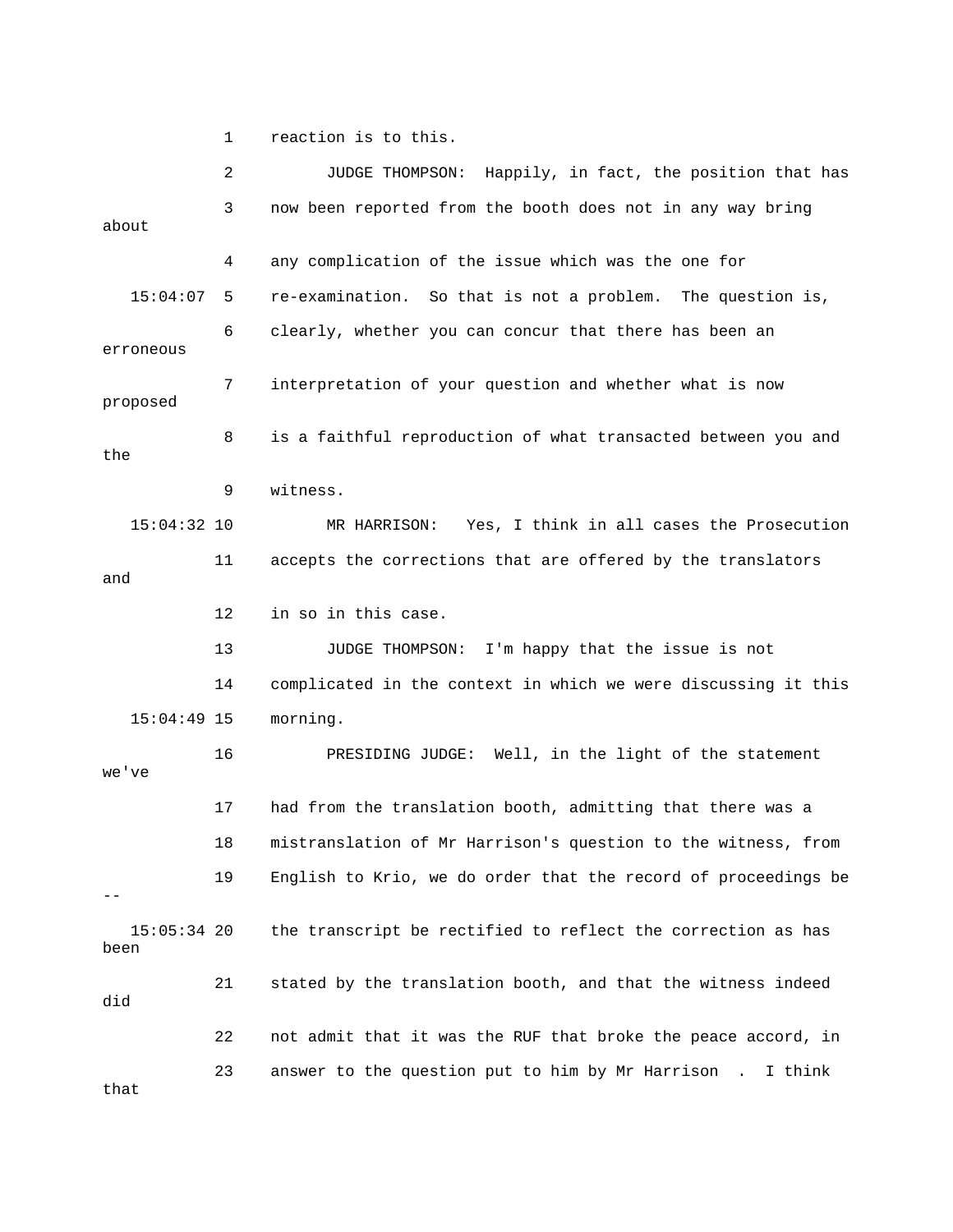|                              | 24 | is a reflection of the record.                     |
|------------------------------|----|----------------------------------------------------|
| $15:06:17$ 25<br>examination |    | Yes, Mr Jordash, I suppose other issues of re-     |
|                              | 26 | on this issue may be laid to rest, I suppose?      |
|                              | 27 | MR JORDASH: Certainly. There's no lack of clarity. |
|                              | 28 | Right.<br>PRESIDING JUDGE:                         |
| transcript                   | 29 | MR JORDASH: The issue I wanted to check on the     |

SCSL - TRIAL CHAMBER I

 SESAY ET AL Page 64 28 JANUARY 2008 OPEN SESSION

|               | 1  | I've checked, and I don't wish to ask questions in relation to |
|---------------|----|----------------------------------------------------------------|
|               | 2  | that. I would like to ask a question, if I may, about another  |
| question      | 3  | aspect of the cross-examination, and it relates to the         |
|               | 4  | put about Francis Musa.                                        |
| 15:07:01      | 5  | Good afternoon, Mr Witness.<br>0.                              |
|               | 6  | Good afternoon.<br>Α.                                          |
|               | 7  | You gave evidence about Francis Musa conducting an<br>О.       |
| 8             |    | investigation into the first group of detainees who were       |
|               | 9  | subsequently released; do you recall that?                     |
| $15:07:26$ 10 |    | Yes, My Lord.<br>Α.                                            |
|               | 11 | It was then put to you by my learned friend for the<br>О.      |
| Spur          | 12 | Prosecution that Francis Musa had himself been arrested at     |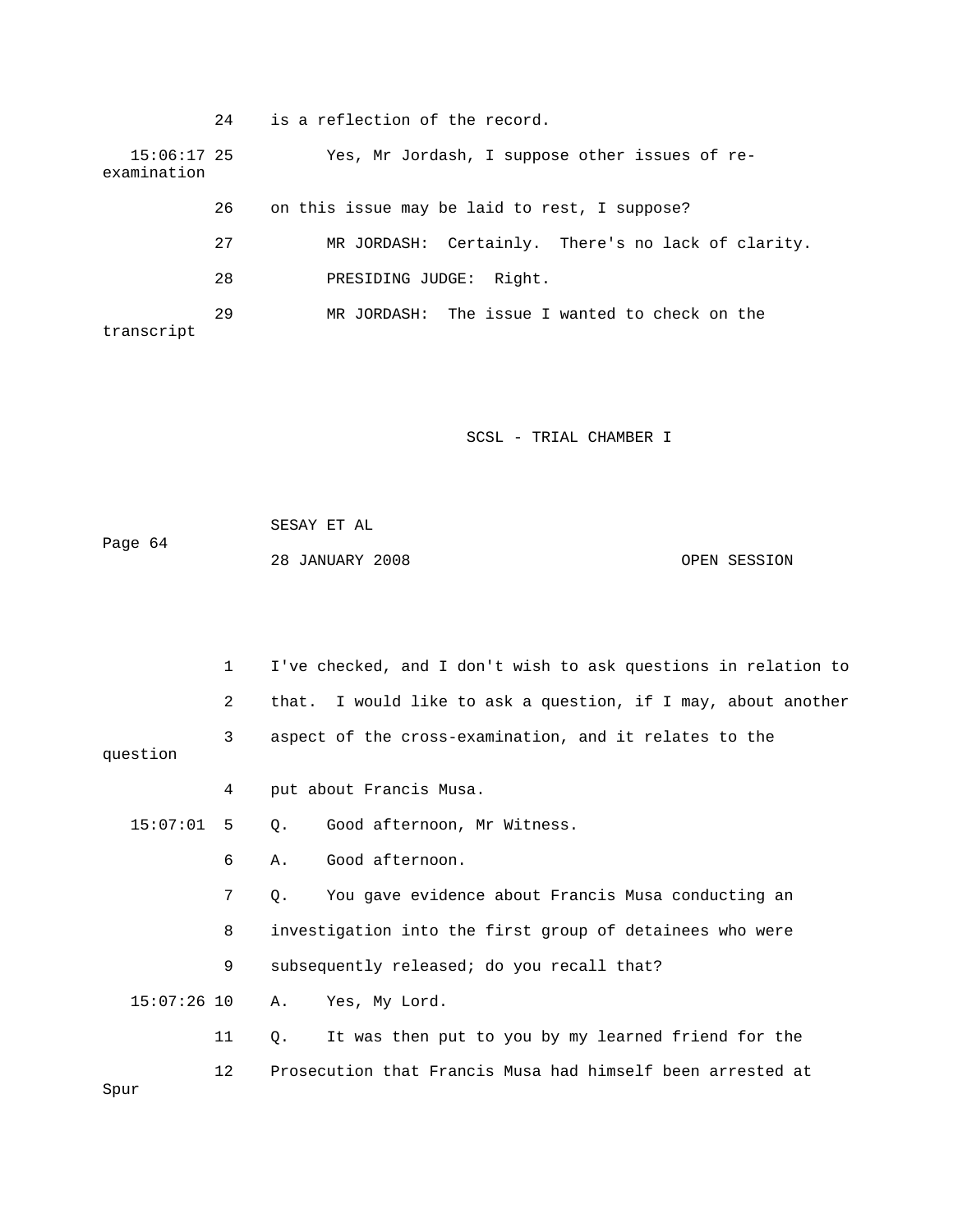13 Loop; do you recall that?

14 A. Yes, My Lord.

 15:07:51 15 Q. The question I would like to ask is if you know what 16 happened to Francis Musa after he had been arrested at Spur Loop 17 and whether he went through any sort of proceedings and whether 18 there was a resolution to those proceedings? 19 A. Yes, I'll explain a little. When we were all arrested 15:08:17 20 during that time, May 8th, we were all taken to Pademba Road. We 21 were there up to six years then we were released all together. 22 Q. Do you know if Musa was tried and whether there was a 23 result of the trial? 24 A. Yes; we won the case. 15:08:43 25 Q. Thank you. The final issue is this: My learned friend for 26 the Prosecution made various suggestions about your loyalty to 27 the RUF, and I think the suggestion was, but it wasn't put in 28 this way, the suggestion was that that loyalty has led you to

29 come here today --

#### SCSL - TRIAL CHAMBER I

 SESAY ET AL Page 65 28 JANUARY 2008 OPEN SESSION

 1 PRESIDING JUDGE: But how does that arise? How does that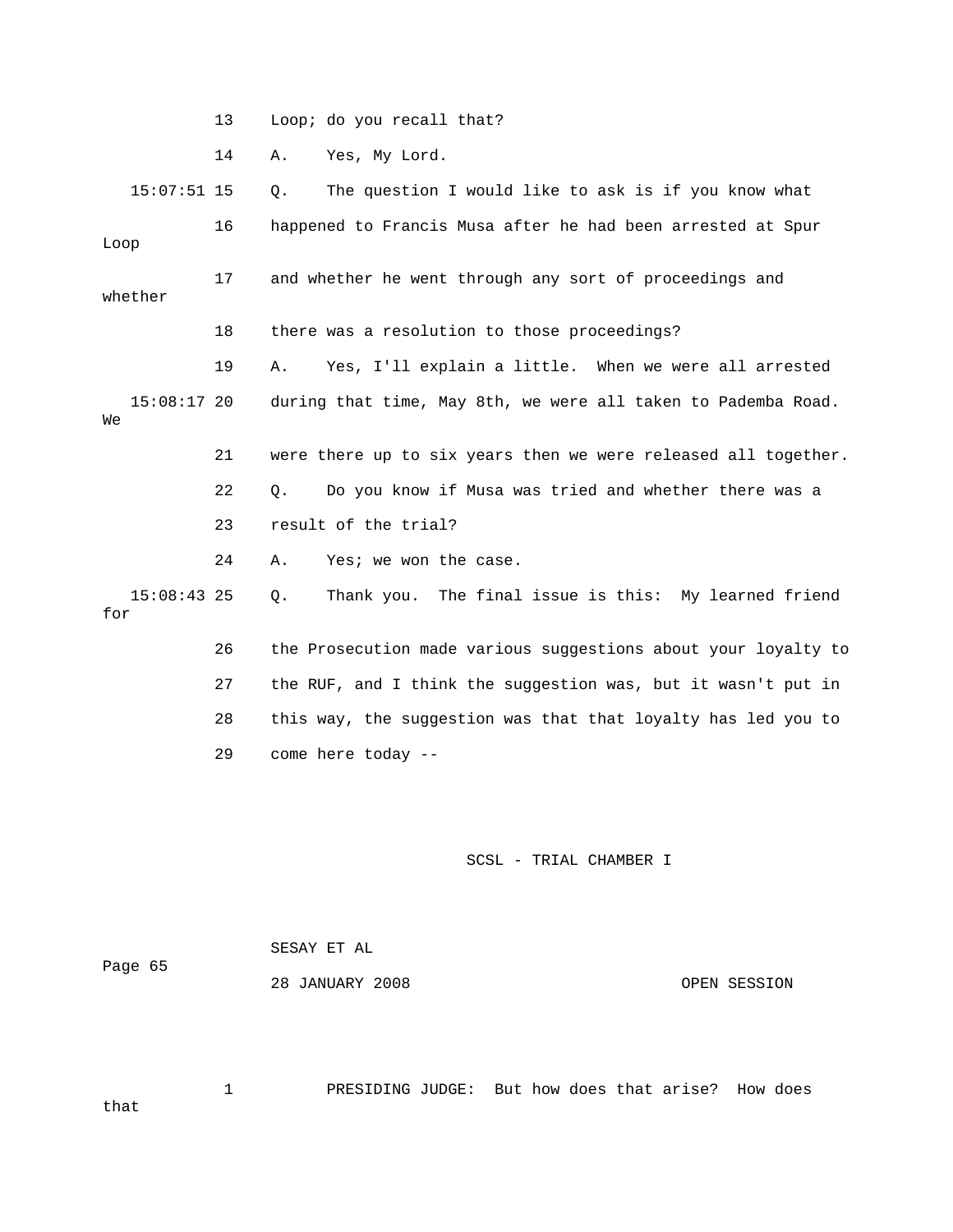2 come in for purposes of re-examination? That particular aspect 3 of it, how does it come in? 4 MR JORDASH: Well, it comes through this witness being 15:09:33 5 challenged, and the -- 6 PRESIDING JUDGE: I wouldn't think that this is a proper 7 subject for re-examination. I wouldn't think so. 8 MR JORDASH: Well, if I may be allowed to advance an 9 argument? 15:09:48 10 PRESIDING JUDGE: Can the witness leave the Courtroom 11 please, before you advance your argument, because I need to be 12 convinced on this. 13 [The witness stood down] 14 MR JORDASH: My application is to re-examine on this point 15:10:56 15 for two reasons: One, that it has been left -- the records have 16 been left with a degree of a lack of clarity. And two -- 17 PRESIDING JUDGE: A lack of clarity that your client did 18 not -- rather the witness did not mean to say that he is 19 committed to the RUF? 15:11:21 20 MR JORDASH: No. A lack of clarity concerning what that 21 means. My learned friend cross-examined the witness to suggest 22 that he was loyal to the RUF, and the overall suggestion which 23 was not put but which was floated, and will be put in a closing 24 submission, is that the witness was loyal to the RUF and that has 15:11:47 25 led him to this Courtroom to lie. The lack of clarity exists 26 because --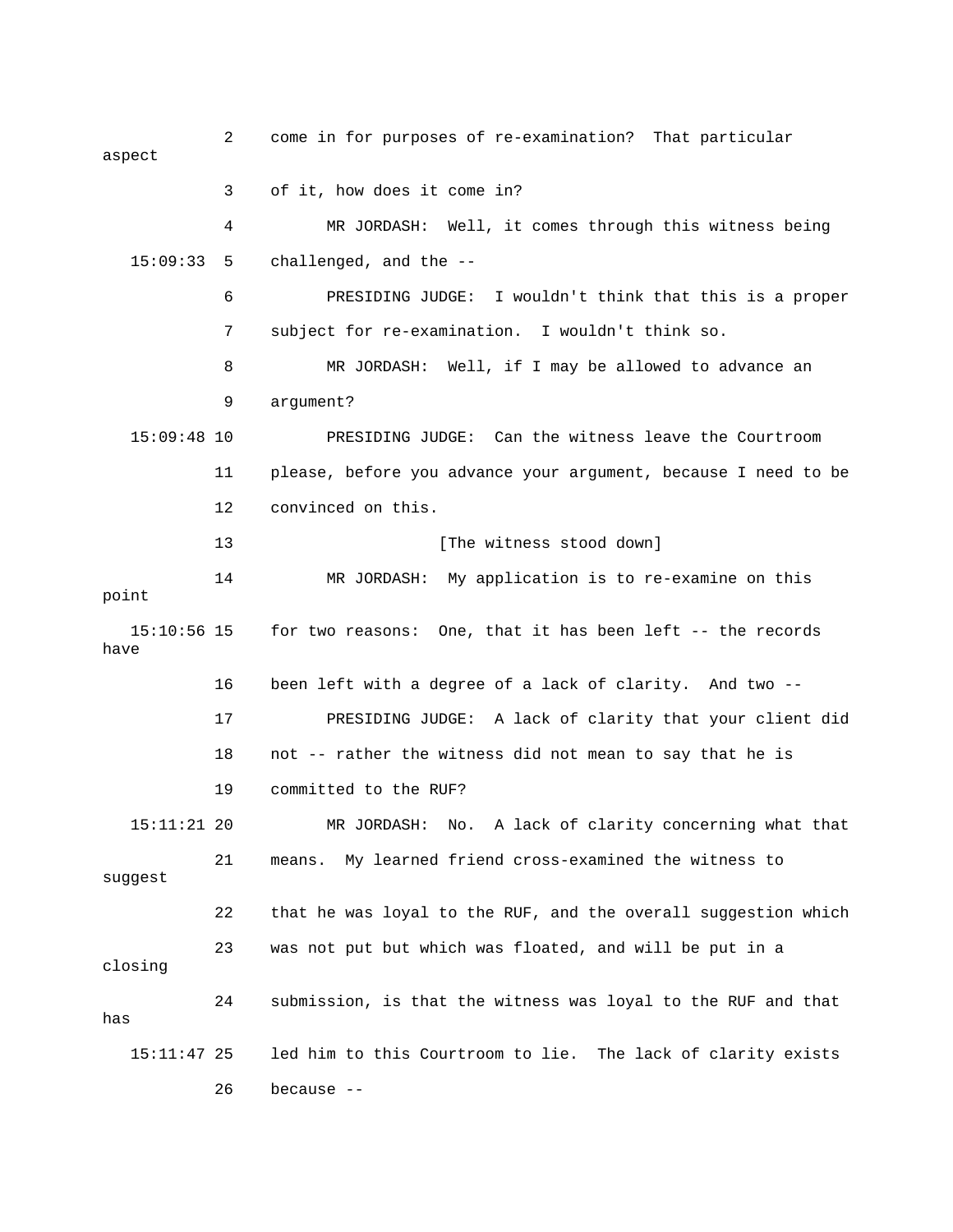27 PRESIDING JUDGE: What is wrong with that suggestion, if 28 is put to him? 29 MR JORDASH: Nothing, if it's put to him. But it hasn't

SCSL - TRIAL CHAMBER I

 SESAY ET AL Page 66 28 JANUARY 2008 OPEN SESSION

 1 been put to him. What's been floated is the witness's loyalty. 2 But then my learned friend hasn't put to the witness the 3 suggestion in a full frontal manner to give the witness an 4 opportunity to deal with it. It's just been: You're loyal to 15:12:17 5 this, you're loyal to that, you're loyal to Mr Sesay, you're 6 loyal to the RUF, and so on, but not once did my learned friend 7 say: And that led you here to come and lie. So the witness has 8 not had an opportunity to deal with that suggestion. 9 PRESIDING JUDGE: But this witness was told on several 15:12:33 10 times that he is lying; in the course of the cross-examination it 11 was put to him that he was lying. 12 MR JORDASH: He hasn't had an opportunity to deal with the 13 suggestion that he's lying because of this loyalty to the RUF 14 movement or to Sesay or --

it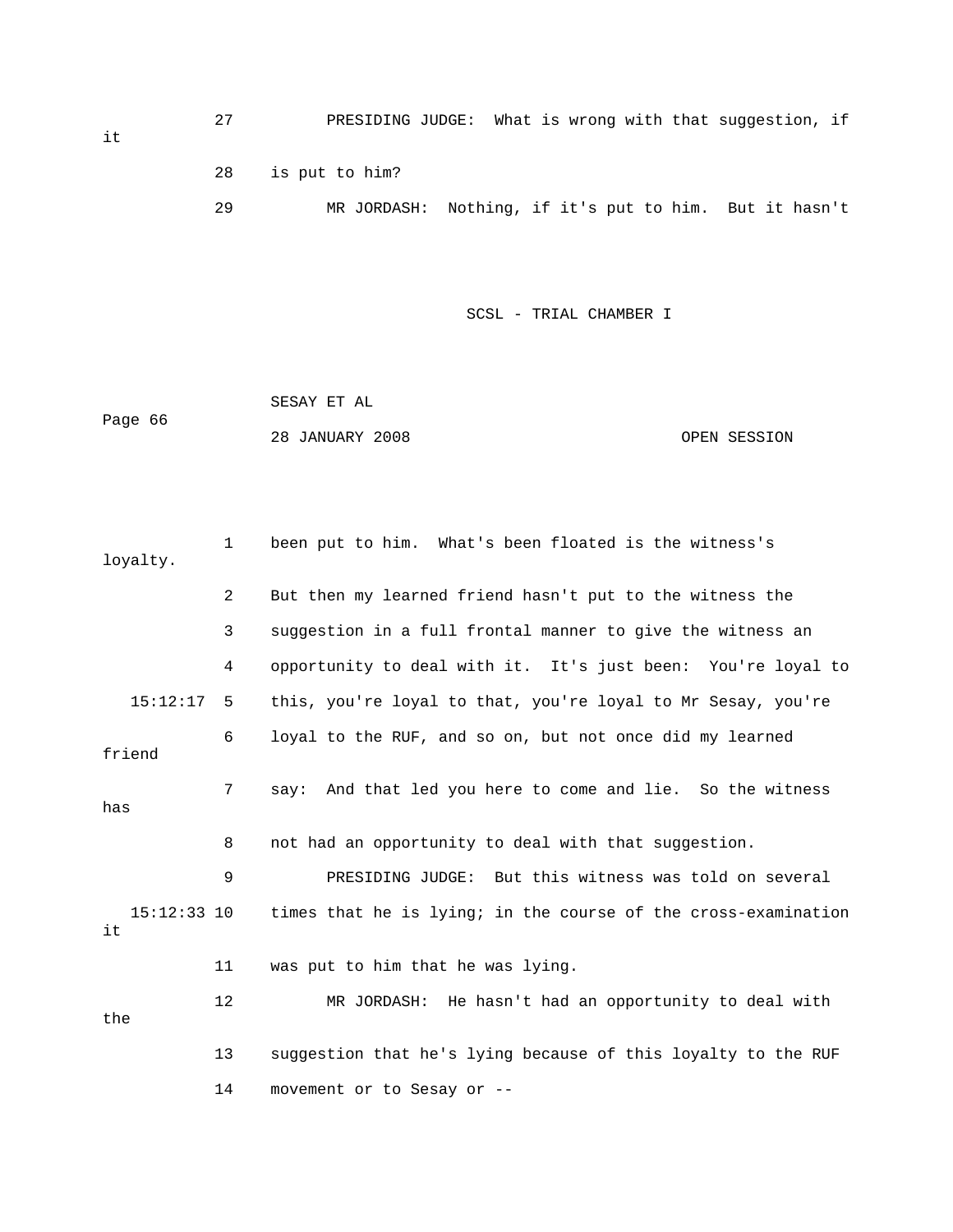15:12:52 15 JUDGE BOUTET: When there was a need, and the witness felt 16 that there was a need for amplification, additional explanation, 17 he's never been afraid to say: Well, can I speak or would say  $\mathsf{T}$  18 would need to say more. So, I mean, it was quite open to him if 19 he felt, the witness, that he had to add something to that, and 15:13:14 20 he could do it at that time, if needed, as such. 21 MR JORDASH: Perhaps the witness isn't unclear but I'm 22 suggesting the records are unclear. 23 PRESIDING JUDGE: We are listening to the witness, not to 24 you, counsel. It's the witness testifying; it isn't you 15:13:30 25 testifying in his place. 26 MR JORDASH: I agree. But what I'm suggesting is that the 27 witness may not perceive there to be a lack of clarity. I'm 28 suggesting that my learned friend's approach to the issue has, in 29 fact, led to a degree of a lack of clarity because the witness

## SCSL - TRIAL CHAMBER I

| Page 67 | SESAY ET AL     |              |
|---------|-----------------|--------------|
|         | 28 JANUARY 2008 | OPEN SESSION |

1 has not had the allegation made in a full and proper way to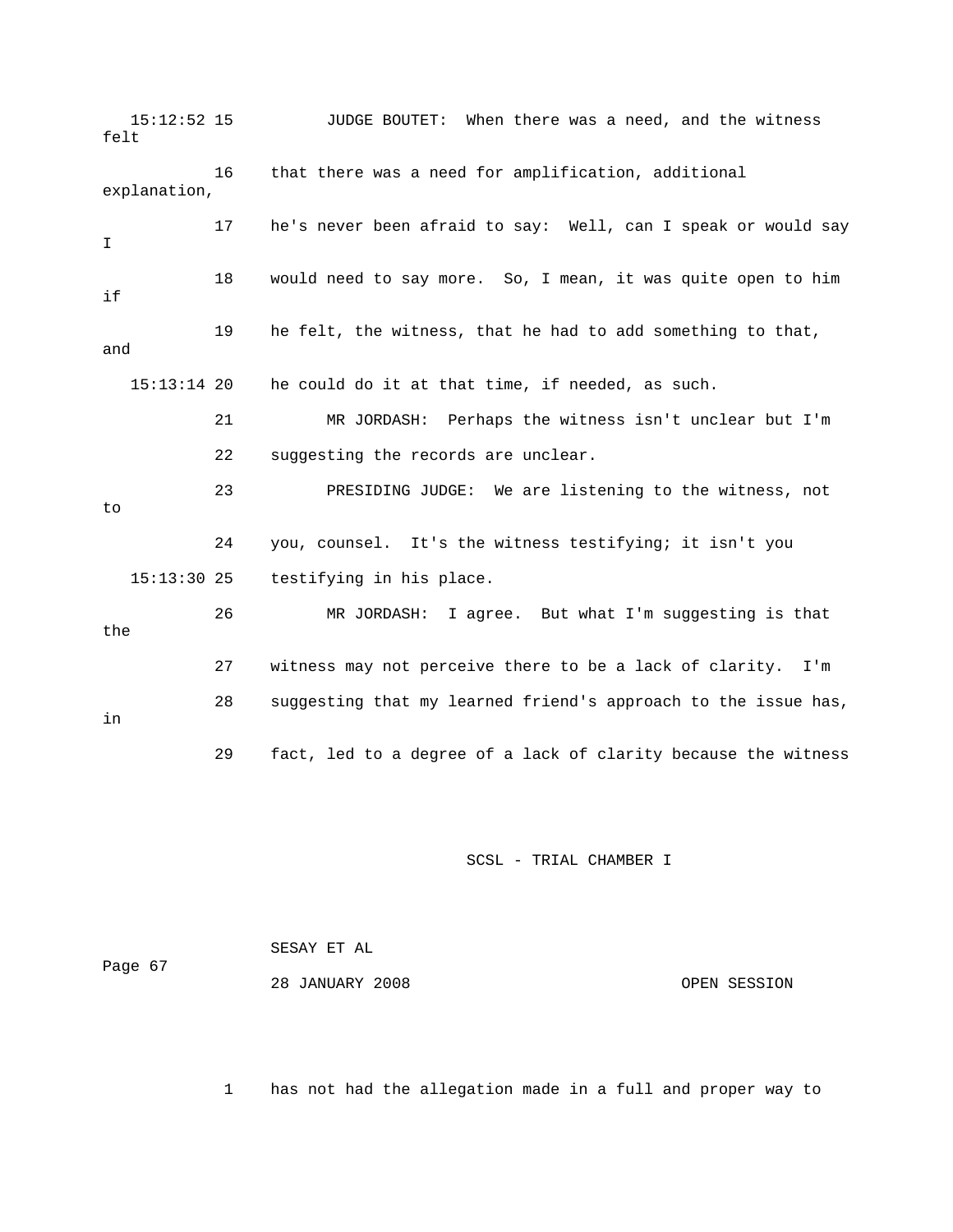2 enable him to grasp it and deal with it and respond to it. 3 PRESIDING JUDGE: I think in fairness to Mr Harrison, he 4 has been very forthright in this. He's been as clear as anybody 15:14:08 5 could on the record in making his suggestions to this witness; 6 that much I could say. 7 MR JORDASH: Well, in fact -- 8 JUDGE THOMPSON: You take the -- in what sense has the 9 examination-in-chief been adversely affected by that particular 15:14:31 10 issue? Because I don't remember it coming up in 11 examination-in-chief. But in what sense is your client 12 prejudiced where the witness, testifying on his behalf, says that 13 he was loyal to the RUF and, by reason of that loyal to your 14 client as commander of the RUF, one of the commanders of the RUF, 15:14:57 15 what is the prejudice that you are trying to redress here, so to 16 speak? 17 MR JORDASH: I'm not trying to address prejudice at the 18 moment, I'm trying to address the lack of clarity. 19 JUDGE THOMPSON: Good. All right. Let me concede that for 15:15:14 20 the sake of argument. What benefit, in terms of evaluating that 21 kind of evidence, or that piece of evidence, does the Tribunal 22 derive? In other words, what are you seeking to enlighten me as 23 a member of the Tribunal about? What will I be missing if you 24 are not allowed to clarify what you purport needs to be 15:15:38 25 clarified?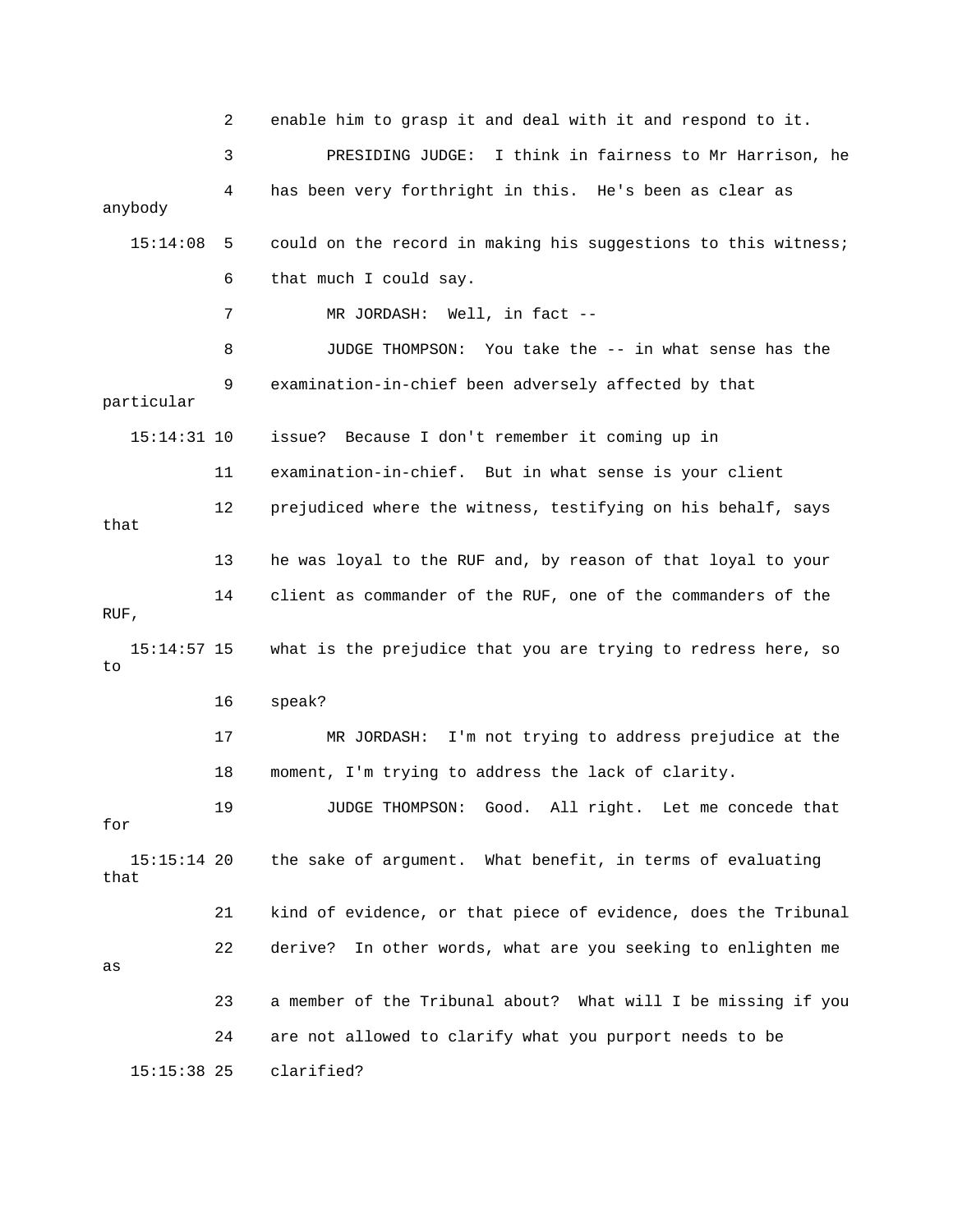26 MR JORDASH: Well, the witness's response to the allegation 27 that he's lying because of loyalty to the RUF. He may say 28 something which persuades you absolutely that despite that 29 loyalty he would nevertheless not breach the oath in Court.

SCSL - TRIAL CHAMBER I

 SESAY ET AL Page 68 28 JANUARY 2008 OPEN SESSION

 1 It seems to me a that it is a bit artificial for us to 2 leave the Courtroom, the Prosecution put in their closing 3 speeches, as inevitably they will, all the Defence insiders were 4 lying because of loyalty to the RUF, and the Defence to simply 15:16:14 5 respond and say: No, they're not, but not be able to rely upon a 6 witness's answer and say: Look, this establishes. You can take 7 this witness answer as good evidence that despite that loyalty 8 they wouldn't -- he didn't come to this Court -- 9 JUDGE THOMPSON: So you're saying that the Prosecution 15:16:34 10 sought to establish a nexus between the allegiance to the RUF and 11 also the -- his theory that the witness is lying? In other 12 words, there is a correlation here. 13 MR JORDASH: Yes, but didn't put it fairly, I would

submit.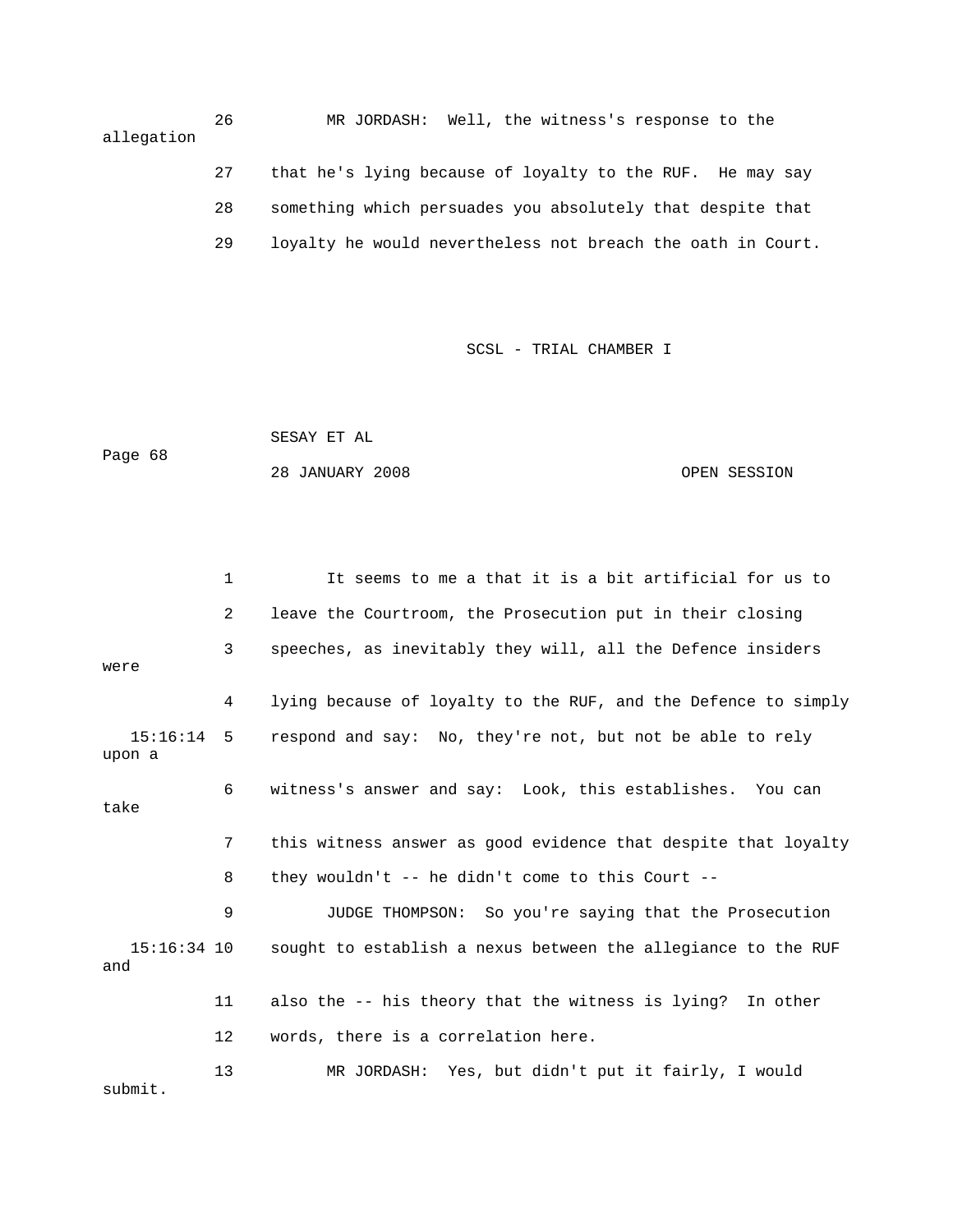| complete                | 14 | JUDGE BOUTET: But it may be that my notes are not              |
|-------------------------|----|----------------------------------------------------------------|
| $15:16:53$ 15<br>asked  |    | on this but I don't have in my notes that the question was     |
|                         | 16 | about loyalty to the RUF. The question that was asked was      |
|                         | 17 | loyalty to Sankoh, that he was his driver, and therefore       |
|                         | 18 | obviously he had a great deal of loyalty to Sankoh. And from   |
|                         | 19 | there he moved to -- the Prosecution moved to some other area. |
| $15:17:13$ 20<br>notes, |    | So the loyalty to the RUF, as a question, according to my      |
|                         | 21 | was not asked of this particular witness.                      |
| Loyalty                 | 22 | MR JORDASH:<br>It was. It was asked. It was asked:             |
|                         | 23 | to the RUF, loyalty to Sankoh and --                           |
|                         | 24 | PRESIDING JUDGE: Being friendly to Sesay as well.              |
| $15:17:28$ 25           |    | That's fine.<br><b>JUDGE BOUTET:</b>                           |
| him                     | 26 | To the extent of -- he suggested to<br>PRESIDING JUDGE:        |
|                         | 27 | that he was even a brother --                                  |
|                         | 28 | JUDGE BOUTET: Yeah, yeah. All of these questions were          |
|                         | 29 | asked.                                                         |
|                         |    |                                                                |

SCSL - TRIAL CHAMBER I

 SESAY ET AL Page 69 28 JANUARY 2008 OPEN SESSION

1 PRESIDING JUDGE: -- to Sesay in a sense because Sesay

has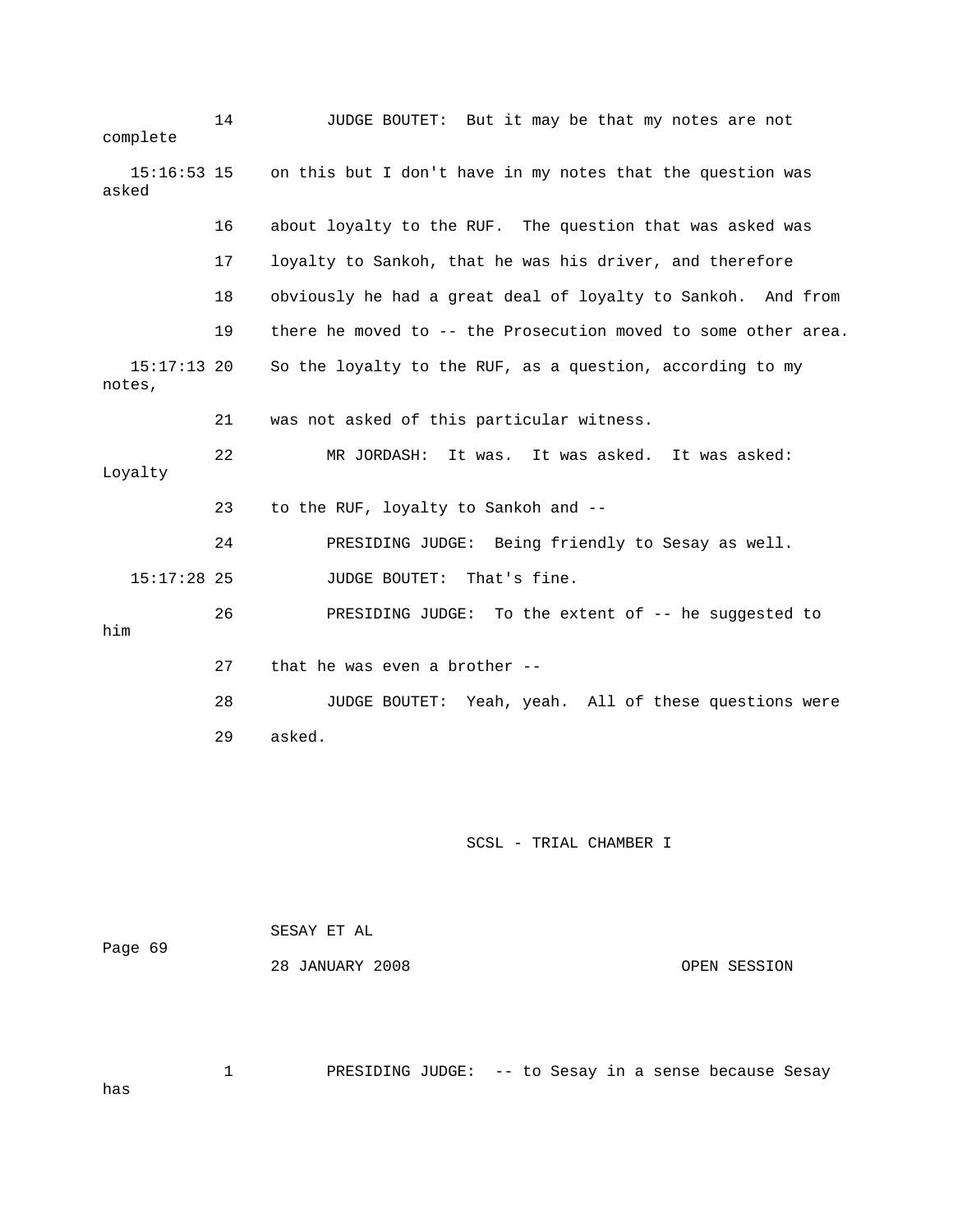2 a child with his sister.

3 JUDGE BOUTET: Yes, yes.

 4 MR JORDASH: So my learned friend wants to take -- wants to 15:17:52 5 be able to rely upon that loyalty, but doesn't then want to 6 elicit an answer from the witness which might put a different 7 interpretation on the meaning of that loyalty. So he wants the 8 loyalty but without the witness being given a proper opportunity 9 to explain what that means in the context of the oath he's made 15:18:23 10 to this Court. 11 JUDGE THOMPSON: But the witness has expressly said he's 12 not lying here. So, doesn't that take care of the question of 13 whether he's lying out of loyalty or allegedly lying out of 14 loyalty or as a result of friendship or as a result of some 15:18:42 15 relationship of affinity? 16 MR JORDASH: Well, Your Honours, I'm not going to push the 17 point because it's not a crucial one but I do -- 18 JUDGE THOMPSON: Yes. You say he's denied that he's not 19 come here to lie. 15:18:55 20 MR JORDASH: Yes, but I do think it perhaps would be better 21 for witnesses to be given the opportunity to put in their own 22 words, perhaps, why they have come to -- 23 PRESIDING JUDGE: This is what we have done all along. 24 Each time. 15:19:12 25 MR HARRISON: Wanted to press this witness with another 26 question, and the witness said: "I had something to say, I had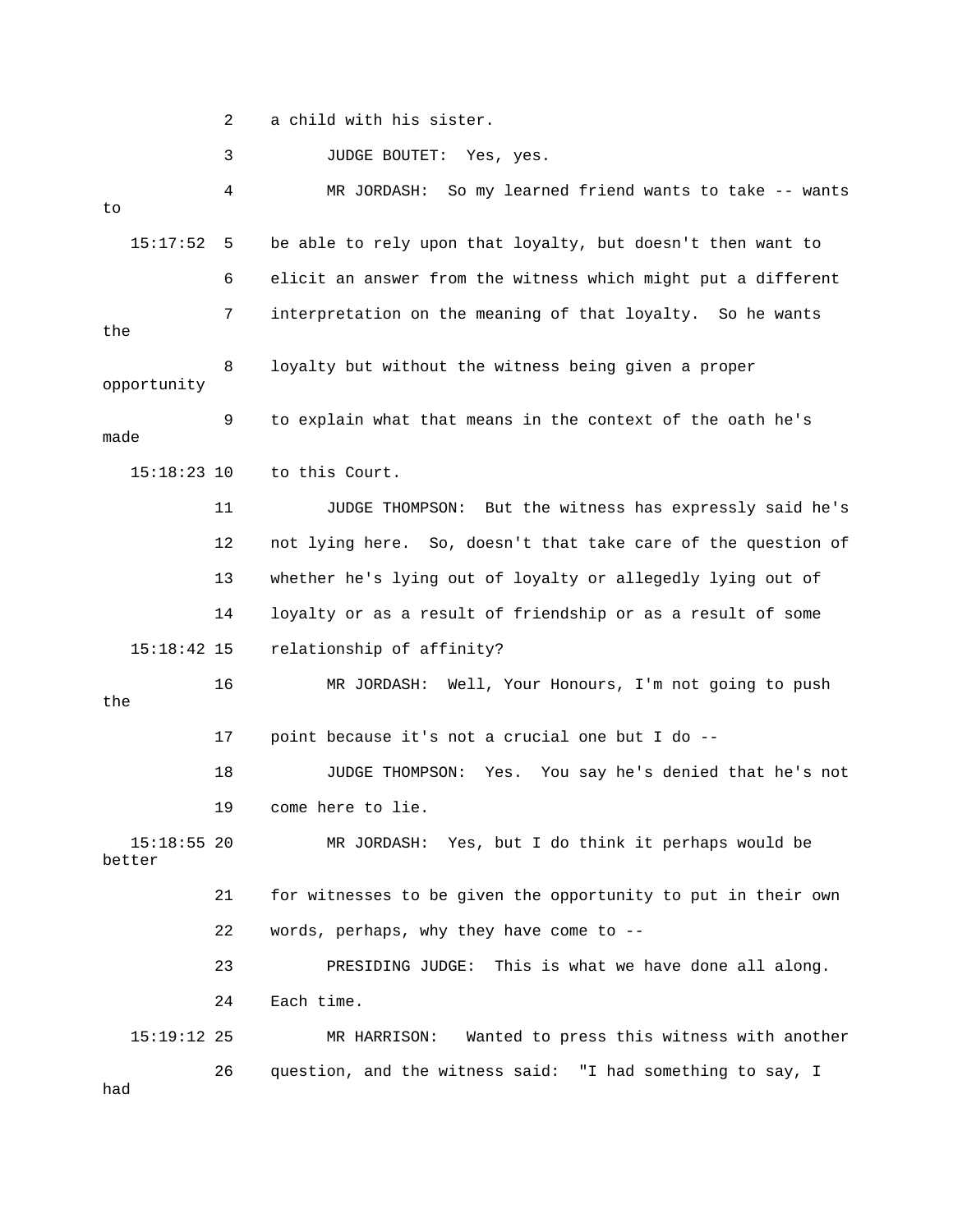27 an explanation to offer." I stopped and asked the witness to 28 explain himself, and he kept explaining himself on issues where 29 he expressed the view, you know, where he expressed the desire to

SCSL - TRIAL CHAMBER I

 SESAY ET AL Page 70 28 JANUARY 2008 OPEN SESSION

 1 explain himself. 2 MR JORDASH: Indeed. But there's no lack of clarity to the 3 question and it seems the witness understood the question: Are 4 you loyal to the RUF, in the context of that question. I don't 15:19:44 5 understand it in that way. I understand it in a way that my 6 learned friend is going to rely upon it in submissions as the 7 basis upon which you can be invited to disbelieve the witness. 8 The witness may not have understood it in that way. That's why 9 it is unfair. That's why my learned friend, when this has 15:20:04 10 happened on this side of the room, has relied upon Browne v Dunn 11 constantly. Unless the party put the case to the witness, and 12 allows the witness to deal with it, then there's something amiss 13 and that's what I suggest my learned friend should have done, in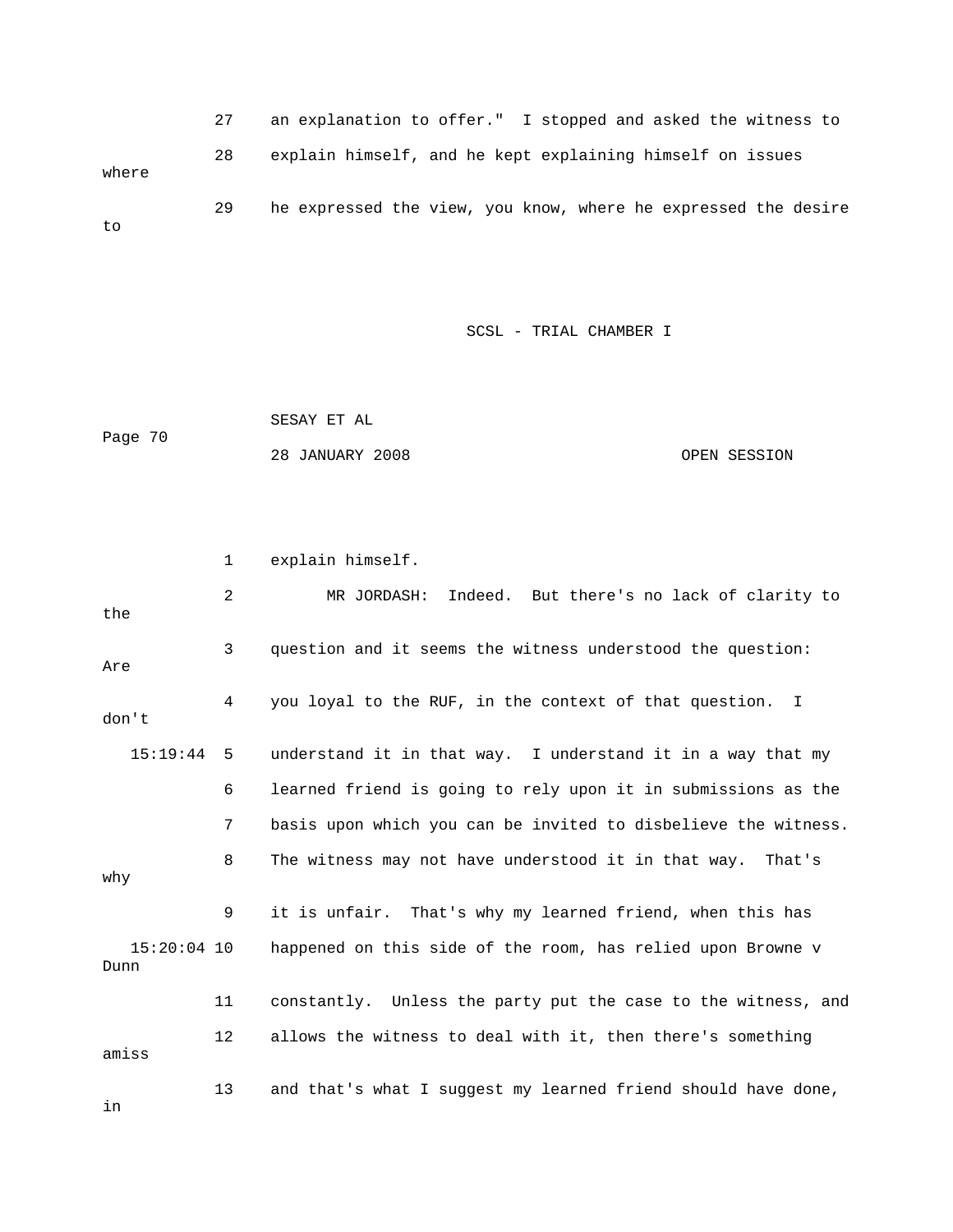14 accordance with Browne v Dunn, which I have never read but I note 15:20:25 15 pretty well now because of the Prosecution case and the stance 16 they have taken in relation to that case, that's what the 17 Prosecution should do. Not float a veiled suggestion, have the 18 witness agree to the statement as it appears on the face of it, 19 and then run away to their rooms and write a closing suggesting 15:20:42 20 that you can infer more from it than the witness has been allowed 21 to answer to. 22 PRESIDING JUDGE: You see, your witness, your witness has 23 been -- I mean, again, we will come back to what we have said. 24 It was suggested to your witness by. 15:21:01 25 MR HARRISON: Not once, not twice, that he is lying; that 26 he is lying. He rejected that suggestion several times. At all 27 times it was put to him that he was lying, he said he was not 28 lying. So, I think we understand him to mean that even if he 29 admitted somewhere that he was loyal to the RUF, he is not lying

### SCSL - TRIAL CHAMBER I

 SESAY ET AL Page 71

28 JANUARY 2008 OPEN SESSION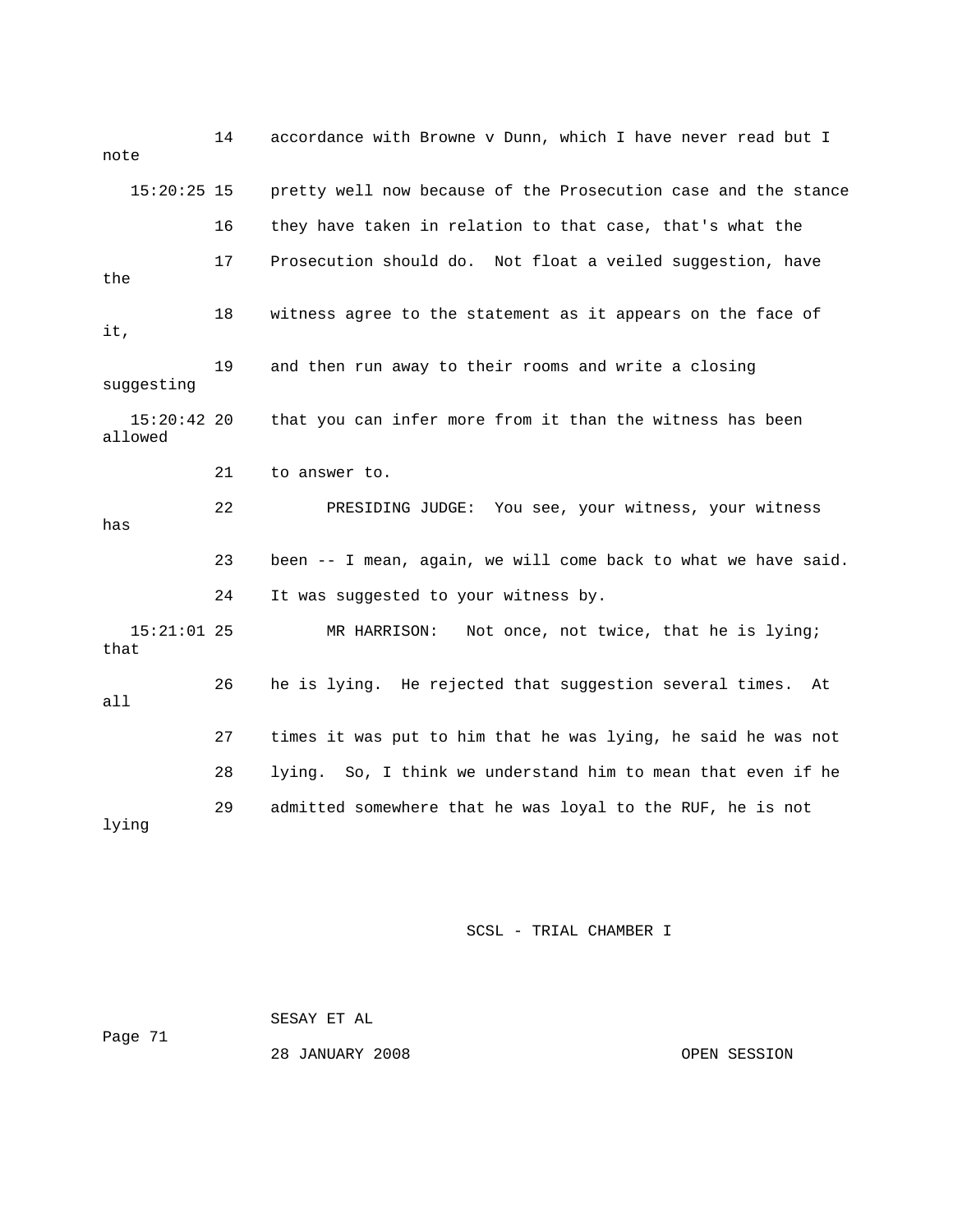1 in his evidence, which is what we are largely going to depend on 2 anyway. It is what he has said on the record that we are 3 going -- it's not -- I mean, the primary in determining the 4 credibility of this witness, we would have to look at the record 15:21:43 5 and what he has said and what other witnesses have said. Other 6 issues are subsidiary and secondary. The issue of whether he is 7 lying or not will come into play when we start analysing the 8 evidence in its entirety, so -- 9 MR JORDASH: I've made my submissions. I think if my 15:22:05 10 learned friend seeks to rely upon that kind of connection between 11 loyalty and truth then -- 12 JUDGE THOMPSON: You can argue legally on this issue that 13 perhaps there's legally no nexus, in fact, between -- it is 14 possible to take that position. 15:22:23 15 MR JORDASH: But it is fair that the witness be given a 16 chance to comment on. 17 PRESIDING JUDGE: We are very very certain that this 18 witness has categorically denied and rejected any suggestion of 19 his lying before this Tribunal and we are taking him for what he 15:22:38 20 has said. 21 MR JORDASH: The only point I make, and I'm not going to 22 press it any further, the only point I make is, like Your Honours 23 have said, this is about what the witnesses say. Perhaps the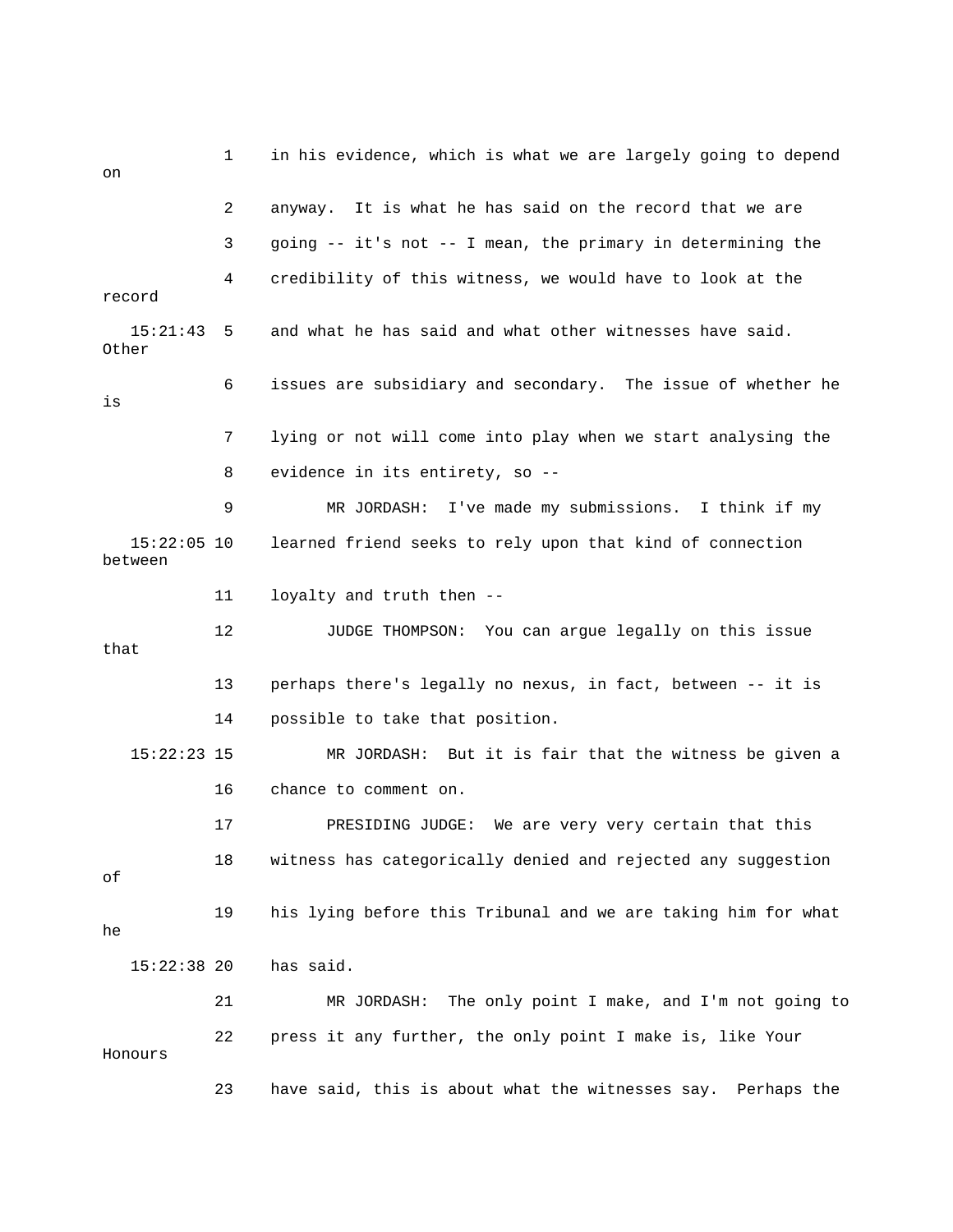24 witness had something to say about the suggestion that he's lying 15:22:48 25 because of loyalty to the RUF. Unless it's put to him 26 squarely -- 27 PRESIDING JUDGE: But is it? Incidentally, you that this 28 is not the only witness to whom it has been put, that he has been 29 loyal to --

# SCSL - TRIAL CHAMBER I

 SESAY ET AL Page 72 28 JANUARY 2008 OPEN SESSION

 1 MR JORDASH: Yes. 2 PRESIDING JUDGE: -- but this application has not been made 3 by you. 4 MR JORDASH: It hasn't and that's remiss of me. 15:23:01 5 PRESIDING JUDGE: Well, that is it. 6 MR JORDASH: And I had decided after -- 7 PRESIDING JUDGE: And it was right that you did not make it 8 at that time. 9 MR JORDASH: Well, I think, Your Honours decide what is 15:23:12 10 right. I can but disagree with it. 11 JUDGE THOMPSON: Well, I can say that as a matter of --

as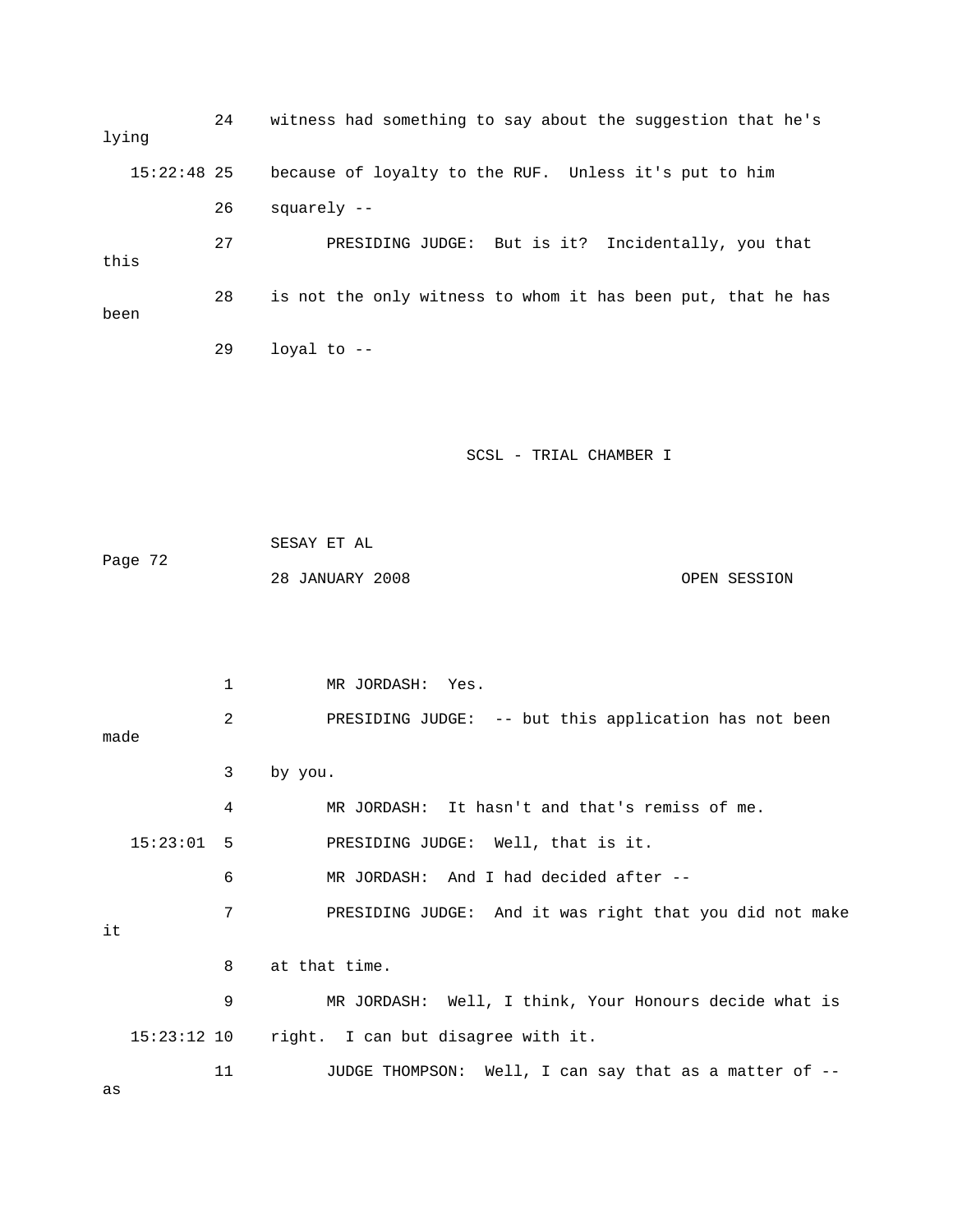12 a propositional issue I cannot say that there is anything that 13 persuades me that there is some kind of fundamental nexus between 14 loyalty and speaking the truth or lying. I mean, as a 15:23:33 15 proposition, just as a proposition, you know, so one would need 16 to be persuaded on the basis of the evidence because there could 17 be cases where people in fact speak the truth without any regard 18 to loyalty issues. 19 MR JORDASH: Yes. 15:23:51 20 JUDGE THOMPSON: And there could be cases where people lie 21 without any regard to loyalty issues. So, it's a completely 22 complex issue which I don't think just rests with the evidential 23 response. 24 MR JORDASH: No, perhaps he's assisted by it sometimes. 15:24:09 25 JUDGE THOMPSON: Well, perhaps I -- 26 MR JORDASH: That's my only point, but I've made my point. 27 Your Honours are against me -- 28 PRESIDING JUDGE: But, in any event, I think that - yeah, 29 let the witness come in please.

SCSL - TRIAL CHAMBER I

Page 73

28 JANUARY 2008 OPEN SESSION

SESAY ET AL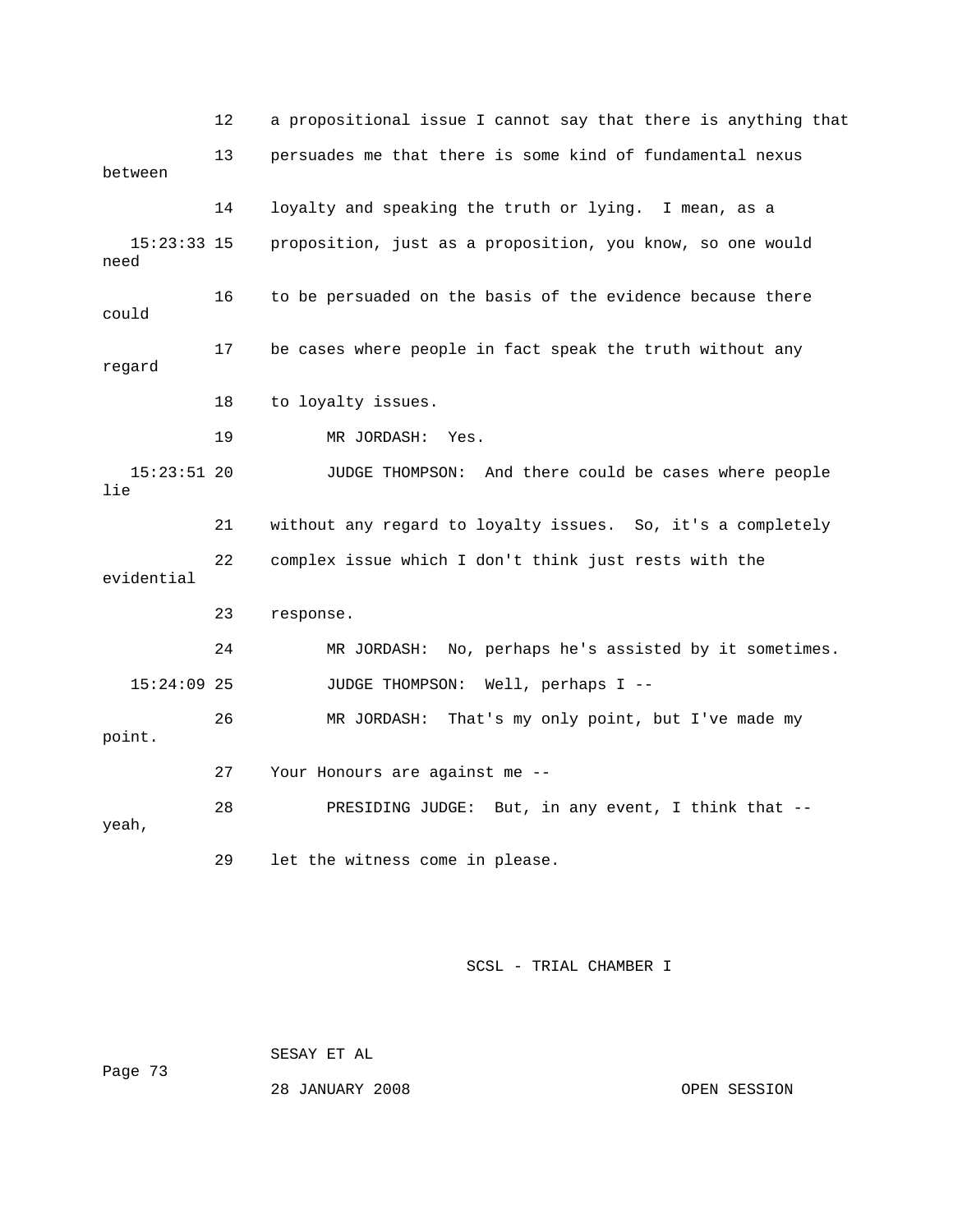1 MR JORDASH: I have got no further questions. 2 PRESIDING JUDGE: Right. Okay. Maybe it's just to 3 formally say on the record that the Tribunal -- the Tribunal 4 denies your bid to re-examine on this issue of the suggestion 15:24:43 5 having been made to the witness, you know, that because of his 6 commitment and loyalty to the RUF he is lying. The Tribunal is 7 very clear on this. We are denying any opening to re-examine on 8 that issue. 9 **[The witness entered Court]**  15:25:00 10 MR JORDASH: Therefore, I should probably say in the 11 presence of the witness I don't have any more questions. 12 PRESIDING JUDGE: That's right. Okay. 13 JUDGE BOUTET: Maybe you should leave the curtains where 14 they are. 15:25:50 15 PRESIDING JUDGE: We did resume this session from a closed 16 to an open session and, in the course of the examination-inchief 17 and cross-examination of the witness, we moved in and out of 18 closed session testimonies, and I did say, the Tribunal did say 19 that we are going to issue a global ruling on this at the end of 15:26:27 20 his testimony and in an open session. 21 This is the ruling of the Chamber in respect of the closed 22 session application made by various parties, I'm referring to Mr 23 Jordash for the first accused, Mr Ogeto for the second accused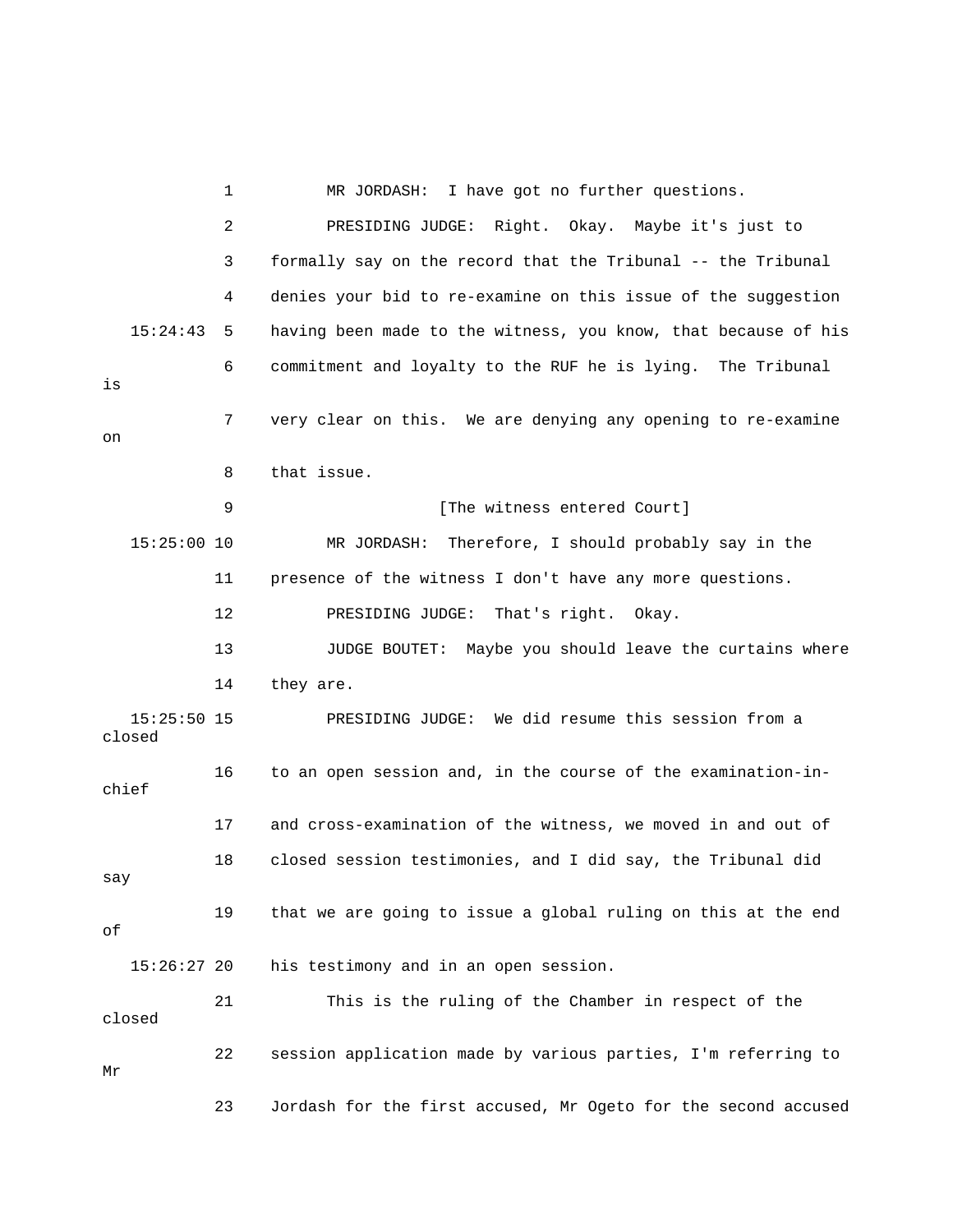24 and. 15:26:47 25 MR HARRISON: For the Prosecution. Consistent with the 26 general requirement that criminal proceedings are to be conducted 27 in public, as enjoined by Rule 78 of the Rules of Procedure and 28 Evidence of this Court, and taking into consideration the 29 provisions of Article 17(2) of the Statute of the Court, but

SCSL - TRIAL CHAMBER I

 SESAY ET AL Page 74 28 JANUARY 2008 OPEN SESSION

 1 exceptionally as authorised by Rule 79(A)(i) of the said Rules, 2 and the need to protect witnesses as provided for in Rule 75, 3 this Chamber, on the application of the counsel, learned counsel 4 who I have mentioned, for a certain portion of the testimony of 15:27:43 5 DIS-174 to be heard in closed session did, by way of an 6 exceptional procedure, grant the said application for the reasons 7 advanced in support thereof by the respective parties who, at 8 various stages, made this application. 9 Having come to the end of the testimony of this witness in 15:28:14 10 an open session the Tribunal now thinks that it can now release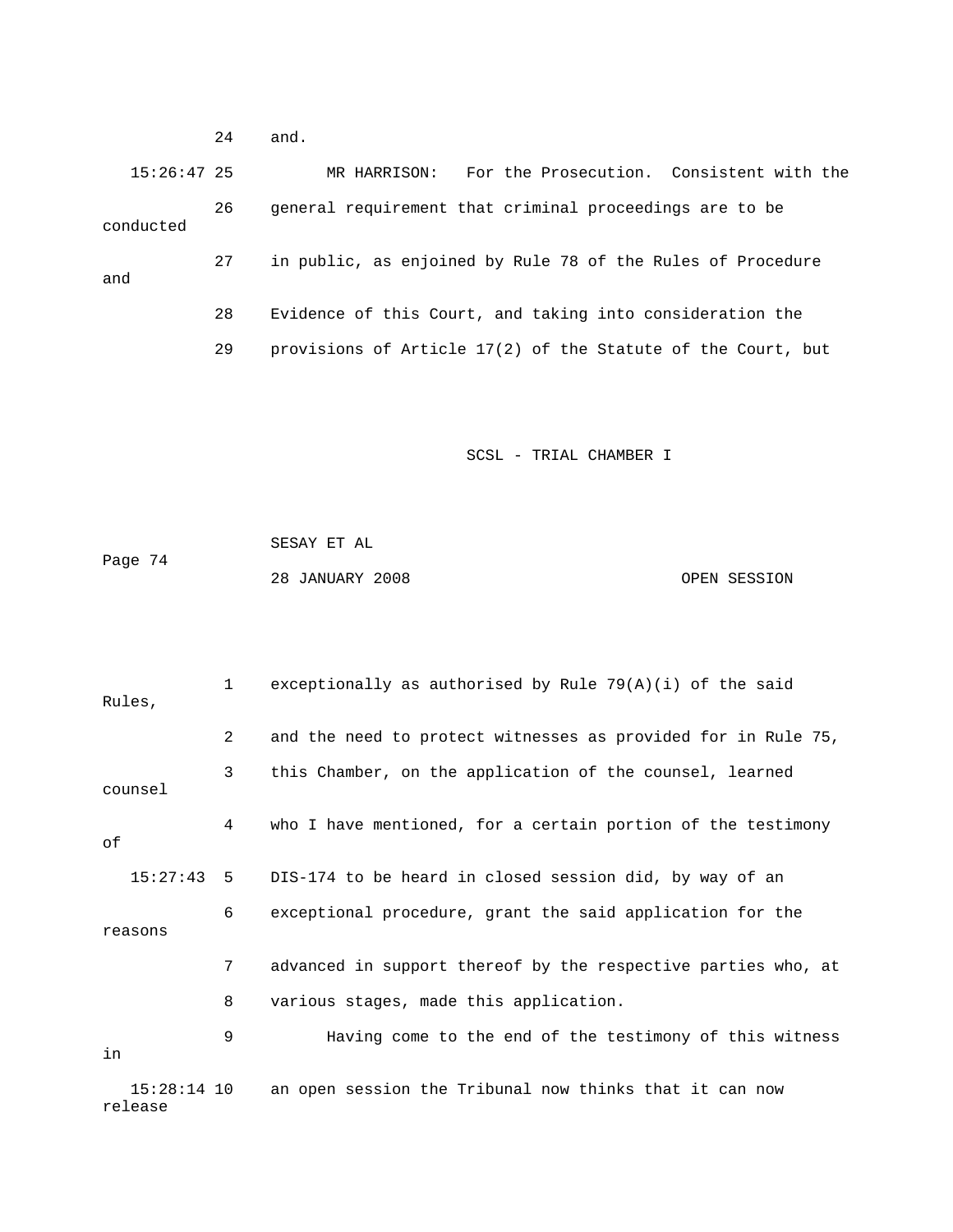11 him and, Mr Witness, you are released and you may retire to your 12 place of abode. We thank you for coming to make your evidence 13 available to this Court, to this Tribunal. It has been quite 14 extensive, which shows that you had a lot of knowledge about what 15:28:46 15 was happening in the RUF because you experience in the RUF runs 16 as far back as the 1990s, early 19902. So we are happy that you 17 were able to come and provide us with your testimony, and we 18 thank you very much. We wish you all the best in the pursuit of 19 your career. Thank you, Mr Witness. 15:29:04 20 THE WITNESS: Thank you, My Lord. 21 *The witness withdrew*] 22 PRESIDING JUDGE: I'm sorry, I think for the record the 23 witness is DIS-157. 24 MR JORDASH: The one that's just gone is 157. 15:30:09 25 PRESIDING JUDGE: Yes, 157, yes. Yes, that's the witness, 26 that's the one I was referring to. There was another, I referred 27 to DIS-174, please, this ruling related to the testimony in 28 closed session of DIS-157. Now, I think we may now proceed with 29 the evidence of DIS-164.

SCSL - TRIAL CHAMBER I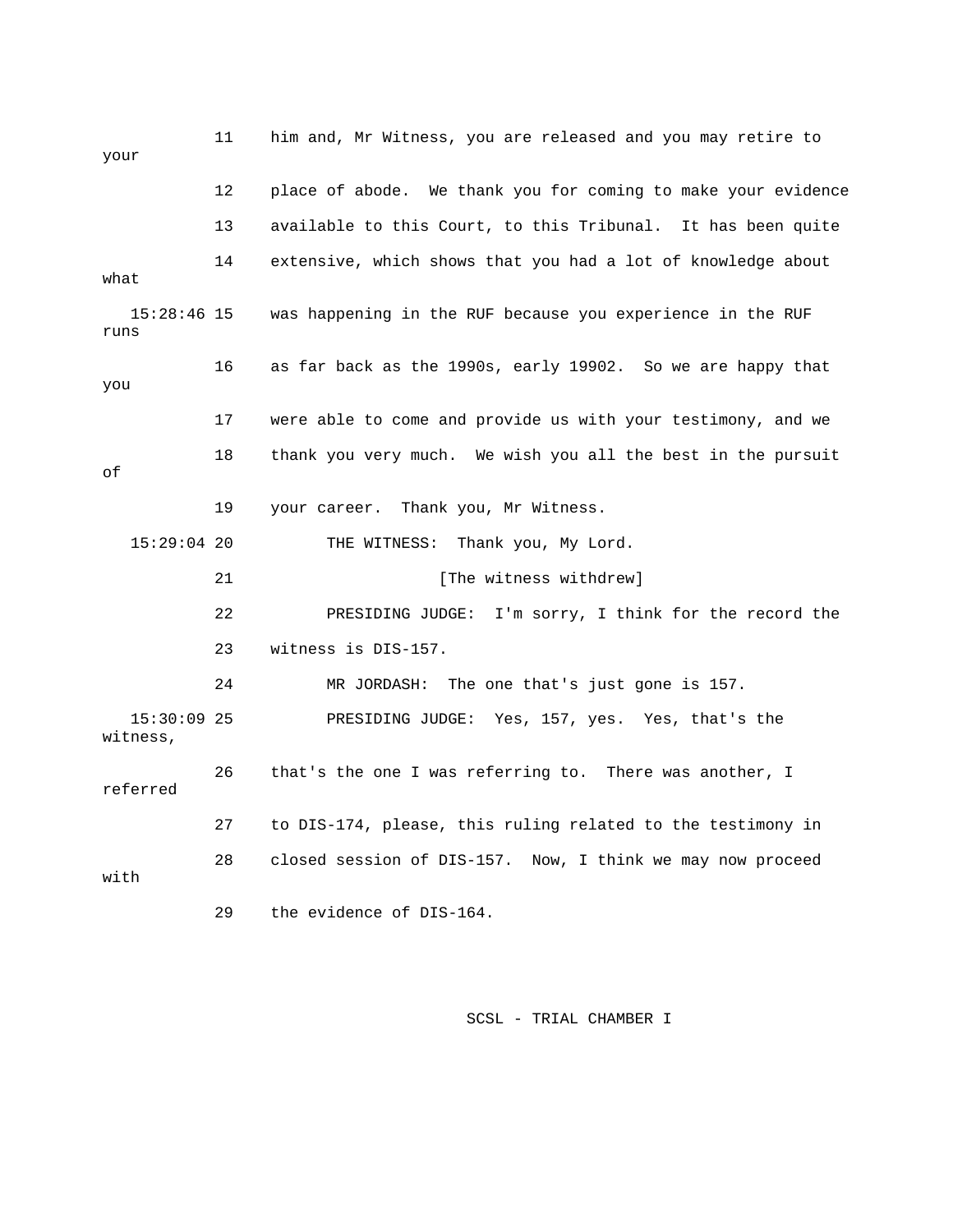|         | PEPHI EI HT     |              |
|---------|-----------------|--------------|
| Page 75 |                 |              |
|         | 28 JANUARY 2008 | OPEN SESSION |

 $CDOAY$   $CDP$   $27$ 

 1 MR JORDASH: Yes. Apparently the Prosecution have no 2 objection to putting the photograph at this stage. 3 PRESIDING JUDGE: But we need the witness on the stand, 4 don't we? 15:30:47 5 MR JORDASH: Yes. I think we're in closed session also, 6 when we parted company with 164, we were in a closed session. 7 PRESIDING JUDGE: Yes, were in a closed session. We have 8 to go back to a closed session then; is that your wish? 9 MR JORDASH: Yes, please. I made the application for the 15:31:06 10 whole of the testimony to be -- 11 PRESIDING JUDGE: For the entire testimony. 12 MR JORDASH: Yes. 13 JUDGE BOUTET: Of 164; right? 14 MR JORDASH: Of 164. 15:31:19 15 JUDGE BOUTET: Yes, okay. 16 PRESIDING JUDGE: Yes. You applied for the entire 17 testimony to be given in a closed session. This was the 24th 18 of -- on the 22nd of January? 19 MR JORDASH: Yes, Your Honour. 15:32:07 20 PRESIDING JUDGE: Yes. Court management, if you can take 21 us back to the closed session, please.

22 COURT MANAGEMENT: Yes, sir.

23 PRESIDING JUDGE: Right. Mr Jordash, this is your 24th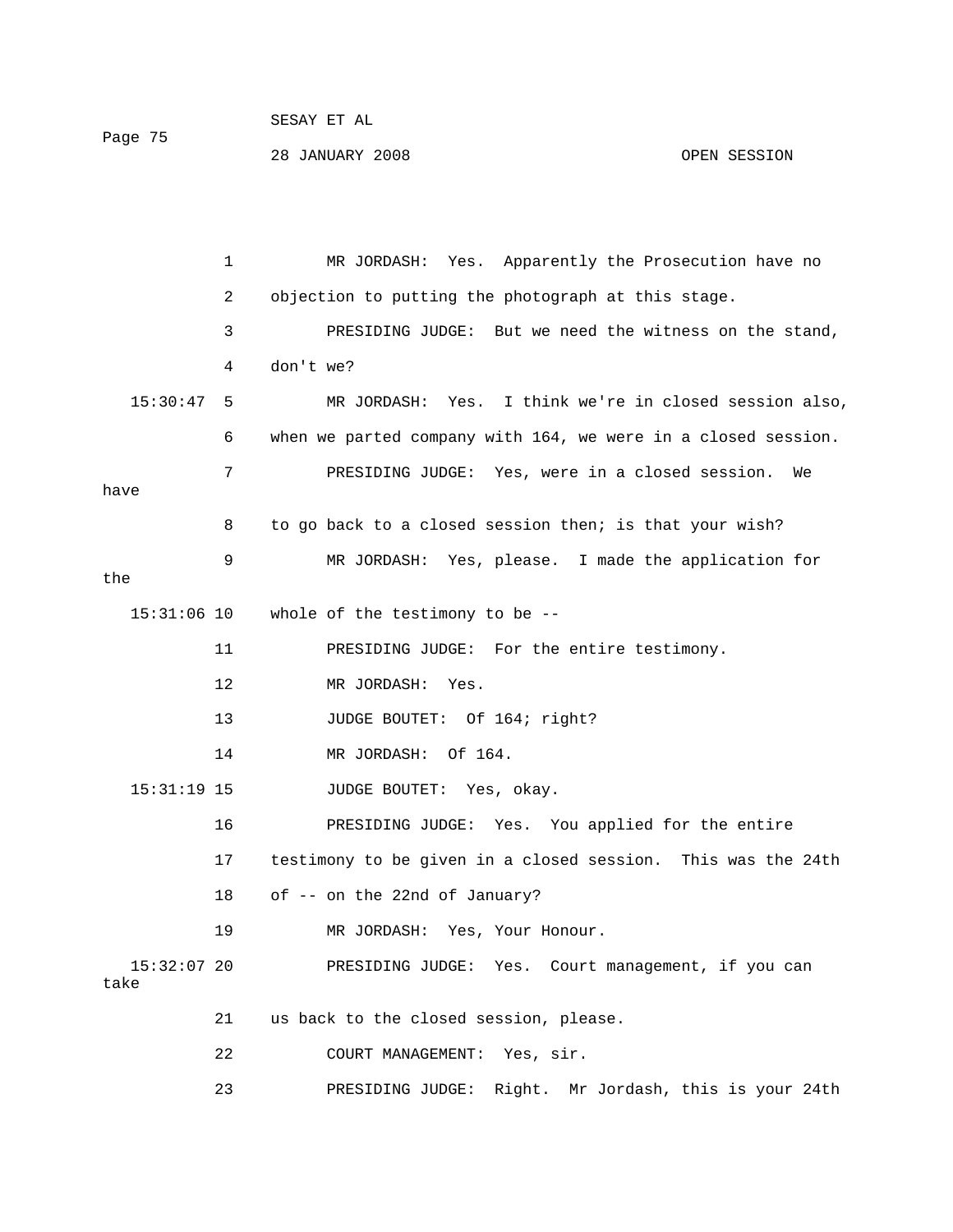24 witness; this is the 24th Defence witness, I suppose? 15:32:45 25 MR JORDASH: Yes, I think that's right, yes. 26 PRESIDING JUDGE: It's the 24th? 27 MR JORDASH: Yes. 28 PRESIDING JUDGE: He's DIS-164? 29 MR JORDASH: Yes.

SCSL - TRIAL CHAMBER I

 SESAY ET AL Page 76

28 JANUARY 2008 OPEN SESSION

 1 PRESIDING JUDGE: DIS-164, he is the 24th witness? 2 MR JORDASH: Yes. 3 [At this point in the proceedings, a portion of the 4 transcript, pages 77 to 110, was extracted and sealed under 5 separate cover, as the proceeding was heard in a closed session] 6 [Whereupon the hearing adjourned at 5.30 p.m. 7 to be reconvened on Tuesday, the 29th day of 8 January 2008 at 9.30 a.m.] 9 10 11 12 13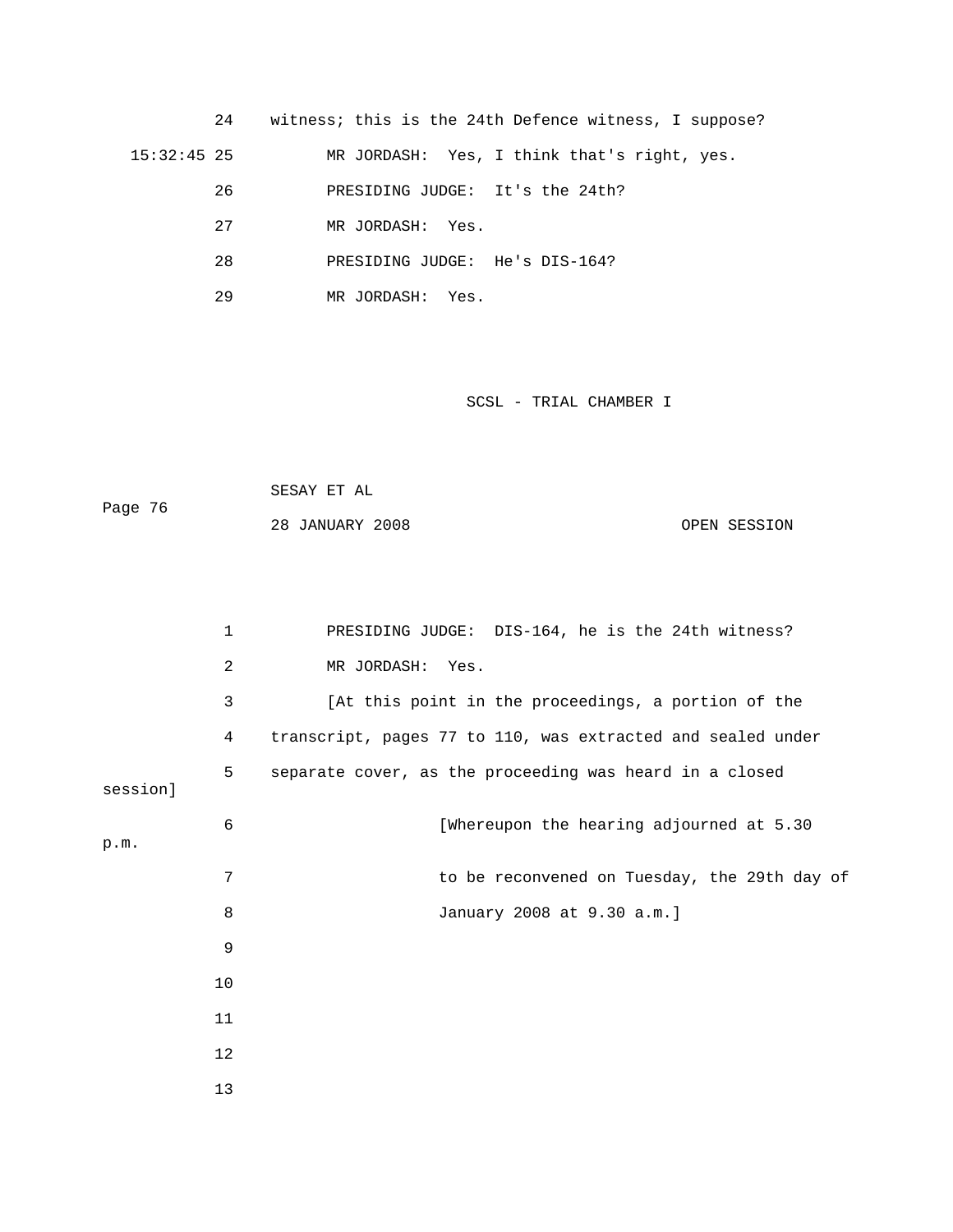- 
- 
- 
- 
- 
- 
- 
- 
- 
- 
- 
- 
- 
- 
- 
- 
- 
- 

SCSL - TRIAL CHAMBER I

EXHIBITS:

 Exhibit No. 281A Exhibit No. 281B